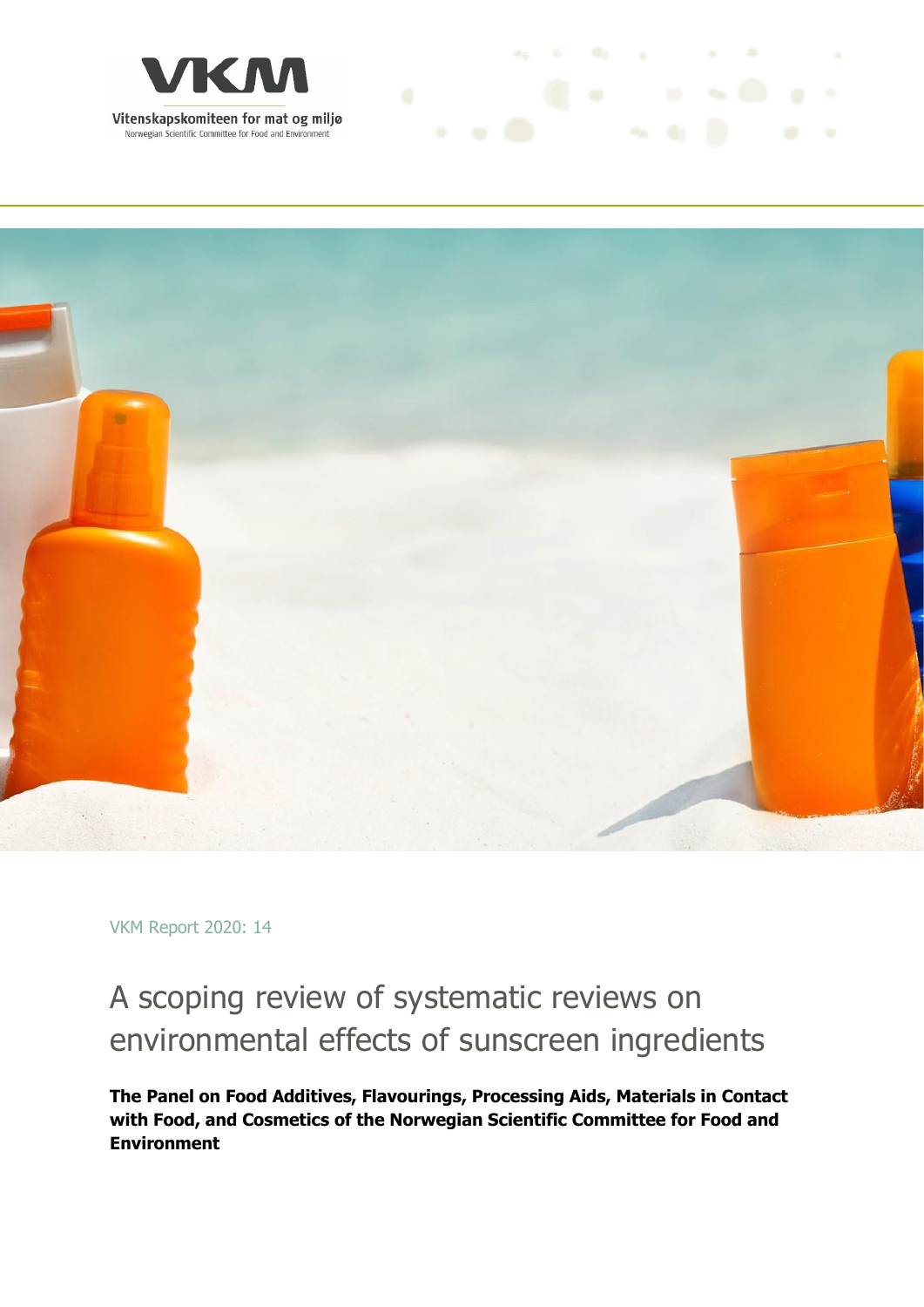Report from the Norwegian Scientific Committee for Food and Environment (VKM) 2020: 14 A scoping review of systematic reviews on environmental effects of sunscreen ingredients

Scientific Opinion of the Panel on Food Additives, Flavourings, Processing Aids, Materials in Contact with Food, and Cosmetics of the Norwegian Scientific Committee for Food and **Environment** 08.12.2020

ISBN: 978-82-8259-353-3 ISSN: 2535-4019 Norwegian Scientific Committee for Food and Environment (VKM) P.O. Box 222 Skøyen NO–0213 Oslo Norway

Phone: +47 21 62 28 00 Email: vkm@vkm.no

vkm.no vkm.no/english

Cover photo: ColourBox

Suggested citation: VKM, Camilla Svendsen, Maria Gulbrandsen Asmyhr, Eva Marie-Louise Denison, Tove Gulbrandsen Devold, Gro Haarklou Mathisen, Jens Rohloff, Jostein Starrfelt, Ellen Bruzell, Monica Hauger Carlsen, Berit Granum, Elise Rundén Pran, Josef Daniel Rasinger, Trine Husøy (2020). A scoping review of systematic reviews on environmental effects of sunscreen ingredients. Scientific Opinion of the Panel on Food Additives, Flavourings, Processing Aids, Materials in Contact with Food, and Cosmetics of the Norwegian Scientific Committee for Food and Environment, Oslo, Norway. VKM report 2020:14, ISBN: 978-82-8259-353-3, ISSN: 2535-4019.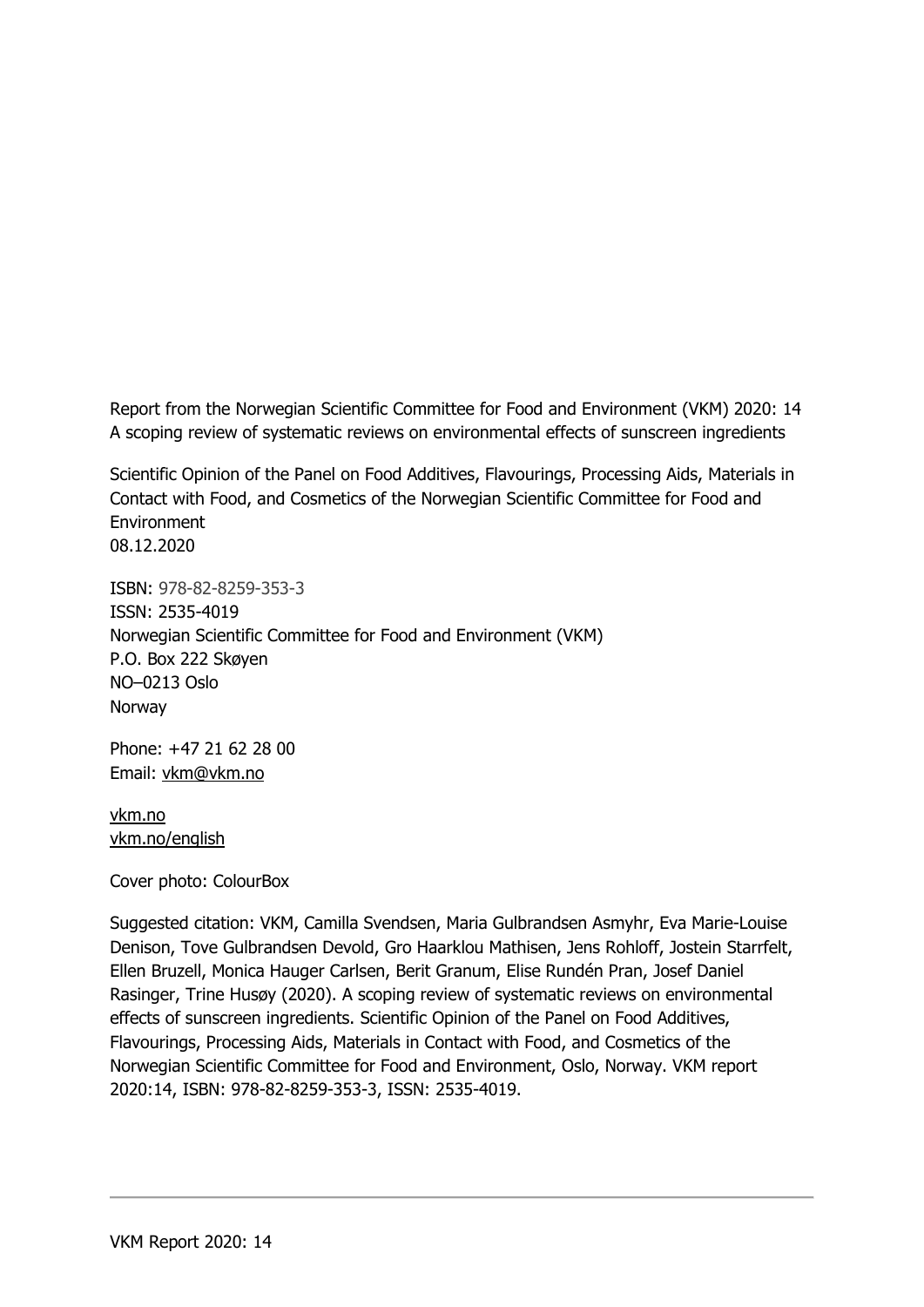## **A scoping review of systematic reviews on environmental effects of sunscreen ingredients**

### **Authors of the scoping review**

The members of the project group (in alphabetical order after chair of the project group):

Camilla Svendsen – Chair of the project group and member of the Panel on Food Additives, Flavourings, Processing Aids, Materials in Contact with Food, and Cosmetics. Affiliation: 1) VKM; 2) Norwegian Institute of Public Health

Maria Gulbrandsen Asmyhr – VKM secretariat. Affiliation: VKM

Eva Marie-Louise Denison – Member of the project group. Affiliation: Norwegian Institute of Public Health

Tove Gulbrandsen Devold - Member of the Panel on Food Additives, Flavourings, Processing Aids, Materials in Contact with Food, and Cosmetics. Affiliation: 1) VKM; 2) Norwegian University of Life Sciences

Gro Haarklou Mathisen – Project manager, the VKM secretariat. Affiliation: VKM

Jens Rohloff - Member of the project group and member of the Panel on Food Additives, Flavourings, Processing Aids, Materials in Contact with Food, and Cosmetics. Affiliation: 1) VKM; 2) Norwegian University of Science and Technology

Jostein Starrfelt – VKM secretariat. Affiliation: VKM

The scoping review was assessed and approved by the Panel on Food Additives, Flavourings, Processing Aids, Materials in Contact with Food, and Cosmetics. Panel members who contributed to the assessment and approval of the protocol in addition to Camilla Svendsen, Tove Gulbrandsen Devold and Jens Rohloff (in alphabetical order before chair of the Panel):

Ellen Bruzell – Member of the Panel on Food Additives, Flavourings, Processing Aids, Materials in Contact with Food, and Cosmetics in VKM. Affiliation: 1) VKM; 2) Nordic Institute of Dental Materials

Monica Hauger Carlsen – Member of the Panel on Food Additives, Flavourings, Processing Aids, Materials in Contact with Food, and Cosmetics. Affiliation: 1) VKM; 2) University of Oslo

Berit Granum – Member of the Panel on Food Additives, Flavourings, Processing Aids, Materials in Contact with Food, and Cosmetics. Affiliation: 1) VKM; 2) Norwegian Institute of Public Health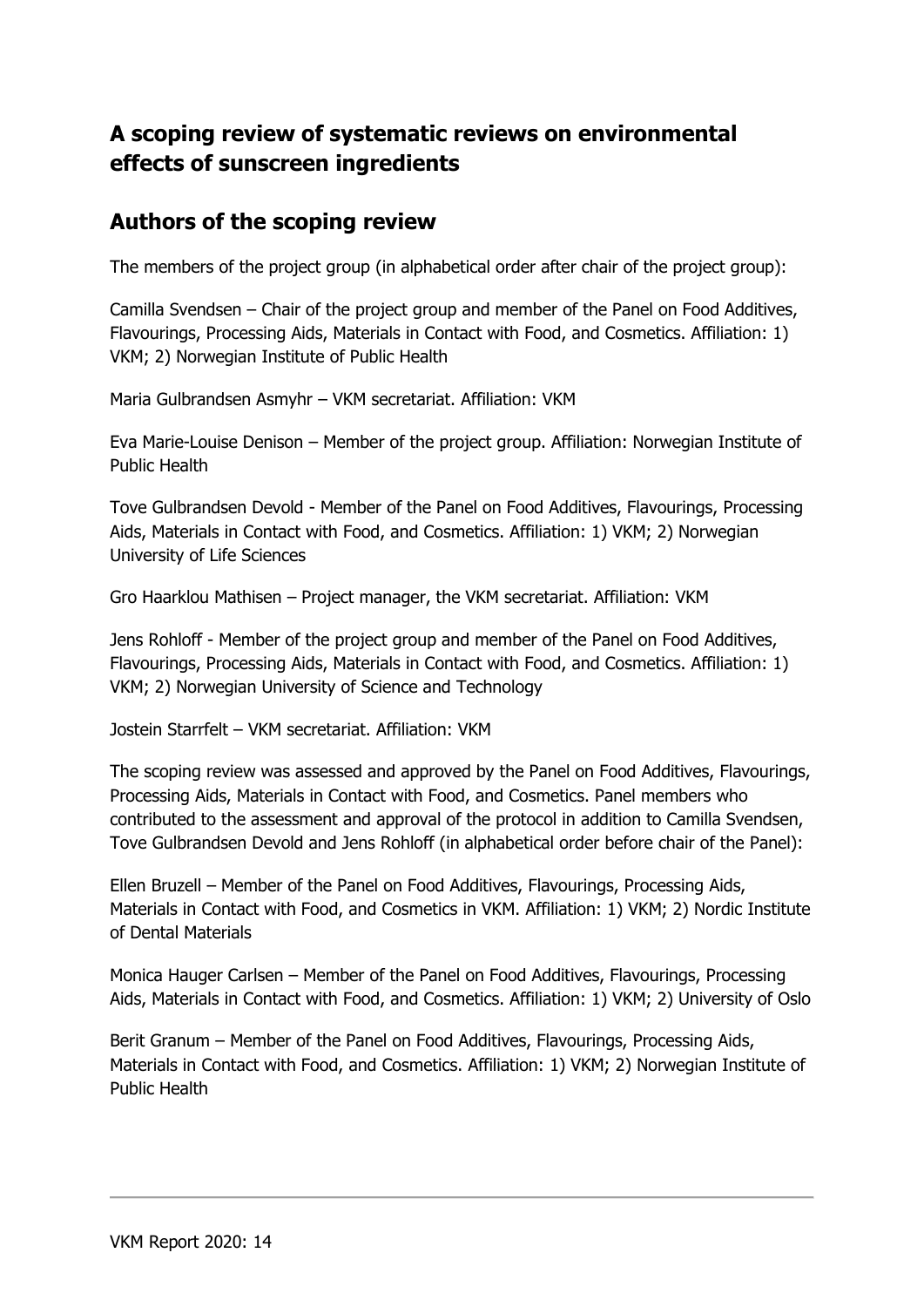Elise Rundén Pran - Member of the Panel on Food Additives, Flavourings, Processing Aids, Materials in Contact with Food, and Cosmetics. Affiliation: 1) VKM; 2) Norwegian Institute for Air Research

Josef Daniel Rasinger - Member of the Panel on Food Additives, Flavourings, Processing Aids, Materials in Contact with Food, and Cosmetics. Affiliation: 1) VKM; 2) Institute of Marine Research

Trine Husøy – Chair of the Panel on Food Additives, Flavourings, Processing Aids, Materials in Contact with Food, and Cosmetics. Affiliation: 1) VKM; 2) Norwegian Institute of Public **Health** 

## **Acknowledgment**

VKM would like to thank Marita Heinz (Norwegian Institute of Public Health, the library) for valuable help in designing and performing the literature searches.

VKM would like to thank Dag O. Hessen (University of Oslo) and Heid Nøkleby (Norwegian Institute of Public Health) for their valuable comments through critical review of the draft report. VKM emphasises that the two referees are not responsible for the content of the final report. In accordance with VKM's routines for approval of a risk assessment, the comments were received before evaluation and approval by the VKM Panel, and before the report was finalised for publication.

## **Competence of VKM experts**

Persons working for VKM, either as appointed members of the Committee or as external experts, do this by virtue of their scientific expertise, not as representatives for their employers or third-party interests. The Civil Services Act instructions on legal competence apply for all work prepared by VKM.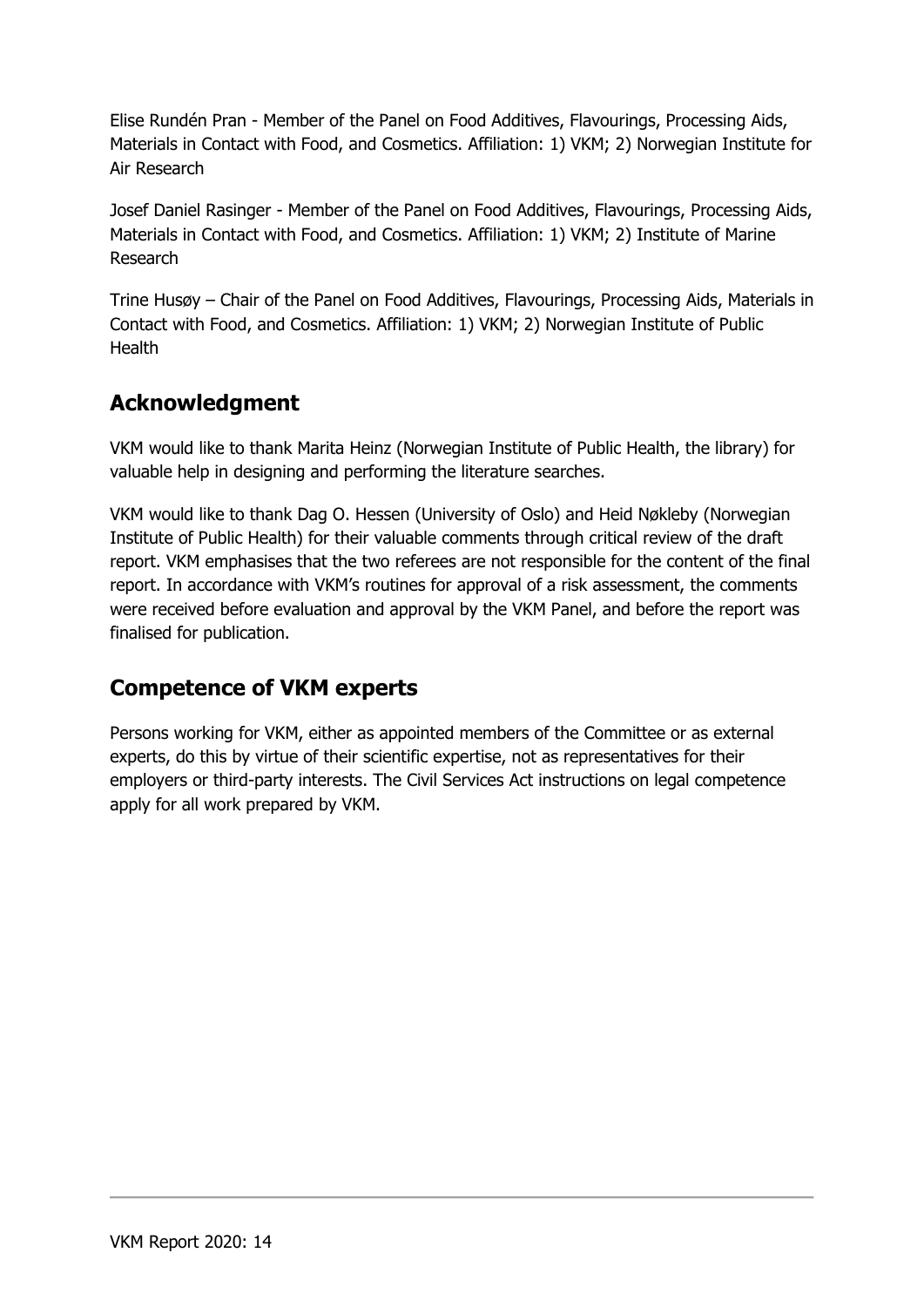# **Table of Contents**

| 1   |                                                |  |
|-----|------------------------------------------------|--|
| 2   | Methods …………………………………………………………………………………………… 12 |  |
| 2.1 |                                                |  |
| 2.2 |                                                |  |
| 3   |                                                |  |
| 3.1 |                                                |  |
| 3.2 |                                                |  |
| 3.3 |                                                |  |
| 4   |                                                |  |
| 5   |                                                |  |
| 6   |                                                |  |
| 6.1 |                                                |  |
| 6.2 |                                                |  |
| 6.3 |                                                |  |
| 7   |                                                |  |
| 8   |                                                |  |
| 8.1 |                                                |  |
| 8.2 |                                                |  |
| 9   |                                                |  |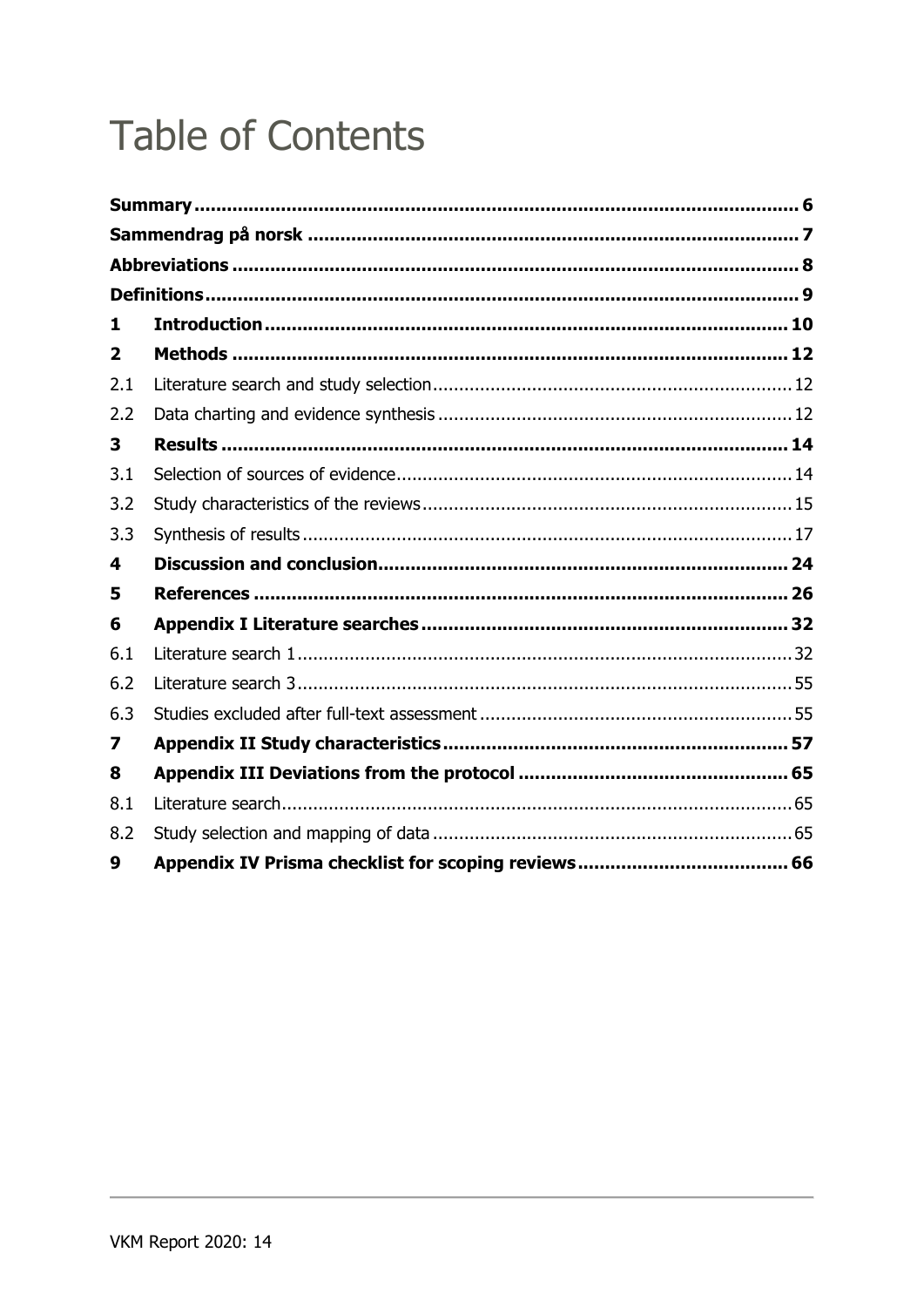# **Summary**

In this scoping review, research on the impact of sunscreen ingredients on the environment is mapped. The aims were 1) to determine the extent of evidence summarised in systematic reviews within this research area and 2) to map the evidence according to the ingredients studied, the hypotheses addressed, the type of endpoints studied as well as the reported key findings.

Systematic literature searches were performed to identify all summarised evidence in this research area. VKM identified 41 reviews; however, none of these included established methods to ensure objectivity, transparency and reproducibility. We extracted and mapped data, such as aim, test organism, endpoints, and sunscreen ingredient, from 31 of the reviews. The remaining 10 reviews were excluded due to inadequate reporting or lack of references to primary studies.

This scoping review shows that many primary studies have been performed within this research area. It also demonstrates a demand for more systematic approaches to summarise the existing data, which would provide valuable scientific basis for decision making and highlight knowledge gaps.

**Key words**: Environmental effects, Norwegian Scientific Committee for Food and Environment, scoping review, sunscreen, systematic reviews, VKM.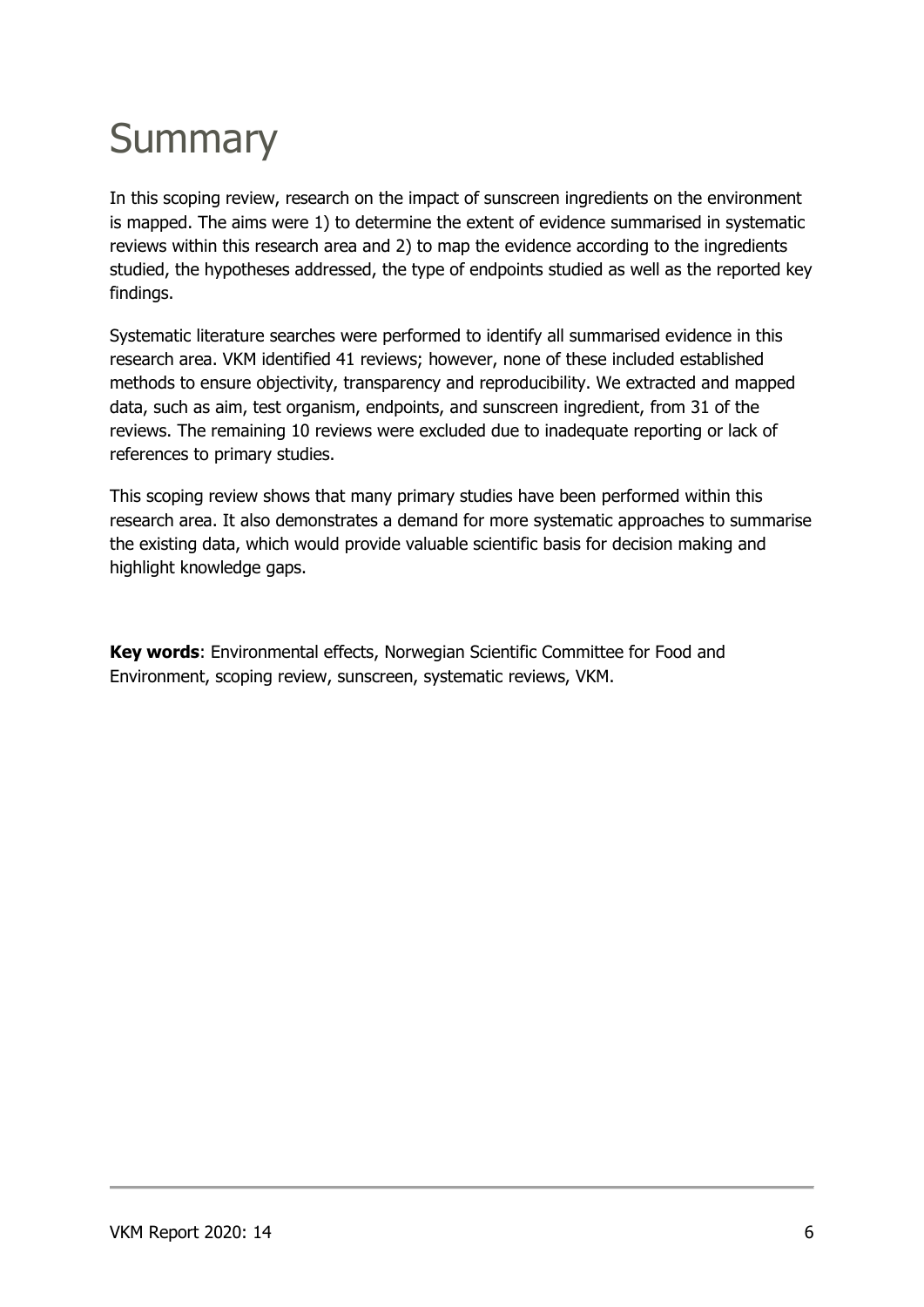# Sammendrag på norsk

I denne systematiske kartleggingsoversikten har VKM kartlagt forskning på miljøeffekter av ingredienser i solkrem. Hensikten var å få en oversikt over omfanget av systematiske oversiktsartikler (også kalt kunnskapsoppsummeringer, engelsk: systematic reviews) av forskning på dette området.

Det ble gjort systematiske litteratursøk for å identifisere oppsummert forskning på området. Det ble identifisert 41 oversiktsartikler, men ingen av disse fulgte etablerte metoder for å sikre objektivitet, gjennomsiktighet og etterprøvbarhet. Vi har hentet ut og kartlagt data, som formål, testorganisme, endepunkt og solkremingrediens, fra 31 av oversiktsartiklene. Data fra de resterende ti oversiktsartiklene ble ekskludert på grunn av mangelfull rapportering eller manglende referanser til primærstudier.

Kartleggingen viser at det er gjort mange primærstudier innenfor dette forskningsområdet, men at det er behov for systematiske oppsummeringer som viser de samlede forskningsresultatene fra alle relevante studier som er av tilstrekkelig kvalitet for bestemte problemstillinger. Denne typen oppsummert kunnskap vil utgjøre et viktig grunnlag for beslutningstakere og synliggjøre kunnskapshull.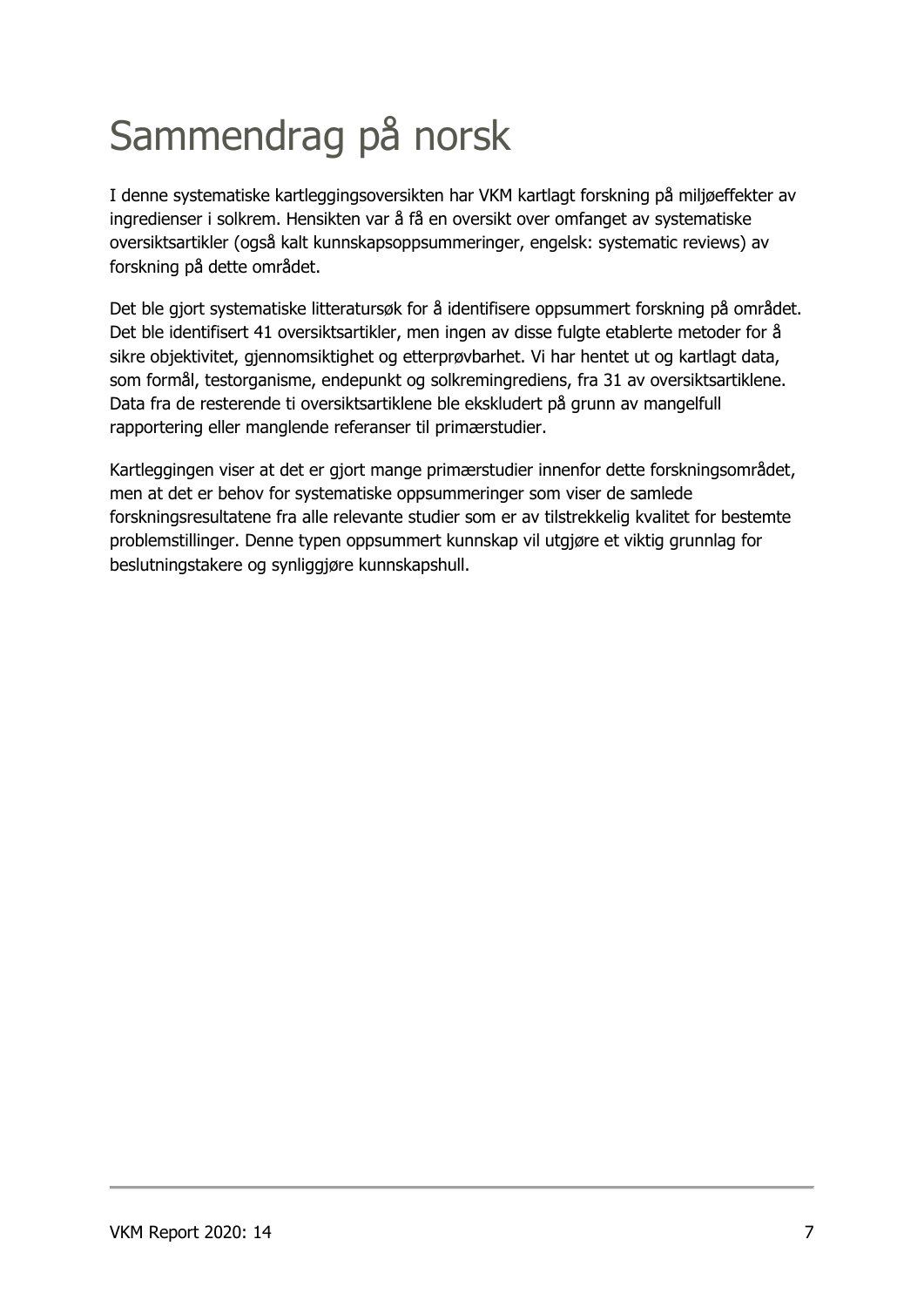## Abbreviations

| $3-BC$           | 3-benzylidene camphor                                                      |
|------------------|----------------------------------------------------------------------------|
| $BP-1$           | benzophenone-1                                                             |
| $BP-2$           | benzophenone-2                                                             |
| $BP-3$           | benzophenone-3 (synonym: oxybenzone)                                       |
| $BP-4$           | benzophenone-4                                                             |
| <b>BT</b>        | benzotriazole                                                              |
| <b>BuP</b>       | butylparaben                                                               |
| <b>BzP</b>       | benzylparaben                                                              |
| <b>EHMC</b>      | 2-ethyl-hexyl-4-trimethoxycinnamate                                        |
| EP               | ethylparaben                                                               |
| <b>isoBP</b>     | isobutylparaben                                                            |
| 4-MBC            | 4-methylbenzylidene camphor                                                |
| <b>MP</b>        | methylparaben                                                              |
| <b>NP</b>        | nanoparticles                                                              |
| <b>OCR</b>       | octocrylene                                                                |
| <b>OD-PABA</b>   | octyl dimethyl p-aminobenzoic acid                                         |
| <b>OMC</b>       | octyl-methoxycinnamate                                                     |
| <b>PP</b>        | propylparaben                                                              |
| <b>ROS</b>       | reactive oxygen species                                                    |
| <b>SR</b>        | systematic review                                                          |
| <b>TC</b>        | triclosan                                                                  |
| <b>TCC</b>       | triclocarban                                                               |
| TiO <sub>2</sub> | titanium dioxide                                                           |
| $TiO2-NP$        | titanium dioxide nanoparticles                                             |
| <b>VKM</b>       | the Norwegian Scientific Committee for Food and Environment                |
| <b>VKM Panel</b> | the Panel on Food Additives, Flavourings, Processing Aids, Materials in    |
|                  | Contact with Food, and Cosmetics of the Norwegian Scientific Committee for |
|                  | <b>Food and Environment</b>                                                |
| ZnO              | zinc oxide                                                                 |
| ZnO-NP           | zinc oxide nanoparticles                                                   |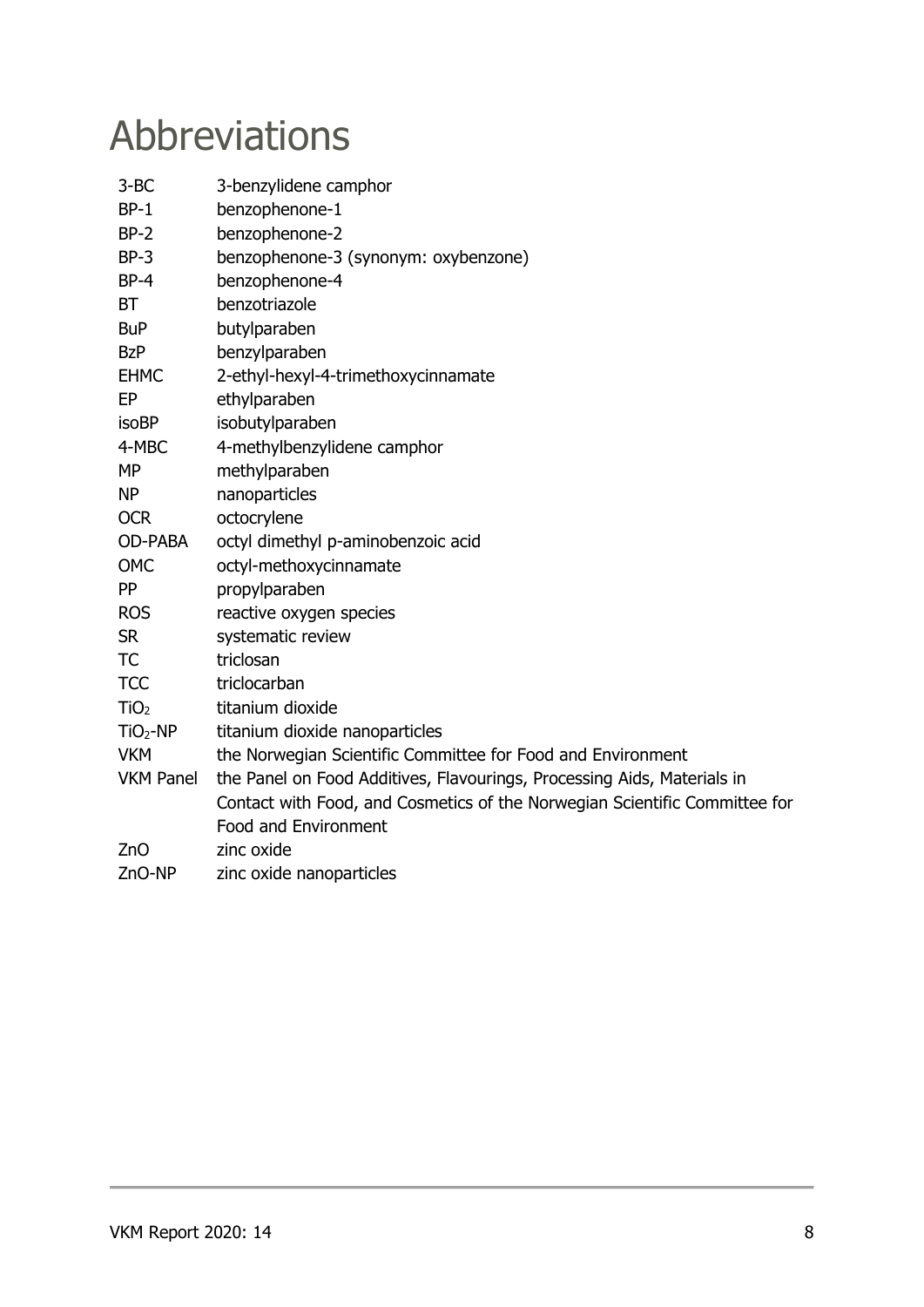# **Definitions**

**Environmental effects**: Effects on living organisms and their non-living environment.

**Review** (synonym: literature review, overview): A summary of the evidence on a certain topic. Different methods may be used in the preparation, and review articles are often not systematic.

**Scoping review**: A type of knowledge synthesis that follows a systematic approach to map evidence on a topic and identifies main concepts, theories, sources, and knowledge gaps (Tricco et al., 2018).

**Sunscreen (topical sunscreen)**: Any preparation (such as creams, oils, gels, sprays) intended to be placed in contact with the human skin with a view exclusively or mainly to protecting [sic] it from UV radiation by absorbing, scattering or reflecting radiation (Regulation (EC) No 1223/2009).

**Systematic review** (synonym: systematic overview): A review of a clearly formulated question that uses systematic and explicit methods to identify, select, and critically appraise relevant research, and to collect and analyse data from the studies that are included in the review. Statistical methods (meta-analysis) may or may not be used to analyse and summarise the results of the included studies (Cochrane glossary).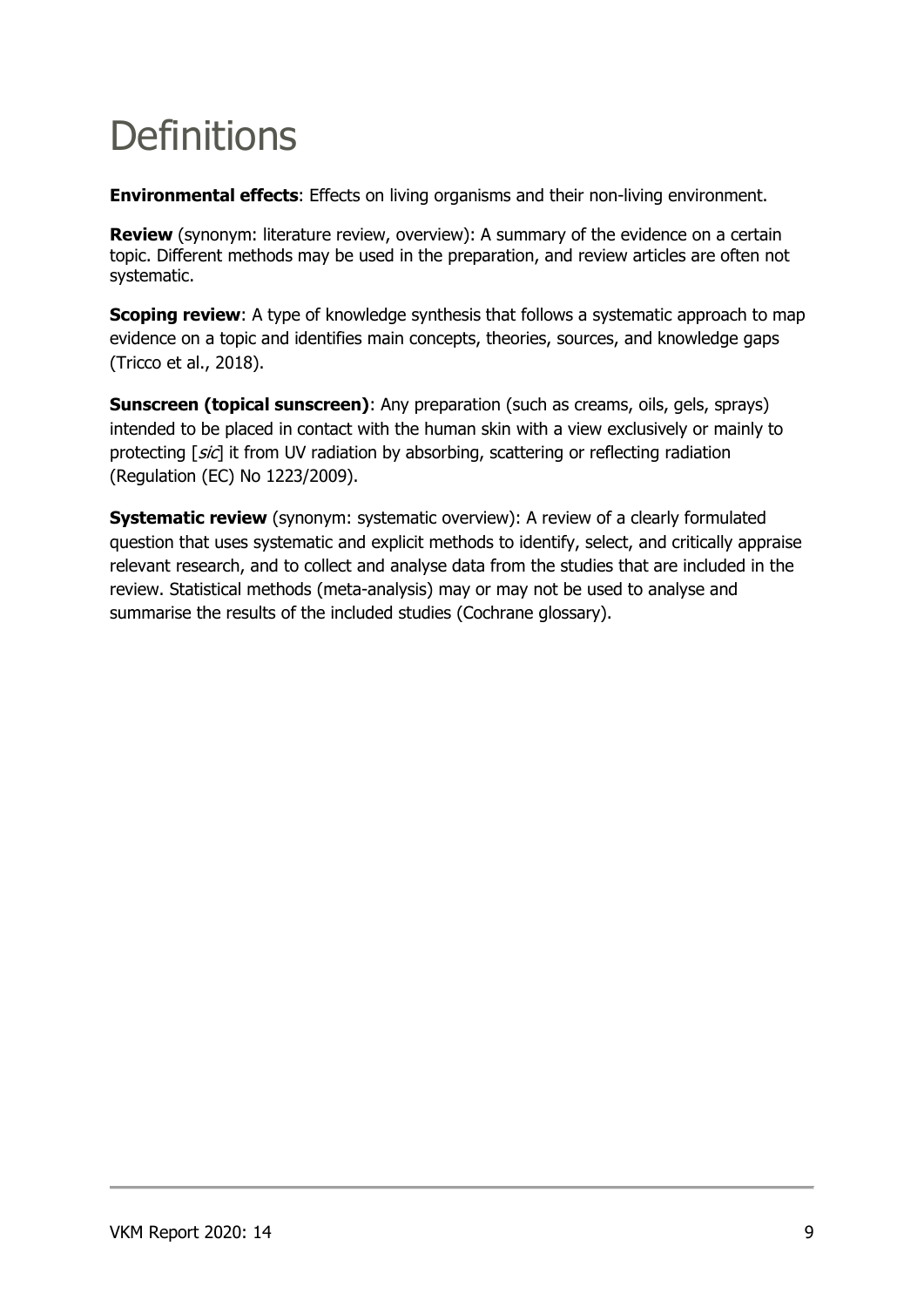# 1 Introduction

There are concerns regarding the potential harmful effects of sunscreen ingredients on the environment, e.g. coral reef bleaching. A few non-European countries are developing and passing legislation which may ban or limit the use of certain types of sunscreen ingredients (Narla and Lim, 2020). Given the current focus on potential environmental effects (effects on living organisms and their non-living environment) associated with sunscreen ingredients, it is timely to provide an overview of the research on this broad and diverse topic.

A scoping review follows a systematic approach to map the existing literature (evidence) in a field of interest in terms of the volume, nature, characteristics of the primary research such as main findings, concepts and theories, and knowledge gaps are identified (Arksey and O'Malley, 2005; Tricco et al., 2018). This scoping review on sunscreen ingredients and environmental effects is guided by the framework for scoping reviews proposed by Arksey and O'Malley (2005), the methodological advancement by Levac et al. (2010) and the Preferred Reporting Items for Systematic Reviews and Meta-Analyses (PRISMA) extension for scoping reviews (Tricco et al., 2018). According to Levac et al. (2010), the six stages in a scoping review are: identifying the research question, identifying relevant studies, selecting studies, charting the data, collating, summarising and reporting the results and consulting with relevant stakeholders.

A general term that describes a summary of the evidence on a certain topic is "literature review", "review" or "overview". Different methods may be used in the preparation of a literature review, and the use of standards ensuring objectivity, transparency and reproducibility varies. A systematic review (SR) follows specific methods to ensure objectivity, transparency and reproducibility. It is a review of a clearly formulated question that uses systematic and explicit methods to identify, select, and critically appraise relevant research, and to collect and analyse data from the studies that are included in the review (Cochrane glossary). SRs seek to collate evidence that fits pre-specified eligibility criteria, and to minimise bias by using methods documented in advance with a protocol (Chandler et al., 2020). SR methodology is in widespread use in sectors of society where science can inform decision making, as the need for rigour, objectivity and transparency in reaching conclusions from a body of scientific information is evident in many areas of policy and practice (Collaboration for Environmental Evidence, 2018).

The aim of this scoping review is to determine the extent and characteristics of summarised evidence for environmental effects of sunscreen ingredients based on a systematic mapping of the research presented in published SRs as described in Table 1-1. The broad scope and extensive literature searches will ensure a general overview of the summarised research on this topic.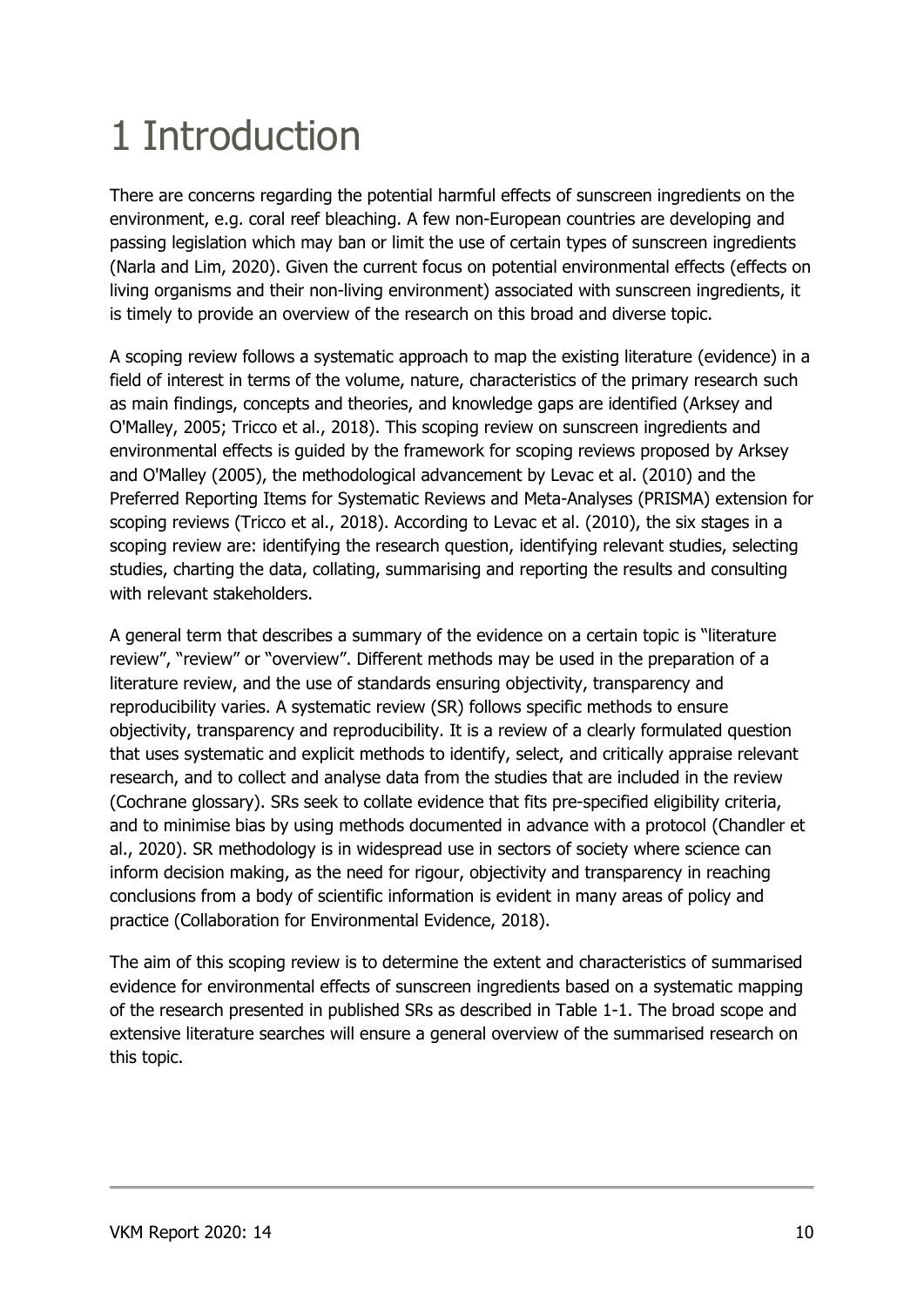**Table 1-1**. The research questions addressed.

| No                      | <b>Research question</b>                                                                             |
|-------------------------|------------------------------------------------------------------------------------------------------|
|                         | For which sunscreen ingredients are environmental effects studied?                                   |
|                         | What are the main hypotheses regarding environmental effects of sunscreen ingredients in<br>reviews? |
| $\overline{\mathbf{3}}$ | What are the outcomes/endpoints addressed?                                                           |
| 4                       | What are the key findings that relate to the scoping review questions?                               |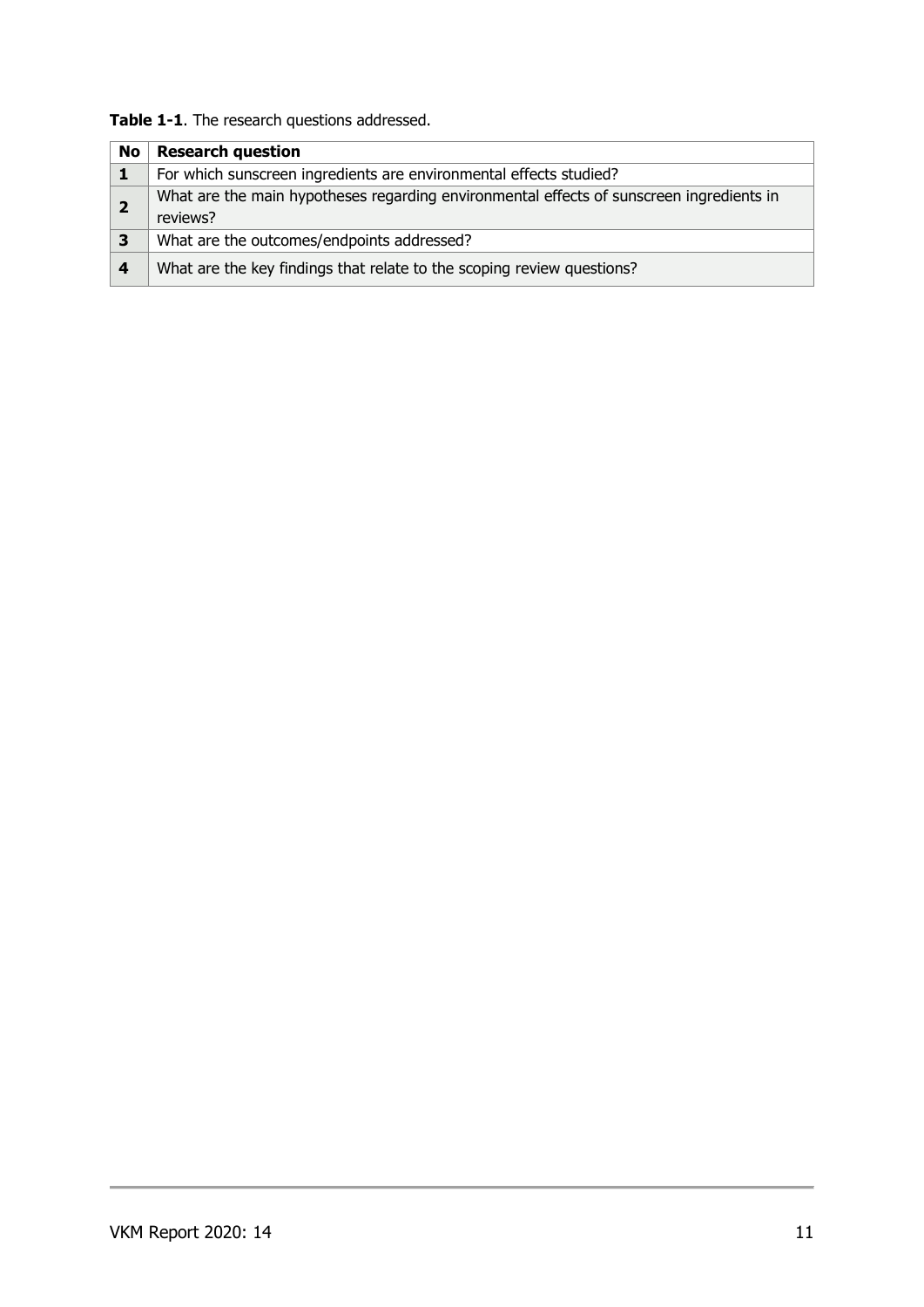# 2 Methods

VKM decided to perform a scoping review on systematic reviews instead of primary studies since we wanted to map summarised research on this topic. The authors drafted a priori a protocol for this scoping review of SRs. The protocol was reviewed and approved by the members of the Panel on Food Additives, Flavourings, Processing Aids, Materials in Contact with Food, and Cosmetics of the Norwegian Scientific Committee for Food and Environment (VKM Panel). The final protocol was published on 22 April 2020 (VKM et al., 2020).

## **2.1 Literature search and study selection**

An experienced research librarian drafted the search strategies (Marita Heinz, the library of the National Institute of Public Health, Norway) and these strategies were further refined based on discussions among members of the project group. The search was not restricted by particular dates or languages, but filters for reviews were used. We searched the databases Ovid MEDLINE(R), Embase, Web of Science, Scopus, Cochrane Database of Systematic Reviews, CRD (the Database of Abstracts of Reviews of Effects (DARE), NHS Economic Evaluation Database (NHS EED) and HTA), Epistemonikos. In addition, searches were performed in Prospero, Brage, Cristin and Open Grey System for Information on Grey Literature in Europe (Appendix 1 and 3). The search strategy and search terms are available in Appendix I (Section 6.1). We imported the identified records into EndNote (Thomson Reuters, version X9), removed duplicates, and imported the records into Rayyan (Ouzzani et al., 2016) for the study selection. The electronic database searches were supplemented by handsearching websites and scanning of reference lists of the publications obtained by the handsearching (Appendix 1 and 3). The literature searches were performed between April 20<sup>th</sup> and May 13<sup>th</sup> 2020.

To be included in this scoping review, records should be SRs focusing on any environmental effect associated with sunscreens or sunscreen ingredients. A publication qualified as an SR if 1) it described a specific research question and the specific criteria used for selecting studies, 2) the authors had performed a systematic literature search, and 3) included a quality assessment of the selected studies (Cochrane Glossary, 2020).

Two of the authors independently performed the study selection and screened titles and abstracts prior to assessing full-text articles. None of the identified reviews fulfilled any of the three criteria required for an SR.

## **2.2 Data charting and evidence synthesis**

According to the protocol (VKM et al., 2020), we aimed to determine the extent and characteristics of evidence for environmental effects of sunscreen ingredients in published SRs. As no SRs were identified, we decided to deviate from the protocol and map data from the identified reviews focusing on environmental effect associated with sunscreen ingredients (Appendix 3). The authors and the members of the VKM Panel discussed and agreed on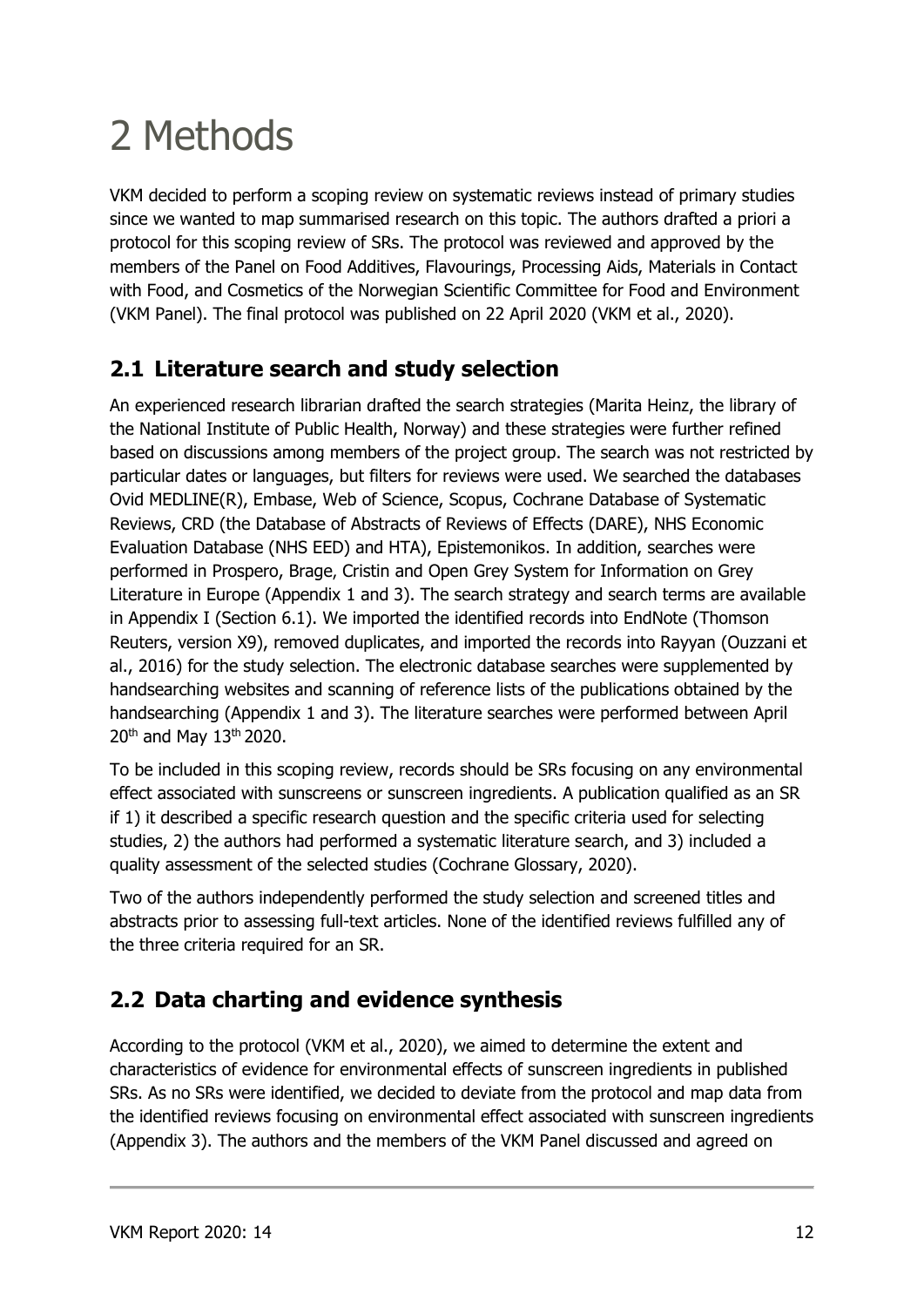which data elements should be included in the mapping process. The data elements selected for extraction included aim, hypotheses, type of research areas addressed, number of references to primary studies, type of sunscreen ingredients (substance group and chemical name), endpoints/outcomes addressed, and test organisms (group of organisms only, e.g. microorganisms, plants, invertebrates and vertebrates). Since none of the reviews used systematic and explicit methods to identify, select, and critically appraise relevant research, the key findings are of limited value to the results of the current report and were thus not included. The methodological quality of the reviews was not appraised as this was outside the scope of this scoping review.

Two of the authors jointly developed the data charting forms. One of the authors extracted data and the other validated the extraction. The extracted data were charted in tables. Prisma checklist for scoping reviews is shown in Appendix IV.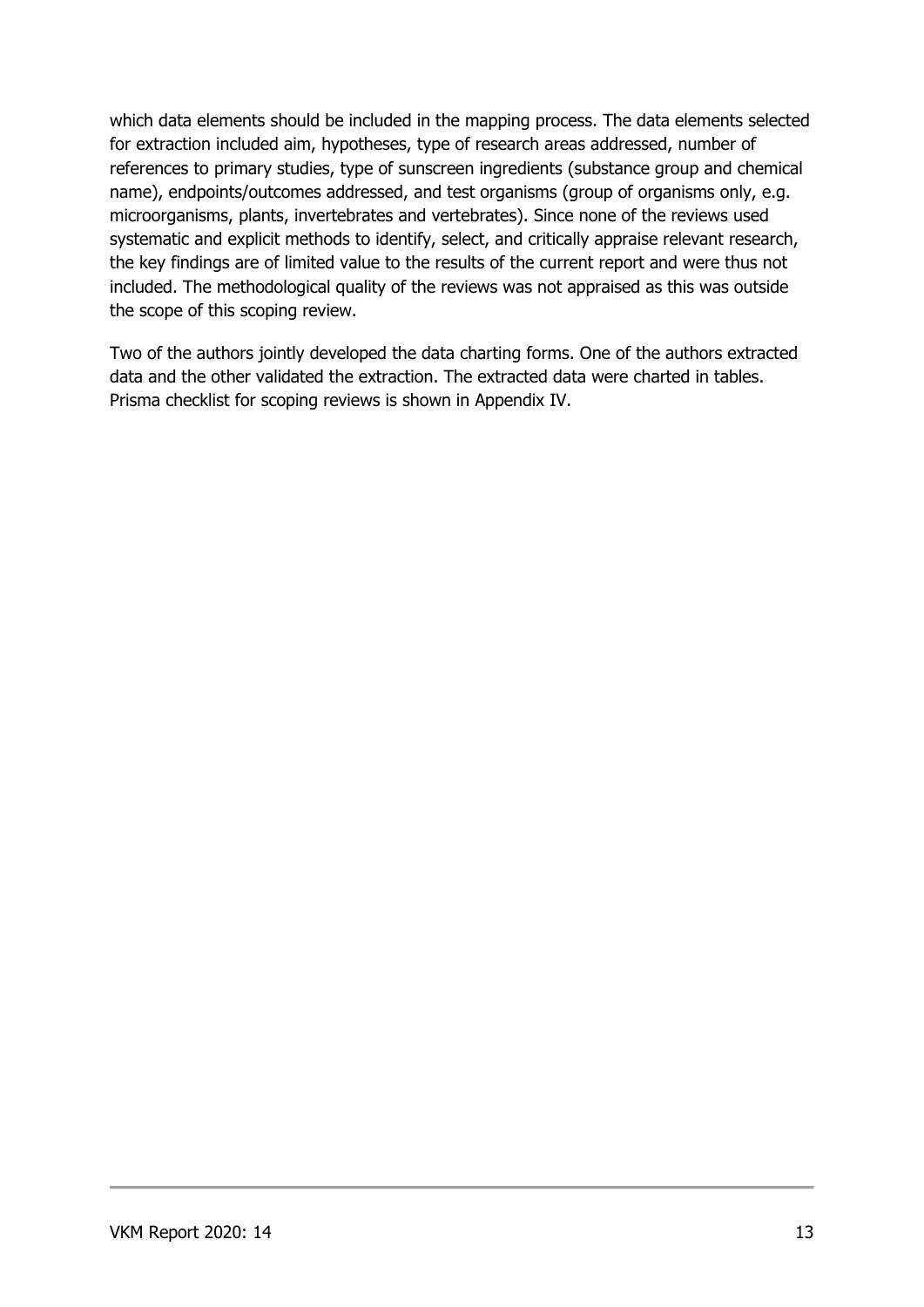# 3 Results

## **3.1 Selection of sources of evidence**

The database searches (searches 1 and 3) returned 940 records, and an additional 21 records (search 2) were identified through searches for pulications not indexed in the major databases (handsearching) (Figure 3.1-1).



**Figure 3.1-1.** Flow diagram illustrating the process of selecting eligible systematic reviews.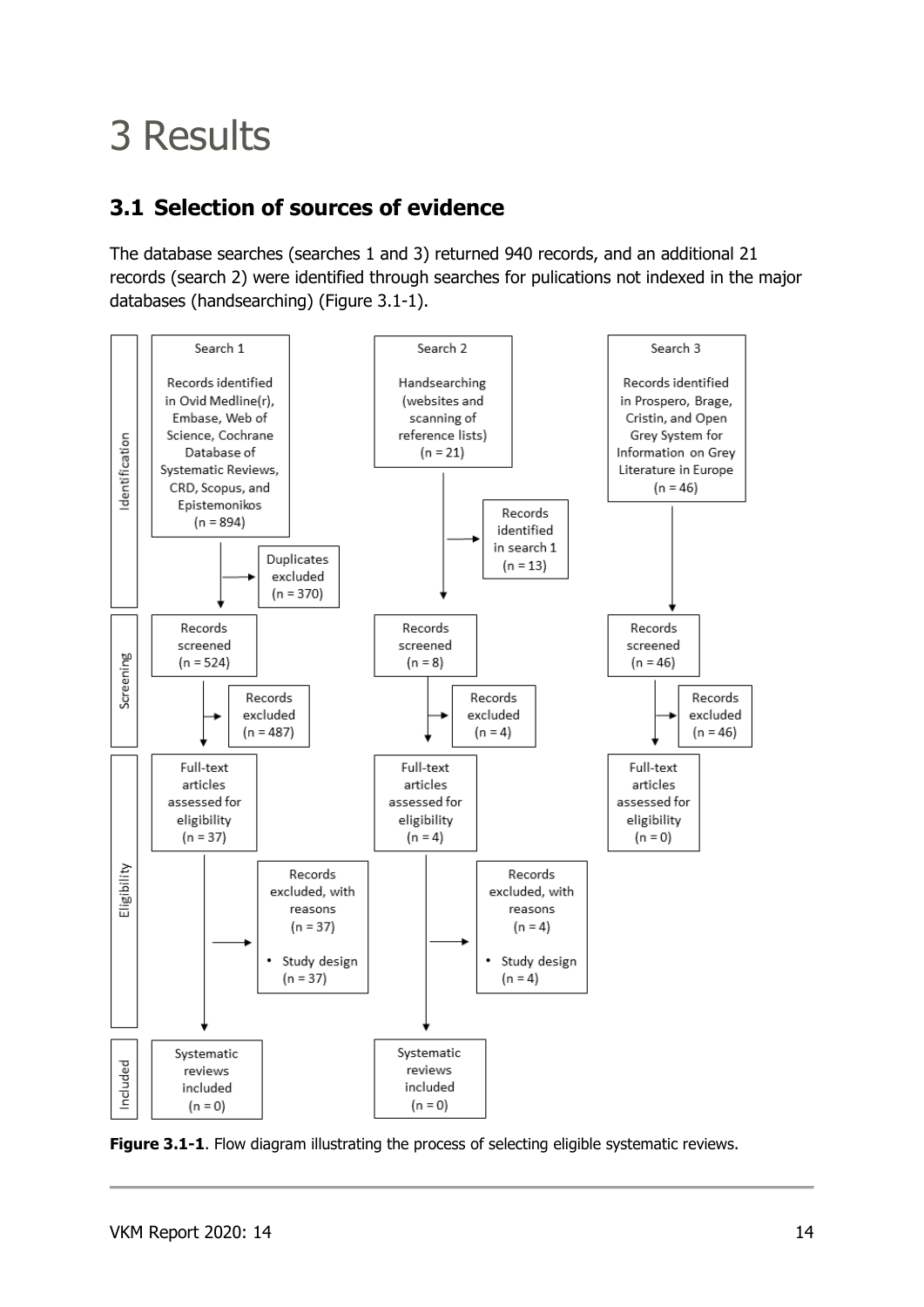After removal of 383 duplicates, two of the authors independently screened 578 records followed by eligibility assessment of 41 full-text articles.

Of the 41 reviews, ten were excluded from the evidence synthesis on the following basis: 1) the review did not refer to any primary studies  $(n=4)$ , 2) type of studies and endpoints were not clearly described ( $n=4$ ), 3) the aim of the review was not clearly described ( $n=2$ ) (not shown in flow chart).

## **3.2 Study characteristics of the reviews**

In most of the identified reviews, environmental effects were not the primary or only focus. In addition to environmental toxicity, human health effects (n=15) and occurrence (presence in the environment) (n=15) were the main research areas included. An overview of the main research areas addressed in the 31 reviews is given in Table 3.2-1.

No hypotheses were presented in the reviews. The aims of the reviews, as presented in the papers, are included in Appendix 2 (Table 7-1). Overview of funding, affiliation of the corresponding author, journal, and conflict of interest are presented in Appendix 2 (Table 7- 2).

All primary studies included in the reviews were performed in a laboratory setting. The 31 reviews provided limited or no information concerning the characteristics of the primary studies included, such as study designs, the doses used, number of experimental animals/species, comparisons made and effect sizes. Eight of the 31 review papers summarised the study characteristics and findings in tables, whereas the remaining reviews described the included primary studies in the text. All reviews provided narrative syntheses of the findings. The number of included references of primary studies on sunscreen ingredients and environmental toxicity varied from two to 62. Combined, these reviews referenced more than 200 different primary studies (data not shown).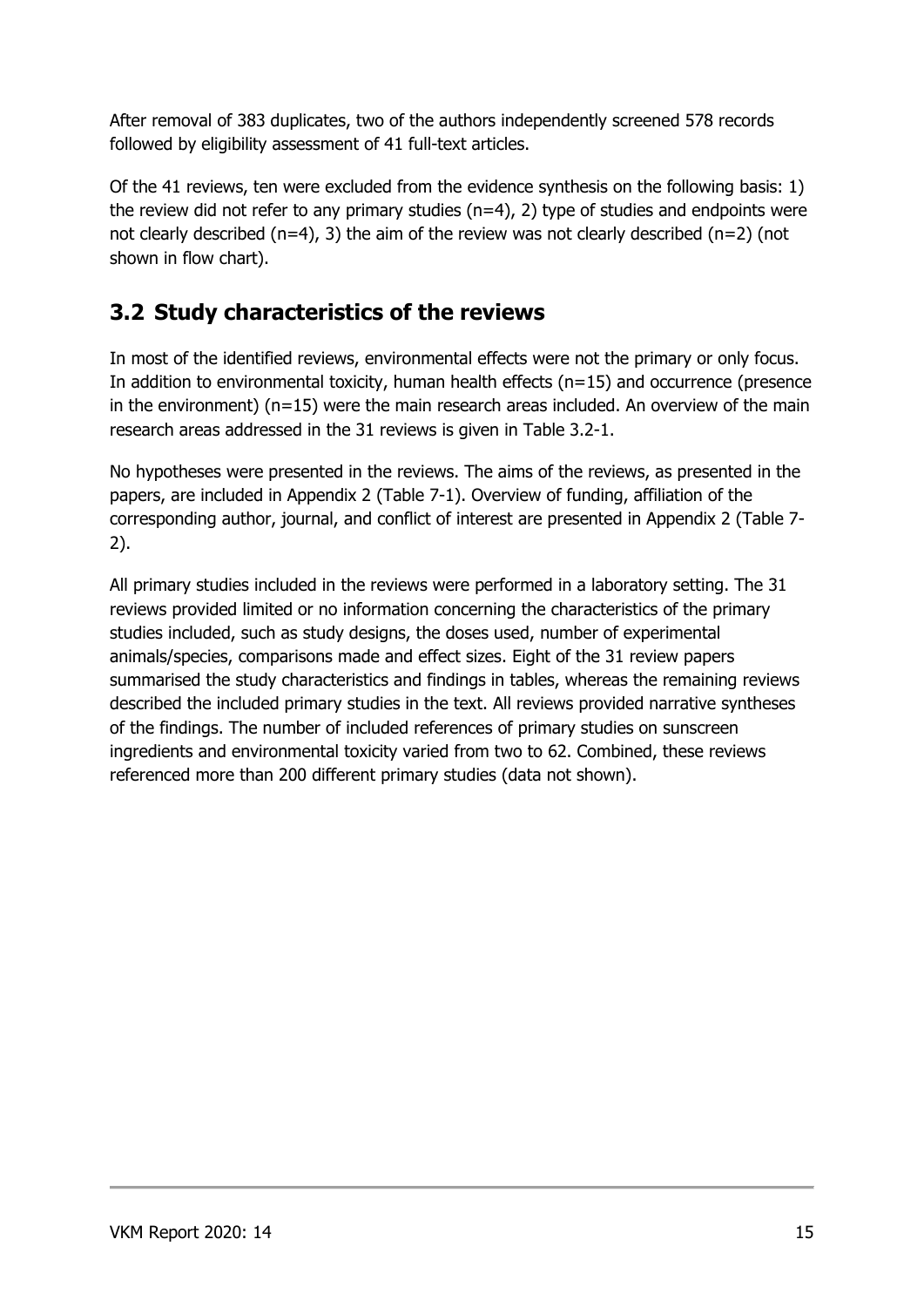| <b>Reference</b>                           | <b>Environmental</b><br>toxicity | <b>Occurrence</b>  | <b>Environmental</b><br>fate and<br>transport | <b>Chemical</b><br>and physical<br>properties | <b>Analytical</b><br>methods | <b>Human</b><br>health<br>effects | <b>References on</b><br>environmental<br>toxicity (n) |
|--------------------------------------------|----------------------------------|--------------------|-----------------------------------------------|-----------------------------------------------|------------------------------|-----------------------------------|-------------------------------------------------------|
| Adler and DeLeo (2020)                     | $\mathsf{x}$                     |                    |                                               |                                               |                              | $\mathsf{x}$                      | $\overline{2}$                                        |
| Bilal et al. (2020)                        | X                                | $\pmb{\mathsf{X}}$ |                                               |                                               |                              | $\pmb{\mathsf{X}}$                | 5                                                     |
| Kar et al. (2020)                          | X                                | $\mathsf{x}$       |                                               |                                               |                              |                                   | $\overline{5}$                                        |
| Raffa et al. (2019)                        | $\mathsf{x}$                     |                    |                                               |                                               |                              | $\mathsf{x}$                      | $\overline{2}$                                        |
| Schneider and Lim (2019a)                  | $\boldsymbol{\mathsf{x}}$        |                    |                                               |                                               |                              | $\mathsf{x}$                      | 8                                                     |
| Schneider and Lim (2019b)                  | $\boldsymbol{\mathsf{x}}$        | $\mathsf{X}$       |                                               |                                               |                              |                                   | 5                                                     |
| Sharma et al. (2019)                       | $\mathsf{X}$                     |                    |                                               | $\mathsf{x}$                                  |                              | $\pmb{\mathsf{X}}$                | 5                                                     |
| Shi et al. (2019)                          | $\boldsymbol{\mathsf{x}}$        | $\mathsf{X}$       | $\pmb{\mathsf{X}}$                            | $\mathsf{x}$                                  |                              |                                   | 15                                                    |
| Tumova et al. (2019)                       | X                                | $\mathsf{X}$       |                                               | X                                             |                              |                                   | 13                                                    |
| DiNardo and Downs (2018)                   | $\mathsf{X}$                     | $\mathsf{X}$       | $\mathsf{x}$                                  |                                               |                              | $\mathsf{x}$                      | $\overline{2}$                                        |
| Sruthi et al. (2018)                       | $\boldsymbol{\mathsf{x}}$        |                    |                                               |                                               |                              | $\mathsf{x}$                      | 3                                                     |
| Zirwas and Andrasik (2018)                 | $\mathsf{x}$                     |                    |                                               |                                               |                              | $\boldsymbol{\mathsf{x}}$         | $\overline{4}$                                        |
| Juliano and Magrini (2017)                 | X                                | X                  | $\mathsf{x}$                                  |                                               |                              |                                   | 20                                                    |
| Rainieri et al. (2017)                     | $\mathsf{x}$                     | $\mathsf{x}$       |                                               |                                               |                              | $\mathsf{x}$                      | 28                                                    |
| Haynes et al. (2017)                       | X                                |                    | $\pmb{\mathsf{X}}$                            | $\mathsf{x}$                                  |                              |                                   | 23                                                    |
| Hopkins and Blaney (2016)                  | X                                | $\mathsf{x}$       |                                               |                                               |                              |                                   | 17                                                    |
| Wang et al. (2016)                         | X                                | $\mathsf{x}$       |                                               |                                               |                              |                                   | 19                                                    |
| Alotaibi et al. (2015)                     | $\mathsf{x}$                     | $\mathsf{x}$       | $\mathsf{x}$                                  | $\mathsf{x}$                                  | $\mathsf{x}$                 |                                   | 11                                                    |
| Maipas and Nicolopoulou-Stamati<br>(2015)  | $\mathsf{x}$                     |                    |                                               |                                               |                              | $\mathsf{x}$                      | 19                                                    |
| Rykowska and Wasiak (2015)                 | $\pmb{\mathsf{X}}$               |                    | $\pmb{\mathsf{X}}$                            |                                               |                              |                                   | $\overline{4}$                                        |
| Sánchez-Quiles and Tovar-Sánchez<br>(2015) | $\mathsf{x}$                     | $\mathsf{x}$       |                                               |                                               | $\boldsymbol{\mathsf{x}}$    |                                   | 12                                                    |
| Kim and Choi (2014)                        | $\mathsf{x}$                     | $\mathsf{X}$       |                                               | X                                             |                              | $\mathsf{x}$                      | $\overline{7}$                                        |
| Minetto et al. (2014)                      | $\boldsymbol{\mathsf{x}}$        |                    |                                               |                                               |                              |                                   | 21                                                    |

**Table 3.2-1**. The main research areas addressed in the reviews.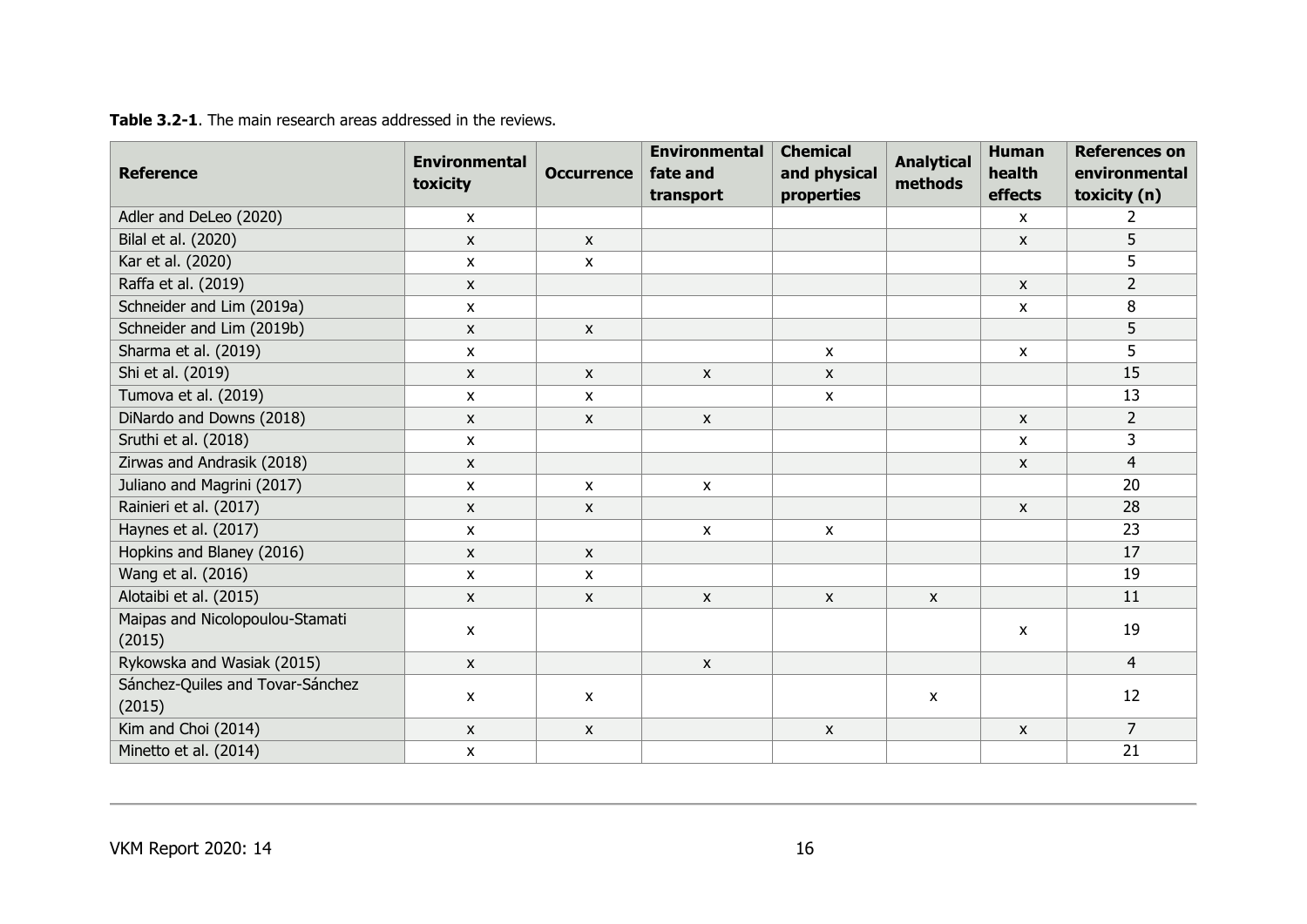| <b>Reference</b>           | <b>Environmental</b><br>toxicity | <b>Occurrence</b> | <b>Environmental</b><br>fate and<br>transport | <b>Chemical</b><br>and physical<br>properties | <b>Analytical</b><br>methods | <b>Human</b><br>health<br>effects | <b>References on</b><br>environmental<br>toxicity (n) |
|----------------------------|----------------------------------|-------------------|-----------------------------------------------|-----------------------------------------------|------------------------------|-----------------------------------|-------------------------------------------------------|
| Ma et al. (2013)           | $\mathsf{x}$                     |                   |                                               | X                                             |                              |                                   | 25                                                    |
| Wong et al. (2013)         | X                                |                   | x                                             |                                               |                              | x                                 | 21                                                    |
| Gago-Ferrero et al. (2012) | X                                | X                 | x                                             | X                                             | X                            |                                   | 8                                                     |
| Tourinho et al. (2012)     | X                                |                   | x                                             |                                               |                              |                                   | 12                                                    |
| Brausch and Rand (2011)    | X                                | X                 |                                               |                                               |                              |                                   | 62                                                    |
| Skocaj et al. (2011)       | x                                |                   |                                               | x                                             |                              | x                                 | 22                                                    |
| Scown et al. (2010)        | X                                | X                 | X                                             |                                               |                              |                                   | 11                                                    |
| Sharma (2009)              | x                                |                   |                                               | x                                             |                              | x                                 |                                                       |

### **3.3 Synthesis of results**

The substance group addressed in most of the reviews consisted of UV filters (n=28). Four review papers addressed both organic and inorganic UV filters, two papers did not specify the UV filter, and 14 and 16 reviews reported on organic or inorganic UV filters, respectively. The second most addressed substance group consisted of fragrances (n=6), followed by preservatives (n=4) and stabilisers (n=2) (Table 3.3-1).

**Table 3.3-1**. Overview of sunscreen ingredients addressed in the reviews.

| <b>Reference</b>    | <b>Fragrance</b> | <b>Preservative</b>   | <b>Stabiliser</b> | UV filter,<br>inorganic | UV filter, organic | UV filter not<br>specified |
|---------------------|------------------|-----------------------|-------------------|-------------------------|--------------------|----------------------------|
| Adler and DeLeo     |                  |                       |                   | ZnO-NP,                 | $BP-3$             |                            |
| (2020)              |                  |                       |                   | $TiO2-NP$               |                    |                            |
| Bilal et al. (2020) |                  |                       |                   | ZnO-NP,                 |                    |                            |
|                     |                  |                       |                   | $TiO2-NP$               |                    |                            |
| Kar et al. (2020)   | Nitro musks and  | BzP, BuP, EP, MP, TC, |                   |                         |                    |                            |
|                     | polycyclic musks | <b>TCC</b>            |                   |                         |                    | X                          |
| Raffa et al. (2019) |                  |                       |                   |                         | EHMC, BP-3         |                            |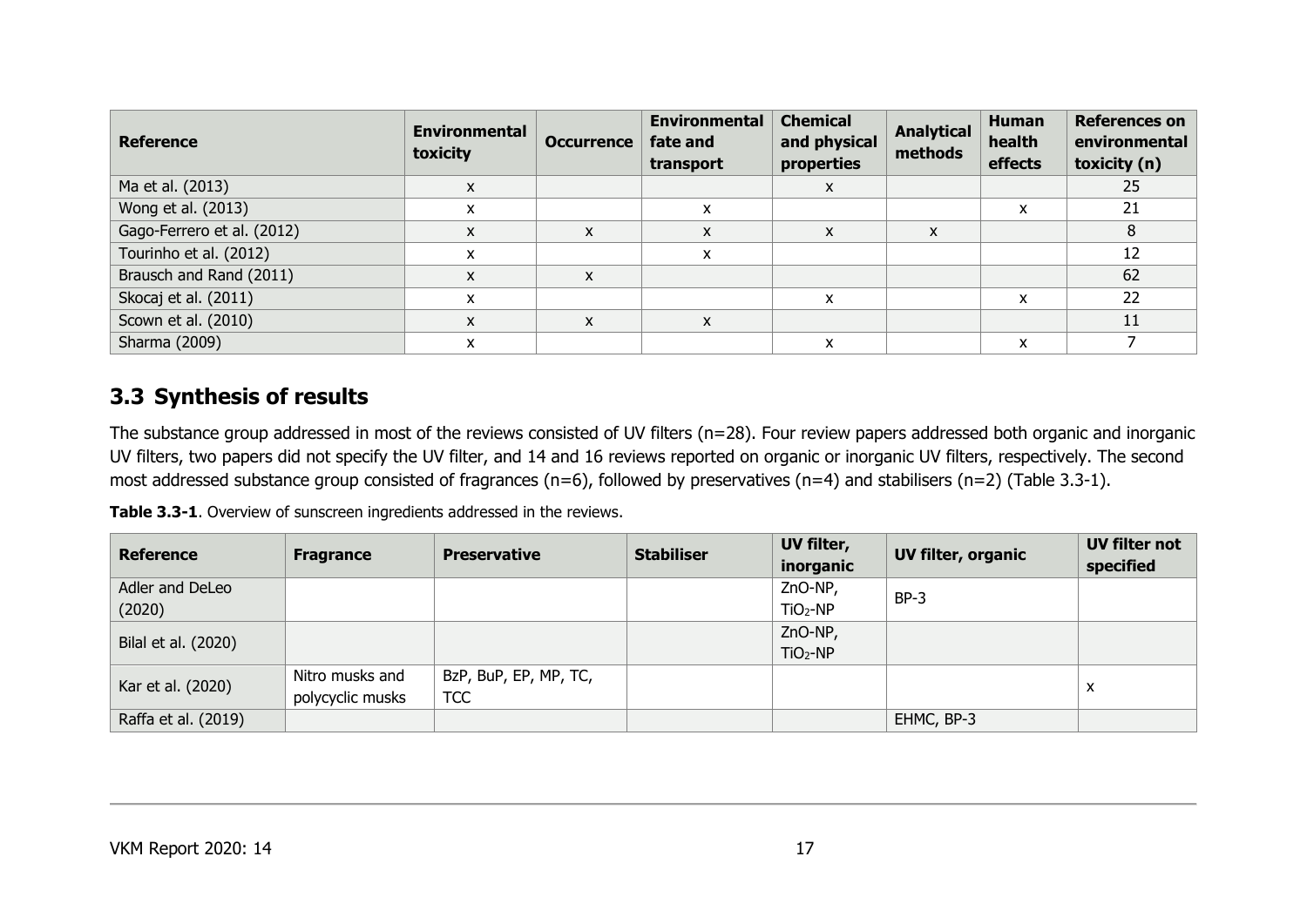| <b>Reference</b>                   | <b>Fragrance</b>                    | <b>Preservative</b> | <b>Stabiliser</b>                 | UV filter,<br>inorganic | <b>UV filter, organic</b>          | <b>UV filter not</b><br>specified |
|------------------------------------|-------------------------------------|---------------------|-----------------------------------|-------------------------|------------------------------------|-----------------------------------|
| Schneider and Lim                  |                                     |                     |                                   | $TiO2-NP,$              |                                    |                                   |
| (2019a)                            |                                     |                     |                                   | ZnO-NP                  |                                    |                                   |
| Schneider and Lim                  |                                     |                     |                                   |                         | BP-3, 4-MBC, OCR                   |                                   |
| (2019b)                            |                                     |                     |                                   |                         |                                    |                                   |
| Sharma et al. (2019)               |                                     |                     |                                   | $TiO2-NP$               |                                    |                                   |
| Shi et al. (2019)                  |                                     |                     | <b>BTs</b>                        |                         |                                    |                                   |
| Tumova et al. (2019)               | Polycyclic musks                    |                     |                                   |                         |                                    |                                   |
| <b>DiNardo and Downs</b><br>(2018) |                                     |                     |                                   |                         | $BP-3$                             |                                   |
| Sruthi et al. (2018)               |                                     |                     |                                   | ZnO-NP                  |                                    |                                   |
| Zirwas and Andrasik<br>(2018)      |                                     |                     |                                   | $TiO2$ , ZnO            | $BP-3$                             |                                   |
| Juliano and Magrini<br>(2017)      |                                     | <b>TC</b>           |                                   | $TiO2-NP,$<br>ZnO-NP    | BP-1, BP-2, BP-3, 3-BC,<br>4-MBC   |                                   |
| Rainieri et al. (2017)             | Nitro musks and<br>polycyclic musks |                     |                                   |                         | BP-3, EHMC, 3-BC, 4-<br><b>MBC</b> |                                   |
| Haynes et al. (2017)               |                                     |                     |                                   | $TiO2-NP$               |                                    |                                   |
| Hopkins and Blaney<br>(2016)       | Nitro musks and<br>polycyclic musks | Parabens, TC, TCC   |                                   |                         | OMC, BP-3, BP-4, 4-MBC             |                                   |
|                                    | Camphor and                         |                     |                                   |                         |                                    |                                   |
| Wang et al. (2016)                 | cinnamate<br>derivatives            |                     |                                   |                         | <b>BPs</b>                         |                                   |
| Alotaibi et al. (2015)             |                                     |                     | BT and 5-methyl-<br>benzotriazole |                         |                                    |                                   |
| Maipas and                         |                                     |                     |                                   |                         | BP-1, BP-2, BP-3, BP-4,            |                                   |
| Nicolopoulou-Stamati               |                                     |                     |                                   |                         | EHMC, OMC, OD-PABA,                |                                   |
| (2015)                             |                                     |                     |                                   |                         | 3-BC, 4-MBC                        |                                   |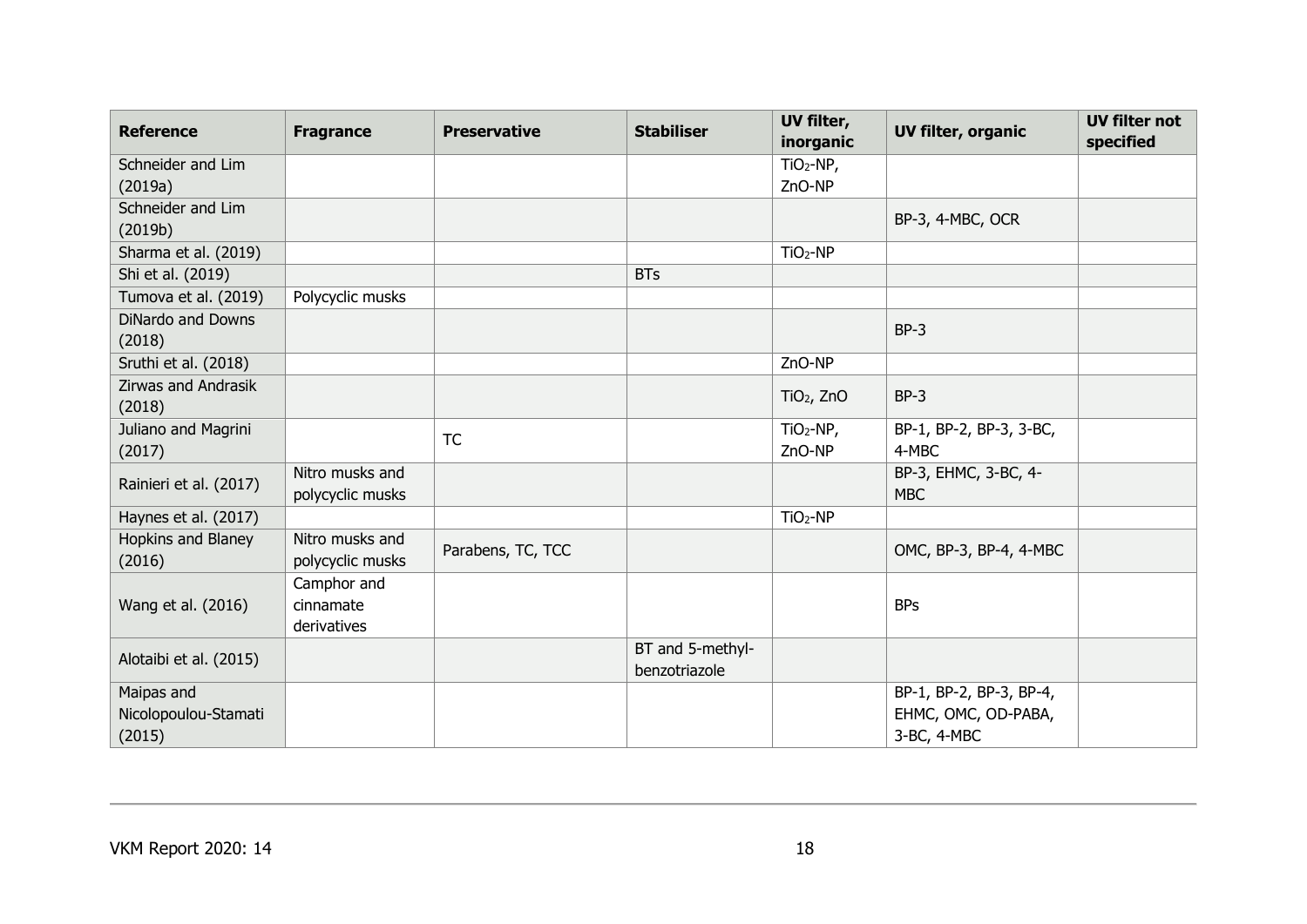| <b>Reference</b>       | <b>Fragrance</b> | <b>Preservative</b>       | <b>Stabiliser</b> | UV filter, | <b>UV filter, organic</b> | <b>UV filter not</b>      |
|------------------------|------------------|---------------------------|-------------------|------------|---------------------------|---------------------------|
|                        |                  |                           |                   | inorganic  |                           | specified                 |
| Rykowska and Wasiak    |                  |                           |                   |            |                           | $\boldsymbol{\mathsf{x}}$ |
| (2015)                 |                  |                           |                   |            |                           |                           |
| Sánchez-Quiles and     |                  |                           |                   | $TiO2-NP,$ | 4-MBC, BP-4, 3-BC, OMC,   |                           |
| Tovar-Sánchez (2015)   |                  |                           |                   | ZnO-NP     | $BP-3$                    |                           |
| Kim and Choi (2014)    |                  |                           |                   |            | $BP-3$                    |                           |
| Minetto et al. (2014)  |                  |                           |                   | $TiO2-NP$  |                           |                           |
| Ma et al. (2013)       |                  |                           |                   | ZnO-NP     |                           |                           |
| Wong et al. (2013)     |                  |                           |                   | $TiO2-NP,$ |                           |                           |
|                        |                  |                           |                   | ZnO-NP     |                           |                           |
| Gago-Ferrero et al.    |                  |                           |                   |            | BP-1, BP-2, BP-3, BP-4,   |                           |
|                        |                  |                           |                   |            | EHMC, OD-PABA, 3-BC,      |                           |
| (2012)                 |                  |                           |                   |            | 4-MBC, OCR                |                           |
| Tourinho et al. (2012) |                  |                           |                   | $TiO2-NP,$ |                           |                           |
|                        |                  |                           |                   | ZnO-NP     |                           |                           |
| Brausch and Rand       | Nitro musks and  | Biphenolyl, BzP, BuP, EP, |                   |            | BP-3, BP-4, 4-MBC,        |                           |
| (2011)                 | polycyclic musks | isoBP, MP, PP, TC, TCC    |                   |            | <b>EHMC</b>               |                           |
| Skocaj et al. (2011)   |                  |                           |                   | $TiO2-NP$  |                           |                           |
| Scown et al. (2010)    |                  |                           |                   | $TiO2-NP$  |                           |                           |
| Sharma (2009)          |                  |                           |                   | $TiO2-NP$  |                           |                           |

3-BC = 3-benzylidene camphor; BP-1 = benzophenone-1; BP-2 = benzophenone-2; BP-3 = benzophenone-3; BP-4 = benzophenone-4; BT = benzotriazole; BuP = butylparaben; BzP = benzylparaben; EHMC = 2-ethyl-hexyl-4-trimethoxycinnamate; EP = ethylparaben; isoBP = isobutylparaben; 4-MBC = 4 methylbenzylidene camphor; MP = methylparaben;OCR = octocrylene; OD-PABA = octyl dimethyl p-aminobenzoic acid; OMC = octyl-methoxycinnamate; PP = propylparaben; TC = triclosan; TCC = triclocarban; TiO2 = titanium dioxide; TiO2-NP = titanium dioxide nanoparticles; ZnO = zinc oxide; ZnO-NP = zinc oxide nanoparticles.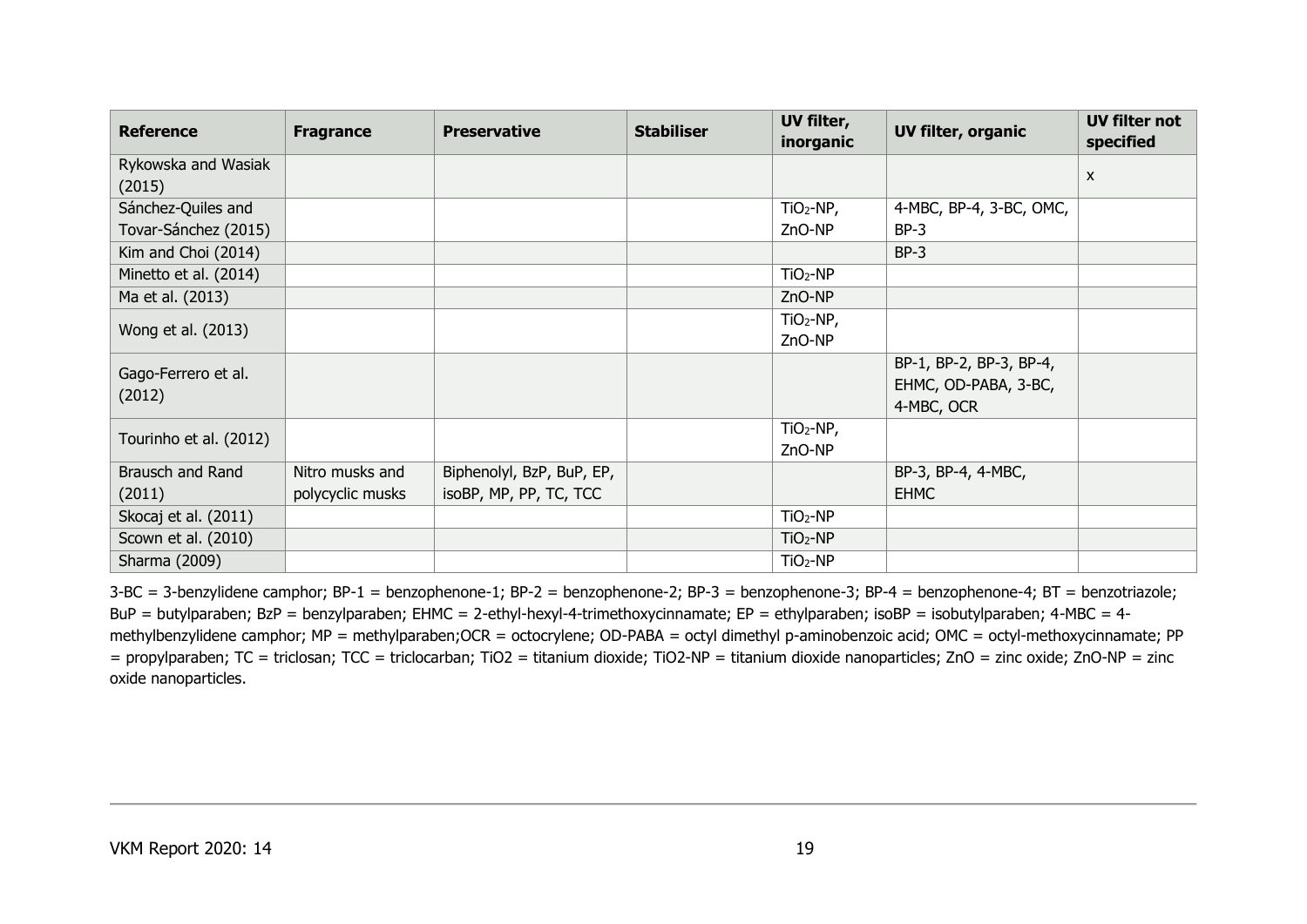All except one of the review papers addressed toxicity of sunscreen ingredients on aquatic organisms (n=30). For aquatic toxicity the most frequently studied organisms were invertebrates (n=29) and vertebrates (n=24) (Table 3.3-2). Aquatic invertebrate model organisms included corals, crustaceans and molluscs. Aquatic vertebrate test organisms were predominantly fish; however, three reviews also covered amphibians.

Eleven of the 31 reviews included toxicity data on terrestrial organisms, more specifically invertebrates (n=9) and plants (n=5). One review paper addressed toxicity of sunscreen ingredients on terrestrial organisms only.

|                            | <b>Aquatic</b>            |              |                           | <b>Terrestrial</b> |               | <b>Type of studies</b> |              |                           |
|----------------------------|---------------------------|--------------|---------------------------|--------------------|---------------|------------------------|--------------|---------------------------|
| <b>Reference</b>           | <b>Microorganisms</b>     | <b>Algae</b> | <b>Invertebrates</b>      | <b>Vertebrates</b> | <b>Plants</b> | <b>Invertebrates</b>   | In vivo      | In vitro                  |
| Adler and DeLeo (2020)     |                           |              | $\boldsymbol{\mathsf{x}}$ |                    |               |                        | x            | $\mathsf{x}$              |
| Bilal et al. (2020)        | $\mathsf{x}$              | $\mathsf{x}$ | $\mathsf{x}$              | $\mathsf{x}$       |               |                        | $\mathsf{x}$ | $\mathsf{x}$              |
| Kar et al. (2020)          |                           | X            | $\boldsymbol{\mathsf{x}}$ | x                  |               |                        | X            |                           |
| Raffa et al. (2019)        |                           |              | $\boldsymbol{\mathsf{x}}$ |                    |               |                        | X            | $\boldsymbol{\mathsf{x}}$ |
| Schneider and Lim (2019a)  |                           | $\mathsf{x}$ | $\mathsf{x}$              | X                  | X             | X                      | X            | $\mathsf{x}$              |
| Schneider and Lim (2019b)  |                           | $\mathsf{x}$ | $\mathsf{x}$              |                    |               |                        | $\mathsf{x}$ | $\mathsf{x}$              |
| Sharma et al. (2019)       |                           | $\mathsf{x}$ | $\mathsf{x}$              | X                  |               |                        | X            | $\mathsf{x}$              |
| Shi et al. (2019)          | $\boldsymbol{\mathsf{x}}$ | $\mathsf{x}$ | $\mathsf{x}$              | $\mathsf{x}$       | X             |                        | X            | $\boldsymbol{\mathsf{x}}$ |
| Tumova et al. (2019)       |                           | X            | $\mathsf{x}$              | X                  |               |                        |              |                           |
| DiNardo and Downs (2018)   |                           |              | $\mathsf{x}$              |                    |               |                        | X            | $\boldsymbol{\mathsf{x}}$ |
| Sruthi et al. (2018)       |                           | $\mathsf{x}$ | $\mathsf{x}$              | X                  | X             | $\mathsf{x}$           | $\mathsf{x}$ |                           |
| Zirwas and Andrasik (2018) |                           |              | $\mathsf{x}$              |                    |               |                        | X            | $\mathsf{x}$              |
| Juliano and Magrini (2017) |                           | $\mathsf{x}$ | $\mathsf{x}$              | X                  |               |                        | X            | $\mathsf{x}$              |
| Rainieri et al. (2017)     |                           | $\mathsf{x}$ | $\mathsf{x}$              | X                  |               | X                      | X            |                           |
| Haynes et al. (2017)       | $\mathsf{x}$              | $\mathsf{x}$ | $\mathsf{x}$              | X                  |               |                        | X            | $\mathsf{x}$              |
| Hopkins and Blaney (2016)  |                           | $\mathsf{x}$ | $\mathsf{x}$              | X                  |               | $\mathsf{x}$           | X            |                           |
| Wang et al. (2016)         |                           |              | $\boldsymbol{\mathsf{x}}$ | X                  |               |                        | X            | $\mathsf{x}$              |
| Alotaibi et al. (2015)     | $\mathsf{x}$              |              |                           |                    | X             |                        | X            |                           |

**Table 3.3-2**. Overview of test organisms addressed in the reviews.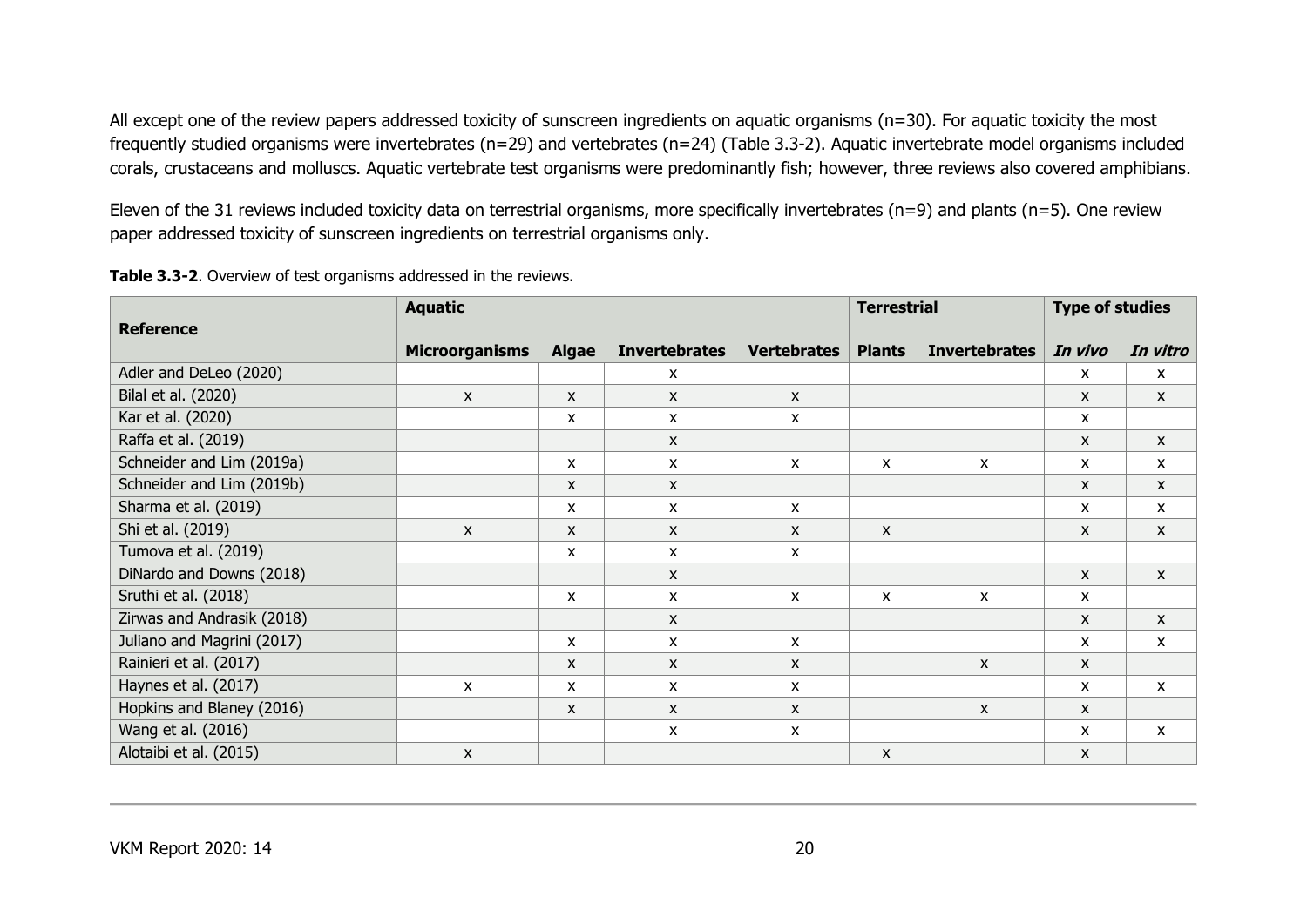|                                  | <b>Aquatic</b>        |              |                           |                    | <b>Terrestrial</b> |                      | <b>Type of studies</b> |              |
|----------------------------------|-----------------------|--------------|---------------------------|--------------------|--------------------|----------------------|------------------------|--------------|
| <b>Reference</b>                 |                       |              |                           |                    |                    |                      |                        |              |
|                                  | <b>Microorganisms</b> | <b>Algae</b> | <b>Invertebrates</b>      | <b>Vertebrates</b> | <b>Plants</b>      | <b>Invertebrates</b> | In vivo                | In vitro     |
| Maipas and Nicolopoulou-Stamati  |                       |              | $\boldsymbol{\mathsf{x}}$ | X                  |                    | X                    | X                      |              |
| (2015)                           |                       |              |                           |                    |                    |                      |                        |              |
| Rykowska and Wasiak (2015)       |                       |              | $\mathsf{x}$              | X                  |                    |                      | $\mathsf{x}$           |              |
| Sánchez-Quiles and Tovar-Sánchez | X                     | X            | X                         | X                  |                    |                      | X                      | $\mathsf{x}$ |
| (2015)                           |                       |              |                           |                    |                    |                      |                        |              |
| Kim and Choi (2014)              |                       | $\mathsf{x}$ | $\mathsf{x}$              | X                  |                    |                      | X                      |              |
| Minetto et al. (2014)            | $\mathsf{x}$          | X            | $\mathsf{x}$              | X                  |                    |                      | X                      | X            |
| Ma et al. (2013)                 |                       | X            | $\mathsf{x}$              | X                  |                    | X                    | X                      |              |
| Wong et al. (2013)               | X                     | X            | $\boldsymbol{\mathsf{x}}$ | x                  |                    |                      | X                      | $\mathsf{x}$ |
| Gago-Ferrero et al. (2012)       |                       | $\mathsf{x}$ | $\mathsf{x}$              | $\mathsf{x}$       |                    |                      | $\mathsf{x}$           |              |
| Tourinho et al. (2012)           |                       |              |                           |                    |                    | X                    |                        |              |
| Brausch and Rand (2011)          | $\mathsf{x}$          | $\mathsf{x}$ | $\mathsf{x}$              | X                  |                    |                      | $\mathsf{x}$           | $\mathsf{x}$ |
| Skocaj et al. (2011)             |                       | X            | $\mathsf{x}$              | X                  | X                  | X                    | X                      | X            |
| Scown et al. (2010)              | $\mathsf{x}$          | $\mathsf{x}$ | $\mathsf{x}$              | X                  |                    |                      | X                      | X            |
| Sharma (2009)                    | X                     | X            | X                         | X                  |                    | X                    | X                      | X            |

An overview of the most frequently addressed endpoints in the reviews is given in Table 3.3-3. Acute endpoints such as mortality and mobility/immobilisation were addressed in 26 of the review papers. Chronic endpoints addressed were coral bleaching, growth, growth inhibition, biomass production, reproduction, development, and endocrine effects. Other endpoints were ROS production and DNA damage.

Coral bleaching was addressed in eight review papers, all published from 2017 to 2020, whereas no specific publication year pattern was identified for the other endpoints. From 2009 to 2014, ten reviews on sunscreen ingredients and environmental effects were identified, however, for the subsequent five years (2015-2020), there was a doubling in published reviews on this topic (n=21).

**Table 3.3-3.** The endpoints most frequently addressed.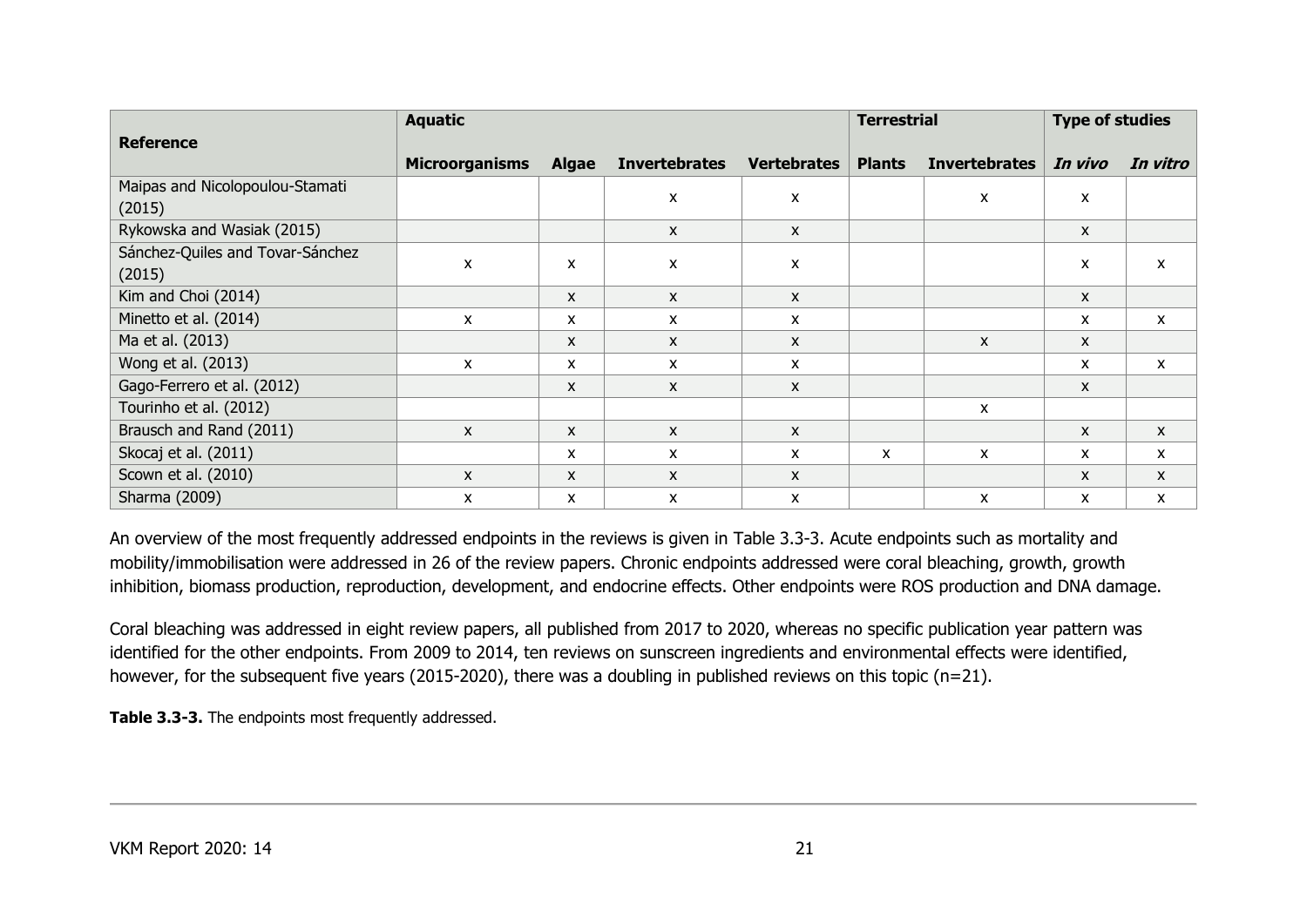| <b>Reference</b>           | <b>Coral</b><br>bleaching | <b>Mortality</b>          | Mobility/<br>immobilisation | Growth/<br>growth inhibition/ | <b>Reproduction</b><br>and | <b>Endocrine</b><br>effects | <b>ROS</b><br>production/ | <b>DNA</b><br>damage |
|----------------------------|---------------------------|---------------------------|-----------------------------|-------------------------------|----------------------------|-----------------------------|---------------------------|----------------------|
|                            |                           |                           |                             | <b>biomass</b>                | development                |                             | oxidative                 |                      |
|                            |                           |                           |                             | production                    |                            |                             | stress                    |                      |
| Adler and DeLeo (2020)     | $\pmb{\mathsf{X}}$        | $\pmb{\mathsf{X}}$        | $\mathsf X$                 |                               |                            |                             |                           | X                    |
| Bilal et al. (2020)        |                           | $\pmb{\times}$            |                             |                               | $\pmb{\mathsf{X}}$         | $\pmb{\mathsf{X}}$          | $\pmb{\mathsf{X}}$        |                      |
| Kar et al. (2020)          |                           | $\pmb{\times}$            |                             | $\pmb{\chi}$                  | $\pmb{\mathsf{X}}$         | $\boldsymbol{\mathsf{x}}$   |                           |                      |
| Raffa et al. (2019)        | X                         | X                         |                             |                               |                            |                             |                           |                      |
| Schneider and Lim (2019a)  | X                         | X                         |                             | $\boldsymbol{\mathsf{x}}$     |                            |                             |                           |                      |
| Schneider and Lim (2019b)  | $\boldsymbol{\mathsf{x}}$ | X                         |                             | $\pmb{\chi}$                  |                            |                             |                           |                      |
| Sharma et al. (2019)       | x                         | X                         |                             | $\pmb{\mathsf{X}}$            |                            |                             |                           |                      |
| Shi et al. (2019)          |                           | $\mathsf{x}$              | $\pmb{\mathsf{X}}$          | $\mathsf{x}$                  | $\mathsf{x}$               |                             |                           |                      |
| Tumova et al. (2019)       |                           | X                         |                             | $\pmb{\mathsf{X}}$            | $\pmb{\mathsf{X}}$         | $\boldsymbol{\mathsf{x}}$   |                           |                      |
| DiNardo and Downs (2018)   | $\pmb{\mathsf{X}}$        | X                         |                             |                               |                            |                             |                           | $\pmb{\mathsf{X}}$   |
| Sruthi et al. (2018)       |                           |                           |                             | $\pmb{\mathsf{X}}$            | $\pmb{\mathsf{X}}$         |                             |                           |                      |
| Zirwas and Andrasik (2018) | X                         | $\mathsf{X}$              |                             |                               |                            |                             |                           | X                    |
| Juliano and Magrini (2017) | X                         | $\boldsymbol{\mathsf{X}}$ |                             |                               | $\pmb{\chi}$               | $\mathsf{x}$                | $\mathsf{x}$              |                      |
| Rainieri et al. (2017)     |                           | $\mathsf{x}$              |                             |                               | $\pmb{\chi}$               | $\boldsymbol{\mathsf{x}}$   |                           |                      |
| Haynes et al. (2017)       |                           | X                         |                             | $\pmb{\mathsf{X}}$            |                            |                             | $\pmb{\chi}$              | X                    |
| Hopkins and Blaney (2016)  |                           | $\mathsf{X}$              |                             | $\boldsymbol{\mathsf{X}}$     | $\pmb{\mathsf{X}}$         | $\boldsymbol{\mathsf{x}}$   |                           | X                    |
| Wang et al. (2016)         |                           |                           |                             |                               |                            | $\boldsymbol{\mathsf{x}}$   |                           |                      |
| Alotaibi et al. (2015)     |                           | $\pmb{\mathsf{X}}$        |                             | $\pmb{\mathsf{X}}$            |                            |                             |                           |                      |
| Maipas and Nicolopoulou-   |                           |                           |                             |                               |                            | $\boldsymbol{\mathsf{x}}$   |                           |                      |
| Stamati (2015)             |                           |                           |                             |                               |                            |                             |                           |                      |
| Rykowska and Wasiak        |                           |                           |                             |                               |                            | $\boldsymbol{\mathsf{x}}$   |                           |                      |
| (2015)                     |                           |                           |                             |                               |                            |                             |                           |                      |
| Sánchez-Quiles and Tovar-  |                           | X                         |                             | $\pmb{\mathsf{X}}$            |                            | X                           |                           |                      |
| Sánchez (2015)             |                           |                           |                             |                               |                            |                             |                           |                      |
| Kim and Choi (2014)        |                           |                           | X                           | $\pmb{\mathsf{X}}$            | $\pmb{\chi}$               | $\pmb{\mathsf{X}}$          |                           |                      |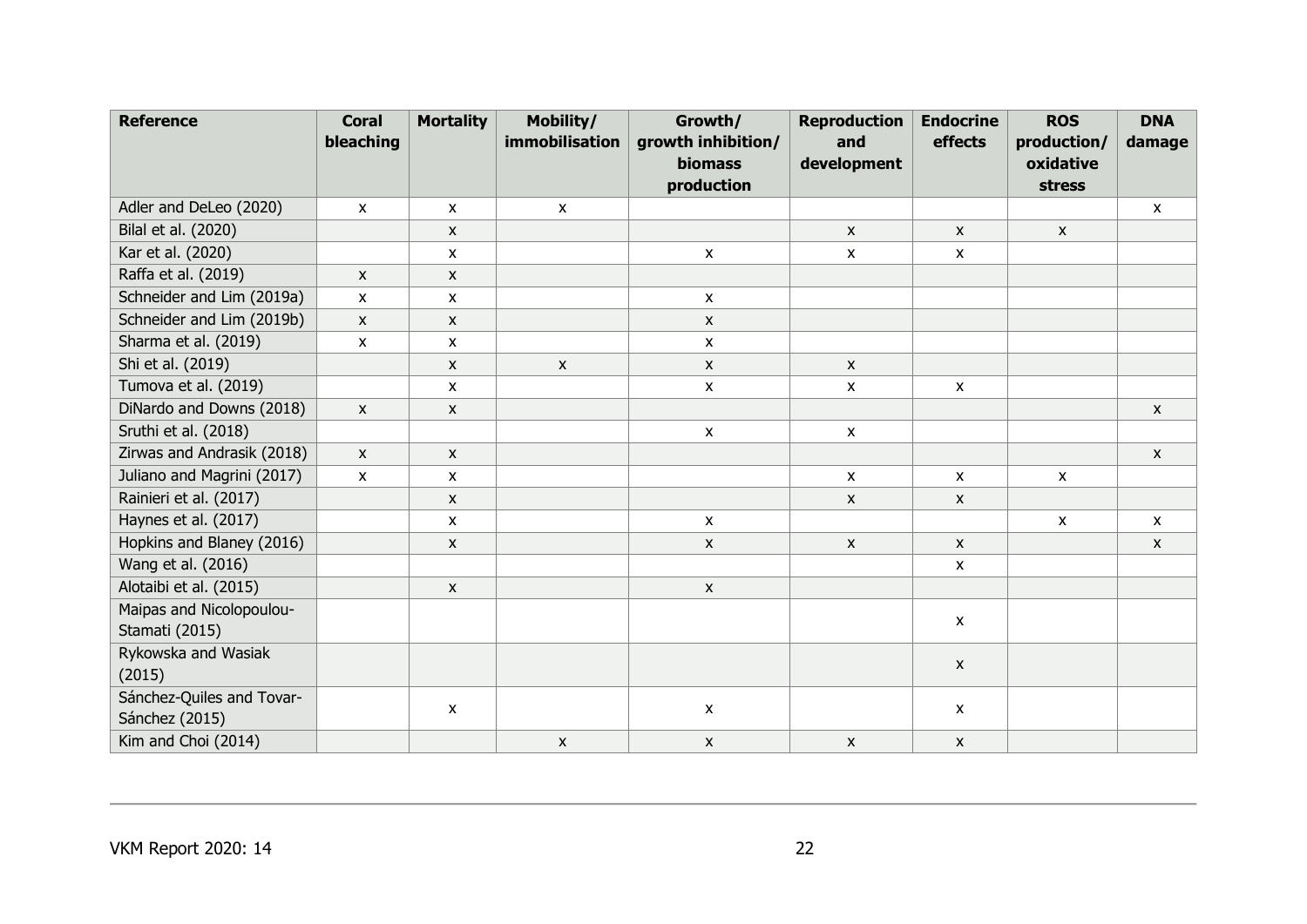| <b>Reference</b>           | <b>Coral</b><br>bleaching | <b>Mortality</b> | Mobility/<br>immobilisation | Growth/<br>growth inhibition/<br><b>biomass</b><br>production | <b>Reproduction</b><br>and<br>development | <b>Endocrine</b><br>effects | <b>ROS</b><br>production/<br>oxidative<br>stress | <b>DNA</b><br>damage |
|----------------------------|---------------------------|------------------|-----------------------------|---------------------------------------------------------------|-------------------------------------------|-----------------------------|--------------------------------------------------|----------------------|
| Minetto et al. (2014)      |                           | X                |                             | X                                                             | X                                         |                             | X                                                | X                    |
| Ma et al. (2013)           |                           | X                |                             | $\mathsf{x}$                                                  | X                                         |                             |                                                  | X                    |
| Wong et al. (2013)         |                           | X                | X                           | x                                                             | x                                         |                             | x                                                | X                    |
| Gago-Ferrero et al. (2012) |                           |                  |                             |                                                               |                                           |                             |                                                  |                      |
| Tourinho et al. (2012)     |                           | X                | X                           | X                                                             | X                                         |                             | X                                                |                      |
| Brausch and Rand (2011)    |                           | X                | X                           | X                                                             | X                                         | X                           |                                                  |                      |
| Skocaj et al. (2011)       |                           | X                |                             | X                                                             | x                                         |                             |                                                  | X                    |
| Scown et al. (2010)        |                           | X                | X                           | $\mathsf{x}$                                                  | $\mathsf{x}$                              |                             |                                                  | X                    |
| Sharma (2009)              |                           | X                |                             | X                                                             |                                           |                             |                                                  |                      |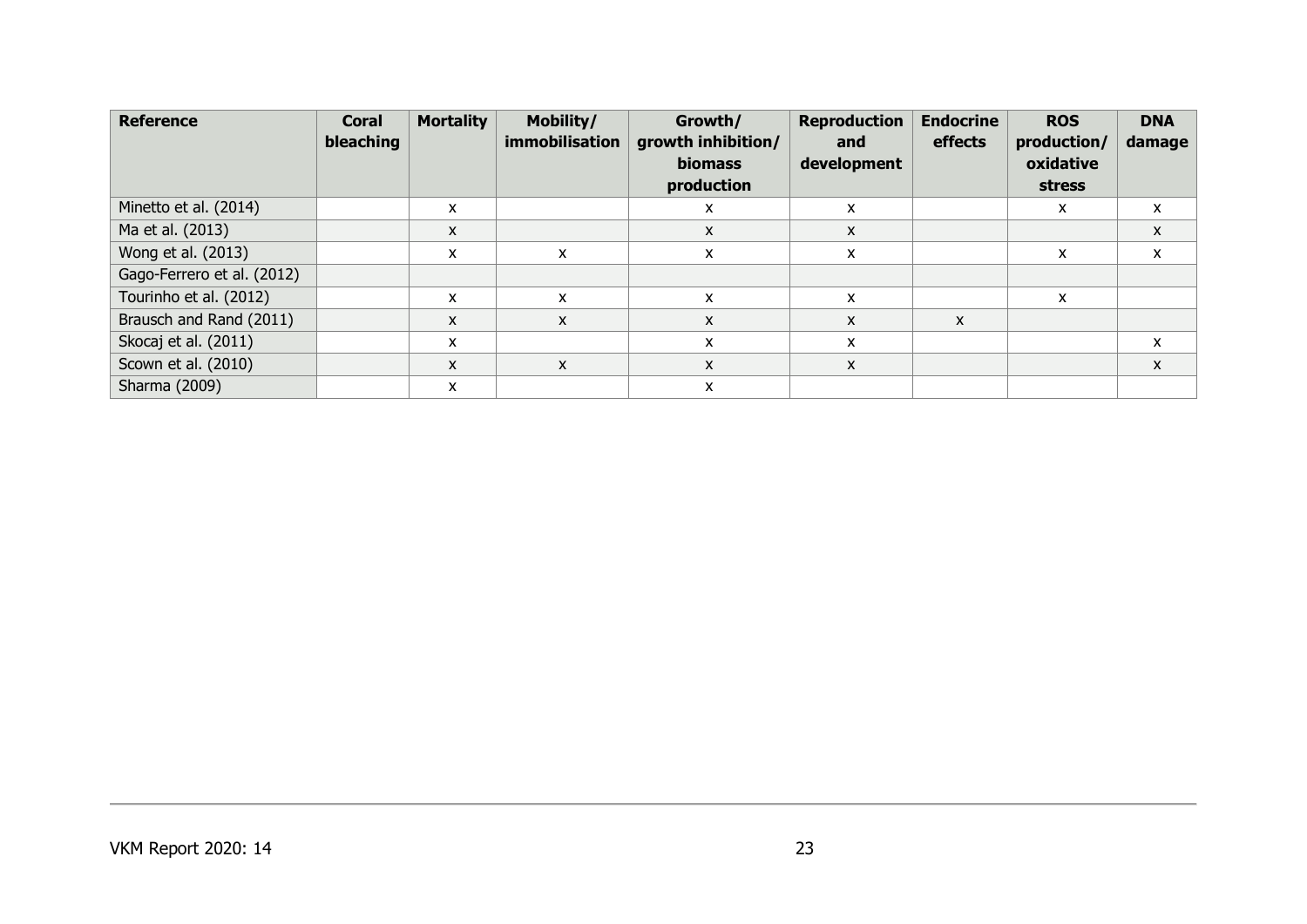## 4 Discussion and conclusion

To our knowledge, this scoping review is the first to map the summarised evidence on sunscreen ingredients and environmental effects. The aim of this scoping review was to map evidence from SRs, more specifically; 1) for which sunscreen ingredients are environmental effects studied, 2) what are the main hypotheses, 3) what are the endpoints addressed, and 4) what are the key findings. The literature search did not identify any SRs on this topic. We identified 41 reviews on sunscreen ingredients and environmental effects; however, ten of these where excluded due to poor reporting or lack of reference to primary studies. From the remaining 31 reviews, we extracted data on type of sunscreen ingredients, endpoints, and test organisms. Hypotheses were not extracted as none were identified, and key findings were not extracted as they were considered of limited value to the results of the current study.

A systematic literature search is important to identify all relevant studies and subsequently to reduce the risk of bias in the evidence base. None of the 41 reviews included a description of the literature search and selection process. Although the existing reviews on environmental effects of sunscreen ingredients might have applied a systematic approach in the search and selection of primary studies, the literature search and eligibility criteria for inclusion were not described, and the reader cannot judge whether all relevant publications have been included. In addition, it is important to perform a quality evaluation of the identified studies and to account for risk of bias in the data synthesis. If not, the findings might be inaccurate or biased. Evaluation of risk of bias were not reported in any of the included reviews, and all studies were presented as equally important, thus significant bias to the reported findings might have been introduced.

While traditional approaches to literature reviews can highlight scientific topics, their findings are limited for drawing conclusions on causal relationships if explicit methods to identify, select, and critically appraise relevant research are not used and reported. Systematic reviews are increasingly seen as viable and important means of reliably summarising scientific evidence to support decision making in policy and practice across disciplines (Haddaway et al., 2020). Guidelines and reporting standards for systematic approaches for environmental research have been developed in recent years (Collaboration for Environmental Evidence, 2013; Collaboration for Environmental Evidence, 2018; Haddaway et al., 2018; Livoreil et al., 2017; Pullin and Stewart, 2006) and several recent papers call for a more widespread use of systematic review methodology in environmental and conservation science Haddaway et al. (2020); O'Leary et al. (2016); Westgate and Lindenmayer (2017). Implementing rigorous methods in a field takes time, and it is likely that reviews applying a systematic approach in environmental science will further increase in the future.

This scoping review has identified the lack of SRs within the research field of environmental effects of sunscreen ingredients. Further, it was revealed that a vast number of primary studies on this topic exists, especially on toxicity of aquatic organisms. However, there is a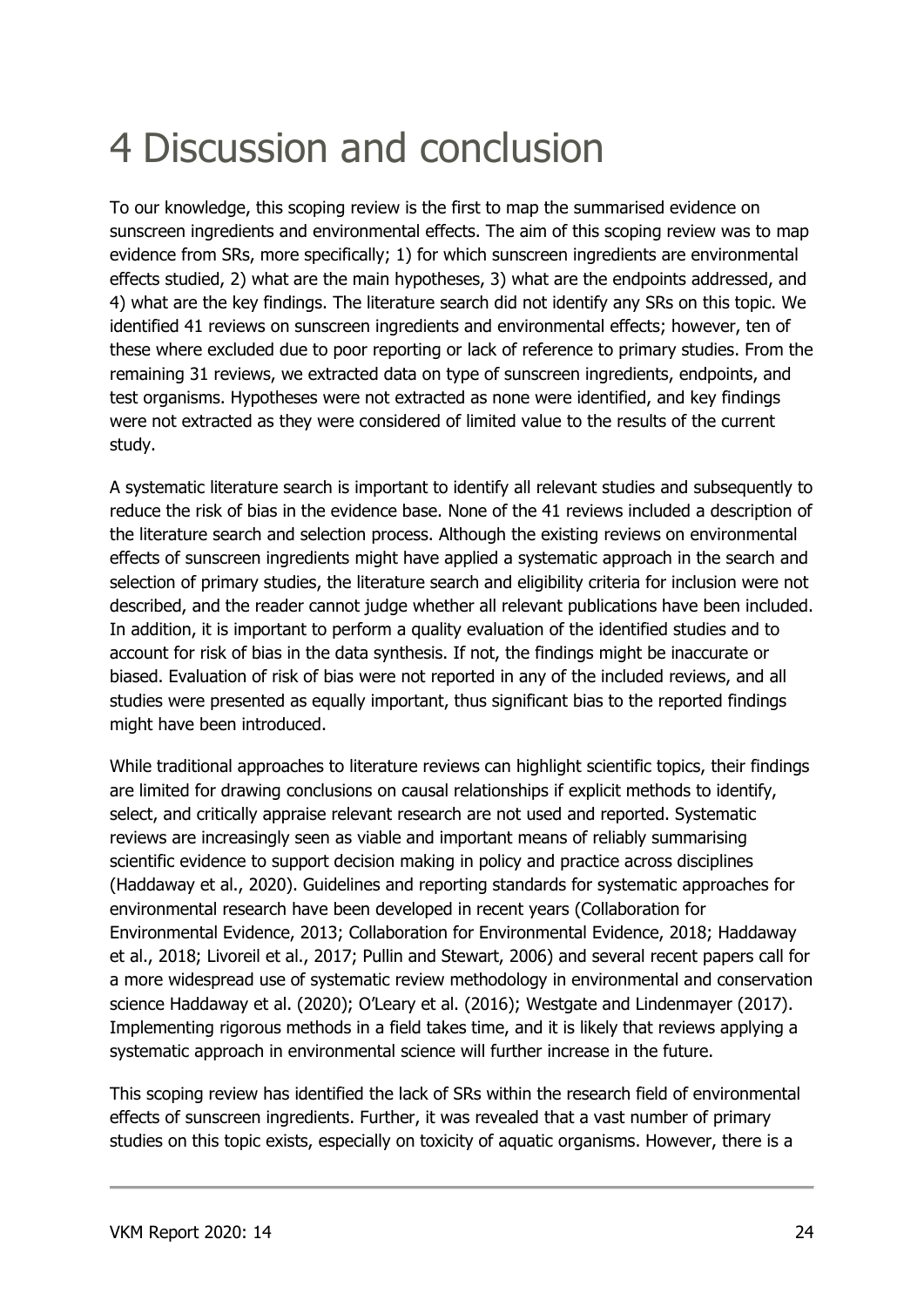demand for more systematic approaches to summarise the existing data, which would provide valuable scientific basis for decision making.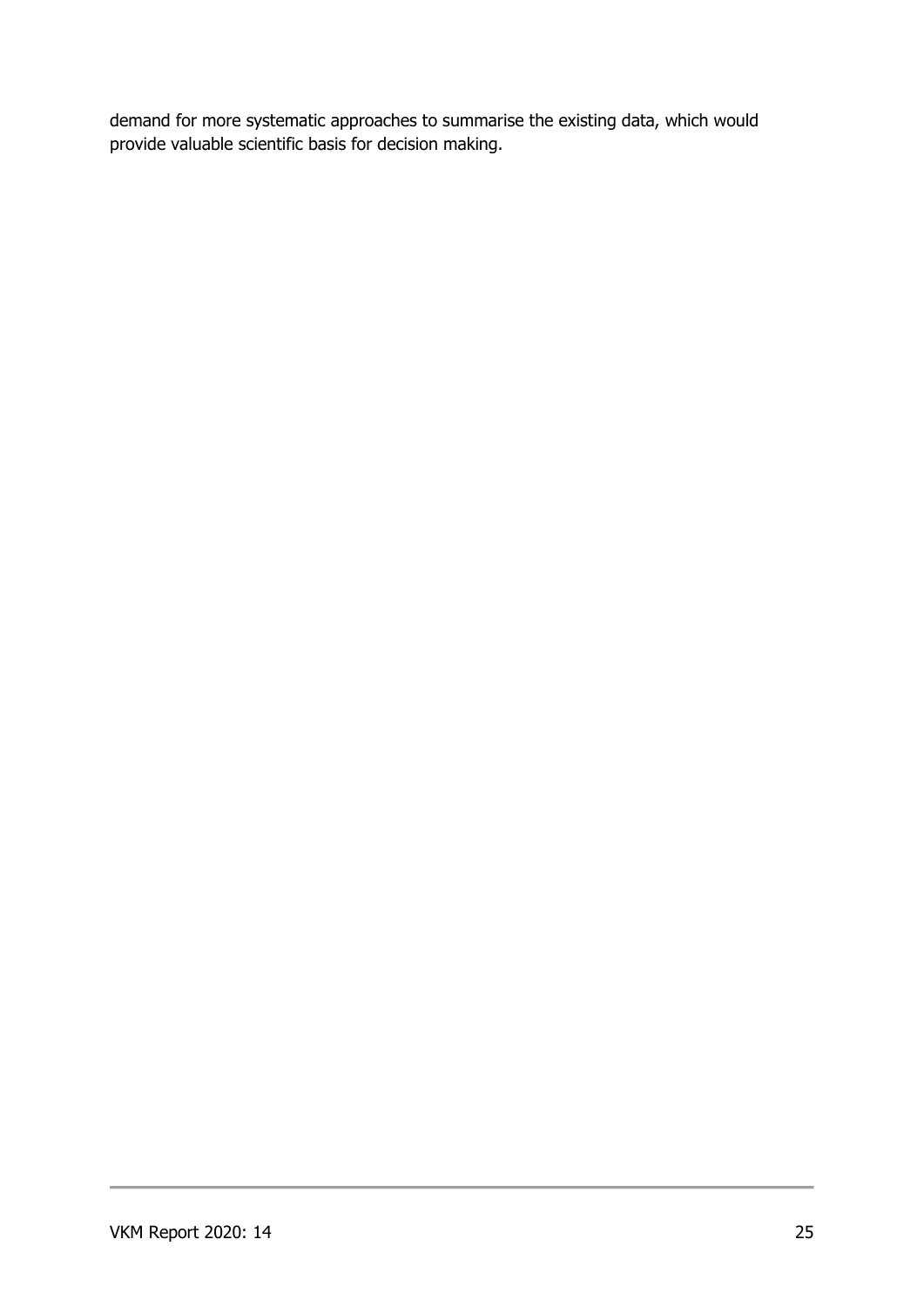## 5 References

- Adler B.L., DeLeo V.A. (2020) Sunscreen Safety: a Review of Recent Studies on Humans and the Environment. Current Dermatology Reports 9. DOI: 10.1007/s13671-020- 00284-4.
- Alotaibi M.D., McKinley A.J., Patterson B.M., Reeder A.Y. (2015) Benzotriazoles in the Aquatic Environment: a Review of Their Occurrence, Toxicity, Degradation and Analysis. Water, Air & Soil Pollution 226:20. DOI: 10.1007/s11270-015-2469-4.
- Arksey H., O'Malley L. (2005) Scoping studies: towards a methodological framework. International Journal of Social Research Methodology 8:19-32. DOI: 10.1080/1364557032000119616.
- Bilal M., Mehmood S., Iqbal H.M.N. (2020) The beast of beauty: Environmental and health concerns of toxic components in cosmetics. Cosmetics 7. DOI: 10.3390/cosmetics7010013.
- Brausch J.M., Rand G.M. (2011) A review of personal care products in the aquatic environment: environmental concentrations and toxicity. Chemosphere 82:1518-32. DOI: 10.1016/j.chemosphere.2010.11.018.
- Careghini A., Mastorgio A.F., Saponaro S., Sezenna E. (2015) Bisphenol A, nonylphenols, benzophenones, and benzotriazoles in soils, groundwater, surface water, sediments, and food: a review. Environmental Science and Pollution Research 22:5711-5741. DOI: 10.1007/s11356-014-3974-5.
- Chandler J., Cumpston, Thomas J., Higgins J., Deeks J.J., Clarke M.J. (2020) Chapter I: Introduction. In: Higgins JPT, Thomas J, Chandler J, Cumpston M, Li T, Page MJ, Welch VA (editors). Cochrane Handbook for Systematic Reviews of Interventions version 6.1 (updated September 2020). Available from www.training.cochrane.org/handbook.

Cochrane Glossary. (2020) https://community.cochrane.org/glossary#letter-S.

- Collaboration for Environmental Evidence. (2013) Guidelines for Systematic Review and Evidence Synthesis in Environmental Management. Version 4.2., http://environmentalevidence.org/wp-content/uploads/2014/06/Reviewguidelinesversion-4.2-finalPRINT.pdf
- Collaboration for Environmental Evidence. (2018) Guidelines and Standards for Evidence synthesis in Environmental Management. Version 5.0 (AS Pullin, GK Frampton, B Livoreil & G Petrokofsky, Eds), 2018. www.environmentalevidence.org/informationfor-authors.
- DiNardo J.C., Downs C.A. (2018) Dermatological and environmental toxicological impact of the sunscreen ingredient oxybenzone/benzophenone-3. Journal of Cosmetic Dermatology 17:15-19. DOI: 10.1111/jocd.12449.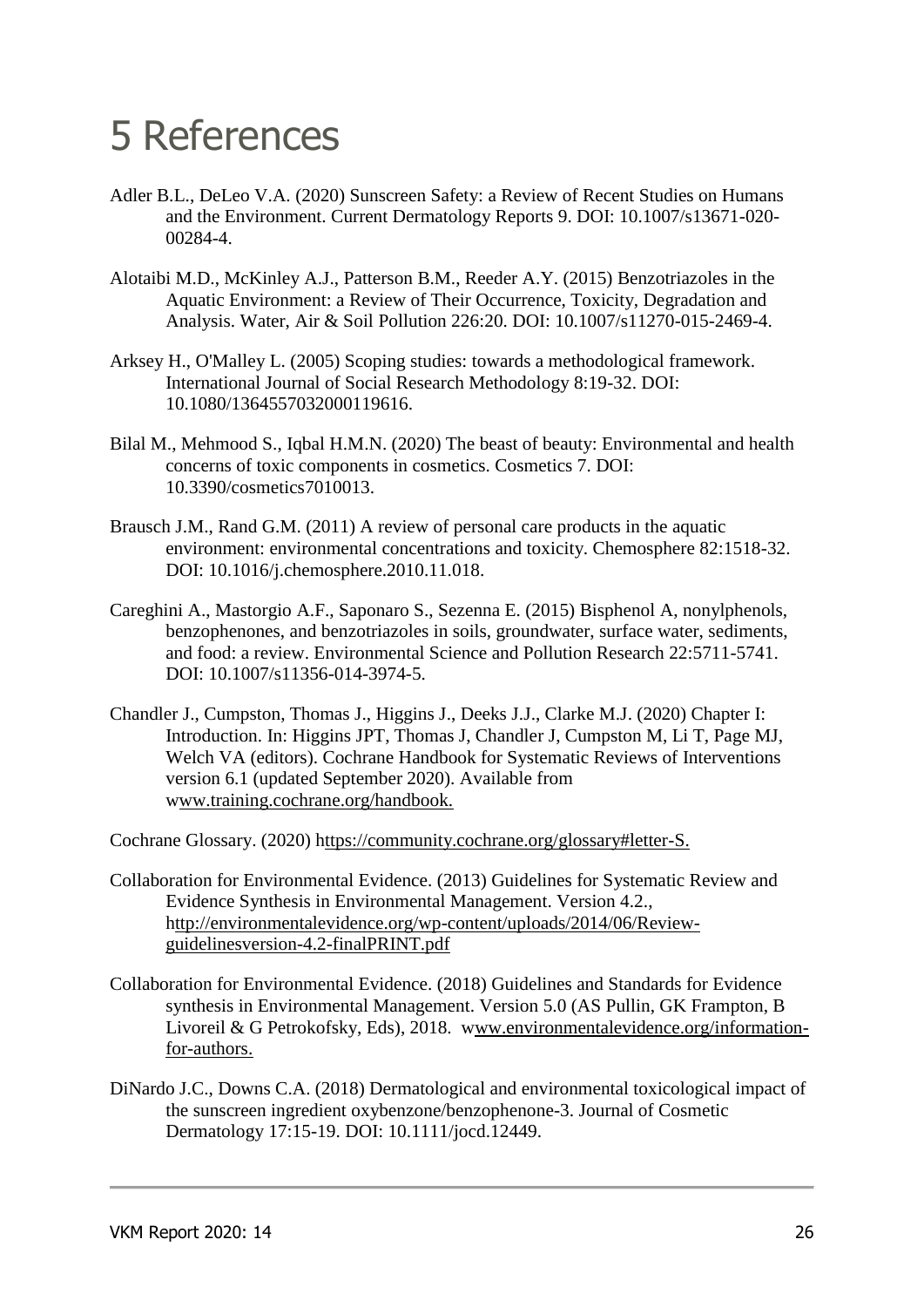- Gago-Ferrero P., Díaz-Cruz M.S., Barceló D. (2012) An overview of UV-absorbing compounds (organic UV filters) in aquatic biota. Analytical and Bioanalytical Chemistry 404:2597-2610.
- Haddaway N.R., Bethel A., Dicks L.V., Koricheva J., Macura B., Petrokofsky G., Pullin A.S., Savilaakso S., Stewart G.B. (2020) Eight problems with literature reviews and how to fix them. Nature Ecology & Evolution. DOI: 10.1038/s41559-020-01295-x.
- Haddaway N.R., Macura B., Whaley P., Pullin A.S. (2018) ROSES RepOrting standards for Systematic Evidence Syntheses: pro forma, flow-diagram and descriptive summary of the plan and conduct of environmental systematic reviews and systematic maps. Environmental Evidence 7:7. DOI: 10.1186/s13750-018-0121-7.
- Haynes V.N., Ward J.E., Russell B.J., Agrios A.G. (2017) Photocatalytic effects of titanium dioxide nanoparticles on aquatic organisms-Current knowledge and suggestions for future research. Aquatic Toxicology 185:138-148. DOI: 10.1016/j.aquatox.2017.02.012.
- Higgins J.P.T., Green S. (2011) Cochrane Handbook for Systematic Reviews of Interventions Version 5.1.0 [updated March 2011]. The Cochrane Collaboration.
- Hopkins Z.R., Blaney L. (2016) An aggregate analysis of personal care products in the environment: Identifying the distribution of environmentally-relevant concentrations. Environment International 92:301-316. DOI: 0.1016/j.envint.2016.04.026.
- Juliano C., Magrini G.A. (2017) Cosmetic ingredients as emerging pollutants of environmental and health concern. A mini-review. Cosmetics 4. DOI: 10.3390/cosmetics4020011.
- Jurado A., Walther M., Diaz-Cruz M.S. (2019) Occurrence, fate and environmental risk assessment of the organic microcontaminants included in the Watch Lists set by EU Decisions 2015/495 and 2018/840 in the groundwater of Spain. Science of the Total Environment 663:285-296. DOI: 10.1016/j.scitotenv.2019.01.270.
- Kar S., Sanderson H., Roy K., Benfenati E., Leszczynski J. (2020) Ecotoxicological assessment of pharmaceuticals and personal care products using predictive toxicology approaches. Green Chemistry 22:1458-1516. DOI: 10.1039/C9GC03265G.
- Kim S., Choi K. (2014) Occurrences, toxicities, and ecological risks of benzophenone-3, a common component of organic sunscreen products: a mini-review. Environment International 70:143-57. DOI: 10.1016/j.envint.2014.05.015.
- Levac D., Colquhoun H., O'Brien K.K. (2010) Scoping studies: advancing the methodology. Implementation Science 5:69. DOI: 10.1186/1748-5908-5-69.
- Livoreil B., Glanville J., Haddaway N.R., Bayliss H., Bethel A., de Lachapelle F.F., Robalino S., Savilaakso S., Zhou W., Petrokofsky G., Frampton G. (2017) Systematic searching for environmental evidence using multiple tools and sources. Environmental Evidence 6:23. DOI: 10.1186/s13750-017-0099-6.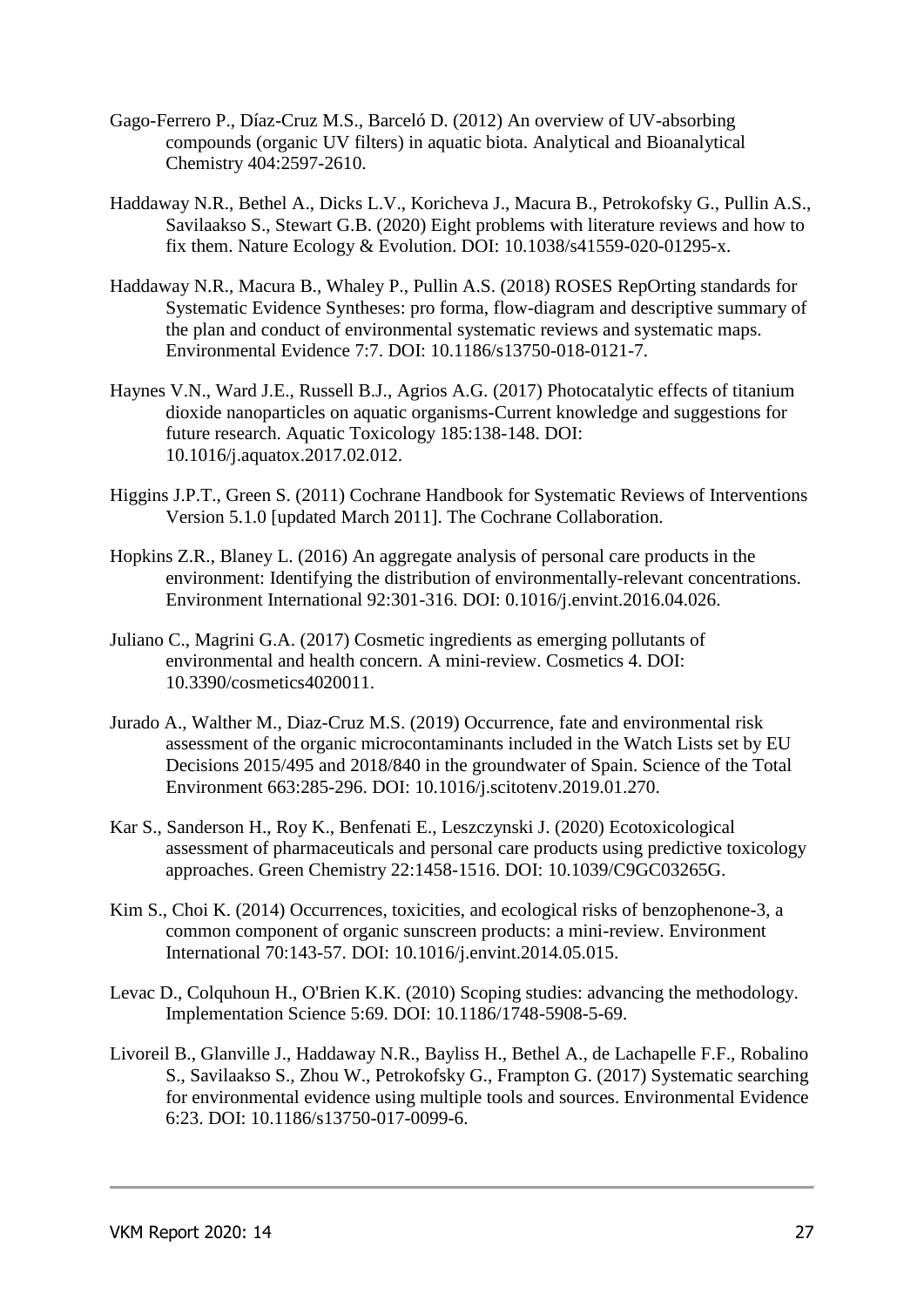- Ma H., Williams P.L., Diamond S.A. (2013) Ecotoxicity of manufactured ZnO nanoparticles a review. Environmental Pollution 172:76-85. DOI: 10.1016/j.envpol.2012.08.011.
- Maipas S., Nicolopoulou-Stamati P. (2015) Sun lotion chemicals as endocrine disruptors. Hormones - International Journal of Endocrinology and Metabolism 14:32-46. DOI: 10.1007/BF03401379.
- Minetto D., Libralato G., Volpi Ghirardini A. (2014) Ecotoxicity of engineered TiO2 nanoparticles to saltwater organisms: an overview. Environment International 66:18- 27. DOI: 10.1016/j.envint.2014.01.012.
- Narla S., Lim H.W. (2020) Sunscreen: FDA regulation, and environmental and health impact. Photochemical & Photobiological Sciences 19:66-70. DOI: 10.1039/c9pp00366e.
- O'Leary B.C., Kvist K., Bayliss H.R., Derroire G., Healey J.R., Hughes K., Kleinschroth F., Sciberras M., Woodcock P., Pullin A.S. (2016) The reliability of evidence review methodology in environmental science and conservation. Environmental Science & Policy 64:75-82. DOI: https://doi.org/10.1016/j.envsci.2016.06.012.
- Ouzzani M., Hammady H., Fedorowicz Z., Elmagarmid A. (2016) Rayyan-a web and mobile app for systematic reviews. Systematic Reviews 5:210. DOI: 10.1186/s13643-016- 0384-4.
- Parra-Luna M., Martin-Pozo L., Hidalgo F., Zafra-Gomez A. (2020) Common sea urchin (Paracentrotus lividus) and sea cucumber of the genus Holothuria as bioindicators of pollution in the study of chemical contaminants in aquatic media. A revision. Ecological Indicators 113:9. DOI: 10.1016/j.ecolind.2020.106185.
- Pullin A.S., Stewart G.B. (2006) Guidelines for systematic review in conservation and environmental management. Conservation Biology 20:1647-56. DOI: 10.1111/j.1523- 1739.2006.00485.x.
- Raffa R.B., Pergolizzi J.V., Jr., Taylor R., Jr., Kitzen J.M., Group N.R. (2019) Sunscreen bans: Coral reefs and skin cancer. Journal of Clinical Pharmacy and Therapeutics 44:134-139. DOI: 10.1111/jcpt.12778
- Rainieri S., Barrancao A., Primec M., Langerholc T. (2017) Occurrence and toxicity of musks and UV filters in the marine environment. Food and Chemical Toxicology 104:57-68. DOI: 10.1016/j.fct.2016.11.012.
- Raj S., Jose S., Sumod U.S., Sabitha M. (2012) Nanotechnology in cosmetics: Opportunities and challenges. Journal of Pharmacy and Bioallied Sciences 4:186-193. DOI: 10.4103/0975-7406.99016.
- Regulation (EC) No 1223/2009. of the European Parliament and of the Council of 30 November 2009 on cosmetic products, Official Jornal of the European Union.
- Rykowska I., Wasiak W. (2015) Research trends on emerging environment pollutants a review. Open Chemistry 13:1353-1370. DOI: 10.1515/chem-2015-0151.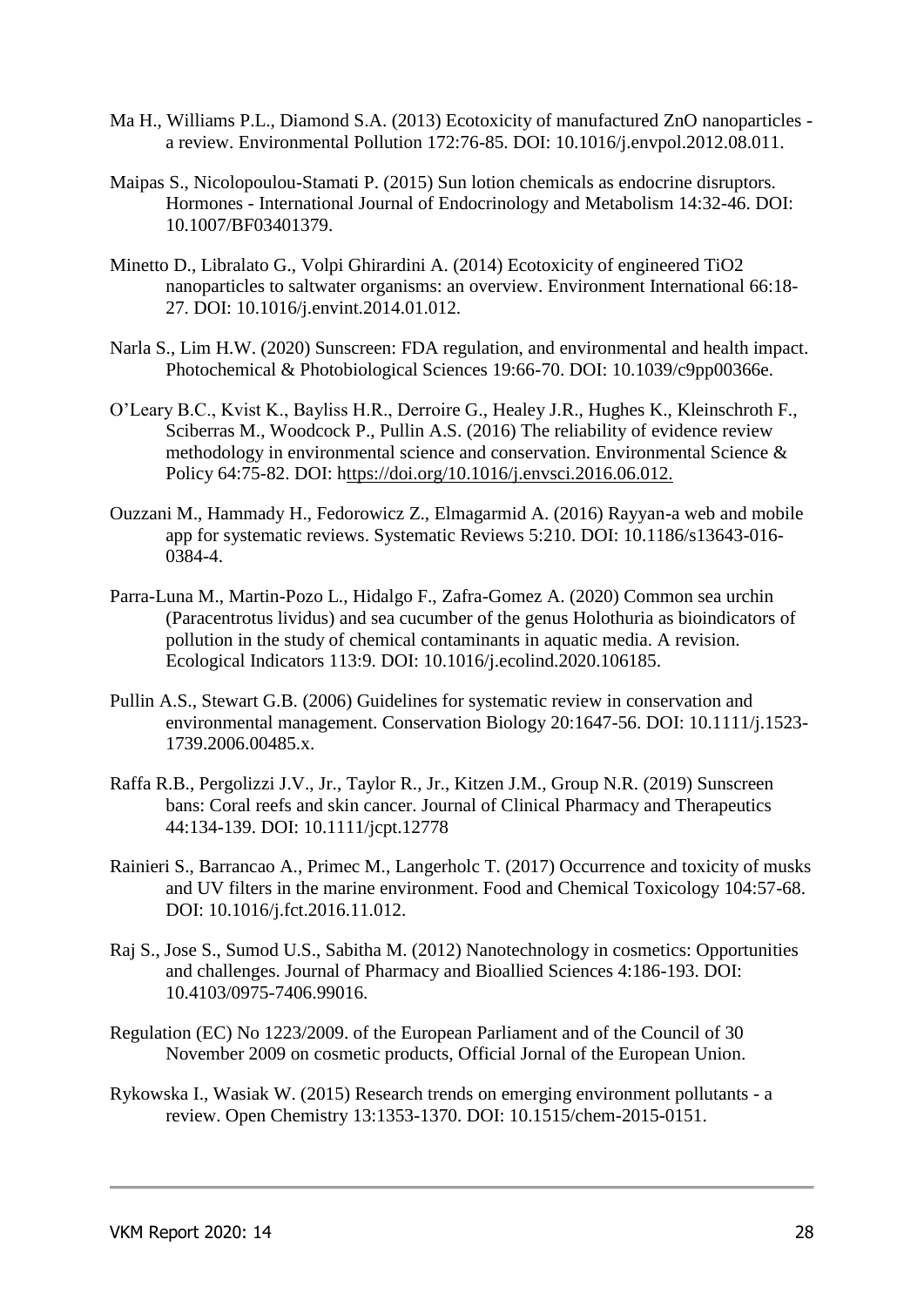- Sánchez-Quiles D., Tovar-Sánchez A. (2015) Are sunscreens a new environmental risk associated with coastal tourism? Environment International 83:158-170. DOI: 10.1016/j.envint.2015.06.007.
- Schneider S.L., Lim H.W. (2019a) Review of environmental effects of oxybenzone and other sunscreen active ingredients. Journal of the American Academy of Dermatology 80:266-271. DOI: 10.1016/j.jaad.2018.06.033.
- Schneider S.L., Lim H.W. (2019b) A review of inorganic UV filters zinc oxide and titanium dioxide. Photodermatology, Photoimmunology & Photomedicine 35:442-446. DOI: 10.1111/phpp.12439.
- Scown T.M., Van Aerle R., Tyler C.R. (2010) Review: Do engineered nanoparticles pose a significant threat to the aquatic environment. Critical Reviews in Toxicology 40:653- 670. DOI: 10.3109/10408444.2010.494174.
- Sharifan H., Ma X.M. (2017) Potential Photochemical Interactions of UV Filter Molecules with Multichlorinated Structure of Prymnesins in Harmful Algal Bloom Events. Mini-Reviews in Organic Chemistry 14:391-399. DOI: 10.2174/1570193X14666170518124658.
- Sharma S., Sharma R.K., Gaur K., Torres J.F.C., Loza-Rosas S.A., Torres A., Saxena M., Julin M., Tinoco A.D. (2019) Fueling a hot debate on the application of TiO2 nanoparticles in sunscreen. Materials 12. DOI: 10.3390/ma12142317.
- Sharma V.K. (2009) Aggregation and toxicity of titanium dioxide nanoparticles in aquatic environment--a review. Journal of Environmental Science and Health - Part A Toxic/Hazardous Substances and Environmental Engineering 44:1485-95. DOI: 10.1080/10934520903263231.
- Shi Z.Q., Liu Y.S., Xiong Q., Cai W.W., Ying G.G. (2019) Occurrence, toxicity and transformation of six typical benzotriazoles in the environment: A review. Science of the Total Environment 661:407-421. DOI: 10.1016/j.scitotenv.2019.01.138.
- Singer S., Karrer S., Berneburg M. (2019) Modern sun protection. Current Opinion in Pharmacology 46:24-28. DOI: 10.1016/j.coph.2018.12.006.
- Skocaj M., Filipic M., Petkovic J., Novak S. (2011) Titanium dioxide in our everyday life; Is it safe? Radiology and Oncology 45:227-247. DOI: 10.2478/v10019-011-0037-0.
- Sruthi S., Ashtami J., Mohanan P.V. (2018) Biomedical application and hidden toxicity of Zinc oxide nanoparticles. Materials Today Chemistry 10:175-186. DOI: 10.1016/j.mtchem.2018.09.008.
- Stuart M., Lapworth D., Crane E., Hart A. (2012) Review of risk from potential emerging contaminants in UK groundwater. Science of the Total Environment 416:1-21. DOI: 10.1016/j.scitotenv.2011.11.072.
- Ternes T.A., Knacker T., Oehlmann J. (2003) Persconal care products in the aquatic environment - A group of substances which has been neglected to date.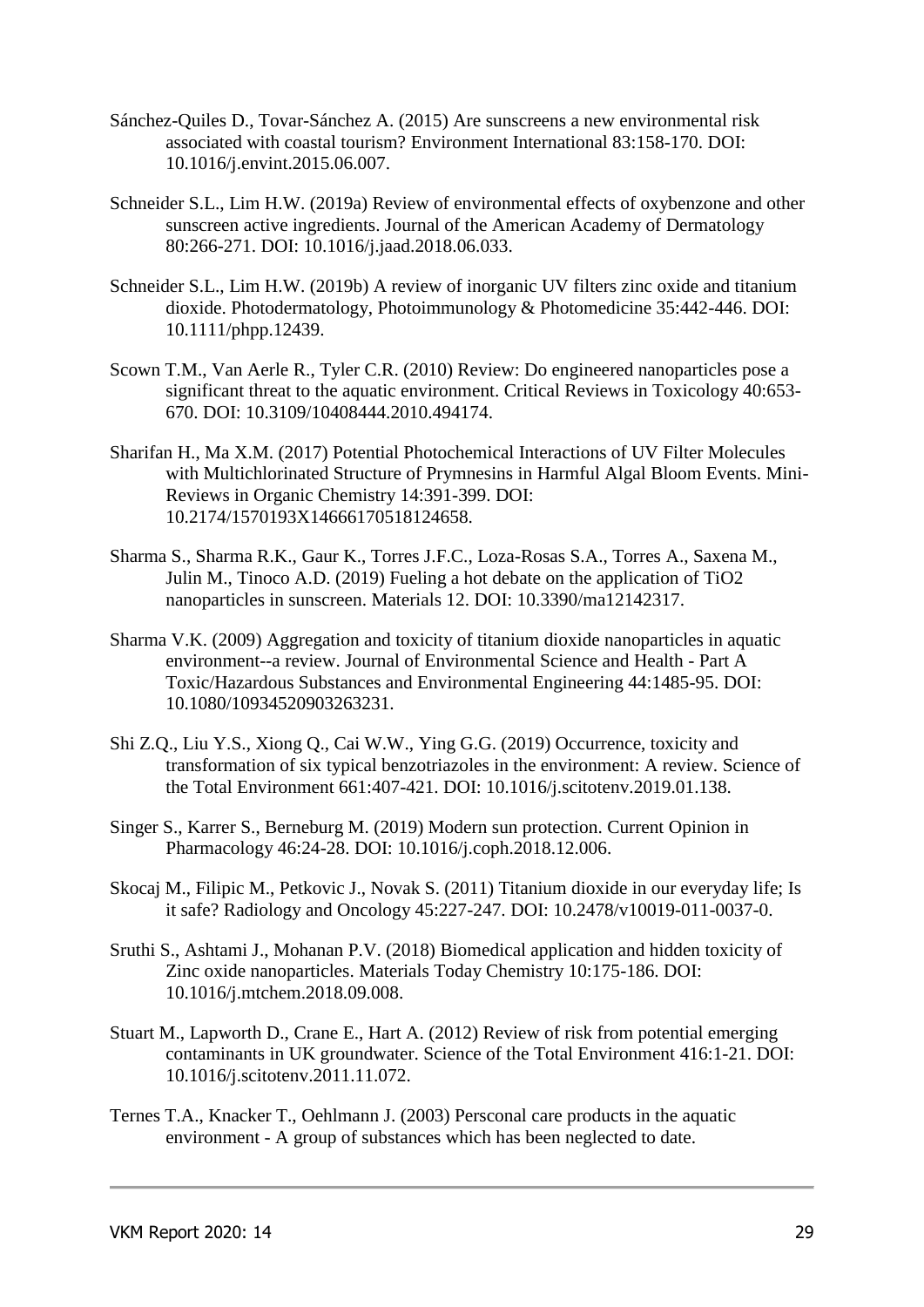Umweltwissenschaften und Schadstoff-Forschung 15:169-180. DOI: 10.1065/uwsf2002.06.034.

- Tourinho P.S., van Gestel C.A.M., Lofts S., Svendsen C., Soares A.M.V.M., Loureiro S. (2012) Metal-based nanoparticles in soil: Fate, behavior, and effects on soil invertebrates. Environmental Toxicology and Chemistry 31:1679-1692. DOI: 10.1002/etc.1880.
- Tricco A.C., Lillie E., Zarin W., O'Brien K.K., Colquhoun H., Levac D., Moher D., Peters M.D.J., Horsley T., Weeks L., Hempel S., Akl E.A., Chang C., McGowan J., Stewart L., Hartling L., Aldcroft A., Wilson M.G., Garritty C., Lewin S., Godfrey C.M., Macdonald M.T., Langlois E.V., Soares-Weiser K., Moriarty J., Clifford T., Tuncalp O., Straus S.E. (2018) PRISMA Extension for Scoping Reviews (PRISMA-ScR): Checklist and Explanation. Annals of Internal Medicine 169:467-+. DOI: 10.7326/M18-0850.
- Tumova J., Sauer P., Golovko O., Ucun O.K., Grabic R., Machova J., Kroupova H.K. (2019) Effect of polycyclic musk compounds on aquatic organisms: A critical literature review supplemented by own data. Science of the Total Environment 651:2235-2246. DOI: 10.1016/j.scitotenv.2018.10.028.
- VKM, Svendsen C., Asmyhr M.G., Denison E.M.-L., Devold T.G., Mathisen G.H., Rohloff J., Starrfelt J., Bruzell E., Carlsen M.H., Granum B., Rasinger J.D., Husøy T. (2020) Protocol for a scoping review of systematic reviews on environmental effects of sunscreen ingredients, The Norwegian Scientific Committee for Food and Environment, https://vkm.no/download/18.6dca7b441719c957a2414e24/1587559584684/Protocol% 20for%20a%20scoping%20review%20of%20reviews\_FINAL.pdf.
- Wang J., Pan L., Wu S., Lu L., Xu Y., Zhu Y., Guo M., Zhuang S. (2016) Recent advances on endocrine disrupting effects of UV filters. International Journal of Environmental Research and Public Health 13. DOI: 10.3390/ijerph13080782.
- Westgate M.J., Lindenmayer D.B. (2017) The difficulties of systematic reviews. Conservation Biology 31:1002-1007. DOI: 10.1111/cobi.12890.
- White H. (2019) The twenty-first century experimenting society: the four waves of the evidence revolution. Palgrave Communications 5:47. DOI: 10.1057/s41599-019-0253- 6.
- Wiechers J.W., Musee N. (2010) Engineered inorganic nanoparticles and cosmetics: Facts, issues, knowledge gaps and challenges. Journal of Biomedical Nanotechnology 6:408- 431. DOI: 10.1166/jbn.2010.1143.
- Wohlleben W., Hellack B., Nickel C., Herrchen M., Hund-Rinke K., Kettler K., Riebeling C., Haase A., Funk B., Kuhnel D., Gohler D., Stintz M., Schumacher C., Wiemann M., Keller J., Landsiedel R., Brosell D., Pitzko S., Kuhlbusch T.A.J. (2019) The nanoGRAVUR framework to group (nano)materials for their occupational, consumer,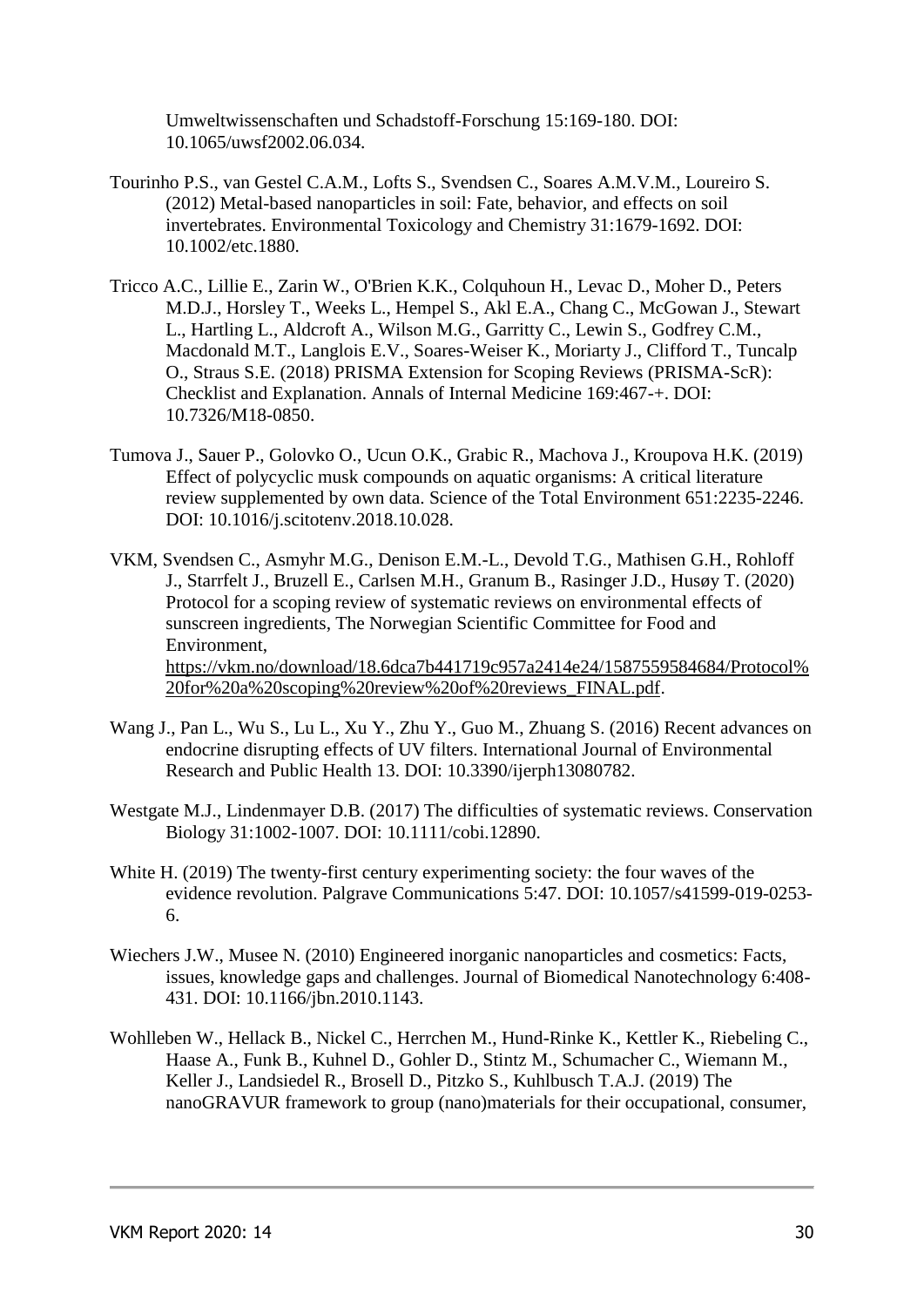environmental risks based on a harmonized set of material properties, applied to 34 case studies. Nanoscale 11:17637-17654. DOI: 10.1039/c9nr03306h.

- Wong S.W.Y., Leung K.M.Y., Djurisic A.B. (2013) A Comprehensive Review on the Aquatic Toxicity of Engineered Nanomaterials. Reviews in Nanoscience and Nanotechnology 2:79. DOI: 10.1166/rnn.2013.1025.
- Zirwas M.J., Andrasik W. (2018) Can Sunscreens Harm Coral Reefs? Addressing Environmental Concerns and Offering Practical Recommendations. SKINmed 16:223- 229.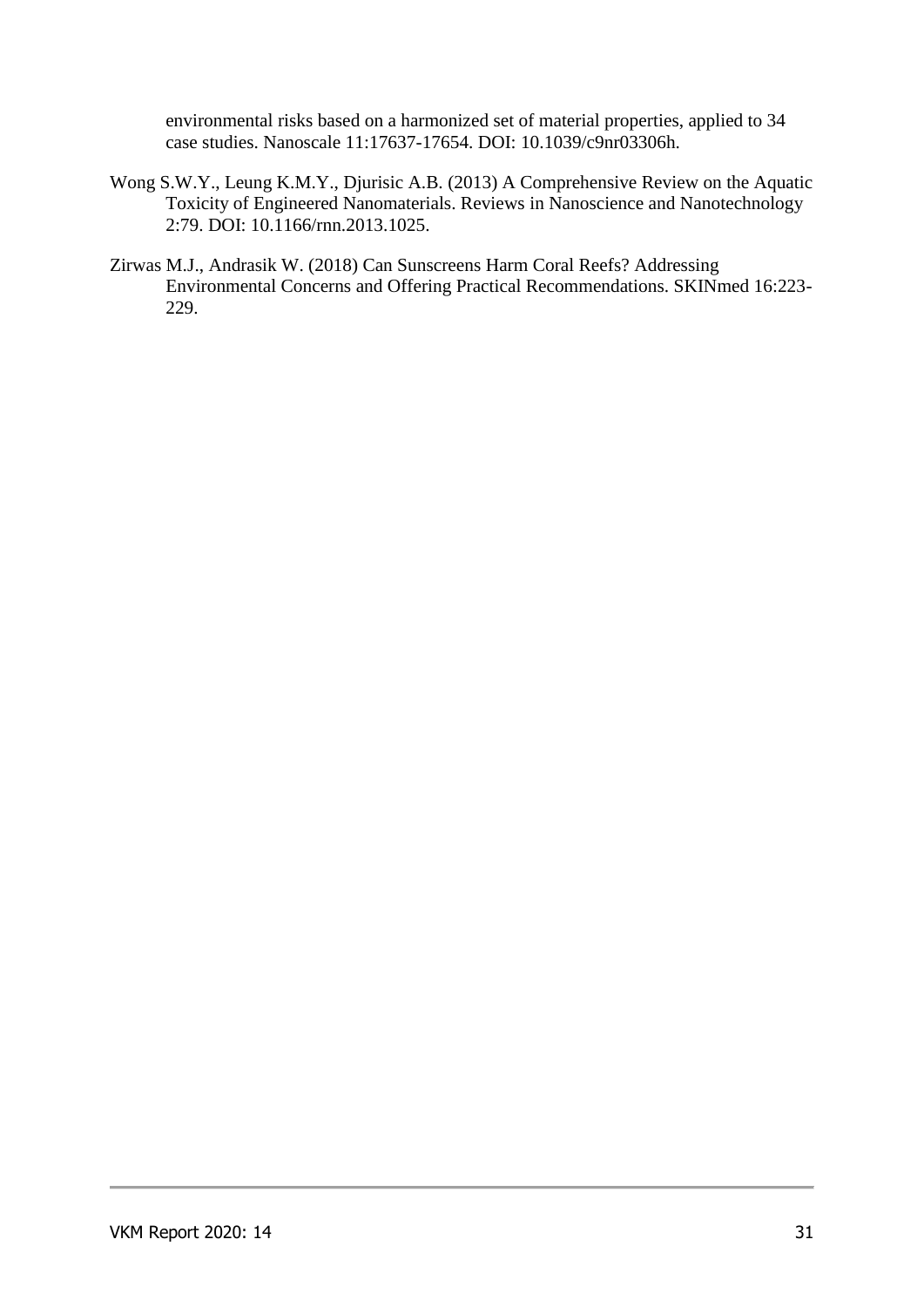# 6 Appendix I Literature searches

### **6.1 Literature search 1**

These searches were performed by Marita Heinz, Senior Librarian at the Norwegian Institute of Public Health.

Database: Ovid MEDLINE(R) and Epub Ahead of Print, In-Process & Other Non-Indexed Citations, Daily and Versions(R) <1946 to April 17, 2020> Date of search: 20.04.2020 Result: 182

| $\mathbf{1}$   | Sunscreening Agents/                                                                                                                                                                                                                                                                                                                                                                                                                                                                                                                                                                                                                                                                                                                                                                                                                                                                                                    | 5512    |
|----------------|-------------------------------------------------------------------------------------------------------------------------------------------------------------------------------------------------------------------------------------------------------------------------------------------------------------------------------------------------------------------------------------------------------------------------------------------------------------------------------------------------------------------------------------------------------------------------------------------------------------------------------------------------------------------------------------------------------------------------------------------------------------------------------------------------------------------------------------------------------------------------------------------------------------------------|---------|
| $\overline{2}$ | (sunblock? or "sun block?" or "sun tan lotion?" or "suntan lotion?" or suntanlotion?<br>or "sun lotion?" or sunlotion? or "sun screen?" or sunscreen? or "sunburn cream?"<br>or "sun burn cream?" or sunburncream? or "sun cream?" or suncream? or "block<br>out?" or blockout? or ((ultraviolet or ultra violet or UV or UVA or UVB or UVC) adj2<br>filter?)).tw,kf.                                                                                                                                                                                                                                                                                                                                                                                                                                                                                                                                                   | 6783    |
| 3              | $1$ or $2$                                                                                                                                                                                                                                                                                                                                                                                                                                                                                                                                                                                                                                                                                                                                                                                                                                                                                                              | 8770    |
| $\overline{4}$ | Environmental Pollutants/ or Water Pollutants/ or Water Pollutants, Chemical/ or<br>Soil Pollutants/ or environmental microbiology/ or food microbiology/ or soil<br>microbiology/ or water microbiology/ or waste water/                                                                                                                                                                                                                                                                                                                                                                                                                                                                                                                                                                                                                                                                                               | 284453  |
| 5              | (Pollution or polluted or Pollutant or Pollutants or micropollutant* or environment*<br>or effluent* or waste water* or wastewater* or food microbiology or soil<br>microbiology or water microbiology).tw,kf.                                                                                                                                                                                                                                                                                                                                                                                                                                                                                                                                                                                                                                                                                                          | 1122410 |
| 6              | exp Aquatic Organisms/ or exp Chlorophyta/ or Diatoms/ or Haptophyta/ or exp<br>Dinoflagellida/                                                                                                                                                                                                                                                                                                                                                                                                                                                                                                                                                                                                                                                                                                                                                                                                                         | 48807   |
| $\overline{7}$ | (((Aquatic or freshwater or "fresh water" or marine or abyssal or "cold seep" or<br>"deep sea" or estuarine or "hydrothermal vent" or intertidal or pelagic or nektonic<br>or neustonic or periphytic or Aphotic or bathyal or abyssal or hadal) adj (species or<br>organism?)) or bentho* or (benthic adj (organism? or species or zone? or<br>foraminifera)) or macrobentho* or microphytobentho* or nekton or necton or<br>neuston or Pleuston or periphyton? or plankton* or planktic* or bacterioplankt* or<br>"marine bacterium" or holoplankt* or macroplankt* or meroplankt* or mesoplankt*<br>or microplankt* or nanoplankt* or nannoplankt* or phytoplankt* or picoplankt* or<br>zooplankt* or alga or algae or Chlorophyt* or Chlorophycea* or Sphaeropleales or<br>Scenedesmus* or Desmodesmus or diatom* or bacillariophy* or<br>Coscinodiscophyceae* or Thalassiosira* or Haptophy* or coccolithophor* or | 96446   |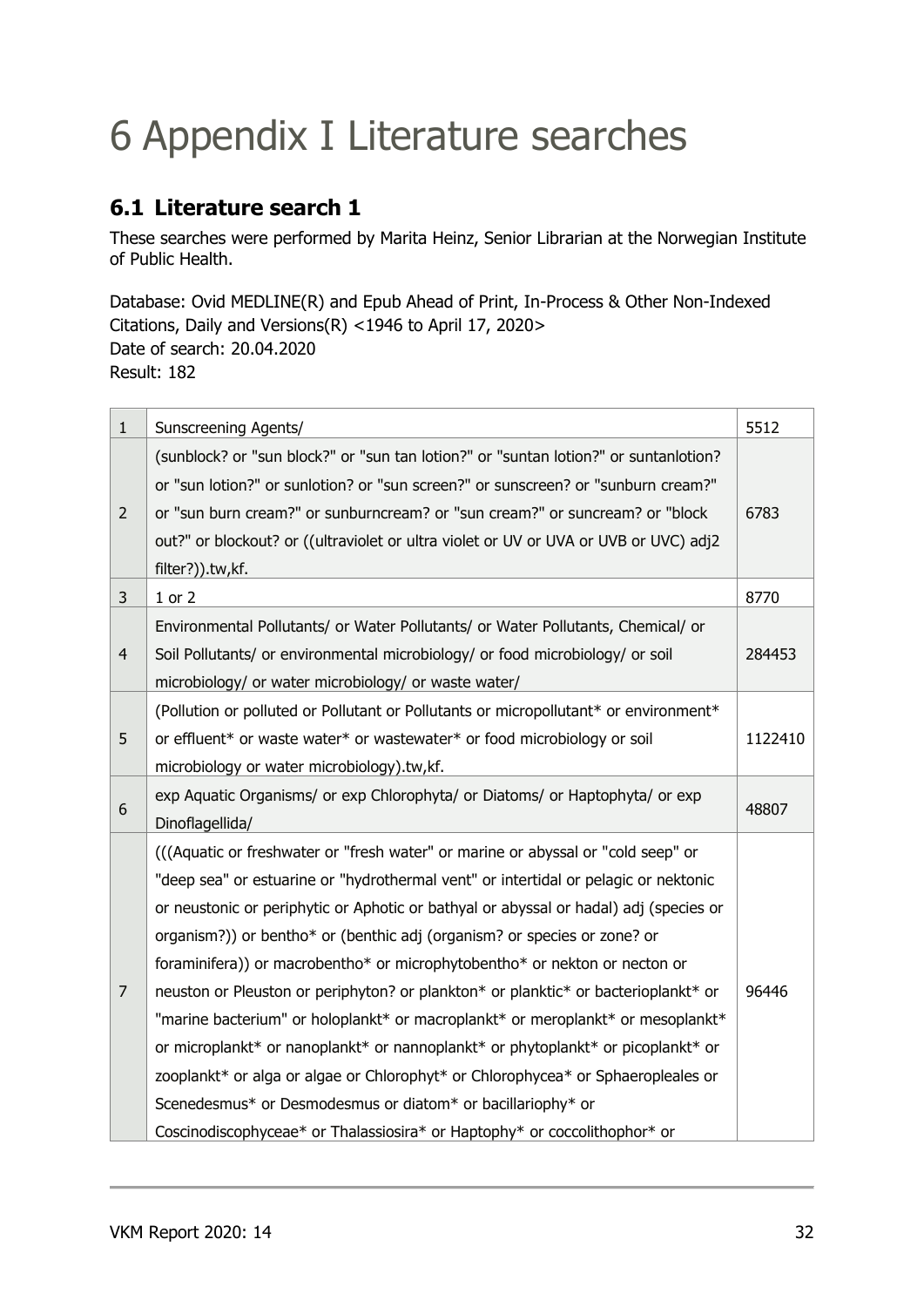|    | prymnesi* or emiliania* or pavlova* or phaeocystis* or pleurochrysis* or<br>Isochrysis* or Chlamydomonadales* or Volvocales* or Volvocida* or volvocine* or<br>Dunaliella* or Skeletonema* or Chlorodendrophyce* or Chlorodendrale* or<br>Tetraselmis* or Chaetoceros* or Phaeodactylum or Dinoflagell* or Dinomastigot*<br>or Dinophyceae or Dinophyt* or Mesokaryot* or Pyrrhophyceae or Pyrrhophyt* or<br>Pyrrophyceae or Pyrrophyt* or Alexandrium or Microalga* or microphyte* or                                                                                                                                                                                                                                                                                                                                                                                                                                                                                                                                                                                                                                                                                                                                                                                                                                                                                                                                                                                                                                                                                                                                                              |        |
|----|-----------------------------------------------------------------------------------------------------------------------------------------------------------------------------------------------------------------------------------------------------------------------------------------------------------------------------------------------------------------------------------------------------------------------------------------------------------------------------------------------------------------------------------------------------------------------------------------------------------------------------------------------------------------------------------------------------------------------------------------------------------------------------------------------------------------------------------------------------------------------------------------------------------------------------------------------------------------------------------------------------------------------------------------------------------------------------------------------------------------------------------------------------------------------------------------------------------------------------------------------------------------------------------------------------------------------------------------------------------------------------------------------------------------------------------------------------------------------------------------------------------------------------------------------------------------------------------------------------------------------------------------------------|--------|
|    | macroalga* or Seaweed or Kelp).tw,kf.                                                                                                                                                                                                                                                                                                                                                                                                                                                                                                                                                                                                                                                                                                                                                                                                                                                                                                                                                                                                                                                                                                                                                                                                                                                                                                                                                                                                                                                                                                                                                                                                               |        |
| 8  | exp ecosystem/                                                                                                                                                                                                                                                                                                                                                                                                                                                                                                                                                                                                                                                                                                                                                                                                                                                                                                                                                                                                                                                                                                                                                                                                                                                                                                                                                                                                                                                                                                                                                                                                                                      | 193841 |
| 9  | (ecosystem? or ecological or biodiversity or biological diversity or microflora? or<br>Microbiota? or Mycobiome? or Microbial or agroecosystem? or biomass* or biome?<br>or microbiome? or microorganism? or microbe? or microclimate or Ecotype or<br>ecospecies or ecovar or ((Endangered or threatened) adj (Species or organism?))<br>or biosphere or biota or biocenose or biocenoses or fauna or macrofauna or<br>macroinvertebrate? or meiofauna or Meiobentho* or wildlife or flora or<br>macrophyte? or biotope or ecotone or food chain? or food web? or habitat? or<br>indicator organism? or indicator species or keystone organism? or keystone species<br>or mesocosm? or metapopulation? or microcosm? or rhizosphere or microhabitat?<br>or ((biological or biotic or organism or organismal or natural or animal or fungal or<br>fungus or archaea or archaeal or bacteria or bacterial or plant or herb or shrub or<br>tree or protistan or ciliate or flagellate or protozoan or climax) adj (community or<br>communities)) or biocenoses or biocenosis or biocoenoses or biocoenosis or<br>species dominance or species refuge* or species refugia or species refugium or<br>trophic cascade* or forest? or rainforest? or taiga? or grassland? or savanna? or<br>savannah? or pampas or prairie? or puszta? or steppe? or veldt? or Tundra? or<br>Wetland? or estuary or Estuaries or coastal water? or ocean? or sea or seas or<br>intertidal zone* or littoral* or pelagic zone* or lake? or river? or riparian* or<br>limnetic or photic zone* or Aphotic zone* or bathyal zone* or abyssal zone* or<br>hadal zone*).tw,kf. | 837280 |
| 10 | Ecotoxicology/                                                                                                                                                                                                                                                                                                                                                                                                                                                                                                                                                                                                                                                                                                                                                                                                                                                                                                                                                                                                                                                                                                                                                                                                                                                                                                                                                                                                                                                                                                                                                                                                                                      | 2954   |
| 11 | "eco toxicity" or "eco toxicology" or ecotoxicity or ecotoxicology).tw,kf.                                                                                                                                                                                                                                                                                                                                                                                                                                                                                                                                                                                                                                                                                                                                                                                                                                                                                                                                                                                                                                                                                                                                                                                                                                                                                                                                                                                                                                                                                                                                                                          | 5604   |
| 12 | exp Invertebrates/                                                                                                                                                                                                                                                                                                                                                                                                                                                                                                                                                                                                                                                                                                                                                                                                                                                                                                                                                                                                                                                                                                                                                                                                                                                                                                                                                                                                                                                                                                                                                                                                                                  | 619615 |
| 13 | (invertebrate* or arthropod* or mandibulat* or Tetraconat* or Crustacea* or<br>Branchiopod* or Cladocera* or "water flea*" or Daphnia* or "freshwater flea*" or<br>Helminth* or aschelminth* or "parasitic worm*" or "parasite worm*" or "flat<br>worm*" or flatworm* or platyhelminth* or Turbellaria* or Planaria* or<br>Rhabditophora* or Triclad* or Dugesiidae* or Dugesia* or hexapod* or insect* or<br>Dicondylia* or Palaeoptera* or paleoptera* or Pterygot* or Neoptera* or                                                                                                                                                                                                                                                                                                                                                                                                                                                                                                                                                                                                                                                                                                                                                                                                                                                                                                                                                                                                                                                                                                                                                               | 328810 |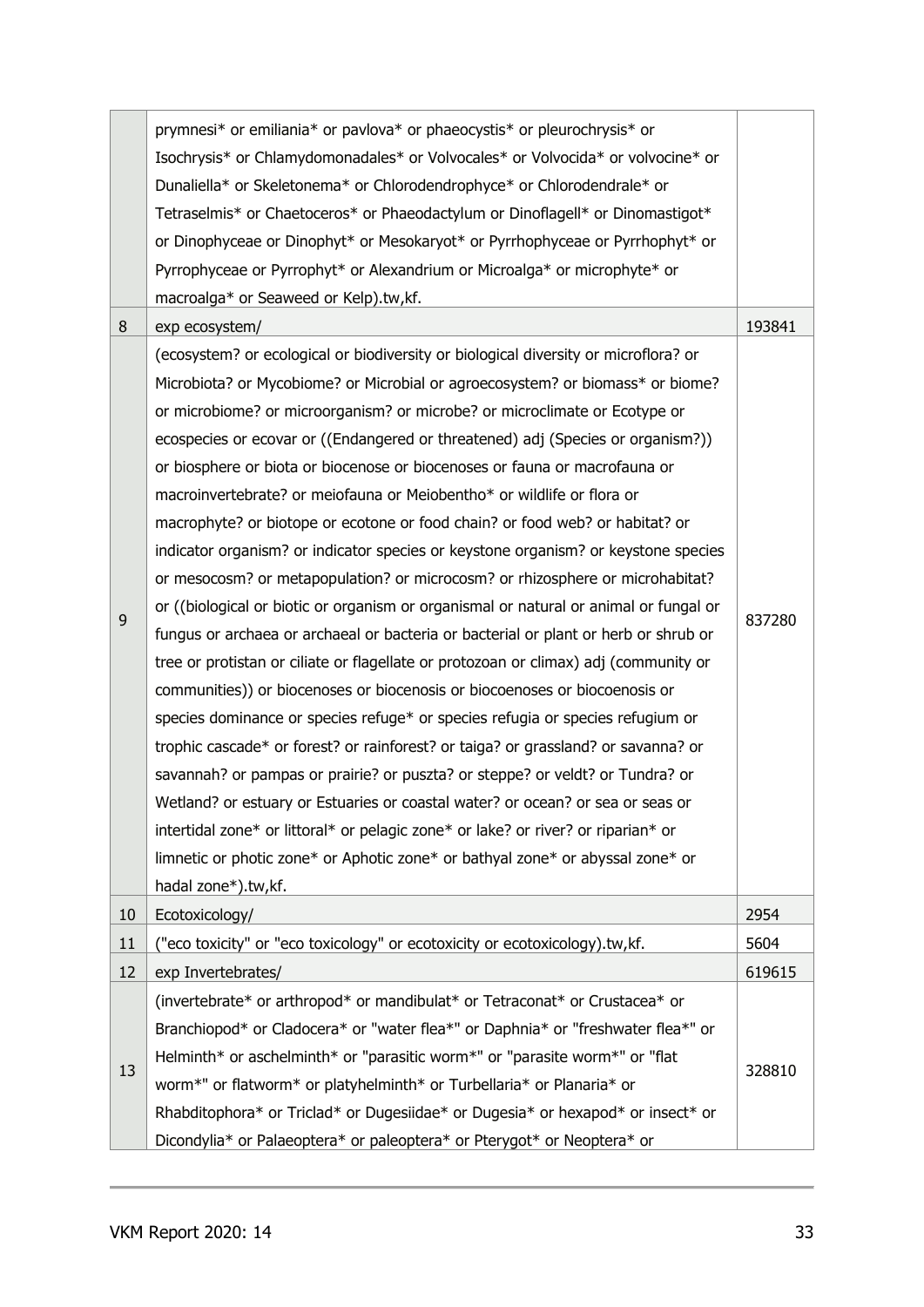|    | Holometabola* or Endopterygot* or Antliophora* or Mecopteroidea* or Diptera* or       |         |  |
|----|---------------------------------------------------------------------------------------|---------|--|
|    |                                                                                       |         |  |
|    | midge or midges or Maxillopod* or Harpacticoid* or Tigriopus* or Malacostraca* or     |         |  |
|    |                                                                                       |         |  |
|    | Echinoidea* or clypeasteroida* or "sand dollar*" or Paracentrotus* or Anostraca*      |         |  |
|    | or "fairy shrimp*" or Artemia* or "brine shrimp*" or mollusc* or mollusk* or          |         |  |
|    | gastropod* or slug or slugs or Vetigastropod* or abalone* or Haliotidae* or           |         |  |
|    | Haliotis* or "Sulculus diversicolor*" or "Sulculus diversicolour*" or annelid* or     |         |  |
|    | "segmented worm*" or Polychaet* or "bristle worm*" or bristleworm* or                 |         |  |
|    | "Elasmopus rapax*" or "Scrobicularia plana*" or "Hediste diversicolor*" or "Hediste   |         |  |
|    | diversicolour*" or "Corophium Volutator*" or Acropora or Anthozoa* or Acroporidae     |         |  |
|    | or Pocillopora or Pocilloporidae or Porites or Renilla or actinia* or coelenterat* or |         |  |
|    | Cnidaria* or "Millepora complanata" or "Stylophora pistillata" or bivalv* or          |         |  |
|    | Lamellibranchiata or mussel* or clam or clams or Mytilidae or Mytilus or lugworm*     |         |  |
|    | or Arenicola or coral? or reef?).tw,kf.                                               |         |  |
|    | vertebrates/ or exp amphibians/ or exp birds/ or exp fishes/ or mammals/ or           |         |  |
|    | eutheria/ or exp artiodactyla/ or exp carnivora/ or exp cetacea/ or chiroptera/ or    |         |  |
|    | hyraxes/ or exp insectivora/ or exp lagomorpha/ or exp perissodactyla/ or             |         |  |
| 14 | primates/ or haplorhini/ or catarrhini/ or exp cercopithecidae/ or hominidae/ or      |         |  |
|    | gorilla gorilla/ or neanderthals/ or pan paniscus/ or pan troglodytes/ or exp pongo/  | 5139641 |  |
|    | or exp hylobatidae/ or exp platyrrhini/ or exp tarsii/ or exp strepsirhini/ or exp    |         |  |
|    | rodentia/ or exp scandentia/ or exp sirenia/ or exp cingulata/ or exp marsupialia/    |         |  |
|    | or exp monotremata/ or exp proboscidea mammal/ or exp reptiles/                       |         |  |
|    | (Vertebrate* or fish or fishes or bird? or seabird? or shorebird? or Amphibian* or    |         |  |
|    | mammal* or reptile* or tetrapod? or amniote? or amniota or reptilia* or sauropsid?    |         |  |
|    | or teleost* or Smegmamorpha* or gasterosteid* or gasterosteiform* or                  |         |  |
|    | synbranchid* or Beloniforme* or belonidae* or needlefish* or Oryzias or oryziin* or   |         |  |
|    | medaka* or "japanese killifish*" or "japanese rice fish*" or "Danio rerio*" or        |         |  |
| 15 | zebrafish* or "zebra fish*" or "Brachydanio rerio*" or "Cyprinus rerio*" or "Danio    | 753815  |  |
|    | frankei" or "zebra danio*" or "b rerio*" or "d rerio*" or Cyprinidae or cyprinid* or  |         |  |
|    | Cypriniformes or catastomus or catostomidae or catostomus or cobitidae or loach*      |         |  |
|    | or misqurnus or salmon* or Trout* or char or chars or salvelinus or oncorhynchus      |         |  |
|    | or "salmo gairdneri*" or steelhead* or "Salmo mykiss*" or "Pimephales promelas"       |         |  |
|    | or "fathead minnow*" or Pimephale* or "Paralichthys californicus" or halibut* or      |         |  |
|    | flounder* or Flatfish* or Pleuronectidae*).tw,kf.                                     |         |  |
| 16 | $or/4-15$                                                                             | 7393388 |  |
| 17 | 3 and 16                                                                              | 2259    |  |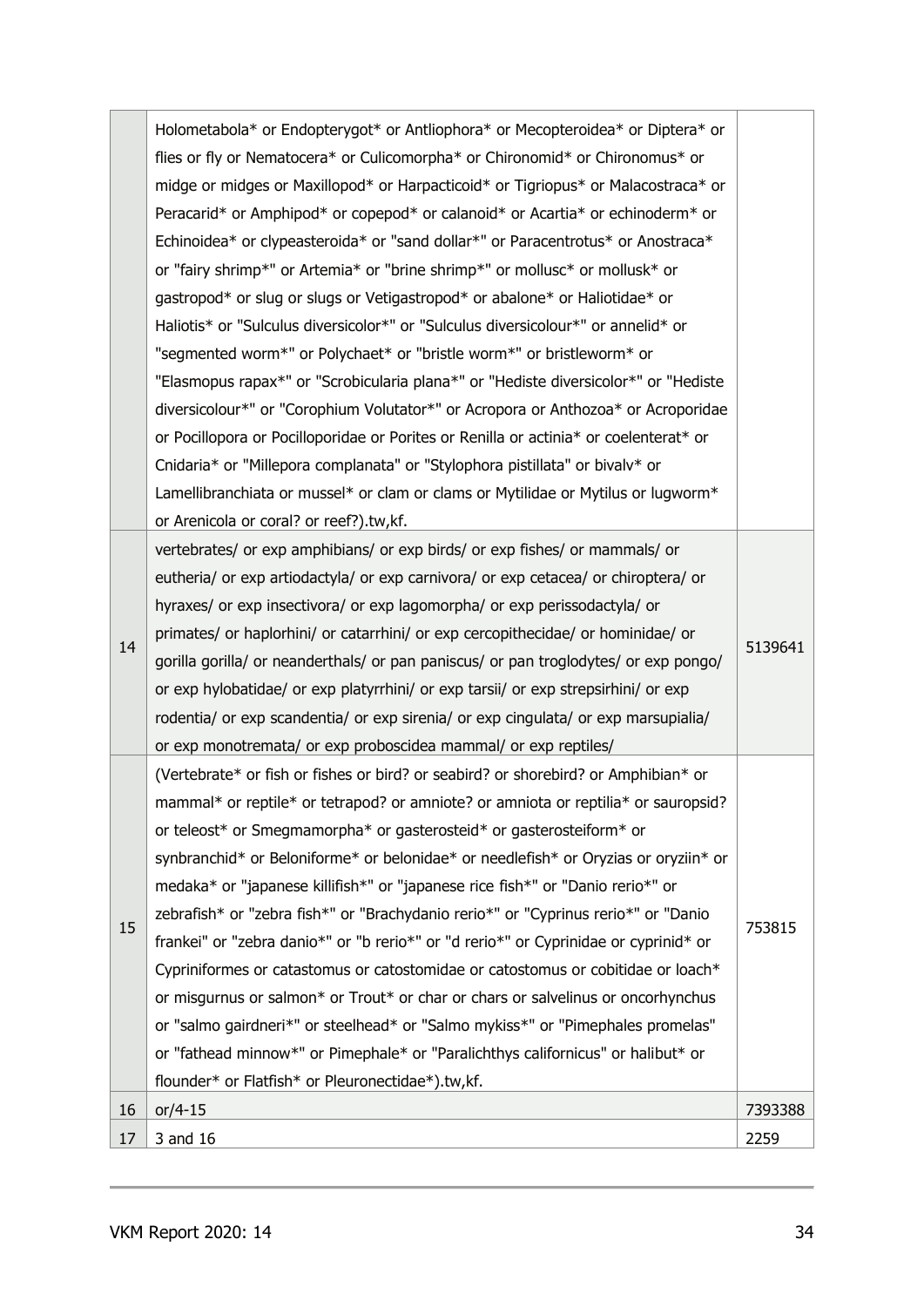| 18         | limit 17 to "reviews (maximizes specificity)"                      |         |
|------------|--------------------------------------------------------------------|---------|
| 19         | Meta-Analysis/ or (review* or metaanal* or "meta anal*").tw,kf,bt. | 2165482 |
| $\vert$ 20 | $(17$ and 19) or 18                                                | 182     |

#### Database: Embase 1974 to 2020 April 17 Date: 20.04.2020 Result: 247

| $\mathbf{1}$   | sunscreen/                                                                                                                                                                                                                                                                                                                                                                                                                                                                                                                                                                                                                                                                                                                                                                                                                                                                                                                                                                                                                                                                                                                                                        | 10495  |  |  |
|----------------|-------------------------------------------------------------------------------------------------------------------------------------------------------------------------------------------------------------------------------------------------------------------------------------------------------------------------------------------------------------------------------------------------------------------------------------------------------------------------------------------------------------------------------------------------------------------------------------------------------------------------------------------------------------------------------------------------------------------------------------------------------------------------------------------------------------------------------------------------------------------------------------------------------------------------------------------------------------------------------------------------------------------------------------------------------------------------------------------------------------------------------------------------------------------|--------|--|--|
| $\overline{2}$ | (sunblock? or "sun block?" or "sun tan lotion?" or "suntan lotion?" or suntanlotion?<br>or "sun lotion?" or sunlotion? or "sun screen?" or sunscreen? or "sunburn cream?"<br>or "sun burn cream?" or sunburncream? or "sun cream?" or suncream? or "block<br>out?" or blockout? or ((ultraviolet or ultra violet or UV or UVA or UVB or UVC) adj2<br>filter?)).tw,kw.                                                                                                                                                                                                                                                                                                                                                                                                                                                                                                                                                                                                                                                                                                                                                                                             | 9247   |  |  |
| 3              | $1$ or $2$                                                                                                                                                                                                                                                                                                                                                                                                                                                                                                                                                                                                                                                                                                                                                                                                                                                                                                                                                                                                                                                                                                                                                        | 13559  |  |  |
| 4              | pollution/ or pollutant/ or soil pollution/ or soil pollutant/ or soil pollution control/ or<br>water pollution/ or sea pollution/ or water contamination/ or water pollutant/ or<br>water pollution control/ or water pollution indicator/ or environmental microbiology/<br>or effluent/ or waste water/                                                                                                                                                                                                                                                                                                                                                                                                                                                                                                                                                                                                                                                                                                                                                                                                                                                        | 223202 |  |  |
| 5              | (Pollution or polluted or Pollutant or Pollutants or micropollutant* or environment*<br>or effluent* or waste water* or wastewater* or food microbiology or soil<br>microbiology or water microbiology).tw, kw.                                                                                                                                                                                                                                                                                                                                                                                                                                                                                                                                                                                                                                                                                                                                                                                                                                                                                                                                                   |        |  |  |
| 6              | exp aquatic species/ or exp aquatic environment/ or exp alga/                                                                                                                                                                                                                                                                                                                                                                                                                                                                                                                                                                                                                                                                                                                                                                                                                                                                                                                                                                                                                                                                                                     |        |  |  |
| $\overline{7}$ | (((Aquatic or freshwater or "fresh water" or marine or abyssal or "cold seep" or<br>"deep sea" or estuarine or "hydrothermal vent" or intertidal or pelagic or nektonic<br>or neustonic or periphytic or Aphotic or bathyal or abyssal or hadal) adj (species or<br>organism?)) or bentho* or (benthic adj (organism? or species or zone? or<br>foraminifera)) or macrobentho* or microphytobentho* or nekton or necton or<br>neuston or Pleuston or periphyton? or plankton* or planktic* or bacterioplankt* or<br>"marine bacterium" or holoplankt* or macroplankt* or meroplankt* or mesoplankt*<br>or microplankt* or nanoplankt* or nannoplankt* or phytoplankt* or picoplankt* or<br>zooplankt* or alga or algae or Chlorophyt* or Chlorophycea* or Sphaeropleales or<br>Scenedesmus* or Desmodesmus or diatom* or bacillariophy* or<br>Coscinodiscophyceae* or Thalassiosira* or Haptophy* or coccolithophor* or<br>prymnesi* or emiliania* or pavlova* or phaeocystis* or pleurochrysis* or<br>Isochrysis* or Chlamydomonadales* or Volvocales* or Volvocida* or volvocine* or<br>Dunaliella* or Skeletonema* or Chlorodendrophyce* or Chlorodendrale* or | 101748 |  |  |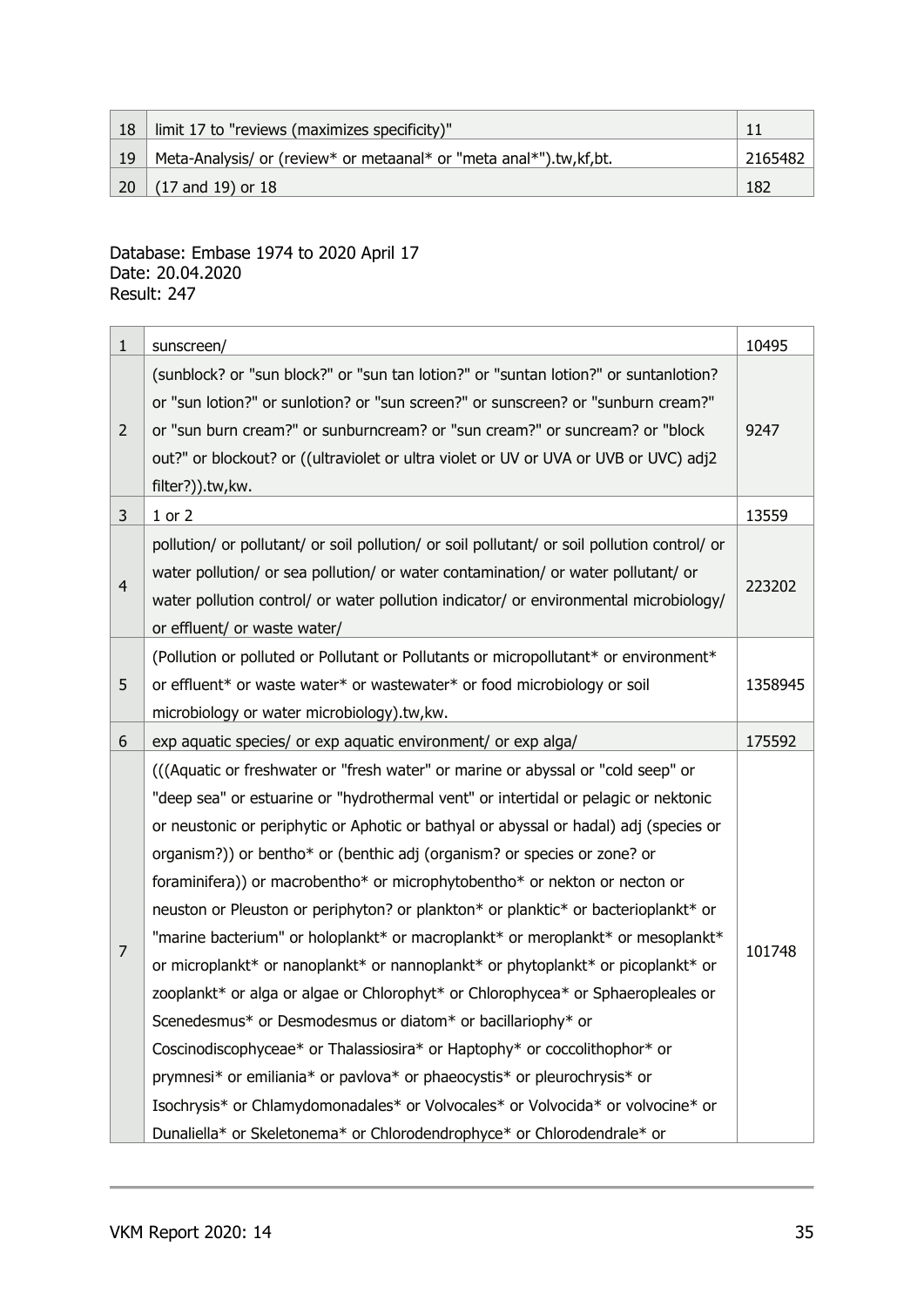| Tetraselmis* or Chaetoceros* or Phaeodactylum or Dinoflagell* or Dinomastigot* or<br>Dinophyceae or Dinophyt* or Mesokaryot* or Pyrrhophyceae or Pyrrhophyt* or                                                                                                                                                                                                                                                                                                                                                                                                                                                                                                                                                                                                                                                                                                                                                                                                                                                                                                                                                                                                                                                                                                                                                                                                                                                                                                                                                                                                                                                                                   |                                                                                                                                                            |
|---------------------------------------------------------------------------------------------------------------------------------------------------------------------------------------------------------------------------------------------------------------------------------------------------------------------------------------------------------------------------------------------------------------------------------------------------------------------------------------------------------------------------------------------------------------------------------------------------------------------------------------------------------------------------------------------------------------------------------------------------------------------------------------------------------------------------------------------------------------------------------------------------------------------------------------------------------------------------------------------------------------------------------------------------------------------------------------------------------------------------------------------------------------------------------------------------------------------------------------------------------------------------------------------------------------------------------------------------------------------------------------------------------------------------------------------------------------------------------------------------------------------------------------------------------------------------------------------------------------------------------------------------|------------------------------------------------------------------------------------------------------------------------------------------------------------|
| macroalga* or Seaweed or Kelp).tw, kw.                                                                                                                                                                                                                                                                                                                                                                                                                                                                                                                                                                                                                                                                                                                                                                                                                                                                                                                                                                                                                                                                                                                                                                                                                                                                                                                                                                                                                                                                                                                                                                                                            |                                                                                                                                                            |
| exp ecosystem/ or exp river ecosystem/ or lake ecosystem/ or ecosystem health/ or<br>ecosystem monitoring/ or exp biodiversity/ or microflora/ or soil microflora/ or<br>Ecotype/ or endangered species/ or microclimate/                                                                                                                                                                                                                                                                                                                                                                                                                                                                                                                                                                                                                                                                                                                                                                                                                                                                                                                                                                                                                                                                                                                                                                                                                                                                                                                                                                                                                         | 375226                                                                                                                                                     |
| (ecosystem? or ecological or biodiversity or biological diversity or microflora? or<br>Microbiota? or Mycobiome? or Microbial or agroecosystem? or biomass* or biome?<br>or microbiome? or microorganism? or microbe? or microclimate or Ecotype or<br>ecospecies or ecovar or ((Endangered or threatened) adj (Species or organism?)) or<br>biosphere or biota or biocenose or biocenoses or fauna or macrofauna or<br>macroinvertebrate? or meiofauna or Meiobentho* or wildlife or flora or<br>macrophyte? or biotope or ecotone or food chain? or food web? or habitat? or<br>indicator organism? or indicator species or keystone organism? or keystone species<br>or mesocosm? or metapopulation? or microcosm? or rhizosphere or microhabitat?<br>or ((biological or biotic or organism or organismal or natural or animal or fungal or<br>fungus or archaea or archaeal or bacteria or bacterial or plant or herb or shrub or<br>tree or protistan or ciliate or flagellate or protozoan or climax) adj (community or<br>communities)) or biocenoses or biocenosis or biocoenoses or biocoenosis or species<br>dominance or species refuge* or species refugia or species refugium or trophic<br>cascade* or forest? or rainforest? or taiga? or grassland? or savanna? or savannah?<br>or pampas or prairie? or puszta? or steppe? or veldt? or Tundra? or Wetland? or<br>estuary or Estuaries or coastal water? or ocean? or sea or seas or intertidal zone*<br>or littoral* or pelagic zone* or lake? or river? or riparian* or limnetic or photic<br>zone* or Aphotic zone* or bathyal zone* or abyssal zone* or hadal zone*).tw, kw. | 1047124                                                                                                                                                    |
| Ecotoxicity/                                                                                                                                                                                                                                                                                                                                                                                                                                                                                                                                                                                                                                                                                                                                                                                                                                                                                                                                                                                                                                                                                                                                                                                                                                                                                                                                                                                                                                                                                                                                                                                                                                      | 10619                                                                                                                                                      |
| "eco toxicity" or "eco toxicology" or ecotoxicity or ecotoxicology).tw, kw.                                                                                                                                                                                                                                                                                                                                                                                                                                                                                                                                                                                                                                                                                                                                                                                                                                                                                                                                                                                                                                                                                                                                                                                                                                                                                                                                                                                                                                                                                                                                                                       | 7417                                                                                                                                                       |
| exp invertebrate/ or helminth/                                                                                                                                                                                                                                                                                                                                                                                                                                                                                                                                                                                                                                                                                                                                                                                                                                                                                                                                                                                                                                                                                                                                                                                                                                                                                                                                                                                                                                                                                                                                                                                                                    | 672307                                                                                                                                                     |
| (invertebrate* or arthropod* or mandibulat* or Tetraconat* or Crustacea* or<br>Branchiopod* or Cladocera* or "water flea*" or Daphnia* or "freshwater flea*" or<br>Helminth* or aschelminth* or "parasitic worm*" or "parasite worm*" or "flat<br>worm*" or flatworm* or platyhelminth* or Turbellaria* or Planaria* or<br>Rhabditophora* or Triclad* or Dugesiidae* or Dugesia* or hexapod* or insect* or<br>Dicondylia* or Palaeoptera* or paleoptera* or Pterygot* or Neoptera* or<br>Holometabola* or Endopterygot* or Antliophora* or Mecopteroidea* or Diptera* or                                                                                                                                                                                                                                                                                                                                                                                                                                                                                                                                                                                                                                                                                                                                                                                                                                                                                                                                                                                                                                                                          | 343436                                                                                                                                                     |
|                                                                                                                                                                                                                                                                                                                                                                                                                                                                                                                                                                                                                                                                                                                                                                                                                                                                                                                                                                                                                                                                                                                                                                                                                                                                                                                                                                                                                                                                                                                                                                                                                                                   | Pyrrophyceae or Pyrrophyt* or Alexandrium or Microalga* or microphyte* or<br>flies or fly or Nematocera* or Culicomorpha* or Chironomid* or Chironomus* or |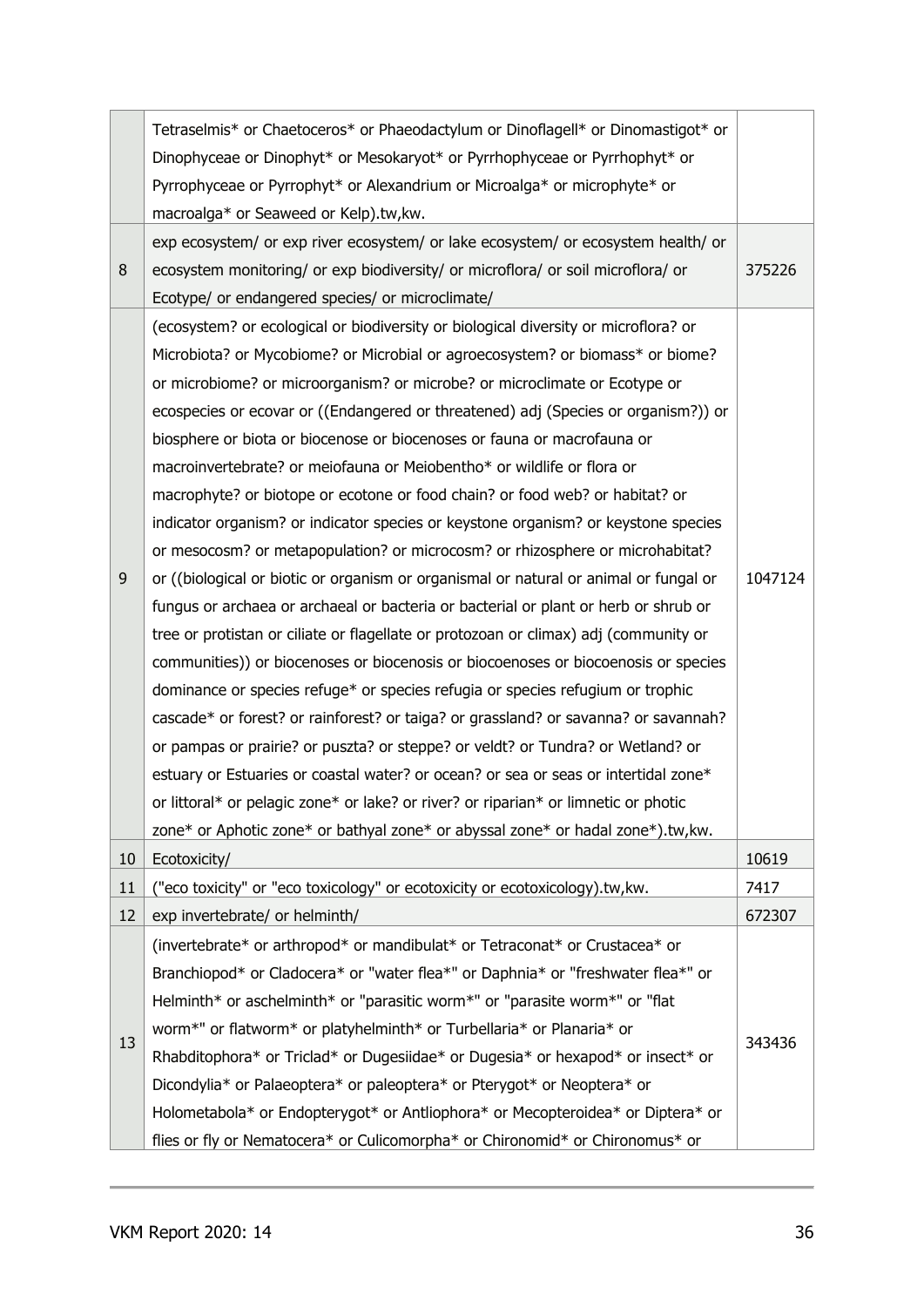|    | midge or midges or Maxillopod* or Harpacticoid* or Tigriopus* or Malacostraca* or     |         |  |  |
|----|---------------------------------------------------------------------------------------|---------|--|--|
|    | Peracarid* or Amphipod* or copepod* or calanoid* or Acartia* or echinoderm* or        |         |  |  |
|    | Echinoidea* or clypeasteroida* or "sand dollar*" or Paracentrotus* or Anostraca*      |         |  |  |
|    | or "fairy shrimp*" or Artemia* or "brine shrimp*" or mollusc* or mollusk* or          |         |  |  |
|    | gastropod* or slug or slugs or Vetigastropod* or abalone* or Haliotidae* or           |         |  |  |
|    | Haliotis* or "Sulculus diversicolor*" or "Sulculus diversicolour*" or annelid* or     |         |  |  |
|    | "segmented worm*" or Polychaet* or "bristle worm*" or bristleworm* or                 |         |  |  |
|    | "Elasmopus rapax*" or "Scrobicularia plana*" or "Hediste diversicolor*" or "Hediste   |         |  |  |
|    | diversicolour*" or "Corophium Volutator*" or Acropora or Anthozoa* or Acroporidae     |         |  |  |
|    | or Pocillopora or Pocilloporidae or Porites or Renilla or actinia* or coelenterat* or |         |  |  |
|    | Cnidaria* or "Millepora complanata" or "Stylophora pistillata" or bivalv* or          |         |  |  |
|    | Lamellibranchiata or mussel* or clam or clams or Mytilidae or Mytilus or lugworm*     |         |  |  |
|    | or Arenicola or coral? or reef?).tw, kw.                                              |         |  |  |
|    | hominid/ or exp chimpanzee/ or exp gorilla/ or homo neanderthalensis/ or exp          |         |  |  |
|    | orangutan/ or ape/ or exp hylobatidae/ or catarrhini/ or exp cercopithecidae/ or      |         |  |  |
|    | simian/ or exp platyrrhini/ or haplorhini/ or exp tarsiiform/ or primate/ or exp      |         |  |  |
|    | prosimian/ or euarchontoglires/ or exp dermoptera/ or exp glires/ or exp              |         |  |  |
| 14 | scandentia/ or placental mammal/ or exp afrotheria/ or exp boreoeutheria/ or exp      | 4828160 |  |  |
|    | laurasiatheria/ or exp xenarthra/ or therian/ or exp marsupial/ or mammal/ or exp     |         |  |  |
|    | "calf (mammal)"/ or exp monotreme/ or amniote/ or exp reptile/ or exp sauropsid/      |         |  |  |
|    | or tetrapod/ or exp amphibia/ or vertebrate/ or exp fish/                             |         |  |  |
|    | (Vertebrate* or fish or fishes or bird? or seabird? or shorebird? or Amphibian* or    |         |  |  |
|    | mammal* or reptile* or tetrapod? or amniote? or amniota or reptilia* or sauropsid?    |         |  |  |
|    | or teleost* or Smegmamorpha* or gasterosteid* or gasterosteiform* or                  |         |  |  |
|    | synbranchid* or Beloniforme* or belonidae* or needlefish* or Oryzias or oryziin* or   |         |  |  |
|    | medaka* or "japanese killifish*" or "japanese rice fish*" or "Danio rerio*" or        |         |  |  |
|    | zebrafish* or "zebra fish*" or "Brachydanio rerio*" or "Cyprinus rerio*" or "Danio    |         |  |  |
| 15 | frankei" or "zebra danio*" or "b rerio*" or "d rerio*" or Cyprinidae or cyprinid* or  | 831905  |  |  |
|    | Cypriniformes or catastomus or catostomidae or catostomus or cobitidae or loach*      |         |  |  |
|    | or misgurnus or salmon* or Trout* or char or chars or salvelinus or oncorhynchus      |         |  |  |
|    | or "salmo gairdneri*" or steelhead* or "Salmo mykiss*" or "Pimephales promelas"       |         |  |  |
|    | or "fathead minnow*" or Pimephale* or "Paralichthys californicus" or halibut* or      |         |  |  |
|    | flounder* or Flatfish* or Pleuronectidae*).tw, kw.                                    |         |  |  |
| 16 | $or/4-15$                                                                             | 7539705 |  |  |
| 17 | 3 and 16                                                                              | 2781    |  |  |
| 18 | limit 17 to "reviews (maximizes specificity)"                                         | 15      |  |  |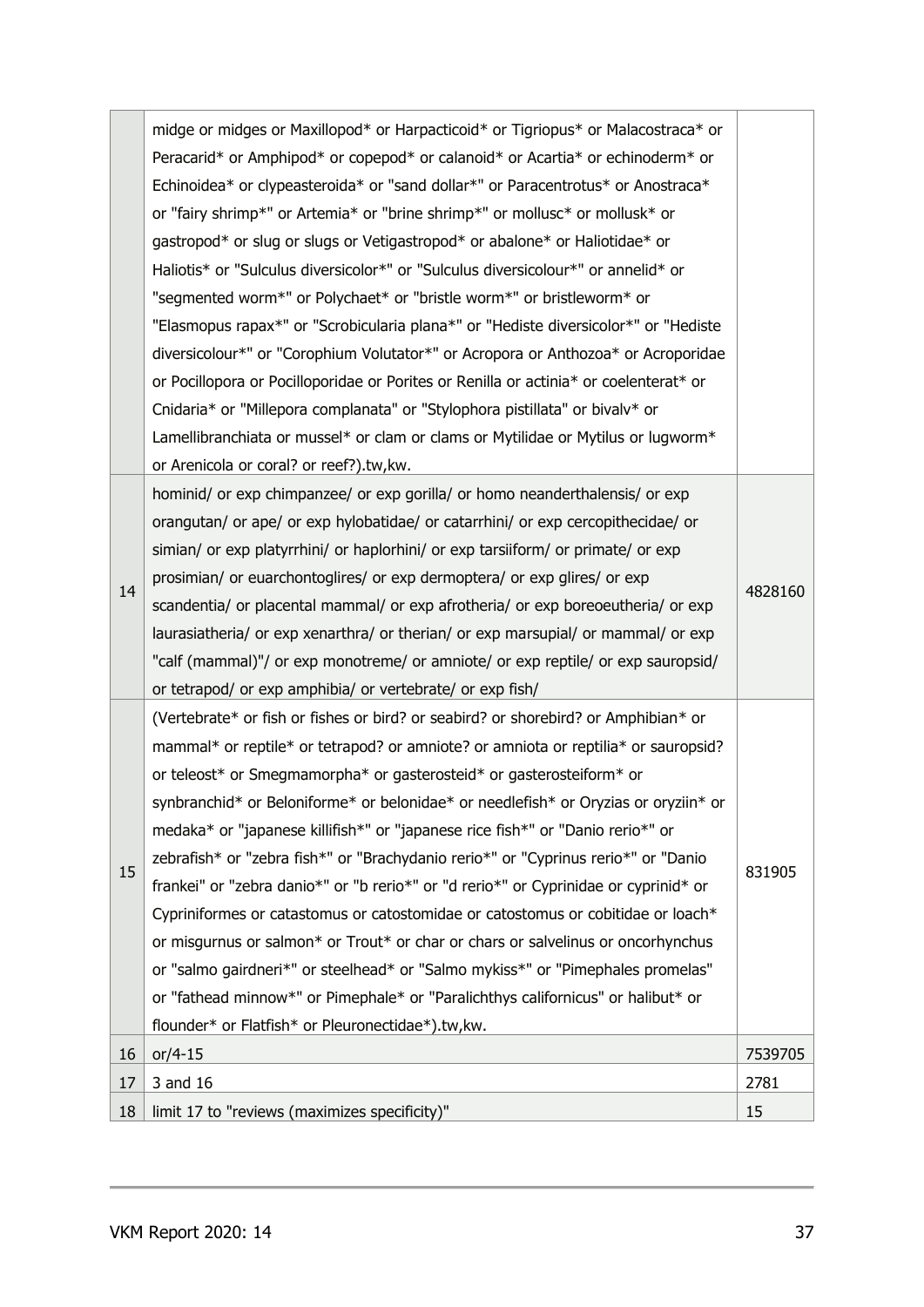| 19 | Meta-Analysis/ or "systematic review"/ or (review* or metaanal* or "meta | 2809615 |  |
|----|--------------------------------------------------------------------------|---------|--|
|    | anal*").tw, kw.                                                          |         |  |
| 20 | (17 and 19) or 18                                                        | 298     |  |
| 21 | limit 20 to (conference abstracts or embase)                             | 247     |  |

#### Database: Web of Science Date: 20.04.2020 Result: 221

|        |           | #10 AND #9                                                                       |
|--------|-----------|----------------------------------------------------------------------------------|
| # 11   | 221       |                                                                                  |
|        |           | Indexes=SCI-EXPANDED, SSCI, A&HCI, ESCI Timespan=All years                       |
|        |           | TOPIC: ("review*" or "metaanal*" or "meta anal*")                                |
| # 10   | 2,479,268 |                                                                                  |
|        |           | Indexes=SCI-EXPANDED, SSCI, A&HCI, ESCI Timespan=All years                       |
|        |           | #8 AND #1                                                                        |
| # $9$  | 2,382     |                                                                                  |
|        |           | Indexes=SCI-EXPANDED, SSCI, A&HCI, ESCI Timespan=All years                       |
|        |           | #7 OR #6 OR #5 OR #4 OR #3 OR #2                                                 |
| $\#$ 8 | 5,714,683 |                                                                                  |
|        |           | Indexes=SCI-EXPANDED, SSCI, A&HCI, ESCI Timespan=All years                       |
|        |           | TOPIC: ("Vertebrate*" or "fish" or "fishes" or "bird\$" or "seabird\$" or        |
|        |           | "shorebird\$" or "Amphibian*" or "mammal*" or "reptile*" or "tetrapod\$" or      |
|        |           | "amniote\$" or "amniota" or "reptilia*" or "sauropsid\$" or "teleost*" or        |
|        |           | "Smegmamorpha*" or "gasterosteid*" or "gasterosteiform*" or "synbranchid*"       |
|        |           | or "Beloniforme*" or "belonidae*" or "needlefish*" or "Oryzias" or "oryziin*" or |
|        |           | "medaka*" or "japanese killifish*" or "japanese rice fish*" or "Danio rerio*" or |
|        |           | "zebrafish*" or "zebra fish*" or "Brachydanio rerio*" or "Cyprinus rerio*" or    |
|        |           | "Danio frankei" or "zebra danio*" or "b rerio*" or "d rerio*" or "Cyprinidae" or |
| # $7$  | 1,182,439 | "cyprinid*" or "Cypriniformes" or "catastomus" or "catostomidae" or              |
|        |           |                                                                                  |
|        |           | "catostomus" or "cobitidae" or "loach*" or "misgurnus" or "salmon*" or "Trout*"  |
|        |           | or "char" or "chars" or "salvelinus" or "oncorhynchus" or "salmo gairdneri*" or  |
|        |           | "steelhead*" or "Salmo mykiss*" or "Pimephales promelas" or "fathead             |
|        |           | minnow*" or "Pimephale*" or "Paralichthys californicus" or "halibut*" or         |
|        |           | "flounder*" or "Flatfish*" or "Pleuronectidae*")                                 |
|        |           |                                                                                  |
|        |           | Indexes=SCI-EXPANDED, SSCI, A&HCI, ESCI Timespan=All years                       |
|        |           | TOPIC: ("invertebrate*" or "arthropod*" or "mandibulat*" or "Tetraconat*" or     |
|        |           | "Crustacea*" or "Branchiopod*" or "Cladocera*" or "water flea*" or "Daphnia*"    |
|        |           | or "freshwater flea*" or "Helminth*" or "aschelminth*" or "parasitic worm*" or   |
| # 6    |           | "parasite worm*" or "flat worm*" or "flatworm*" or "platyhelminth*" or           |
|        | 696,036   | "Turbellaria*" or "Planaria*" or "Rhabditophora*" or "Triclad*" or "Dugesiidae*" |
|        |           | or "Dugesia*" or "hexapod*" or "insect*" or "Dicondylia*" or "Palaeoptera*" or   |
|        |           | "paleoptera*" or "Pterygot*" or "Neoptera*" or "Holometabola*" or                |
|        |           | "Endopterygot*" or "Antliophora*" or "Mecopteroidea*" or "Diptera*" or "flies"   |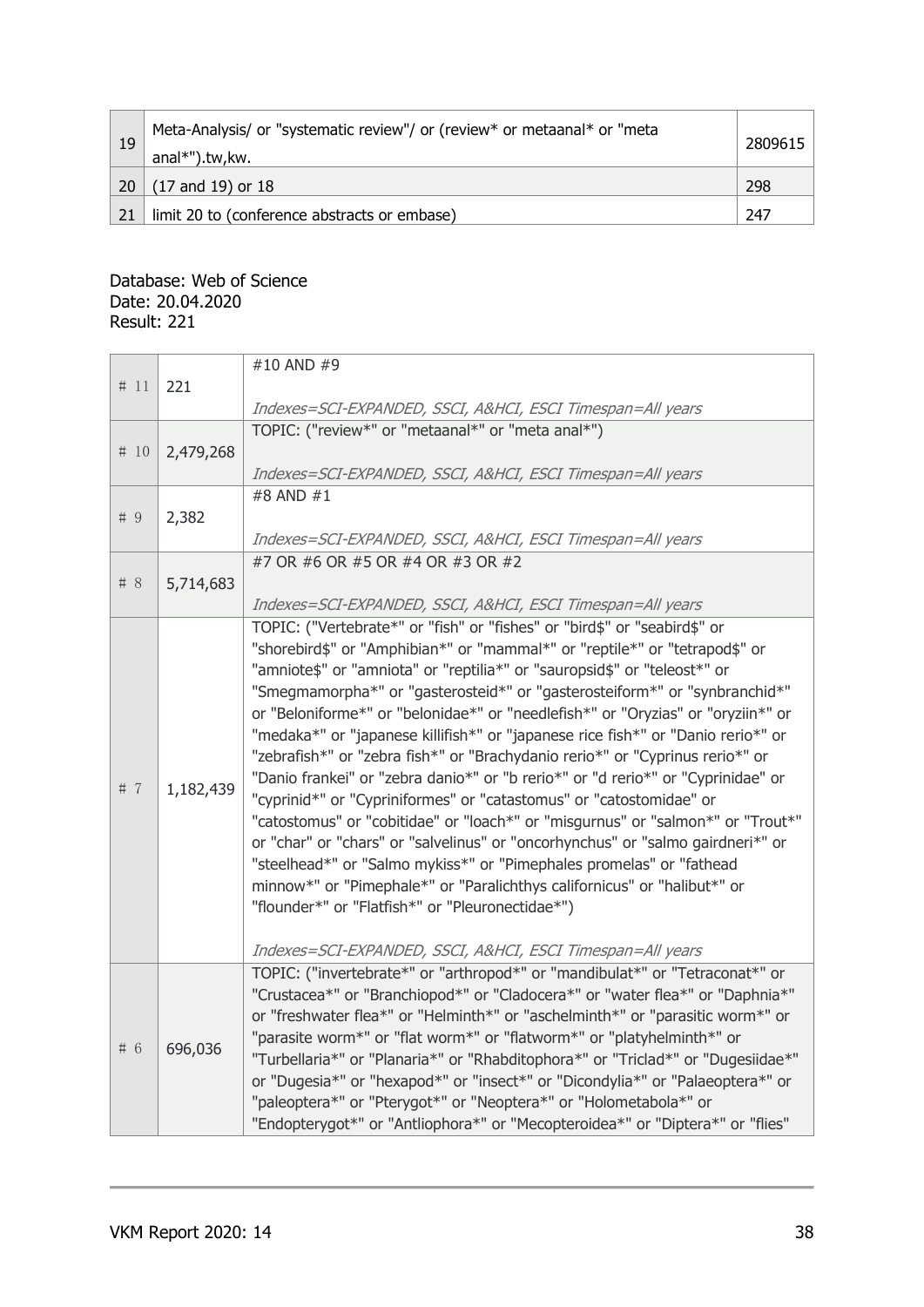| or "fly" or "Nematocera*" or "Culicomorpha*" or "Chironomid*" or<br>"Chironomus*" or "midge" or "midges" or "Maxillopod*" or "Harpacticoid*" or<br>"Tigriopus*" or "Malacostraca*" or "Peracarid*" or "Amphipod*" or "copepod*"<br>or "calanoid*" or "Acartia*" or "echinoderm*" or "Echinoidea*" or<br>"clypeasteroida*" or "sand dollar*" or "Paracentrotus*" or "Anostraca*" or "fairy |  |
|-------------------------------------------------------------------------------------------------------------------------------------------------------------------------------------------------------------------------------------------------------------------------------------------------------------------------------------------------------------------------------------------|--|
|                                                                                                                                                                                                                                                                                                                                                                                           |  |
|                                                                                                                                                                                                                                                                                                                                                                                           |  |
|                                                                                                                                                                                                                                                                                                                                                                                           |  |
|                                                                                                                                                                                                                                                                                                                                                                                           |  |
|                                                                                                                                                                                                                                                                                                                                                                                           |  |
| shrimp*" or "Artemia*" or "brine shrimp*" or "mollusc*" or "mollusk*" or                                                                                                                                                                                                                                                                                                                  |  |
| "gastropod*" or "slug" or "slugs" or "Vetigastropod*" or "abalone*" or                                                                                                                                                                                                                                                                                                                    |  |
| "Haliotidae*" or "Haliotis*" or "Sulculus diversicolor*" or "Sulculus                                                                                                                                                                                                                                                                                                                     |  |
| diversicolour*" or "annelid*" or "segmented worm*" or "Polychaet*" or "bristle                                                                                                                                                                                                                                                                                                            |  |
| worm*" or "bristleworm*" or "Elasmopus rapax*" or "Scrobicularia plana*" or                                                                                                                                                                                                                                                                                                               |  |
| "Hediste diversicolor*" or "Hediste diversicolour*" or "Corophium Volutator*" or                                                                                                                                                                                                                                                                                                          |  |
| "Acropora" or "Anthozoa*" or "Acroporidae" or "Pocillopora" or "Pocilloporidae"                                                                                                                                                                                                                                                                                                           |  |
| or "Porites" or "Renilla" or "actinia*" or "coelenterat*" or "Cnidaria*" or                                                                                                                                                                                                                                                                                                               |  |
| "Millepora complanata" or "Stylophora pistillata" or "bivalv*" or                                                                                                                                                                                                                                                                                                                         |  |
| "Lamellibranchiata" or "mussel*" or "clam" or "clams" or "Mytilidae" or "Mytilus"                                                                                                                                                                                                                                                                                                         |  |
| or "lugworm*" or "Arenicola" or "coral\$" or "reef\$")                                                                                                                                                                                                                                                                                                                                    |  |
|                                                                                                                                                                                                                                                                                                                                                                                           |  |
| Indexes=SCI-EXPANDED, SSCI, A&HCI, ESCI Timespan=All years                                                                                                                                                                                                                                                                                                                                |  |
| TOPIC: ("eco toxicity" or "eco toxicology" or "ecotoxicity" or "ecotoxicology")                                                                                                                                                                                                                                                                                                           |  |
| # $5$<br>11,108                                                                                                                                                                                                                                                                                                                                                                           |  |
| Indexes=SCI-EXPANDED, SSCI, A&HCI, ESCI Timespan=All years                                                                                                                                                                                                                                                                                                                                |  |
| TOPIC: ("ecosystem\$" or "ecological" or "biodiversity" or "biological diversity" or                                                                                                                                                                                                                                                                                                      |  |
| "microflora\$" or "Microbiota\$" or "Mycobiome\$" or "Microbial" or                                                                                                                                                                                                                                                                                                                       |  |
| "agroecosystem\$" or "biomass*" or "biome\$" or "microbiome\$" or                                                                                                                                                                                                                                                                                                                         |  |
| "microorganism\$" or "microbe\$" or "microclimate" or "Ecotype" or "ecospecies"                                                                                                                                                                                                                                                                                                           |  |
| or "ecovar" or (("Endangered" or "threatened") NEAR/0 ("Species" or                                                                                                                                                                                                                                                                                                                       |  |
|                                                                                                                                                                                                                                                                                                                                                                                           |  |
| "organism\$")) or "biosphere" or "biota" or "biocenose" or "biocenoses" or "                                                                                                                                                                                                                                                                                                              |  |
| fauna" or "macrofauna" or "macroinvertebrate\$" or "meiofauna" or                                                                                                                                                                                                                                                                                                                         |  |
| "Meiobentho*" or "wildlife" or "flora" or "macrophyte\$" or "biotope" or                                                                                                                                                                                                                                                                                                                  |  |
| "ecotone" or "food chain\$" or "food web\$" or "habitat\$" or "indicator                                                                                                                                                                                                                                                                                                                  |  |
| organism\$" or "indicator species" or "keystone organism\$" or "keystone species"                                                                                                                                                                                                                                                                                                         |  |
| or "mesocosm\$" or "metapopulation\$" or "microcosm\$" or "rhizosphere" or                                                                                                                                                                                                                                                                                                                |  |
| "microhabitat\$" or (("biological" or "biotic" or "organism" or "organismal" or                                                                                                                                                                                                                                                                                                           |  |
| "natural" or "animal" or "fungal" or "fungus" or "archaea" or "archaeal" or<br>#4<br>2,524,326                                                                                                                                                                                                                                                                                            |  |
| "bacteria" or "bacterial" or "plant" or "herb" or "shrub" or "tree" or "protistan" or                                                                                                                                                                                                                                                                                                     |  |
| "ciliate" or "flagellate" or "protozoan" or "climax") NEAR/0 ("community" or                                                                                                                                                                                                                                                                                                              |  |
| "communities")) or "biocenoses" or "biocenosis" or "biocoenoses" or                                                                                                                                                                                                                                                                                                                       |  |
| "biocoenosis" or "species dominance" or "species refuge*" or "species refugia"                                                                                                                                                                                                                                                                                                            |  |
| or "species refugium" or "trophic cascade*" or "forest\$" or "rainforest\$" or                                                                                                                                                                                                                                                                                                            |  |
| "taiga\$" or "grassland\$" or "savanna\$" or "savannah\$" or "pampas" or "prairie\$"                                                                                                                                                                                                                                                                                                      |  |
| or "puszta\$" or "steppe\$" or "veldt\$" or "Tundra\$" or "Wetland\$" or "estuary" or                                                                                                                                                                                                                                                                                                     |  |
| "Estuaries" or "coastal water\$" or "ocean\$" or "sea" or "seas" or "intertidal                                                                                                                                                                                                                                                                                                           |  |
| zone*" or "littoral*" or "pelagic zone*" or "lake\$" or "river\$" or "riparian*" or                                                                                                                                                                                                                                                                                                       |  |
| "limnetic" or "photic zone*" or "Aphotic zone*" or "bathyal zone*" or "abyssal                                                                                                                                                                                                                                                                                                            |  |
| zone*" or "hadal zone*")                                                                                                                                                                                                                                                                                                                                                                  |  |
|                                                                                                                                                                                                                                                                                                                                                                                           |  |
|                                                                                                                                                                                                                                                                                                                                                                                           |  |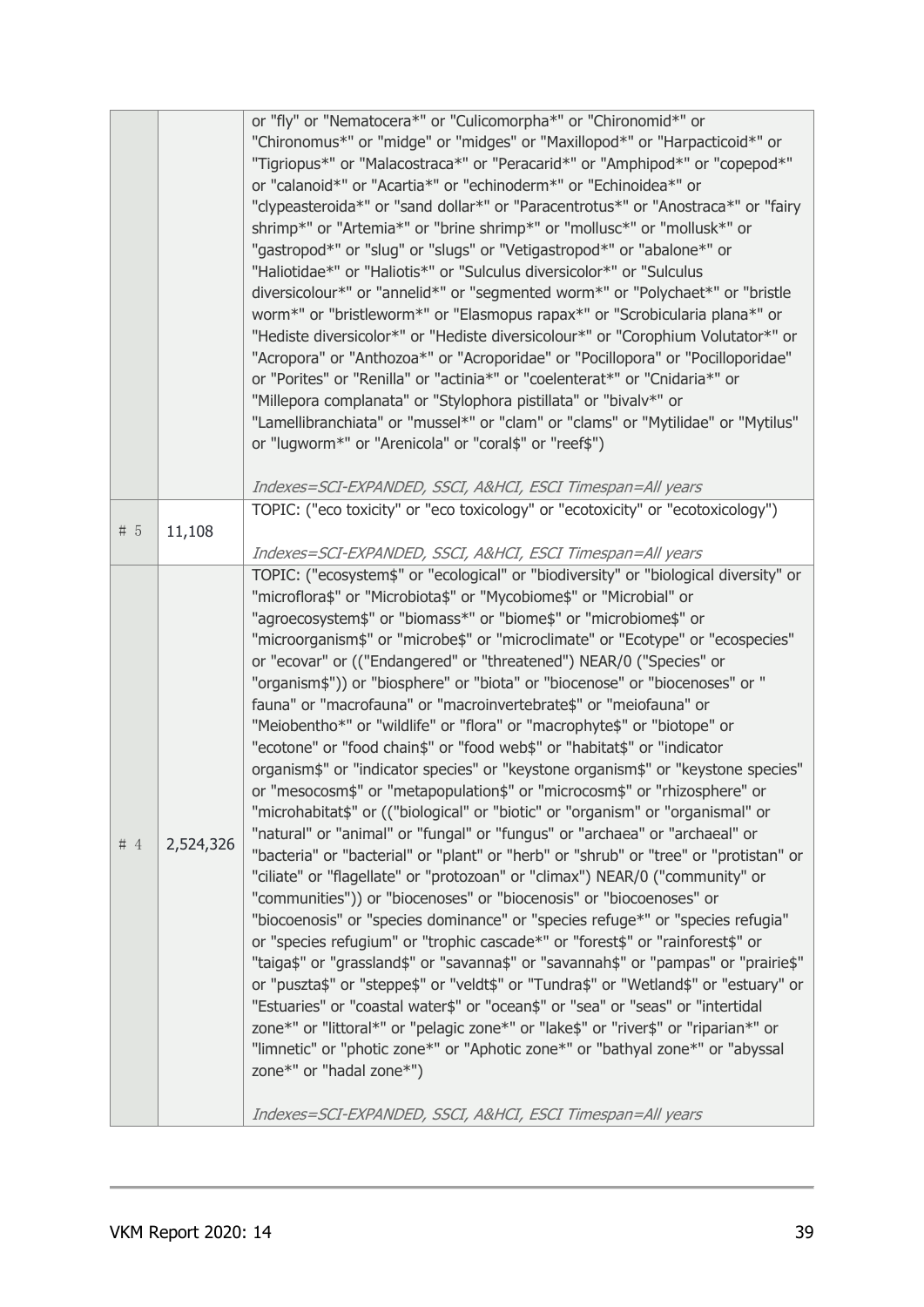| # $3$ | 302,841   | TOPIC: ((("Aquatic" or "freshwater" or "fresh water" or "marine" or "abyssal" or<br>"cold seep" or "deep sea" or "estuarine" or "hydrothermal vent" or "intertidal" or<br>"pelagic" or "nektonic" or "neustonic" or "periphytic" or "Aphotic" or "bathyal" or<br>"abyssal" or "hadal") NEAR/0 ("species" or "organism\$")) or "bentho*" or<br>("benthic" NEAR/0 ("organism\$" or "species" or "zone\$" or "foraminifera")) or<br>"macrobentho*" or "microphytobentho*" or "nekton" or "necton" or "neuston"<br>or "Pleuston" or "periphyton\$" or "plankton*" or "planktic*" or "bacterioplankt*"<br>or "marine bacterium" or "holoplankt*" or "macroplankt*" or "meroplankt*" or<br>"mesoplankt*" or "microplankt*" or "nanoplankt*" or "nannoplankt*" or<br>"phytoplankt*" or "picoplankt*" or "zooplankt*" or "alga" or "algae" or<br>"Chlorophyt*" or "Chlorophycea*" or "Sphaeropleales" or "Scenedesmus*" or<br>"Desmodesmus" or "diatom*" or "bacillariophy*" or "Coscinodiscophyceae*" or<br>"Thalassiosira*" or "Haptophy*" or "coccolithophor*" or "prymnesi*" or<br>"emiliania*" or "pavlova*" or "phaeocystis*" or "pleurochrysis*" or "Isochrysis*"<br>or "Chlamydomonadales*" or "Volvocales*" or "Volvocida*" or "volvocine*" or<br>"Dunaliella*" or "Skeletonema*" or "Chlorodendrophyce*" or "Chlorodendrale*"<br>or "Tetraselmis*" or "Chaetoceros*" or "Phaeodactylum" or "Dinoflagell*" or<br>"Dinomastigot*" or "Dinophyceae" or "Dinophyt*" or "Mesokaryot*" or<br>"Pyrrhophyceae" or "Pyrrhophyt*" or "Pyrrophyceae" or "Pyrrophyt*" or<br>"Alexandrium" or "Microalga*" or "microphyte*" or "macroalga*" or "Seaweed"<br>or "Kelp") |
|-------|-----------|-------------------------------------------------------------------------------------------------------------------------------------------------------------------------------------------------------------------------------------------------------------------------------------------------------------------------------------------------------------------------------------------------------------------------------------------------------------------------------------------------------------------------------------------------------------------------------------------------------------------------------------------------------------------------------------------------------------------------------------------------------------------------------------------------------------------------------------------------------------------------------------------------------------------------------------------------------------------------------------------------------------------------------------------------------------------------------------------------------------------------------------------------------------------------------------------------------------------------------------------------------------------------------------------------------------------------------------------------------------------------------------------------------------------------------------------------------------------------------------------------------------------------------------------------------------------------------------------------------------------------------------------------------------|
|       |           | Indexes=SCI-EXPANDED, SSCI, A&HCI, ESCI Timespan=All years                                                                                                                                                                                                                                                                                                                                                                                                                                                                                                                                                                                                                                                                                                                                                                                                                                                                                                                                                                                                                                                                                                                                                                                                                                                                                                                                                                                                                                                                                                                                                                                                  |
| # $2$ | 2,626,487 | TOPIC: ("Pollution" or "polluted" or "Pollutant" or "Pollutants" or<br>"micropollutant*" or "environment*" or "effluent*" or "waste water*" or<br>"wastewater*" or "food microbiology" or "soil microbiology" or "water<br>microbiology")                                                                                                                                                                                                                                                                                                                                                                                                                                                                                                                                                                                                                                                                                                                                                                                                                                                                                                                                                                                                                                                                                                                                                                                                                                                                                                                                                                                                                   |
|       |           | Indexes=SCI-EXPANDED, SSCI, A&HCI, ESCI Timespan=All years                                                                                                                                                                                                                                                                                                                                                                                                                                                                                                                                                                                                                                                                                                                                                                                                                                                                                                                                                                                                                                                                                                                                                                                                                                                                                                                                                                                                                                                                                                                                                                                                  |
| #1    | 9,676     | TOPIC: ("sunblock\$" or "sun block\$" or "sun tan lotion\$" or "suntan lotion\$" or<br>"suntanlotion\$" or "sun lotion\$" or "sunlotion\$" or "sun screen\$" or<br>"sunscreen\$" or "sunburn cream\$" or "sun burn cream\$" or "sunburncream\$" or<br>"sun cream\$" or "suncream\$" or "block out\$" or "blockout\$" or (("ultraviolet" or<br>"ultra violet" or "UV" or "UVA" or "UVB" OR "UVC") NEAR/1 "filter\$"))<br>Indexes=SCI-EXPANDED, SSCI, A&HCI, ESCI Timespan=All years                                                                                                                                                                                                                                                                                                                                                                                                                                                                                                                                                                                                                                                                                                                                                                                                                                                                                                                                                                                                                                                                                                                                                                          |

Database: Scopus Date: 21.04.2020 Result: 234

|  | <sup>1</sup> TITLE sunblock* or "sun block*" or "sun tan lotion*" or "suntan lotion*" or<br>suntanlotion* or "sun lotion*" or sunlotion* or "sun screen*" or sunscreen* or<br>"sunburn cream*" or "sun burn cream*" or sunburncream* or "sun cream*" or<br>suncream <sup>*</sup> | 3,270 |
|--|----------------------------------------------------------------------------------------------------------------------------------------------------------------------------------------------------------------------------------------------------------------------------------|-------|
|--|----------------------------------------------------------------------------------------------------------------------------------------------------------------------------------------------------------------------------------------------------------------------------------|-------|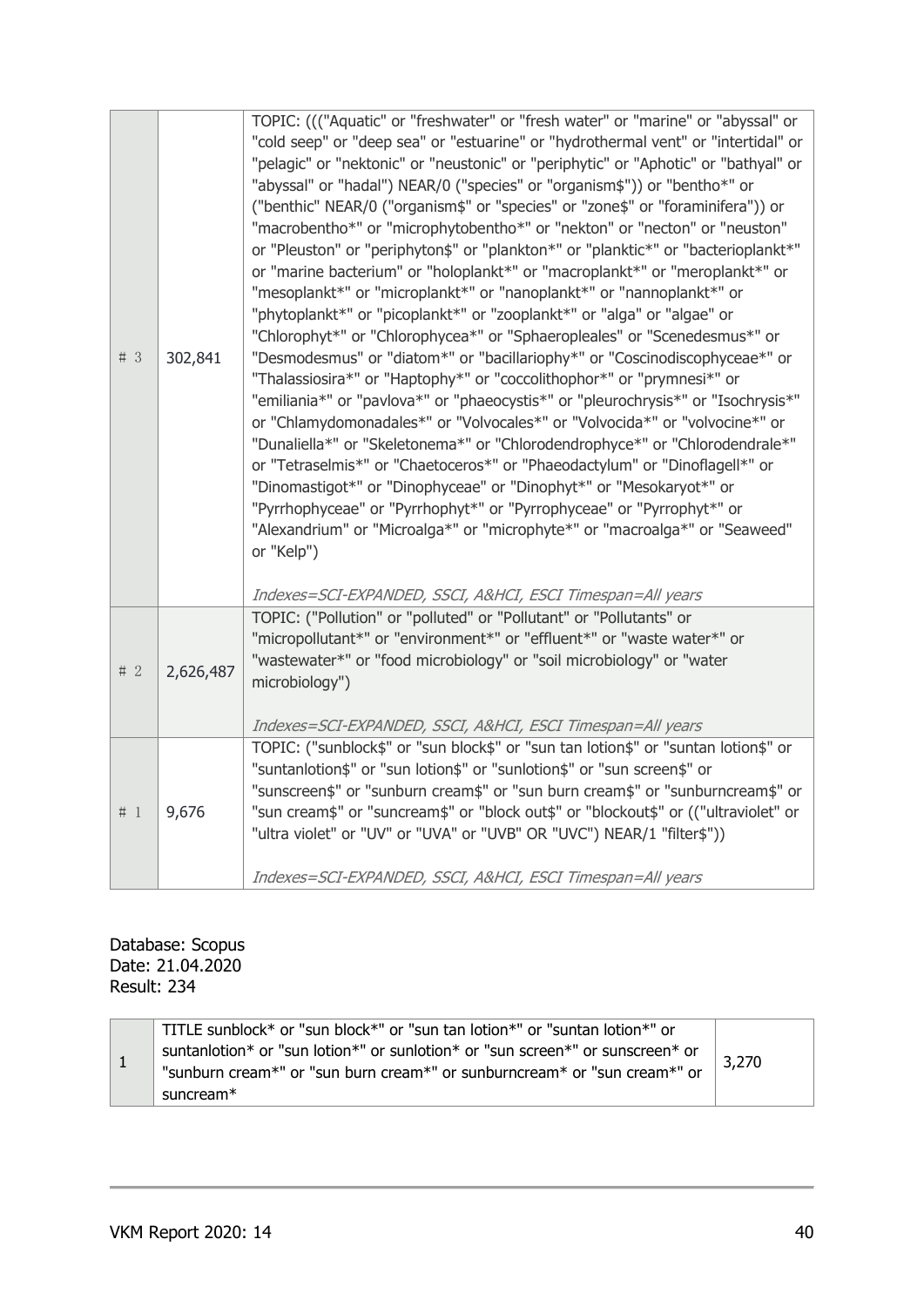|                | ABS sunblock* or "sun block*" or "sun tan lotion*" or "suntan lotion*" or        |           |
|----------------|----------------------------------------------------------------------------------|-----------|
|                | suntanlotion* or "sun lotion*" or sunlotion* or "sun screen*" or sunscreen* or   |           |
| $\overline{2}$ | "sunburn cream*" or "sun burn cream*" or sunburncream* or "sun cream*" or        | 7,285     |
|                | suncream*                                                                        |           |
|                | TITLE "block out*" or blockout* or ((ultraviolet or "ultra violet" or UV or UVA  |           |
| 3              | or UVB or UVC) W/1 filter*)                                                      | 1,162     |
|                | ABS "block out*" or blockout* or ((ultraviolet or "ultra violet" or UV or UVA or |           |
| $\overline{4}$ | UVB or UVC) W/1 filter*)                                                         | 4,109     |
|                |                                                                                  |           |
| 5              | #1 OR #2 OR #3 OR #4                                                             | 12,012    |
|                | TITLE Pollution or polluted or Pollutant or Pollutants or micropollutant* or     |           |
| 6              | environment* or effluent* or "waste water*" or wastewater* or "food              | 918,097   |
|                | microbiology" or "soil microbiology" or "water microbiology"                     |           |
|                | ABS Pollution or polluted or Pollutant or Pollutants or micropollutant* or       |           |
| $\overline{7}$ | environment* or effluent* or "waste water*" or wastewater* or "food              | 4,148,421 |
|                | microbiology" or "soil microbiology" or "water microbiology"                     |           |
|                | TITLE ((Aquatic or freshwater or "fresh water" or marine or abyssal or "cold     |           |
| 8              | seep" or "deep sea" or estuarine or "hydrothermal vent" or intertidal or pelagic | 1,423     |
|                | or nektonic or neustonic or periphytic or Aphotic or bathyal or abyssal or       |           |
|                | hadal) PRE/0 species)                                                            |           |
|                | ABS ((Aquatic or freshwater or "fresh water" or marine or abyssal or "cold       |           |
|                | seep" or "deep sea" or estuarine or "hydrothermal vent" or intertidal or pelagic |           |
| 9              | or nektonic or neustonic or periphytic or Aphotic or bathyal or abyssal or       | 14,299    |
|                | hadal) PRE/0 species)                                                            |           |
|                | TITLE ((Aquatic or freshwater or "fresh water" or marine or abyssal or "cold     |           |
|                | seep" or "deep sea" or estuarine or "hydrothermal vent" or intertidal or pelagic |           |
| 10             | or nektonic or neustonic or periphytic or Aphotic or bathyal or abyssal or       | 3,195     |
|                | hadal) PRE/0 organism*)                                                          |           |
|                | ABS ((Aquatic or freshwater or "fresh water" or marine or abyssal or "cold       |           |
|                | seep" or "deep sea" or estuarine or "hydrothermal vent" or intertidal or pelagic |           |
| 11             | or nektonic or neustonic or periphytic or Aphotic or bathyal or abyssal or       | 21,361    |
|                | hadal) PRE/0 organism*)                                                          |           |
|                | TITLE bentho* or (benthic PRE/0 (organism* or species or zone or zones or        |           |
|                | foraminifera)) or macrobentho* or microphytobentho* or nekton or necton or       |           |
| 12             | neuston or Pleuston or periphyton* or plankton* or planktic* or                  | 22,454    |
|                | bacterioplankt* or "marine bacterium"                                            |           |
|                | ABS bentho* or (benthic PRE/0 (organism* or species or zone or zones or          |           |
|                | foraminifera)) or macrobentho* or microphytobentho* or nekton or necton or       |           |
| 13             | neuston or Pleuston or periphyton* or plankton* or planktic* or                  | 70,665    |
|                | bacterioplankt* or "marine bacterium"                                            |           |
|                | TITLE holoplankt* or macroplankt* or meroplankt* or mesoplankt* or               |           |
|                | microplankt* or nanoplankt* or nannoplankt* or phytoplankt* or picoplankt*       |           |
| 14             | or zooplankt* or alga or algae or Chlorophyt* or Chlorophycea* or                | 61,375    |
|                |                                                                                  |           |
|                | Sphaeropleales or Scenedesmus* or Desmodesmus                                    |           |
|                | ABS holoplankt* or macroplankt* or meroplankt* or mesoplankt* or                 |           |
| 15             | microplankt* or nanoplankt* or nannoplankt* or phytoplankt* or picoplankt*       | 159,138   |
|                | or zooplankt* or alga or algae or Chlorophyt* or Chlorophycea* or                |           |
|                | Sphaeropleales or Scenedesmus* or Desmodesmus                                    |           |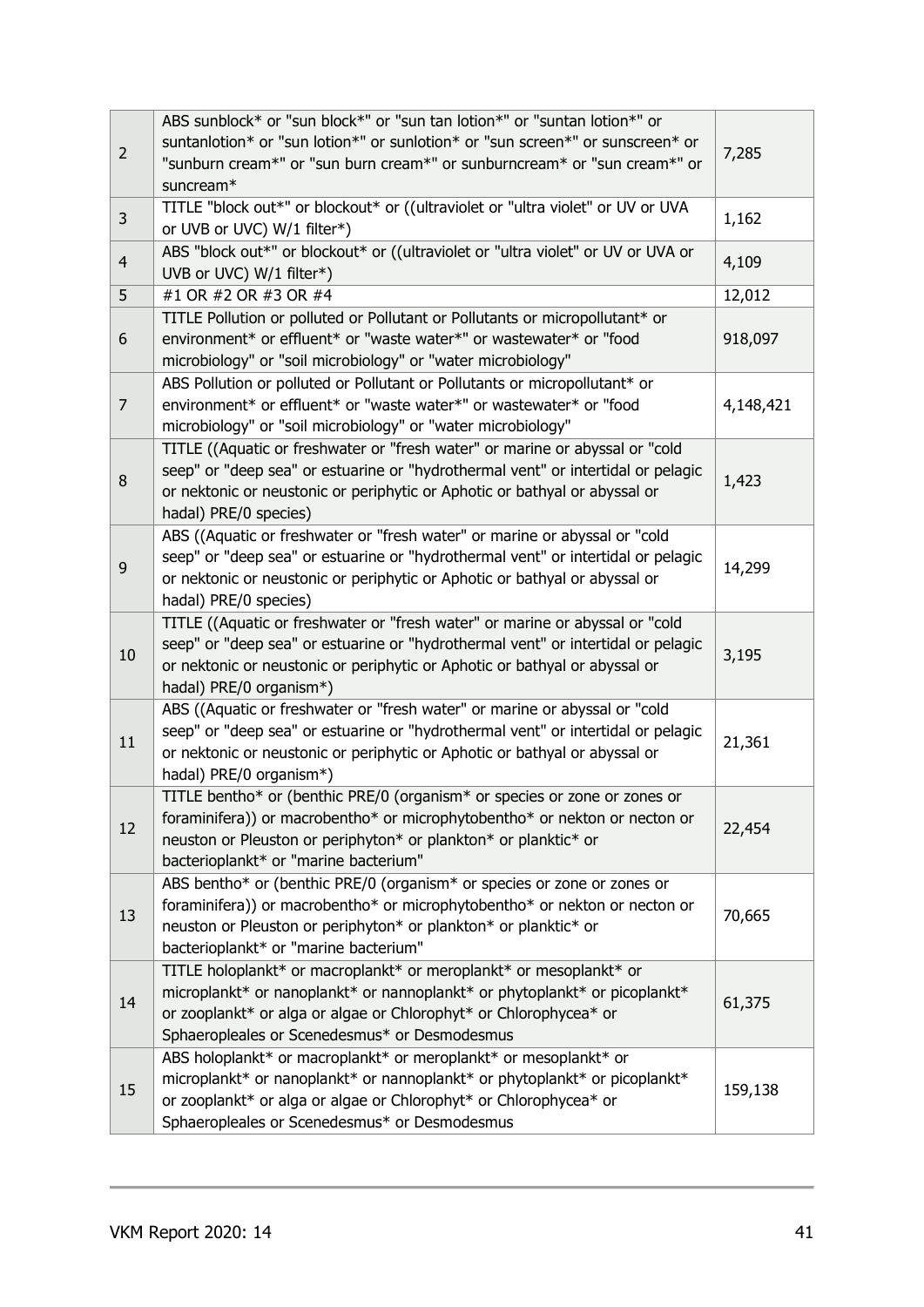| 16 | TITLE diatom* or bacillariophy* or Coscinodiscophyceae* or Thalassiosira* or<br>Haptophy* or coccolithophor* or prymnesi* or emiliania* or pavlova* or<br>phaeocystis* or pleurochrysis* or Isochrysis* or Chlamydomonadales* or<br>Volvocales* or Volvocida* or volvocine*     | 26,927  |
|----|---------------------------------------------------------------------------------------------------------------------------------------------------------------------------------------------------------------------------------------------------------------------------------|---------|
| 17 | ABS diatom* or bacillariophy* or Coscinodiscophyceae* or Thalassiosira* or<br>Haptophy* or coccolithophor* or prymnesi* or emiliania* or pavlova* or<br>phaeocystis* or pleurochrysis* or Isochrysis* or Chlamydomonadales* or<br>Volvocales* or Volvocida* or volvocine*       | 63,573  |
| 18 | TITLE Dunaliella* or Skeletonema* or Chlorodendrophyce* or Chlorodendrale*<br>or Tetraselmis* or Chaetoceros* or Phaeodactylum or Dinoflagell* or<br>Dinomastigot* or Dinophyceae or Dinophyt* or Mesokaryot* or Pyrrhophyceae<br>or Pyrrhophyt*                                | 11,118  |
| 19 | ABS Dunaliella* or Skeletonema* or Chlorodendrophyce* or Chlorodendrale*<br>or Tetraselmis* or Chaetoceros* or Phaeodactylum or Dinoflagell* or<br>Dinomastigot* or Dinophyceae or Dinophyt* or Mesokaryot* or Pyrrhophyceae<br>or Pyrrhophyt*                                  | 24,735  |
| 20 | TITLE Pyrrophyceae or Pyrrophyt* or Alexandrium or Microalga* or<br>microphyte* or macroalga* or Seaweed or Kelp or ecosystem* or ecological or<br>biodiversity or "biological diversity" or microflora* or Microbiota* or<br>Mycobiome* or Microbial or agroecosystem*         | 314,106 |
| 21 | ABS Pyrrophyceae or Pyrrophyt* or Alexandrium or Microalga* or microphyte*<br>or macroalga* or Seaweed or Kelp or ecosystem* or ecological or biodiversity<br>or "biological diversity" or microflora* or Microbiota* or Mycobiome* or<br>Microbial or agroecosystem*           | 993,562 |
| 22 | TITLE biomass* or biome or biomes or microbiome* or microorganism* or<br>microbe* or microclimate or Ecotype or ecospecies or ecovar or ((Endangered<br>or threatened) PRE/0 (Species or organism*)) or biosphere or biota or<br>biocenose or biocenoses or fauna or macrofauna | 161,853 |
| 23 | ABS biomass* or biome or biomes or microbiome* or microorganism* or<br>microbe* or microclimate or Ecotype or ecospecies or ecovar or ((Endangered<br>or threatened) PRE/0 (Species or organism*)) or biosphere or biota or<br>biocenose or biocenoses or fauna or macrofauna   | 717,265 |
| 24 | TITLE macroinvertebrate* or meiofauna or Meiobentho* or wildlife or flora or<br>macrophyte* or biotope or ecotone or "food chain*" or "food web*" or habitat<br>or habitats or "indicator organism*" or "indicator species" or "keystone<br>organism*" or "keystone species"    | 112,069 |
| 25 | ABS macroinvertebrate* or meiofauna or Meiobentho* or wildlife or flora or<br>macrophyte* or biotope or ecotone or "food chain*" or "food web*" or habitat<br>or habitats or "indicator organism*" or "indicator species" or "keystone<br>organism*" or "keystone species"      | 441,695 |
| 26 | TITLE mesocosm* or metapopulation* or microcosm* or rhizosphere or<br>microhabitat*                                                                                                                                                                                             | 18,248  |
| 27 | ABS mesocosm* or metapopulation* or microcosm* or rhizosphere or<br>microhabitat*                                                                                                                                                                                               | 61,723  |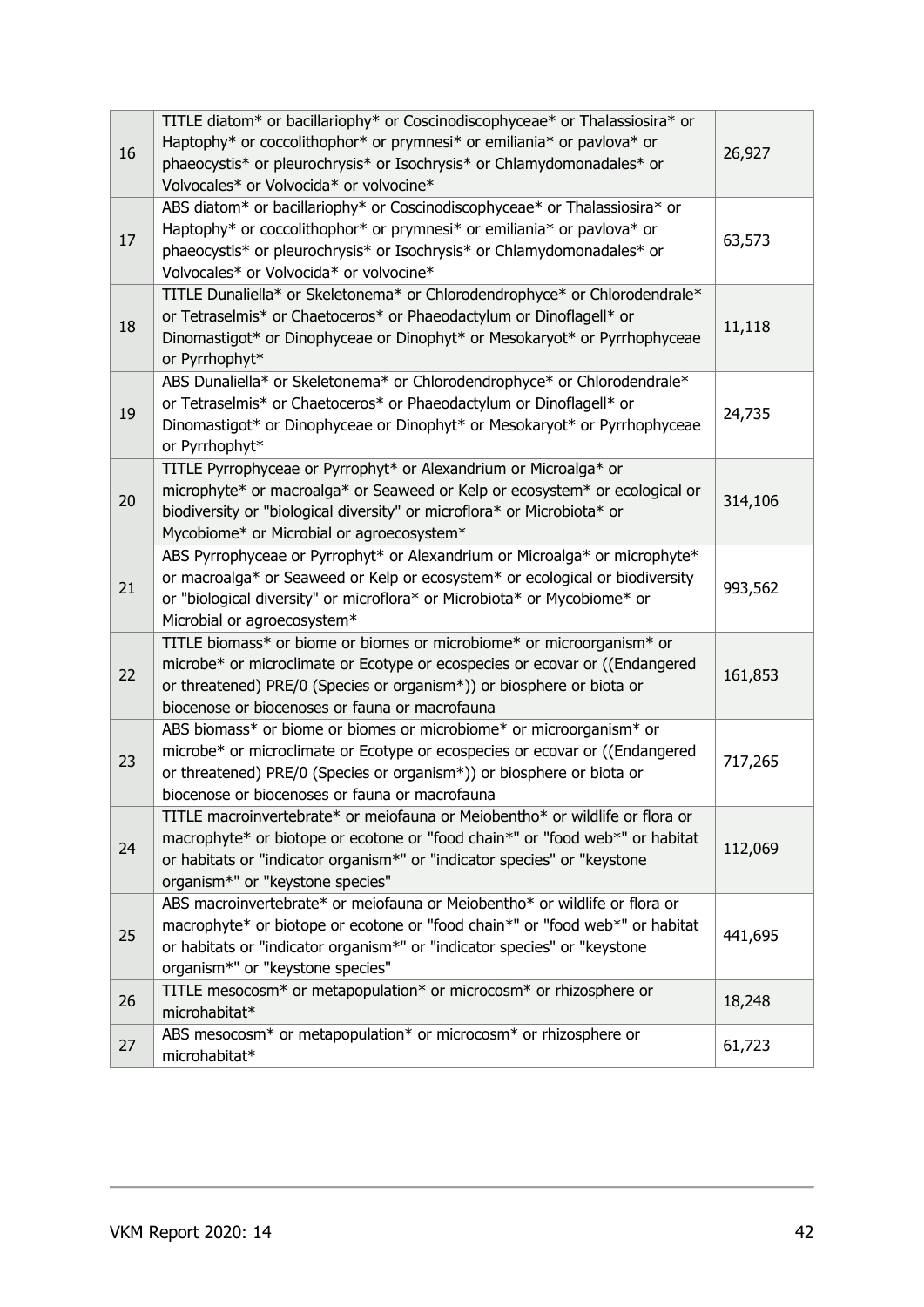| 28 | TITLE ((biological or biotic or organism or organismal or natural or animal or<br>fungal or fungus or archaea or archaeal or bacteria or bacterial or plant or herb<br>or shrub or tree or protistan or ciliate or flagellate or protozoan or climax)<br>PRE/0 community)   | 17,285    |
|----|-----------------------------------------------------------------------------------------------------------------------------------------------------------------------------------------------------------------------------------------------------------------------------|-----------|
| 29 | ABS ((biological or biotic or organism or organismal or natural or animal or<br>fungal or fungus or archaea or archaeal or bacteria or bacterial or plant or herb<br>or shrub or tree or protistan or ciliate or flagellate or protozoan or climax)<br>PRE/0 community)     | 61,957    |
| 30 | TITLE ((biological or biotic or organism or organismal or natural or animal or<br>fungal or fungus or archaea or archaeal or bacteria or bacterial or plant or herb<br>or shrub or tree or protistan or ciliate or flagellate or protozoan or climax)<br>PRE/0 communities) | 17,285    |
| 31 | ABS ((biological or biotic or organism or organismal or natural or animal or<br>fungal or fungus or archaea or archaeal or bacteria or bacterial or plant or herb<br>or shrub or tree or protistan or ciliate or flagellate or protozoan or climax)<br>PRE/0 communities)   | 61,957    |
| 32 | TITLE biocenoses or biocenosis or biocoenoses or biocoenosis or "species<br>dominance" or "species refuge*" or "species refugia" or "species refugium" or<br>"trophic cascade*" or forest or forests or rainforest* or taiga or taigas or<br>grassland*                     | 186,558   |
| 33 | ABS biocenoses or biocenosis or biocoenoses or biocoenosis or "species<br>dominance" or "species refuge*" or "species refugia" or "species refugium" or<br>"trophic cascade*" or forest or forests or rainforest* or taiga or taigas or<br>grassland*                       | 431,020   |
| 34 | TITLE savanna or savannas or savannah* or pampas or prairie* or puszta or<br>pusztas or steppe or steppes or veldt or veldts or Tundra or Tundras or<br>Wetland* or estuary or Estuaries or "coastal water*" or ocean or oceans or sea<br>or seas                           | 375,447   |
| 35 | #6 OR #7 OR #8 OR #9 OR #10 OR #11 OR #12 OR #13 OR #14 OR #15<br>OR #16 OR #17 OR #18 OR #19 OR #20 OR #21 OR #22 OR #23 OR #24<br>OR #25 OR #26 OR #27 OR #28 OR #29 OR #30 OR #31 OR #32 OR #33<br>OR #34                                                                | 6,420,933 |
| 36 | ABS savanna or savannas or savannah* or pampas or prairie* or puszta or<br>pusztas or steppe or steppes or veldt or veldts or Tundra or Tundras or<br>Wetland* or estuary or Estuaries or "coastal water*" or ocean or oceans or sea<br>or seas                             | 875,607   |
| 37 | TITLE "intertidal zone*" or littoral* or "pelagic zone*" or lake or lakes or river<br>or rivers or riparian* or limnetic or "photic zone*" or "Aphotic zone*" or<br>"bathyal zone*" or "abyssal zone*" or "hadal zone*"                                                     | 274,102   |
| 38 | ABS "intertidal zone*" or littoral* or "pelagic zone*" or lake or lakes or river or<br>rivers or riparian* or limnetic or "photic zone*" or "Aphotic zone*" or "bathyal<br>zone*" or "abyssal zone*" or "hadal zone*"                                                       | 615,753   |
| 39 | TITLE "eco toxicity" or "eco toxicology" or ecotoxicity or ecotoxicology                                                                                                                                                                                                    | 2,544     |
| 40 | ABS "eco toxicity" or "eco toxicology" or ecotoxicity or ecotoxicology                                                                                                                                                                                                      | 7,222     |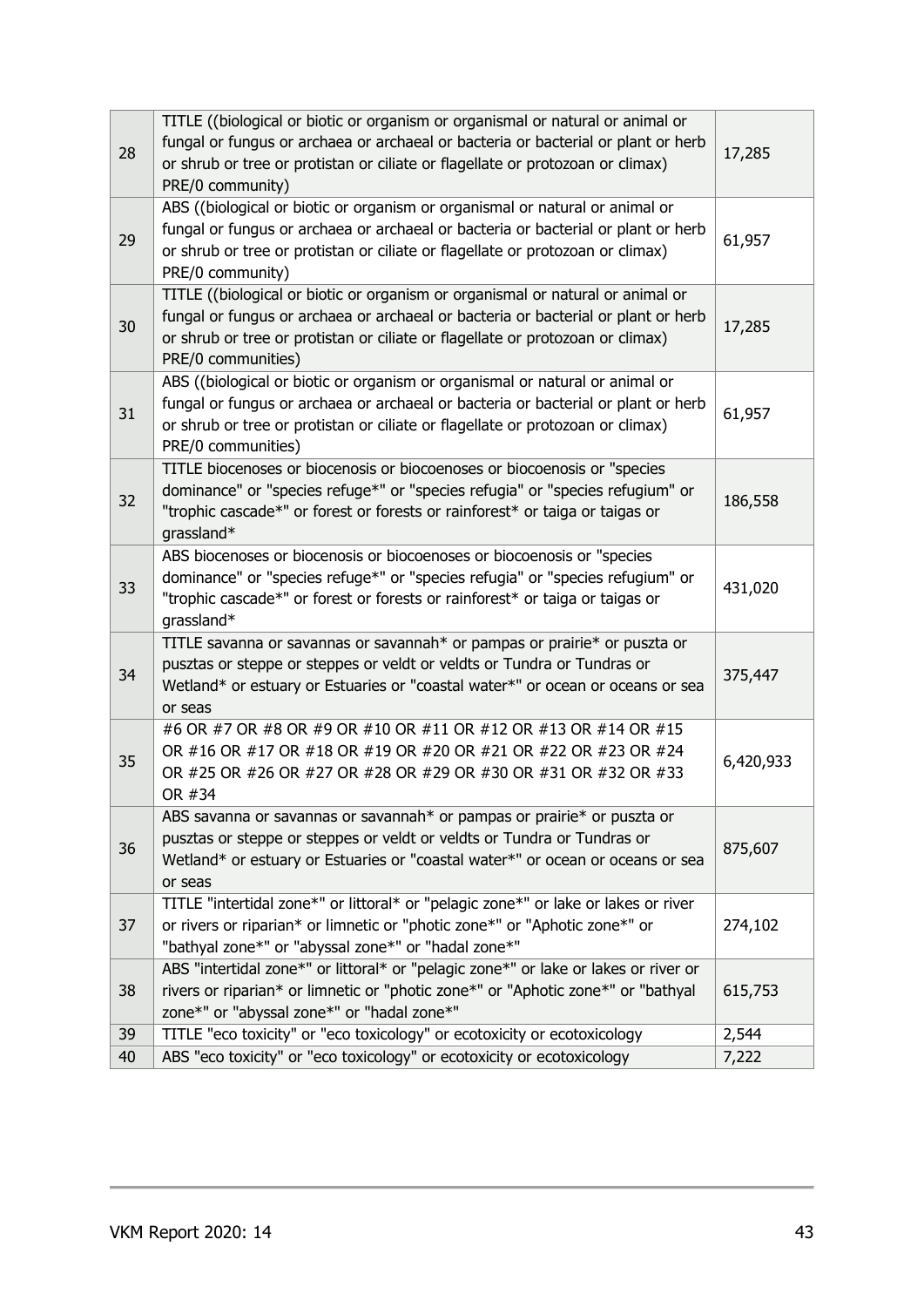| 41 | TITLE invertebrate* or arthropod* or mandibulat* or Tetraconat* or<br>Crustacea* or Branchiopod* or Cladocera* or "water flea*" or Daphnia* or<br>"freshwater flea*" or Helminth* or aschelminth* or "parasitic worm*" or<br>"parasite worm*" or "flat worm*" or flatworm* | 60,672  |
|----|----------------------------------------------------------------------------------------------------------------------------------------------------------------------------------------------------------------------------------------------------------------------------|---------|
| 42 | ABS invertebrate* or arthropod* or mandibulat* or Tetraconat* or Crustacea*<br>or Branchiopod* or Cladocera* or "water flea*" or Daphnia* or "freshwater<br>flea*" or Helminth* or aschelminth* or "parasitic worm*" or "parasite worm*"<br>or "flat worm*" or flatworm*   | 148,425 |
| 43 | TITLE platyhelminth* or Turbellaria* or Planaria* or Rhabditophora* or<br>Triclad* or Dugesiidae* or Dugesia* or hexapod* or insect* or Dicondylia* or<br>Palaeoptera* or paleoptera* or Pterygot* or Neoptera* or Holometabola* or<br>Endopterygot* or Antliophora*       | 93,160  |
| 44 | ABS platyhelminth* or Turbellaria* or Planaria* or Rhabditophora* or Triclad*<br>or Dugesiidae* or Dugesia* or hexapod* or insect* or Dicondylia* or<br>Palaeoptera* or paleoptera* or Pterygot* or Neoptera* or Holometabola* or<br>Endopterygot* or Antliophora*         | 244,443 |
| 45 | TITLE Mecopteroidea* or Diptera* or flies or fly or Nematocera* or<br>Culicomorpha* or Chironomid* or Chironomus* or midge or midges or<br>Maxillopod* or Harpacticoid* or Tigriopus* or Malacostraca* or Peracarid* or<br>Amphipod* or copepod* or calanoid* or Acartia*  | 99,882  |
| 46 | ABS Mecopteroidea* or Diptera* or flies or fly or Nematocera* or<br>Culicomorpha* or Chironomid* or Chironomus* or midge or midges or<br>Maxillopod* or Harpacticoid* or Tigriopus* or Malacostraca* or Peracarid* or<br>Amphipod* or copepod* or calanoid* or Acartia*    | 187,929 |
| 47 | TITLE echinoderm* or Echinoidea* or clypeasteroida* or "sand dollar*" or<br>Paracentrotus* or Anostraca* or "fairy shrimp*" or Artemia* or "brine shrimp*"<br>or mollusc* or mollusk* or gastropod* or slug or slugs or Vetigastropod* or<br>abalone*                      | 43,927  |
| 48 | ABS echinoderm* or Echinoidea* or clypeasteroida* or "sand dollar*" or<br>Paracentrotus* or Anostraca* or "fairy shrimp*" or Artemia* or "brine shrimp*"<br>or mollusc* or mollusk* or gastropod* or slug or slugs or Vetigastropod* or<br>abalone*                        | 81,526  |
| 49 | TITLE Haliotidae* or Haliotis* or "Sulculus diversicolor*" or "Sulculus<br>diversicolour*" or annelid* or "segmented worm*" or Polychaet* or "bristle<br>worm*" or bristleworm* or "Elasmopus rapax*" or "Scrobicularia plana*"                                            | 10,858  |
| 50 | ABS Haliotidae* or Haliotis* or "Sulculus diversicolor*" or "Sulculus<br>diversicolour*" or annelid* or "segmented worm*" or Polychaet* or "bristle<br>worm*" or bristleworm* or "Elasmopus rapax*" or "Scrobicularia plana*"                                              | 17,098  |
| 51 | TITLE "Hediste diversicolor*" or "Hediste diversicolour*" or "Corophium<br>Volutator*" or Acropora or Anthozoa* or Acroporidae or Pocillopora or<br>Pocilloporidae or Porites or Renilla or actinia* or coelenterat* or Cnidaria* or<br>"Millepora complanata"             | 5,999   |
| 52 | ABS "Hediste diversicolor*" or "Hediste diversicolour*" or "Corophium<br>Volutator*" or Acropora or Anthozoa* or Acroporidae or Pocillopora or<br>Pocilloporidae or Porites or Renilla or actinia* or coelenterat* or Cnidaria* or<br>"Millepora complanata"               | 12,409  |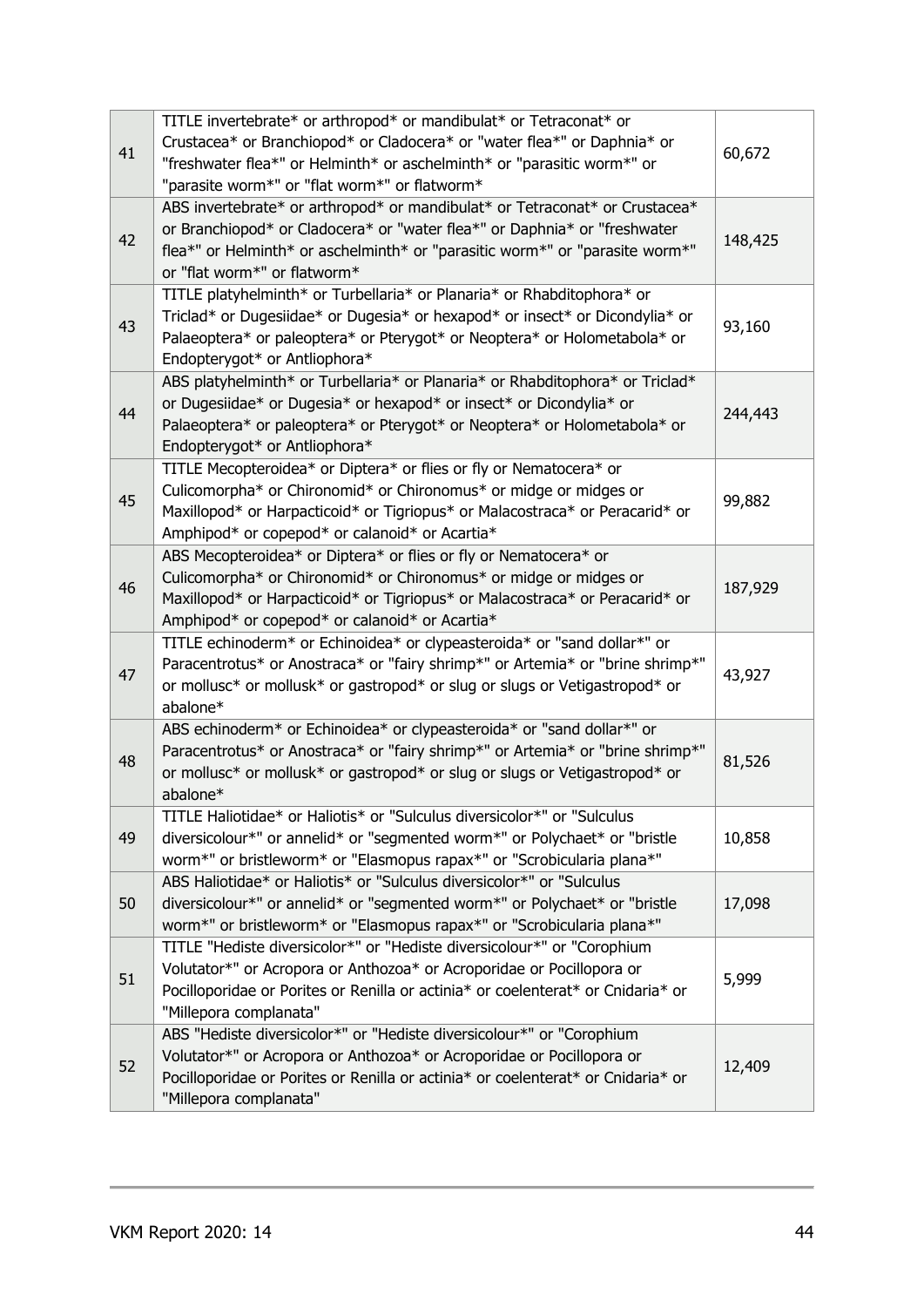|    | TITLE "Stylophora pistillata" or bivalv* or Lamellibranchiata or mussel* or clam                                 |           |
|----|------------------------------------------------------------------------------------------------------------------|-----------|
| 53 | or clams or Mytilidae or Mytilus or lugworm* or Arenicola or coral or corals or                                  | 66,859    |
|    | reef or reefs                                                                                                    |           |
|    | ABS "Stylophora pistillata" or bivalv* or Lamellibranchiata or mussel* or clam                                   |           |
| 54 | or clams or Mytilidae or Mytilus or lugworm* or Arenicola or coral or corals or                                  | 114,400   |
|    | reef or reefs                                                                                                    |           |
|    | TITLE Vertebrate* or fish or fishes or bird or birds or seabird* or shorebird* or                                |           |
| 55 | Amphibian* or mammal* or reptile* or tetrapod* or amniote or amniotes or                                         | 332,583   |
|    | amniota or reptilia* or sauropsid* or teleost* or Smegmamorpha* or                                               |           |
|    | gasterosteid* or gasterosteiform*                                                                                |           |
|    | ABS Vertebrate* or fish or fishes or bird or birds or seabird* or shorebird* or                                  |           |
| 56 | Amphibian* or mammal* or reptile* or tetrapod* or amniote or amniotes or                                         | 1,000,137 |
|    | amniota or reptilia* or sauropsid* or teleost* or Smegmamorpha* or                                               |           |
|    | gasterosteid* or gasterosteiform*                                                                                |           |
|    | TITLE synbranchid* or Beloniforme* or belonidae* or needlefish* or Oryzias or                                    |           |
| 57 | oryziin* or medaka* or "japanese killifish*" or "japanese rice fish*" or "Danio                                  | 26,319    |
|    | rerio*" or zebrafish* or "zebra fish*" or "Brachydanio rerio*" or "Cyprinus                                      |           |
|    | rerio*" or "Danio frankei"                                                                                       |           |
|    | ABS synbranchid* or Beloniforme* or belonidae* or needlefish* or Oryzias or                                      |           |
| 58 | oryziin* or medaka* or "japanese killifish*" or "japanese rice fish*" or "Danio                                  | 41,630    |
|    | rerio*" or zebrafish* or "zebra fish*" or "Brachydanio rerio*" or "Cyprinus                                      |           |
|    | rerio*" or "Danio frankei"                                                                                       |           |
|    | TITLE "zebra danio*" or "b rerio*" or "d rerio*" or Cyprinidae or cyprinid* or                                   |           |
| 59 | Cypriniformes or catastomus or catostomidae or catostomus or cobitidae or                                        | 121,652   |
|    | loach* or misgurnus or salmon* or Trout* or char or chars or salvelinus or                                       |           |
|    | oncorhynchus or "salmo gairdneri*"                                                                               |           |
|    | ABS "zebra danio*" or "b rerio*" or "d rerio*" or Cyprinidae or cyprinid* or                                     |           |
| 60 | Cypriniformes or catastomus or catostomidae or catostomus or cobitidae or                                        | 193,553   |
|    | loach* or misgurnus or salmon* or Trout* or char or chars or salvelinus or<br>oncorhynchus or "salmo gairdneri*" |           |
|    | TITLE steelhead* or "Salmo mykiss*" or "Pimephales promelas" or "fathead                                         |           |
| 61 | minnow*" or Pimephale* or "Paralichthys californicus" or halibut* or flounder*                                   | 8,403     |
|    | or Flatfish* or Pleuronectidae*                                                                                  |           |
|    | ABS steelhead* or "Salmo mykiss*" or "Pimephales promelas" or "fathead                                           |           |
| 62 | minnow*" or Pimephale* or "Paralichthys californicus" or halibut* or flounder*                                   | 14,207    |
|    | or Flatfish* or Pleuronectidae*                                                                                  |           |
|    | #35 OR #36 OR #37 OR #38 OR #39 OR #40 OR #41 OR #42 OR #43 OR                                                   |           |
|    | #44 OR #45 OR #46 OR #47 OR #48 OR #49 OR #50 OR #51 OR #52 OR                                                   |           |
| 63 | #53 OR #54 OR #55 OR #56 OR #57 OR #58 OR #59 OR #60 OR #61 OR                                                   | 8,419,241 |
|    | #62                                                                                                              |           |
| 64 | #5 AND #63                                                                                                       | 2,420     |
| 65 | TITLE review* or metaanal* or "meta anal*"                                                                       | 889,140   |
| 66 | ABS review* or metaanal* or "meta anal*"                                                                         | 3,361,589 |
| 67 | #35 OR #36                                                                                                       | 3,751,726 |
| 68 | #34 AND #37                                                                                                      | 227       |
| 69 | #64 AND (LIMIT-TO (DOCTYPE, "re"))                                                                               | 234       |
| 70 | #68 or #69                                                                                                       | 234       |
|    |                                                                                                                  |           |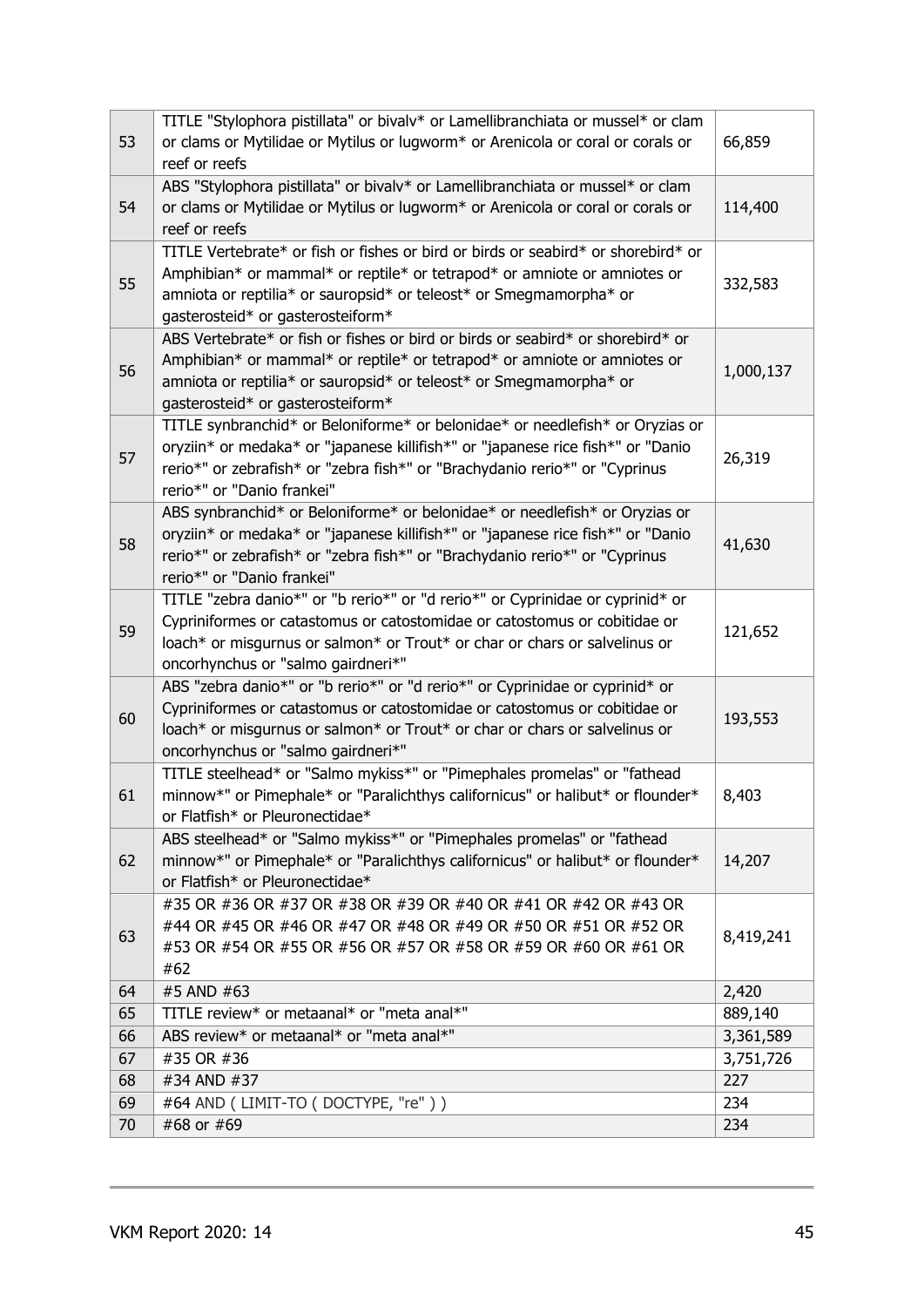### Database: Cochrane Database of Systematic Reviews: Issue 4 of 12, April 2020 Date: 21.04.2020 Results: 1

| 319                                                                                         |
|---------------------------------------------------------------------------------------------|
|                                                                                             |
| lotion?) or suntanlotion? or (sun NEXT lotion?) or sunlotion? or (sun NEXT screen?)         |
| 785                                                                                         |
|                                                                                             |
|                                                                                             |
|                                                                                             |
| 869                                                                                         |
| 30                                                                                          |
| $\overline{2}$                                                                              |
| 25                                                                                          |
| 6                                                                                           |
| 19                                                                                          |
| 51                                                                                          |
| $\overline{4}$                                                                              |
| 73                                                                                          |
| $\mathbf{1}$                                                                                |
| (Pollution or polluted or Pollutant or Pollutants or micropollutant* or environment*        |
| or effluent* or (waste NEXT water*) or wastewater* or "food microbiology" or "soil<br>21675 |
|                                                                                             |
| 56                                                                                          |
| 30                                                                                          |
| $\mathbf{1}$                                                                                |
| $\mathbf 0$                                                                                 |
| $\overline{2}$                                                                              |
|                                                                                             |
| "deep sea" or estuarine or "hydrothermal vent" or intertidal or pelagic or nektonic or      |
| neustonic or periphytic or Aphotic or bathyal or abyssal or hadal) NEXT (species or         |
|                                                                                             |
|                                                                                             |
| neuston or Pleuston or periphyton? or plankton* or planktic* or bacterioplankt* or          |
| "marine bacterium" or holoplankt* or macroplankt* or meroplankt* or mesoplankt*             |
| or microplankt* or nanoplankt* or nannoplankt* or phytoplankt* or picoplankt* or            |
| zooplankt* or alga or algae or Chlorophyt* or Chlorophycea* or Sphaeropleales or            |
| 388                                                                                         |
|                                                                                             |
| prymnesi* or emiliania* or pavlova* or phaeocystis* or pleurochrysis* or Isochrysis*        |
| or Chlamydomonadales* or Volvocales* or Volvocida* or volvocine* or Dunaliella* or          |
|                                                                                             |
|                                                                                             |
|                                                                                             |
| Chaetoceros* or Phaeodactylum or Dinoflagell* or Dinomastigot* or Dinophyceae or            |
| Pyrrophyt* or Alexandrium or Microalga* or microphyte* or macroalga* or Seaweed             |
|                                                                                             |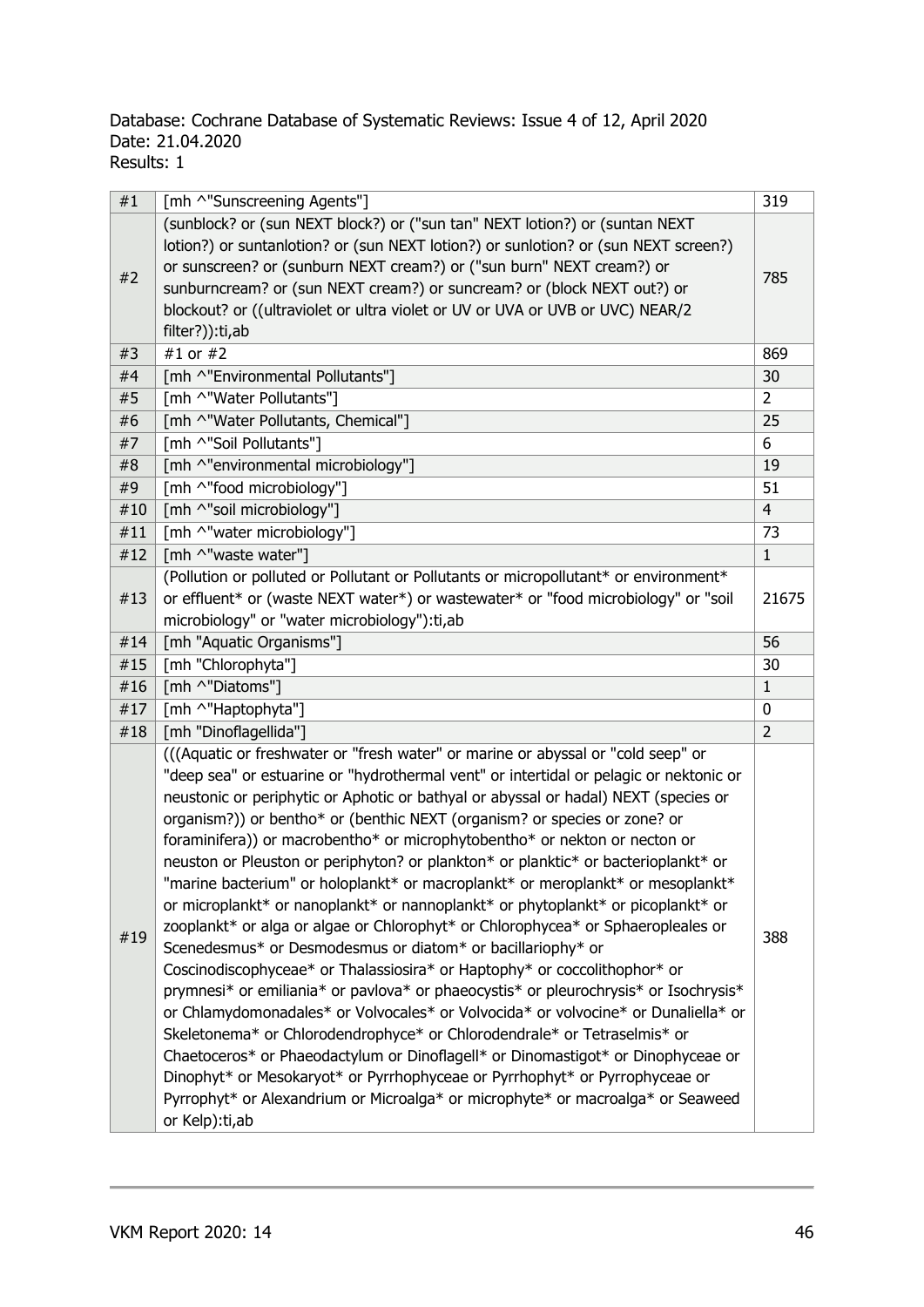| (ecosystem? or ecological or biodiversity or "biological diversity" or microflora? or<br>Microbiota? or Mycobiome? or Microbial or agroecosystem? or biomass* or biome?<br>or microbiome? or microorganism? or microbe? or microclimate or Ecotype or<br>ecospecies or ecovar or ((Endangered or threatened) NEXT (Species or organism?))<br>or biosphere or biota or biocenose or biocenoses or fauna or macrofauna or<br>macroinvertebrate? or meiofauna or Meiobentho* or wildlife or flora or macrophyte?<br>or biotope or ecotone or (food NEXT chain?) or (food NEXT web?) or habitat? or<br>(indicator NEXT organism?) or "indicator species" or (keystone NEXT organism?) or<br>"keystone species" or mesocosm? or metapopulation? or microcosm? or rhizosphere<br>or microhabitat? or ((biological or biotic or organism or organismal or natural or<br>animal or fungal or fungus or archaea or archaeal or bacteria or bacterial or plant or<br>#21<br>22709<br>herb or shrub or tree or protistan or ciliate or flagellate or protozoan or climax)<br>NEXT (community or communities)) or biocenoses or biocenosis or biocoenoses or<br>biocoenosis or "species dominance" or (species NEXT refuge*) or "species refugia"<br>or "species refugium" or (trophic NEXT cascade*) or forest? or rainforest? or taiga?<br>or grassland? or savanna? or savannah? or pampas or prairie? or puszta? or steppe?<br>or veldt? or Tundra? or Wetland? or estuary or Estuaries or (coastal NEXT water?) or<br>ocean? or sea or seas or (intertidal NEXT zone*) or littoral* or (pelagic NEXT zone*)<br>or lake? or river? or riparian* or limnetic or (photic NEXT zone*) or (Aphotic NEXT<br>zone*) or (bathyal NEXT zone*) or (abyssal NEXT zone*) or (hadal NEXT<br>zone*)):ti,ab<br>[mh ^"Ecotoxicology"]<br>#22<br>$\pmb{0}$<br>("eco toxicity" or "eco toxicology" or ecotoxicity or ecotoxicology): ti, ab<br>$\overline{2}$<br>#23<br>[mh "Invertebrates"]<br>#24<br>1769<br>(invertebrate* or arthropod* or mandibulat* or Tetraconat* or Crustacea* or<br>Branchiopod* or Cladocera* or (water NEXT flea*) or Daphnia* or (freshwater NEXT<br>flea*) or Helminth* or aschelminth* or (parasitic NEXT worm*) or (parasite NEXT<br>worm*) or (flat NEXT worm*) or flatworm* or platyhelminth* or Turbellaria* or<br>Planaria* or Rhabditophora* or Triclad* or Dugesiidae* or Dugesia* or hexapod* or<br>insect* or Dicondylia* or Palaeoptera* or paleoptera* or Pterygot* or Neoptera* or<br>Holometabola* or Endopterygot* or Antliophora* or Mecopteroidea* or Diptera* or<br>flies or fly or Nematocera* or Culicomorpha* or Chironomid* or Chironomus* or<br>midge or midges or Maxillopod* or Harpacticoid* or Tigriopus* or Malacostraca* or<br>Peracarid* or Amphipod* or copepod* or calanoid* or Acartia* or echinoderm* or<br>Echinoidea* or clypeasteroida* or (sand NEXT dollar*) or Paracentrotus* or<br>#25<br>2257<br>Anostraca* or (fairy NEXT shrimp*) or Artemia* or (brine NEXT shrimp*) or<br>mollusc* or mollusk* or gastropod* or slug or slugs or Vetigastropod* or abalone*<br>or Haliotidae* or Haliotis* or (Sulculus NEXT diversicolor*) or (Sulculus NEXT<br>diversicolour*) or annelid* or (segmented NEXT worm*) or Polychaet* or (bristle<br>NEXT worm*) or bristleworm* or (Elasmopus NEXT rapax*) or (Scrobicularia NEXT<br>plana*) or (Hediste NEXT diversicolor*) or (Hediste NEXT diversicolour*) or<br>(Corophium NEXT Volutator*) or Acropora or Anthozoa* or Acroporidae or<br>Pocillopora or Pocilloporidae or Porites or Renilla or actinia* or coelenterat* or<br>Cnidaria* or "Millepora complanata" or "Stylophora pistillata" or bivalv* or<br>Lamellibranchiata or mussel* or clam or clams or Mytilidae or Mytilus or lugworm*<br>or Arenicola or coral? or reef?): ti, ab | #20 | [mh "ecosystem"] | 655 |
|--------------------------------------------------------------------------------------------------------------------------------------------------------------------------------------------------------------------------------------------------------------------------------------------------------------------------------------------------------------------------------------------------------------------------------------------------------------------------------------------------------------------------------------------------------------------------------------------------------------------------------------------------------------------------------------------------------------------------------------------------------------------------------------------------------------------------------------------------------------------------------------------------------------------------------------------------------------------------------------------------------------------------------------------------------------------------------------------------------------------------------------------------------------------------------------------------------------------------------------------------------------------------------------------------------------------------------------------------------------------------------------------------------------------------------------------------------------------------------------------------------------------------------------------------------------------------------------------------------------------------------------------------------------------------------------------------------------------------------------------------------------------------------------------------------------------------------------------------------------------------------------------------------------------------------------------------------------------------------------------------------------------------------------------------------------------------------------------------------------------------------------------------------------------------------------------------------------------------------------------------------------------------------------------------------------------------------------------------------------------------------------------------------------------------------------------------------------------------------------------------------------------------------------------------------------------------------------------------------------------------------------------------------------------------------------------------------------------------------------------------------------------------------------------------------------------------------------------------------------------------------------------------------------------------------------------------------------------------------------------------------------------------------------------------------------------------------------------------------------------------------------------------------------------------------------------------------------------------------------------------------------------------------------------------------------------------------------------------------------------------------------------------------------------------------------------------------------------------------------------------------------------------------------------------------------------------------------------------------------------------------------------------------------------------------------------------------------------------------------------------------------------------------------------------------------------------------------|-----|------------------|-----|
|                                                                                                                                                                                                                                                                                                                                                                                                                                                                                                                                                                                                                                                                                                                                                                                                                                                                                                                                                                                                                                                                                                                                                                                                                                                                                                                                                                                                                                                                                                                                                                                                                                                                                                                                                                                                                                                                                                                                                                                                                                                                                                                                                                                                                                                                                                                                                                                                                                                                                                                                                                                                                                                                                                                                                                                                                                                                                                                                                                                                                                                                                                                                                                                                                                                                                                                                                                                                                                                                                                                                                                                                                                                                                                                                                                                                                                      |     |                  |     |
|                                                                                                                                                                                                                                                                                                                                                                                                                                                                                                                                                                                                                                                                                                                                                                                                                                                                                                                                                                                                                                                                                                                                                                                                                                                                                                                                                                                                                                                                                                                                                                                                                                                                                                                                                                                                                                                                                                                                                                                                                                                                                                                                                                                                                                                                                                                                                                                                                                                                                                                                                                                                                                                                                                                                                                                                                                                                                                                                                                                                                                                                                                                                                                                                                                                                                                                                                                                                                                                                                                                                                                                                                                                                                                                                                                                                                                      |     |                  |     |
|                                                                                                                                                                                                                                                                                                                                                                                                                                                                                                                                                                                                                                                                                                                                                                                                                                                                                                                                                                                                                                                                                                                                                                                                                                                                                                                                                                                                                                                                                                                                                                                                                                                                                                                                                                                                                                                                                                                                                                                                                                                                                                                                                                                                                                                                                                                                                                                                                                                                                                                                                                                                                                                                                                                                                                                                                                                                                                                                                                                                                                                                                                                                                                                                                                                                                                                                                                                                                                                                                                                                                                                                                                                                                                                                                                                                                                      |     |                  |     |
|                                                                                                                                                                                                                                                                                                                                                                                                                                                                                                                                                                                                                                                                                                                                                                                                                                                                                                                                                                                                                                                                                                                                                                                                                                                                                                                                                                                                                                                                                                                                                                                                                                                                                                                                                                                                                                                                                                                                                                                                                                                                                                                                                                                                                                                                                                                                                                                                                                                                                                                                                                                                                                                                                                                                                                                                                                                                                                                                                                                                                                                                                                                                                                                                                                                                                                                                                                                                                                                                                                                                                                                                                                                                                                                                                                                                                                      |     |                  |     |
| [mh ^"vertebrates"]<br>#26<br>0                                                                                                                                                                                                                                                                                                                                                                                                                                                                                                                                                                                                                                                                                                                                                                                                                                                                                                                                                                                                                                                                                                                                                                                                                                                                                                                                                                                                                                                                                                                                                                                                                                                                                                                                                                                                                                                                                                                                                                                                                                                                                                                                                                                                                                                                                                                                                                                                                                                                                                                                                                                                                                                                                                                                                                                                                                                                                                                                                                                                                                                                                                                                                                                                                                                                                                                                                                                                                                                                                                                                                                                                                                                                                                                                                                                                      |     |                  |     |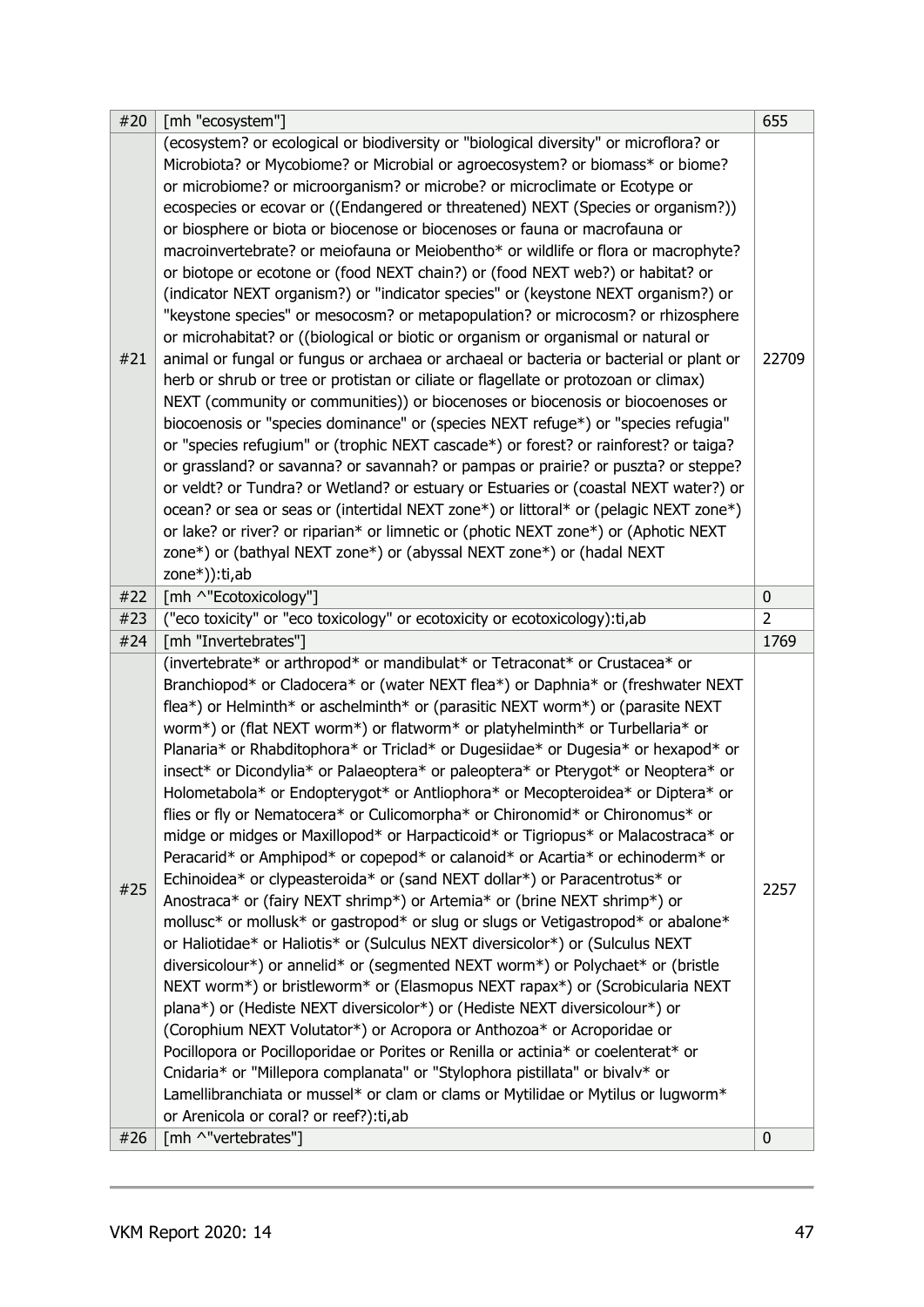| #27 | [mh "amphibians"]                                                                   | 10             |
|-----|-------------------------------------------------------------------------------------|----------------|
| #28 | [mh "birds"]                                                                        | 203            |
| #29 | [mh "fishes"]                                                                       | 292            |
| #30 | [mh ^"mammals"]                                                                     | $\mathbf 0$    |
| #31 | [mh ^"eutheria"]                                                                    | $\mathbf{0}$   |
| #32 | [mh "artiodactyla"]                                                                 | 1684           |
| #33 | [mh "carnivora"]                                                                    | 602            |
| #34 | [mh "cetacea"]                                                                      | 6              |
| #35 | [mh ^"chiroptera"]                                                                  | $\mathbf{1}$   |
| #36 | [mh ^"hyraxes"]                                                                     | $\mathbf 0$    |
| #37 | [mh "insectivora"]                                                                  | $\Omega$       |
| #38 | [mh "lagomorpha"]                                                                   | 417            |
| #39 | [mh "perissodactyla"]                                                               | 122            |
| #40 | [mh ^"primates"]                                                                    | $\overline{2}$ |
| #41 | [mh ^"haplorhini"]                                                                  | 47             |
| #42 | [mh ^"catarrhini"]                                                                  | $\mathbf 0$    |
| #43 | [mh "cercopithecidae"]                                                              | 206            |
| #44 | [mh ^"hominidae"]                                                                   | 3              |
| #45 | [mh ^"gorilla gorilla"]                                                             | 0              |
| #46 | [mh ^"neanderthals"]                                                                | $\mathbf 0$    |
| #47 | [mh ^"pan paniscus"]                                                                | $\mathbf{1}$   |
| #48 | [mh ^"pan troglodytes"]                                                             | 12             |
| #49 | [mh "pongo"]                                                                        | 0              |
| #50 | [mh "hylobatidae"]                                                                  | 0              |
| #51 | [mh "platyrrhini"]                                                                  | $\overline{7}$ |
| #52 | [mh "tarsii"]                                                                       | $\mathbf 0$    |
| #53 | [mh "strepsirhini"]                                                                 | 0              |
| #54 | [mh "rodentia"]                                                                     | 1961           |
| #55 | [mh "scandentia"]                                                                   | 0              |
| #56 | [mh "sirenia"]                                                                      | $\mathbf 0$    |
| #57 | [mh "cingulata"]                                                                    | $\mathbf{1}$   |
| #58 | [mh "marsupialia"]                                                                  | 8              |
| #59 | [mh "monotremata"]                                                                  | 0              |
| #60 | [mh "proboscidea mammal"]                                                           | $\mathbf 0$    |
| #61 | [mh "reptiles"]                                                                     | 122            |
|     | (Vertebrate* or fish or fishes or bird? or seabird? or shorebird? or Amphibian* or  |                |
|     | mammal* or reptile* or tetrapod? or amniote? or amniota or reptilia* or sauropsid?  |                |
|     | or teleost* or Smegmamorpha* or gasterosteid* or gasterosteiform* or                |                |
|     | synbranchid* or Beloniforme* or belonidae* or needlefish* or Oryzias or oryziin* or |                |
|     | medaka* or (japanese NEXT killifish*) or ("japanese rice" NEXT fish*) or (Danio     |                |
| #62 | NEXT rerio*) or zebrafish* or (zebra NEXT fish*) or (Brachydanio NEXT rerio*) or    | 8274           |
|     | (Cyprinus NEXT rerio*) or "Danio frankei" or (zebra NEXT danio*) or (b NEXT rerio*) |                |
|     | or (d NEXT rerio*) or Cyprinidae or cyprinid* or Cypriniformes or catastomus or     |                |
|     | catostomidae or catostomus or cobitidae or loach* or misgurnus or salmon* or        |                |
|     | Trout* or char or chars or salvelinus or oncorhynchus or (salmo NEXT gairdneri*) or |                |
|     |                                                                                     |                |
|     | steelhead* or (Salmo NEXT mykiss*) or "Pimephales promelas" or (fathead NEXT        |                |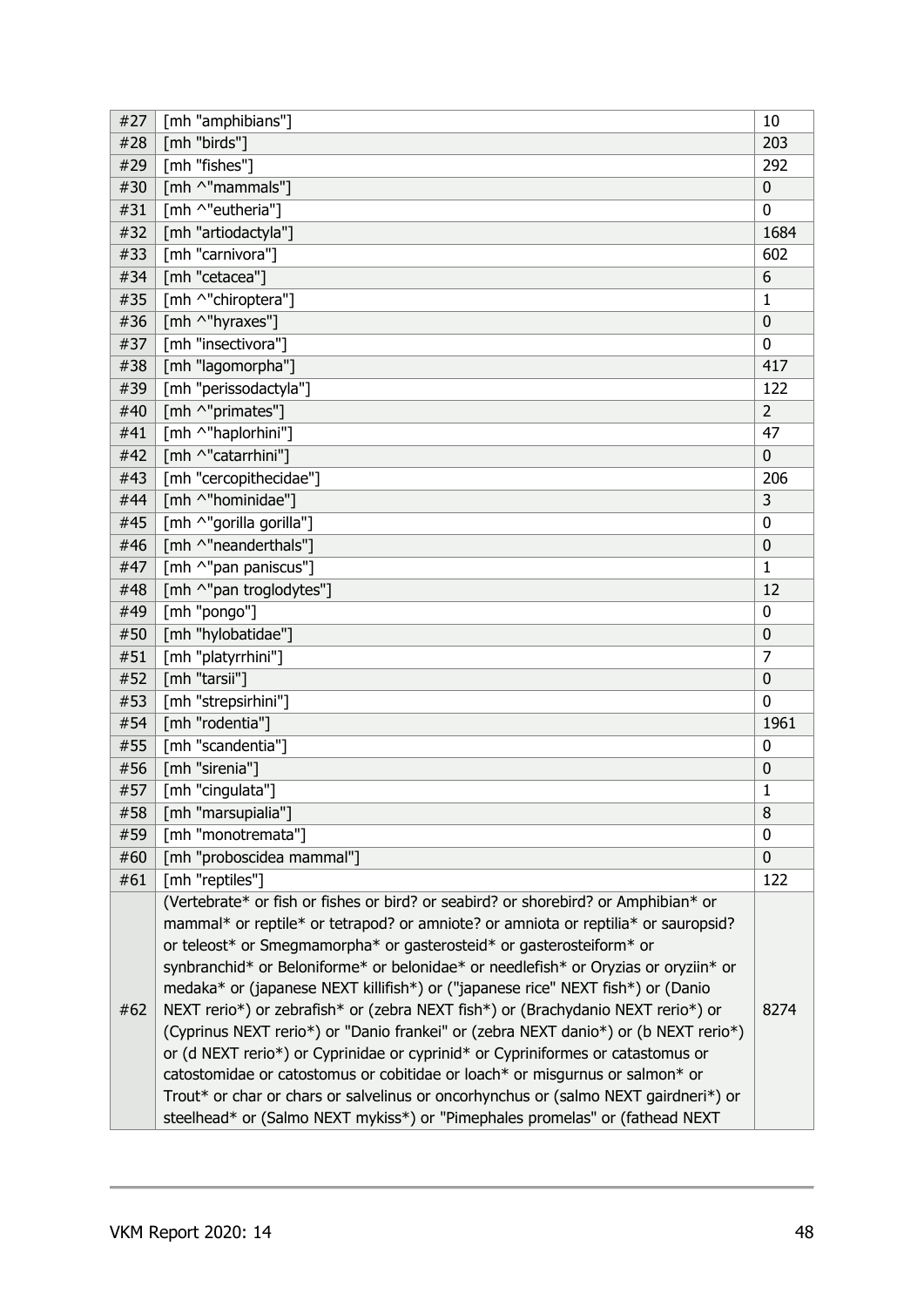|     | minnow*) or Pimephale* or "Paralichthys californicus" or halibut* or flounder* or |       |
|-----|-----------------------------------------------------------------------------------|-------|
|     | Flatfish* or Pleuronectidae*):ti,ab                                               |       |
| #63 | (Higgins and Green, -#62-#62)                                                     | 59111 |
| #64 | #3 AND #63                                                                        | 67    |
| #65 | #3 AND #63 in Cochrane Reviews, Cochrane Protocols                                |       |

### Database: CRD - The Database of Abstracts of Reviews of Effects (DARE), NHS Economic Evaluation Database (NHS EED) and HTA Date: 21.04.2020

Results: 3

| $\mathbf{1}$   | MeSH DESCRIPTOR Sunscreening Agents                                                                                                                               | 15             |
|----------------|-------------------------------------------------------------------------------------------------------------------------------------------------------------------|----------------|
|                | ((sunblock? or "sun block?" or "sun tan lotion?" or "suntan lotion?" or "sun lotion?"                                                                             |                |
|                | or sunlotion? or "sun screen?" or sunscreen? or "sunburn cream?" or "sun burn                                                                                     |                |
| $\overline{2}$ | cream?" or sunburncream? or "sun cream?" or suncream? or "block out?" or                                                                                          | 18             |
|                | blockout? or ((ultraviolet or ultra violet or UV or UVA or UVB or UVC) NEAR1 filter?)                                                                             |                |
|                | or (filter? NEAR1 (ultraviolet or ultra violet or UV or UVA or UVB or UVC))))                                                                                     |                |
| 3              | #1 OR #2                                                                                                                                                          | 24             |
| $\overline{4}$ | MeSH DESCRIPTOR Environmental Pollutants                                                                                                                          | $\overline{2}$ |
| 5              | MeSH DESCRIPTOR Water Pollutants                                                                                                                                  | $\mathbf{1}$   |
| 6              | MeSH DESCRIPTOR Water Pollutants, Chemical                                                                                                                        | $\overline{3}$ |
| 7              | MeSH DESCRIPTOR Soil Pollutants                                                                                                                                   | 0              |
| 8              | MeSH DESCRIPTOR environmental microbiology                                                                                                                        | $\overline{3}$ |
| 9              | MeSH DESCRIPTOR food microbiology                                                                                                                                 | $\overline{4}$ |
| 10             | MeSH DESCRIPTOR Soil Microbiology                                                                                                                                 | $\mathbf 0$    |
| 11             | MeSH DESCRIPTOR Water Microbiology                                                                                                                                | 3              |
| 12             | MeSH DESCRIPTOR waste water                                                                                                                                       | $\mathbf 0$    |
|                | ((Pollution or polluted or Pollutant or Pollutants or micropollutant* or environment*                                                                             |                |
| 13             | or effluent* or waste water* or wastewater* or "food microbiology" or "soil                                                                                       | 1198           |
|                | microbiology" or "water microbiology"))                                                                                                                           |                |
| 14             | MeSH DESCRIPTOR Aquatic Organisms EXPLODE ALL TREES                                                                                                               | $\overline{0}$ |
| 15             | MeSH DESCRIPTOR Chlorophyta EXPLODE ALL TREES                                                                                                                     | 0              |
| 16             | MeSH DESCRIPTOR Diatoms                                                                                                                                           | $\overline{0}$ |
| 17             | MeSH DESCRIPTOR Haptophyta                                                                                                                                        | 0              |
| 18             | MeSH DESCRIPTOR Dinoflagellida EXPLODE ALL TREES                                                                                                                  | $\mathbf 0$    |
|                | (((Aquatic or freshwater or "fresh water" or marine or abyssal or "cold seep" or                                                                                  |                |
|                | "deep sea" or estuarine or "hydrothermal vent" or intertidal or pelagic or nektonic or                                                                            |                |
|                | neustonic or periphytic or Aphotic or bathyal or abyssal or hadal) NEAR0 (species or                                                                              |                |
|                |                                                                                                                                                                   |                |
|                | organism?)) or bentho* or (benthic NEAR0 (organism? or species or zone? or                                                                                        |                |
|                | foraminifera)) or macrobentho* or microphytobentho* or nekton or necton or                                                                                        |                |
|                | neuston or Pleuston or periphyton? or plankton* or planktic* or bacterioplankt* or                                                                                |                |
| 19             | "marine bacterium" or holoplankt* or macroplankt* or meroplankt* or mesoplankt*                                                                                   | $\overline{4}$ |
|                | or microplankt* or nanoplankt* or nannoplankt* or phytoplankt* or picoplankt* or                                                                                  |                |
|                | zooplankt* or alga or algae or Chlorophyt* or Chlorophycea* or Sphaeropleales or                                                                                  |                |
|                | Scenedesmus* or Desmodesmus or diatom* or bacillariophy* or                                                                                                       |                |
|                | Coscinodiscophyceae* or Thalassiosira* or Haptophy* or coccolithophor* or<br>prymnesi* or emiliania* or pavlova* or phaeocystis* or pleurochrysis* or Isochrysis* |                |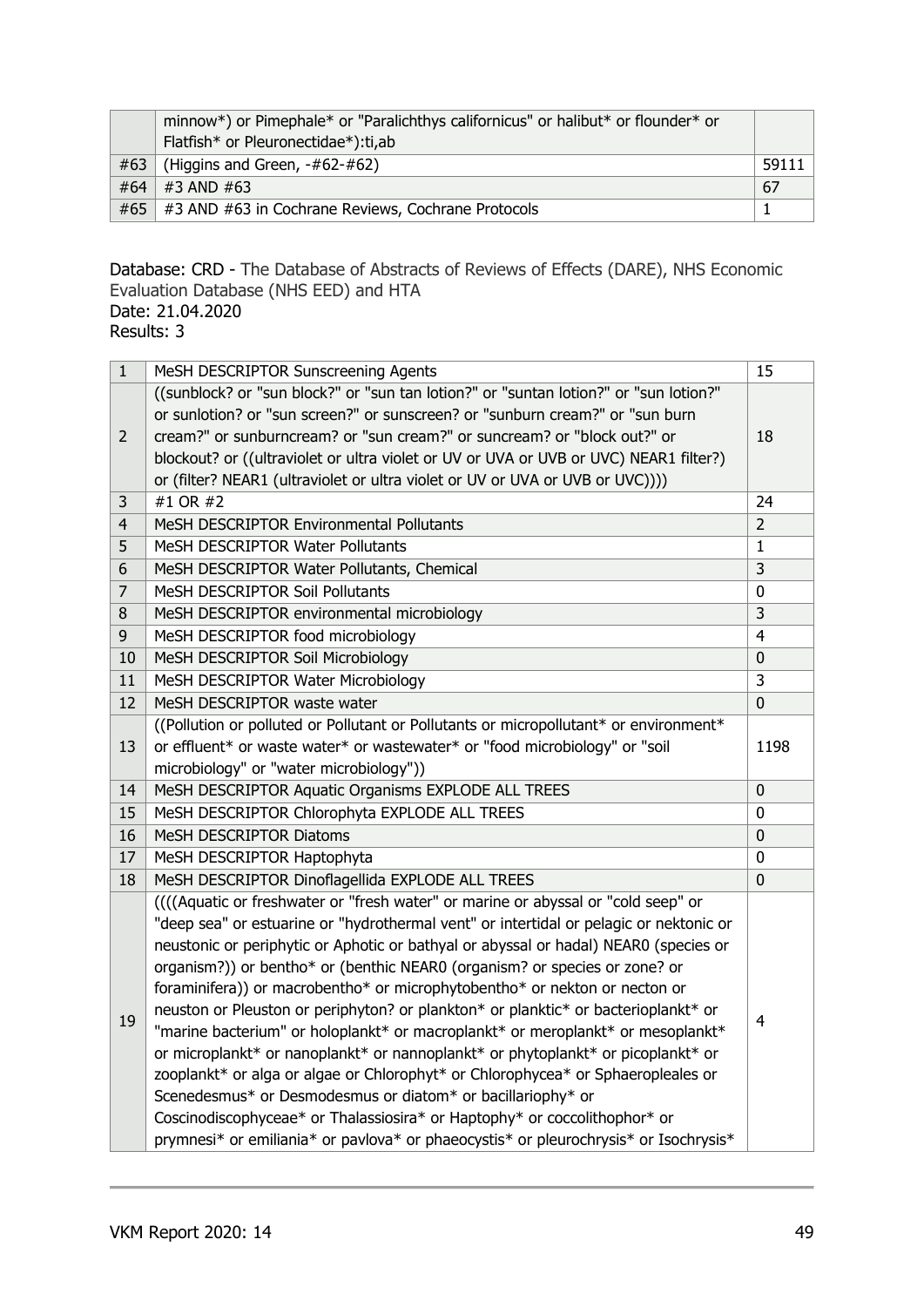|    | or Chlamydomonadales* or Volvocales* or Volvocida* or volvocine* or Dunaliella* or                                                                                                                                                                                                                                                                                                                                                                                                                                                                                                                                                                                                                                                                                                                                                                                                                                                                                                                                                                                                                                                                                                                                                                                                                                                                                                                                                                                                                                                                                                                                                                                                         |      |
|----|--------------------------------------------------------------------------------------------------------------------------------------------------------------------------------------------------------------------------------------------------------------------------------------------------------------------------------------------------------------------------------------------------------------------------------------------------------------------------------------------------------------------------------------------------------------------------------------------------------------------------------------------------------------------------------------------------------------------------------------------------------------------------------------------------------------------------------------------------------------------------------------------------------------------------------------------------------------------------------------------------------------------------------------------------------------------------------------------------------------------------------------------------------------------------------------------------------------------------------------------------------------------------------------------------------------------------------------------------------------------------------------------------------------------------------------------------------------------------------------------------------------------------------------------------------------------------------------------------------------------------------------------------------------------------------------------|------|
|    | Skeletonema* or Chlorodendrophyce* or Chlorodendrale* or Tetraselmis* or                                                                                                                                                                                                                                                                                                                                                                                                                                                                                                                                                                                                                                                                                                                                                                                                                                                                                                                                                                                                                                                                                                                                                                                                                                                                                                                                                                                                                                                                                                                                                                                                                   |      |
|    | Chaetoceros* or Phaeodactylum or Dinoflagell* or Dinomastigot* or Dinophyceae or                                                                                                                                                                                                                                                                                                                                                                                                                                                                                                                                                                                                                                                                                                                                                                                                                                                                                                                                                                                                                                                                                                                                                                                                                                                                                                                                                                                                                                                                                                                                                                                                           |      |
|    | Dinophyt* or Mesokaryot* or Pyrrhophyceae or Pyrrhophyt* or Pyrrophyceae or                                                                                                                                                                                                                                                                                                                                                                                                                                                                                                                                                                                                                                                                                                                                                                                                                                                                                                                                                                                                                                                                                                                                                                                                                                                                                                                                                                                                                                                                                                                                                                                                                |      |
|    | Pyrrophyt* or Alexandrium or Microalga* or microphyte* or macroalga* or Seaweed                                                                                                                                                                                                                                                                                                                                                                                                                                                                                                                                                                                                                                                                                                                                                                                                                                                                                                                                                                                                                                                                                                                                                                                                                                                                                                                                                                                                                                                                                                                                                                                                            |      |
|    | or Kelp))                                                                                                                                                                                                                                                                                                                                                                                                                                                                                                                                                                                                                                                                                                                                                                                                                                                                                                                                                                                                                                                                                                                                                                                                                                                                                                                                                                                                                                                                                                                                                                                                                                                                                  |      |
| 20 | MeSH DESCRIPTOR ecosystem EXPLODE ALL TREES                                                                                                                                                                                                                                                                                                                                                                                                                                                                                                                                                                                                                                                                                                                                                                                                                                                                                                                                                                                                                                                                                                                                                                                                                                                                                                                                                                                                                                                                                                                                                                                                                                                | 11   |
| 21 | ((ecosystem? or ecological or biodiversity or "biological diversity" or microflora? or<br>Microbiota? or Mycobiome? or Microbial or agroecosystem? or biomass* or biome? or<br>microbiome? or microorganism? or microbe? or microclimate or Ecotype or<br>ecospecies or ecovar or ((Endangered or threatened) NEAR0 (Species or organism?))<br>or biosphere or biota or biocenose or biocenoses or fauna or macrofauna or<br>macroinvertebrate? or meiofauna or Meiobentho* or wildlife or flora or macrophyte?<br>or biotope or ecotone or "food chain?" or "food web?" or habitat? or "indicator<br>organism?" or "indicator species" or "keystone organism?" or "keystone species" or<br>mesocosm? or metapopulation? or microcosm? or rhizosphere or microhabitat? or<br>((biological or biotic or organism or organismal or natural or animal or fungal or<br>fungus or archaea or archaeal or bacteria or bacterial or plant or herb or shrub or<br>tree or protistan or ciliate or flagellate or protozoan or climax) NEAR0 (community or<br>communities)) or biocenoses or biocenosis or biocoenoses or biocoenosis or "species<br>dominance" or "species refuge*" or "species refugia" or "species refugium" or<br>"trophic cascade*" or forest? or rainforest? or taiga? or grassland? or savanna? or<br>savannah? or pampas or prairie? or puszta? or steppe? or veldt? or Tundra? or<br>Wetland? or estuary or Estuaries or "coastal water?" or ocean? or sea or seas or<br>"intertidal zone*" or littoral* or "pelagic zone*" or lake? or river? or riparian* or<br>limnetic or "photic zone*" or "Aphotic zone*" or "bathyal zone*" or "abyssal zone*"<br>or "hadal zone*")) | 1593 |
| 22 | MeSH DESCRIPTOR Ecotoxicology                                                                                                                                                                                                                                                                                                                                                                                                                                                                                                                                                                                                                                                                                                                                                                                                                                                                                                                                                                                                                                                                                                                                                                                                                                                                                                                                                                                                                                                                                                                                                                                                                                                              | 0    |
| 23 | (("eco toxicity" or "eco toxicology" or ecotoxicity or ecotoxicology))                                                                                                                                                                                                                                                                                                                                                                                                                                                                                                                                                                                                                                                                                                                                                                                                                                                                                                                                                                                                                                                                                                                                                                                                                                                                                                                                                                                                                                                                                                                                                                                                                     | 0    |
| 24 | MeSH DESCRIPTOR Invertebrates EXPLODE ALL TREES                                                                                                                                                                                                                                                                                                                                                                                                                                                                                                                                                                                                                                                                                                                                                                                                                                                                                                                                                                                                                                                                                                                                                                                                                                                                                                                                                                                                                                                                                                                                                                                                                                            | 75   |
|    | ((invertebrate* or arthropod* or mandibulat* or Tetraconat* or Crustacea* or<br>Branchiopod* or Cladocera* or "water flea*" or Daphnia* or "freshwater flea*" or<br>Helminth* or aschelminth* or "parasitic worm*" or "parasite worm*" or "flat worm*"                                                                                                                                                                                                                                                                                                                                                                                                                                                                                                                                                                                                                                                                                                                                                                                                                                                                                                                                                                                                                                                                                                                                                                                                                                                                                                                                                                                                                                     |      |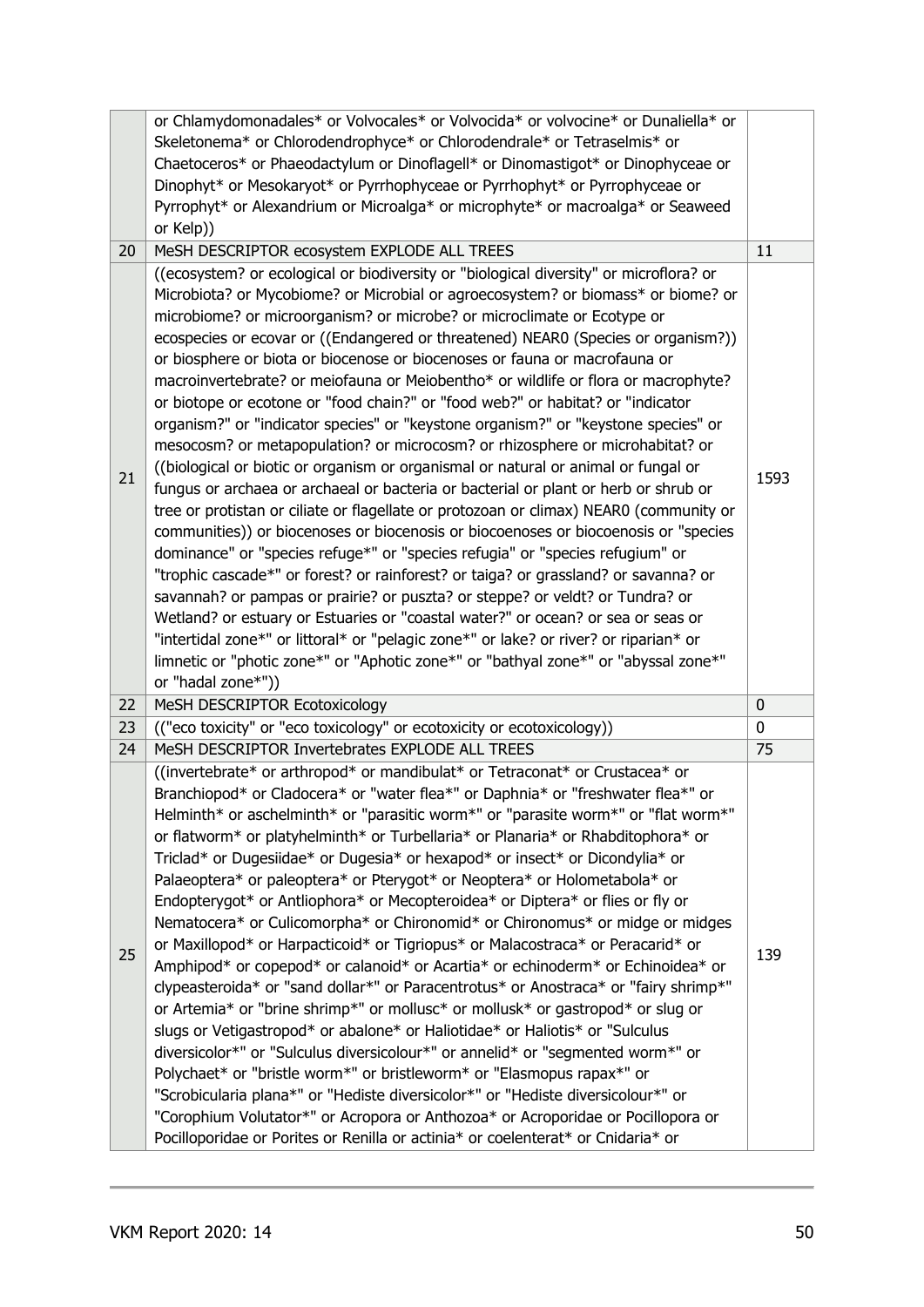|    | "Millepora complanata" or "Stylophora pistillata" or bivalv* or Lamellibranchiata or                                                                                      |                |
|----|---------------------------------------------------------------------------------------------------------------------------------------------------------------------------|----------------|
|    | mussel* or clam or clams or Mytilidae or Mytilus or lugworm* or Arenicola or coral?                                                                                       |                |
|    | or reef?))                                                                                                                                                                |                |
| 26 | MeSH DESCRIPTOR vertebrates                                                                                                                                               | 0              |
| 27 | MeSH DESCRIPTOR amphibians EXPLODE ALL TREES                                                                                                                              | 0              |
| 28 | MeSH DESCRIPTOR birds EXPLODE ALL TREES                                                                                                                                   | 3              |
| 29 | MeSH DESCRIPTOR fishes EXPLODE ALL TREES                                                                                                                                  | 16             |
| 30 | MeSH DESCRIPTOR mammals                                                                                                                                                   | $\mathbf 0$    |
| 31 | MeSH DESCRIPTOR artiodactyla EXPLODE ALL TREES                                                                                                                            | 27             |
| 32 | MeSH DESCRIPTOR carnivora EXPLODE ALL TREES                                                                                                                               | 20             |
| 33 | MeSH DESCRIPTOR cetacea EXPLODE ALL TREES                                                                                                                                 | 0              |
| 34 | MeSH DESCRIPTOR chiroptera                                                                                                                                                | 0              |
| 35 | MeSH DESCRIPTOR hyraxes                                                                                                                                                   | 0              |
| 36 | MeSH DESCRIPTOR insectivora EXPLODE ALL TREES                                                                                                                             | 0              |
| 37 | MeSH DESCRIPTOR lagomorpha EXPLODE ALL TREES                                                                                                                              | 9              |
| 38 | MeSH DESCRIPTOR perissodactyla EXPLODE ALL TREES                                                                                                                          | 8              |
| 39 | MeSH DESCRIPTOR primates                                                                                                                                                  | 0              |
| 40 | MeSH DESCRIPTOR haplorhini                                                                                                                                                | 0              |
| 41 | MeSH DESCRIPTOR catarrhini                                                                                                                                                | 0              |
| 42 | MeSH DESCRIPTOR cercopithecidae EXPLODE ALL TREES                                                                                                                         | $\overline{2}$ |
| 43 | MeSH DESCRIPTOR hominidae                                                                                                                                                 | 0              |
| 44 | MeSH DESCRIPTOR Gorilla gorilla                                                                                                                                           | 0              |
| 45 | MeSH DESCRIPTOR Neanderthals                                                                                                                                              | 0              |
| 46 | MeSH DESCRIPTOR Pan paniscus                                                                                                                                              | 0              |
| 47 | MeSH DESCRIPTOR Pan troglodytes                                                                                                                                           | 0              |
| 48 | MeSH DESCRIPTOR Pongo EXPLODE ALL TREES                                                                                                                                   | 0              |
| 49 | MeSH DESCRIPTOR hylobatidae EXPLODE ALL TREES                                                                                                                             | 0              |
| 50 | MeSH DESCRIPTOR platyrrhini EXPLODE ALL TREES                                                                                                                             | 0              |
| 51 | MeSH DESCRIPTOR tarsii EXPLODE ALL TREES                                                                                                                                  | 0              |
| 52 | MeSH DESCRIPTOR strepsirhini EXPLODE ALL TREES                                                                                                                            | 0              |
| 53 | MeSH DESCRIPTOR rodentia EXPLODE ALL TREES                                                                                                                                | 21             |
| 54 | MeSH DESCRIPTOR scandentia EXPLODE ALL TREES                                                                                                                              | 0              |
| 55 | MeSH DESCRIPTOR sirenia EXPLODE ALL TREES                                                                                                                                 | 0              |
| 56 | MeSH DESCRIPTOR marsupialia EXPLODE ALL TREES                                                                                                                             | 0              |
| 57 | MeSH DESCRIPTOR monotremata EXPLODE ALL TREES                                                                                                                             | 0              |
| 58 | MeSH DESCRIPTOR proboscidea mammal EXPLODE ALL TREES                                                                                                                      | 0              |
| 59 | MeSH DESCRIPTOR reptiles EXPLODE ALL TREES                                                                                                                                | 2              |
|    | ((Vertebrate* or fish or fishes or bird? or seabird? or shorebird? or Amphibian* or<br>mammal* or reptile* or tetrapod? or amniote? or amniota or reptilia* or sauropsid? |                |
|    | or teleost* or Smegmamorpha* or gasterosteid* or gasterosteiform* or                                                                                                      |                |
|    | synbranchid* or Beloniforme* or belonidae* or needlefish* or Oryzias or oryziin* or                                                                                       |                |
|    | medaka* or "japanese killifish*" or "japanese rice fish*" or "Danio rerio*" or                                                                                            |                |
| 60 | zebrafish* or "zebra fish*" or "Brachydanio rerio*" or "Cyprinus rerio*" or "Danio                                                                                        | 353            |
|    | frankei" or "zebra danio*" or "b rerio*" or "d rerio*" or Cyprinidae or cyprinid* or                                                                                      |                |
|    | Cypriniformes or catastomus or catostomidae or catostomus or cobitidae or loach* or                                                                                       |                |
|    | misgurnus or salmon* or Trout* or char or chars or salvelinus or oncorhynchus or                                                                                          |                |
|    | "salmo gairdneri*" or steelhead* or "Salmo mykiss*" or "Pimephales promelas" or                                                                                           |                |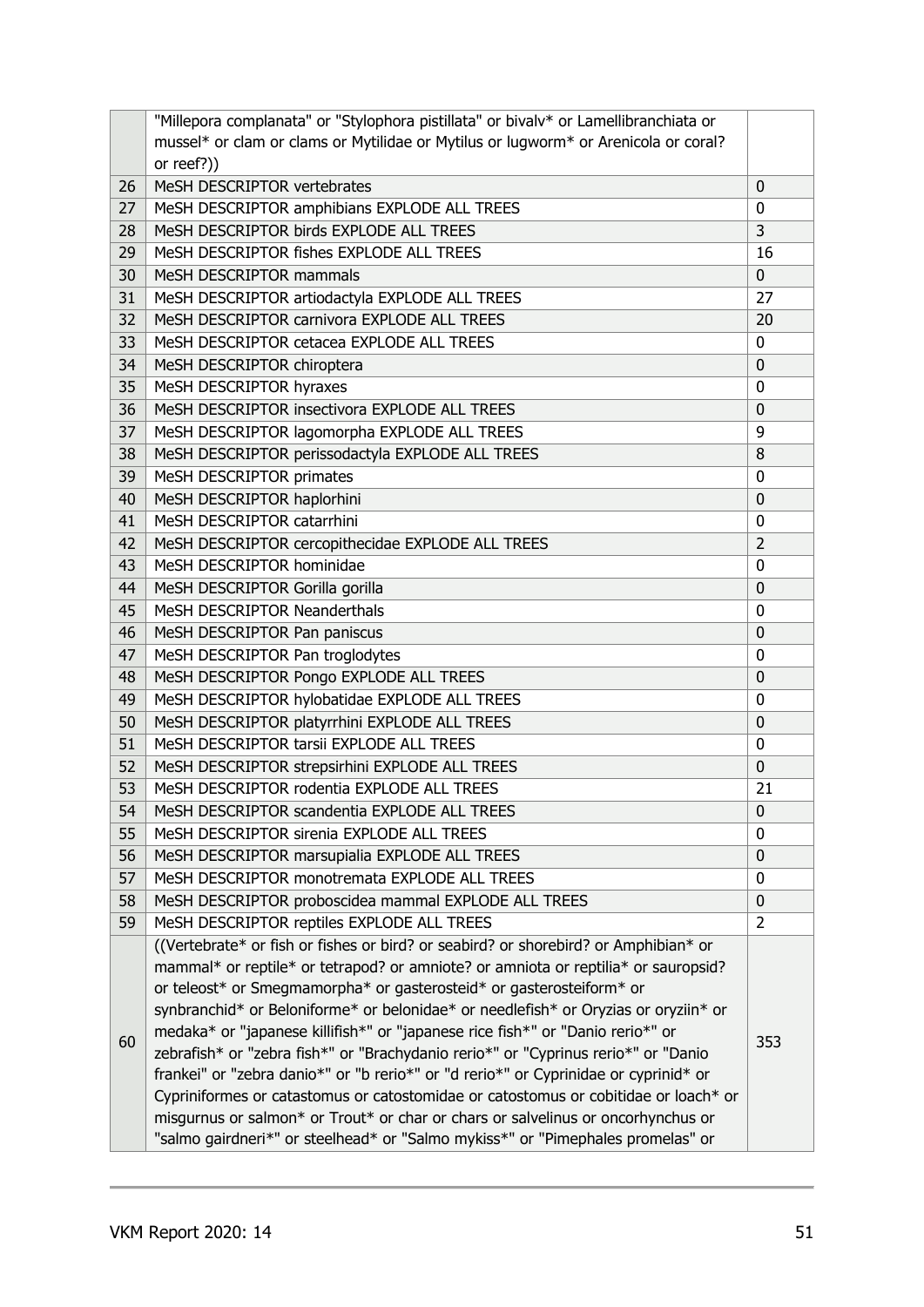|    | "fathead minnow*" or Pimephale* or "Paralichthys californicus" or halibut* or |      |
|----|-------------------------------------------------------------------------------|------|
|    | flounder* or Flatfish* or Pleuronectidae*))                                   |      |
|    | #4 OR #5 OR #6 OR #7 OR #8 OR #9 OR #10 OR #11 OR #12 OR #13 OR #14           |      |
| 61 | OR #15 OR #16 OR #17 OR #18 OR #19 OR #20 OR #21 OR #22 OR #23 OR #24         |      |
|    | OR #25 OR #26 OR #27 OR #28 OR #29 OR #30 OR #31 OR #32 OR #33 OR #34         | 3313 |
|    | OR #35 OR #36 OR #37 OR #38 OR #39 OR #40 OR #41 OR #42 OR #43 OR #44         |      |
|    | OR #45 OR #46 OR #47 OR #48 OR #49 OR #50 OR #51 OR #52 OR #53 OR #54         |      |
|    | OR #55 OR #56 OR #57 OR #58 OR #59 OR #60                                     |      |
| 62 | #3 AND #61                                                                    |      |

#### Database: Epistemonikos Date: 21.04.2020 Result: 6

Title/abstract= (sunblock\* or "sun block" or "sun blocks" or "sun tan lotion" or "sun tan lotions" or "suntan lotion" or "suntan lotions" or "sun lotion" or "sun lotions" or sunlotion\* or "sun screen" or "sun screens" or sunscreen\* or "sunburn cream" or "sunburn creams" or "sun burn cream" or "sun burn cream" or sunburncream\* or "sun cream" or "sun creams" or suncream\* or "block out" or "block outs" or blockout\* or "ultraviolet filter" or "ultra violet filter" or "UV filter" or "UVA filter" or "UVB filter" or "UVC filter" or "UV A filter" or "UV B filter" or "UV C filter" or "ultraviolet filters" or "ultra violet filters" or "UV filters" or "UVA filters" or "UVB filters" or "UVC filters" or "UV A filters" or "UV B filters" or "UV C filters") AND (Pollution or polluted or Pollutant or Pollutants or micropollutant\* or environment\* or effluent\* or "waste water" or "waste waters" or wastewater\* or "food microbiology" or "soil microbiology" or "water microbiology" or Aquatic or freshwater or "fresh water" or marine or abyssal or "cold seep" or "deep sea" or estuarine or "hydrothermal vent" or intertidal or pelagic or nektonic or neustonic or periphytic or Aphotic or bathyal or abyssal or hadal or bentho\* or benthic or macrobentho\* or microphytobentho\* or nekton or necton or neuston or Pleuston or periphyton\* or plankton\* or planktic\* or bacterioplankt\* or "marine bacterium" or holoplankt\* or macroplankt\* or meroplankt\* or mesoplankt\* or microplankt\* or nanoplankt\* or nannoplankt\* or phytoplankt\* or picoplankt\* or zooplankt\*) = 0 Broad synthesis, 4 systematic Reviews, 0 Structured summary of systematic reviews)

Title/abstract= (sunblock\* or "sun block" or "sun blocks" or "sun tan lotion" or "sun tan lotions" or "suntan lotion" or "suntan lotions" or "sun lotion" or "sun lotions" or sunlotion\* or "sun screen" or "sun screens" or sunscreen\* or "sunburn cream" or "sunburn creams" or "sun burn cream" or "sun burn cream" or sunburncream\* or "sun cream" or "sun creams" or suncream\* or "block out" or "block outs" or blockout\* or "ultraviolet filter" or "ultra violet filter" or "UV filter" or "UVA filter" or "UVB filter" or "UVC filter" or "UV A filter" or "UV B filter" or "UV C filter" or "ultraviolet filters" or "ultra violet filters" or "UV filters" or "UVA filters" or "UVB filters" or "UVC filters" or "UV A filters" or "UV B filters" or "UV C filters") AND (alga or algae or Chlorophyt\* or Chlorophycea\* or Sphaeropleales or Scenedesmus\* or Desmodesmus or diatom\* or bacillariophy\* or Coscinodiscophyceae\* or Thalassiosira\* or Haptophy\* or coccolithophor\* or prymnesi\* or emiliania\* or pavlova\* or phaeocystis\* or pleurochrysis\* or Isochrysis\* or Chlamydomonadales\* or Volvocales\* or Volvocida\* or volvocine\* or Dunaliella\* or Skeletonema\* or Chlorodendrophyce\* or Chlorodendrale\* or Tetraselmis\* or Chaetoceros\* or Phaeodactylum or Dinoflagell\* or Dinomastigot\* or Dinophyceae or Dinophyt\* or Mesokaryot\* or Pyrrhophyceae or Pyrrhophyt\* or Pyrrophyceae or Pyrrophyt\* or Alexandrium or Microalga\* or microphyte\* or macroalga\* or Seaweed or Kelp) = 0 Broad synthesis, 0 systematic Reviews, 0 Structured summary of systematic reviews)

Title/abstract= (sunblock\* or "sun block" or "sun blocks" or "sun tan lotion" or "sun tan lotions" or "suntan lotion" or "suntan lotions" or "sun lotion" or "sun lotions" or sunlotion\* or "sun screen" or "sun screens" or sunscreen\* or "sunburn cream" or "sunburn creams" or "sun burn cream" or "sun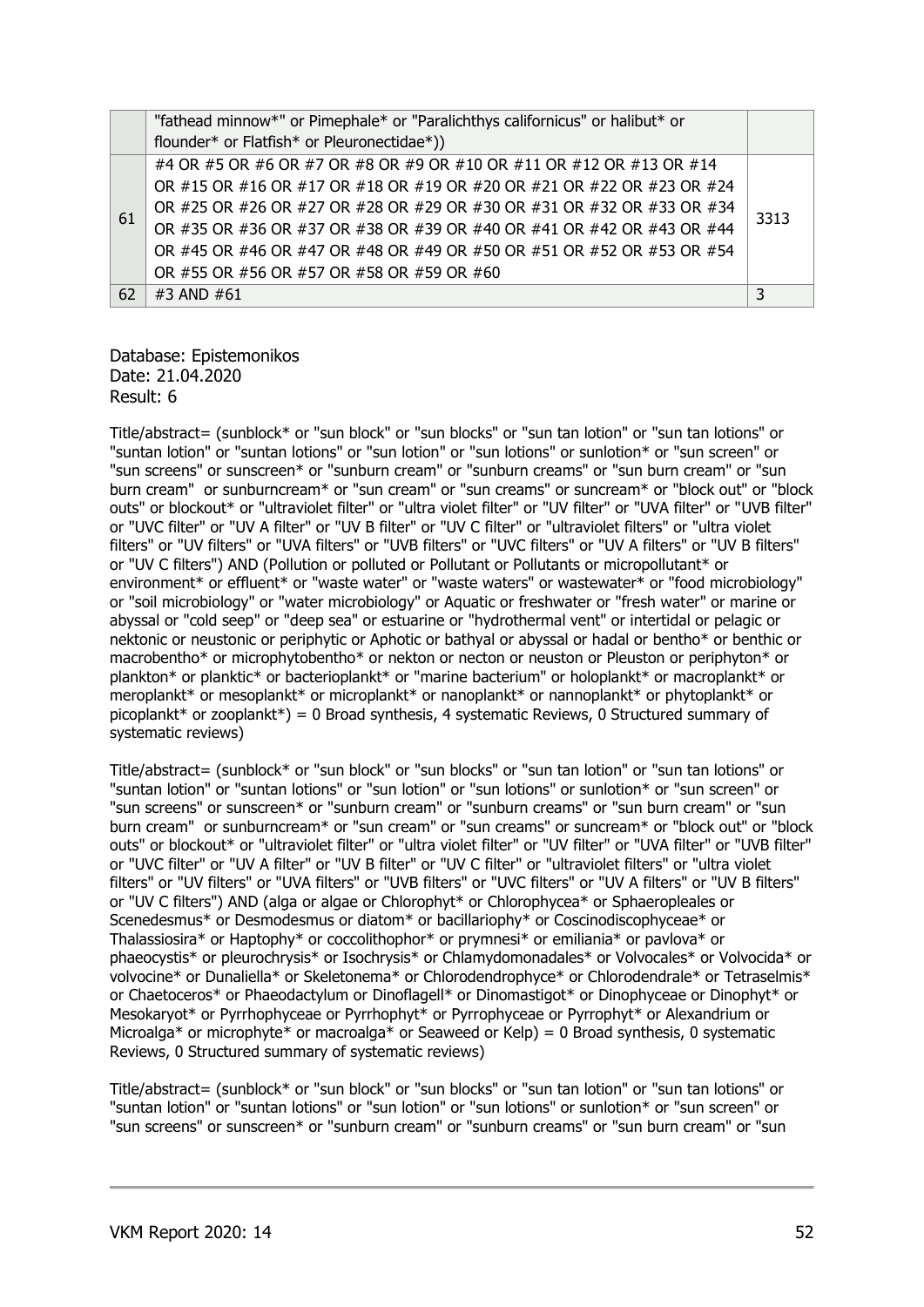burn cream" or sunburncream\* or "sun cream" or "sun creams" or suncream\* or "block out" or "block outs" or blockout\* or "ultraviolet filter" or "ultra violet filter" or "UV filter" or "UVA filter" or "UVB filter" or "UVC filter" or "UV A filter" or "UV B filter" or "UV C filter" or "ultraviolet filters" or "ultra violet filters" or "UV filters" or "UVA filters" or "UVB filters" or "UVC filters" or "UV A filters" or "UV B filters" or "UV C filters") AND (ecosystem\* or ecological or biodiversity or "biological diversity" or microflora\* or Microbiota\* or Mycobiome\* or Microbial or agroecosystem\* or biomass\* or biome\* or microbiome\* or microorganism\* or microbe\* or microclimate or Ecotype or ecospecies or ecovar or "Endangered Species" or "threatened Species" or "Endangered organism" or "threatened organism" or "Endangered organisms" or "threatened organisms" or biosphere or biota or biocenose or biocenoses or fauna or macrofauna or macroinvertebrate\* or meiofauna or Meiobentho\* or wildlife or flora or macrophyte\* or biotope or ecotone or "food chain" or "food chains" or "food webs" or "food web" or habitat or habitats or "indicator organism" or "indicator organisms" or "indicator species" or "keystone organism" or "keystone organisms" or "keystone species") = 0 Broad synthesis, 3 systematic Reviews, 0 Structured summary of systematic reviews)

(sunblock\* or "sun block" or "sun blocks" or "sun tan lotion" or "sun tan lotions" or "suntan lotion" or "suntan lotions" or "sun lotion" or "sun lotions" or sunlotion\* or "sun screen" or "sun screens" or sunscreen\* or "sunburn cream" or "sunburn creams" or "sun burn cream" or "sun burn cream" or sunburncream\* or "sun cream" or "sun creams" or suncream\* or "block out" or "block outs" or blockout\* or "ultraviolet filter" or "ultra violet filter" or "UV filter" or "UVA filter" or "UVB filter" or "UVC filter" or "UV A filter" or "UV B filter" or "UV C filter" or "ultraviolet filters" or "ultra violet filters" or "UV filters" or "UVA filters" or "UVB filters" or "UVC filters" or "UV A filters" or "UV B filters" or "UV C filters") AND (mesocosm\* or metapopulation\* or microcosm\* or rhizosphere or microhabitat\* or "biological community" or "biotic community" or "organism community" or "organismal community" or "natural community" or "animal community" or "fungal community" or "fungus community" or "archaea community" or "archaeal community" or "bacteria community" or "bacterial community" or "plant community" or "herb community" or "shrub community" or "tree community" or "protistan community" or "ciliate community" or "flagellate community" or "protozoan community" or "climax community" or "biological communities" or "biotic communities" or "organism communities" or "organismal communities" or "natural communities" or "animal communities" or "fungal communities" or "fungus communities" or "archaea communities" or "archaeal communities" or "bacteria communities" or "bacterial communities" or "plant communities" or "herb communities" or "shrub communities" or "tree communities" or "protistan communities" or "ciliate communities" or "flagellate communities" or "protozoan communities" or "climax communities") = 0 Broad synthesis, 0 systematic Reviews, 0 Structured summary of systematic reviews)

(sunblock\* or "sun block" or "sun blocks" or "sun tan lotion" or "sun tan lotions" or "suntan lotion" or "suntan lotions" or "sun lotion" or "sun lotions" or sunlotion\* or "sun screen" or "sun screens" or sunscreen\* or "sunburn cream" or "sunburn creams" or "sun burn cream" or "sun burn cream" or sunburncream\* or "sun cream" or "sun creams" or suncream\* or "block out" or "block outs" or blockout\* or "ultraviolet filter" or "ultra violet filter" or "UV filter" or "UVA filter" or "UVB filter" or "UVC filter" or "UV A filter" or "UV B filter" or "UV C filter" or "ultraviolet filters" or "ultra violet filters" or "UV filters" or "UVA filters" or "UVB filters" or "UVC filters" or "UV A filters" or "UV B filters" or "UV C filters") AND (biocenoses or biocenosis or biocoenoses or biocoenosis or species dominance or "species refuge" or "species refuges" or "species refugia" or "species refugium" or "trophic cascade" or "trophic cascades" or forest or forests or rainforest\* or taiga or taigas or grassland\* or savanna or savannas or savannah\* or pampas or prairie\* or puszta\* or steppe or steppes or veldt or veldts or Tundra or Tundras or Wetland\* or estuary or Estuaries or "coastal water" or "coastal waters" or ocean or oceans or sea or seas or "intertidal zone" or "intertidal zones" or littoral\* or "pelagic zone" or "pelagic zones" or lake or lakes or river or rivers or riparian\* or limnetic or "photic zone" or "photic zones" or "Aphotic zone" or "Aphotic zones" or "bathyal zone" or "bathyal zones" or "abyssal zone" or "abyssal zones" or "hadal zone" or "hadal zones" or "eco toxicity" or "eco toxicology" or ecotoxicity or ecotoxicology) = 0 Broad synthesis, 2 systematic Reviews, 0 Structured summary of systematic reviews)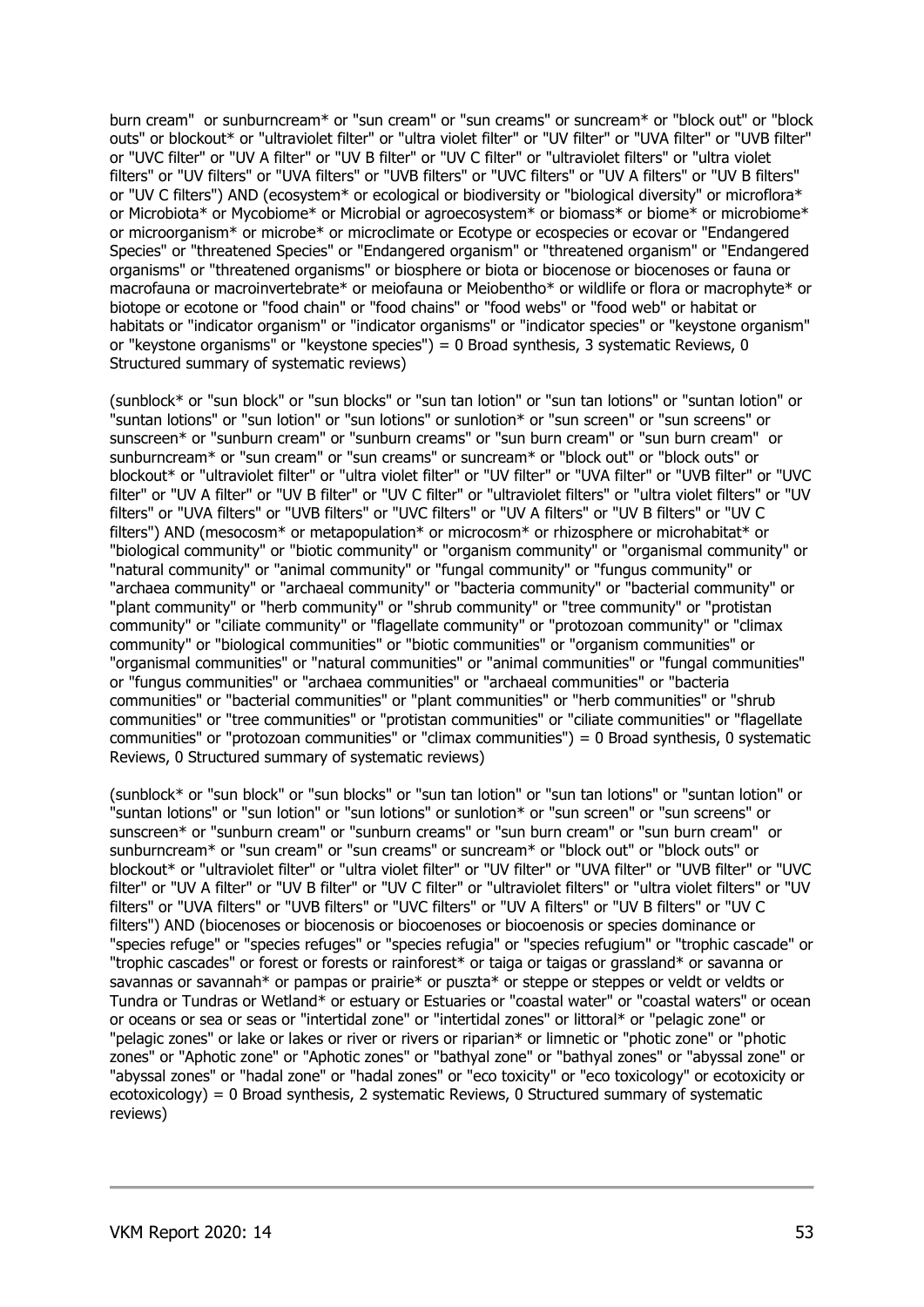(sunblock\* or "sun block" or "sun blocks" or "sun tan lotion" or "sun tan lotions" or "suntan lotion" or "suntan lotions" or "sun lotion" or "sun lotions" or sunlotion\* or "sun screen" or "sun screens" or sunscreen\* or "sunburn cream" or "sunburn creams" or "sun burn cream" or "sun burn cream" or sunburncream\* or "sun cream" or "sun creams" or suncream\* or "block out" or "block outs" or blockout\* or "ultraviolet filter" or "ultra violet filter" or "UV filter" or "UVA filter" or "UVB filter" or "UVC filter" or "UV A filter" or "UV B filter" or "UV C filter" or "ultraviolet filters" or "ultra violet filters" or "UV filters" or "UVA filters" or "UVB filters" or "UVC filters" or "UV A filters" or "UV B filters" or "UV C filters") AND (invertebrate\* or arthropod\* or mandibulat\* or Tetraconat\* or Crustacea\* or Branchiopod\* or Cladocera\* or "water flea" or "water fleas" or Daphnia\* or Helminth\* or aschelminth\* or "parasitic worm" or "parasitic worms" or "parasite worm" or "parasite worms" or "flat worm" or "flat worms" or flatworm\* or platyhelminth\* or Turbellaria\* or Planaria\* or Rhabditophora\* or Triclad\* or Dugesiidae\* or Dugesia\* or hexapod\* or insect\* or Dicondylia\* or Palaeoptera\* or paleoptera\* or Pterygot\* or Neoptera\* or Holometabola\* or Endopterygot\* or Antliophora\* or Mecopteroidea\* or Diptera\* or flies or fly or Nematocera\* or Culicomorpha\* or Chironomid\* or Chironomus\* or midge or midges or Maxillopod\* or Harpacticoid\* or Tigriopus\* or Malacostraca\* or Peracarid\* or Amphipod\* or copepod\* or calanoid\* or Acartia\* or echinoderm\* or Echinoidea\* or clypeasteroida\* or "sand dollar" or "sand dollars" or Paracentrotus\* or Anostraca\* or "fairy shrimp" or "fairy shrimps" or Artemia\* or "brine shrimp" or "brine shrimps" or mollusc\* or mollusk\* or gastropod\* or slug or slugs or Vetigastropod\* or abalone\* or Haliotidae\* or Haliotis\* or diversicolor\* or diversicolour\*" or annelid\* or "segmented worm" or "segmented worms" or Polychaet\* or "bristle worm" or "bristle worms" or bristleworm\* or Elasmopus or Scrobicularia or "Corophium Volutator" or "Corophium Volutators") = 0 Broad synthesis, 0 systematic Reviews, 0 Structured summary of systematic reviews)

(sunblock\* or "sun block" or "sun blocks" or "sun tan lotion" or "sun tan lotions" or "suntan lotion" or "suntan lotions" or "sun lotion" or "sun lotions" or sunlotion\* or "sun screen" or "sun screens" or sunscreen\* or "sunburn cream" or "sunburn creams" or "sun burn cream" or "sun burn cream" or sunburncream\* or "sun cream" or "sun creams" or suncream\* or "block out" or "block outs" or blockout\* or "ultraviolet filter" or "ultra violet filter" or "UV filter" or "UVA filter" or "UVB filter" or "UVC filter" or "UV A filter" or "UV B filter" or "UV C filter" or "ultraviolet filters" or "ultra violet filters" or "UV filters" or "UVA filters" or "UVB filters" or "UVC filters" or "UV A filters" or "UV B filters" or "UV C filters") AND (Acropora or Anthozoa\* or Acroporidae or Pocillopora or Pocilloporidae or Porites or Renilla or actinia\* or coelenterat\* or Cnidaria\* or "Millepora complanata" or "Stylophora pistillata" or bivalv\* or Lamellibranchiata or mussel\* or clam or clams or Mytilidae or Mytilus or lugworm\* or Arenicola or coral or corals or reef or reefs or Vertebrate\* or fish or fishes or bird or birds or seabird\* or shorebird\* or Amphibian\* or mammal\* or reptile\* or tetrapod\* or amniote\* or amniota or reptilia\* or sauropsid\* or teleost\* or Smegmamorpha\* or gasterosteid\* or gasterosteiform\* or synbranchid\* or Beloniforme\* or belonidae\* or needlefish\* or Oryzias or oryziin\* or medaka\* or killifish\* or rerio or rerios or zebrafish\* or "Danio frankei" or "zebra danio" or "zebra danios" or Cyprinidae or cyprinid\* or Cypriniformes or catastomus or catostomidae or catostomus or cobitidae or loach\* or misgurnus or salmon\* or Trout\* or char or chars or salvelinus or oncorhynchus or salmo or steelhead\* or "Pimephales promelas" or "fathead minnow" or "fathead minnows" or Pimephale\* or "Paralichthys californicus" or halibut\* or flounder\* or Flatfish\* or Pleuronectidae\*) = 0 Broad synthesis, 0 systematic Reviews, 0 Structured summary of systematic reviews)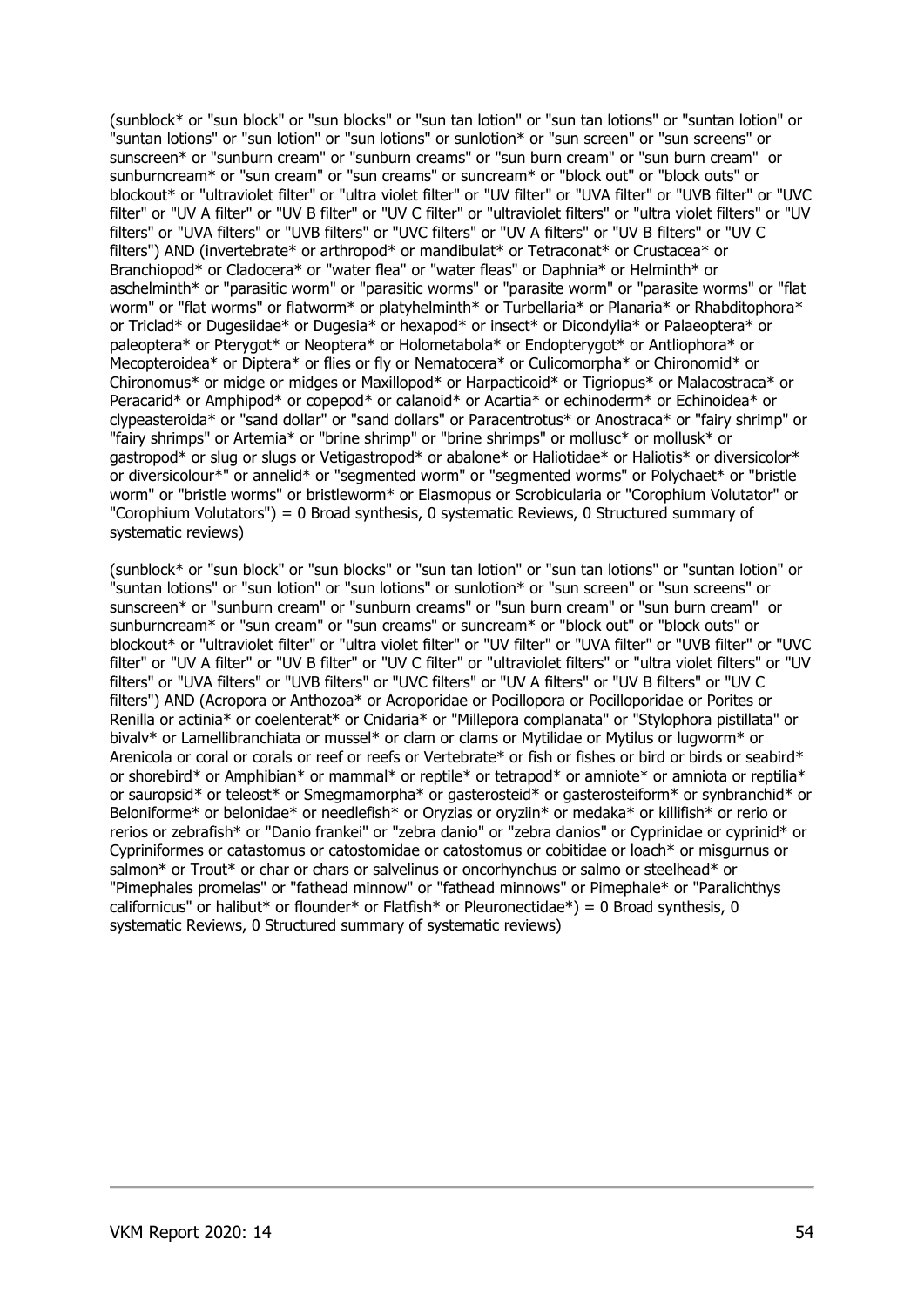### **6.2 Literature search 3**

The author C.S. performed these literature searches.

Database: Prospero Date: 13.05.2020 Result: 13

Search terms: Sunscreen + systematic review UV filter + systematic review

Database: Brage Date: 13.05.2020 Result: 28

Search terms: Sunscreen review

Database: Cristin Date: 13.05.2020 Result: 4 Search terms: Sunscreen review

Database: Open Grey System for Information on Grey Literature in Europe Date: 13.05.2020 Result: 1

Search terms: Sunscreen review UV filter review

## **6.3 Studies excluded after full-text assessment**

An overview of articles excluded after full-text assessment is given in Table 6.2-1. The reason for exclusion were study design, as none of the identified reviews fulfilled the criteria for SRs.

**Table 6.2-1**. Articles excluded after full-text assessment of eligibility.

| Search 1 |                         |  |  |
|----------|-------------------------|--|--|
|          | Adler and DeLeo (2020)  |  |  |
| 2.       | Alotaibi et al. (2015)  |  |  |
| 3.       | Bilal et al. (2020)     |  |  |
|          | Brausch and Rand (2011) |  |  |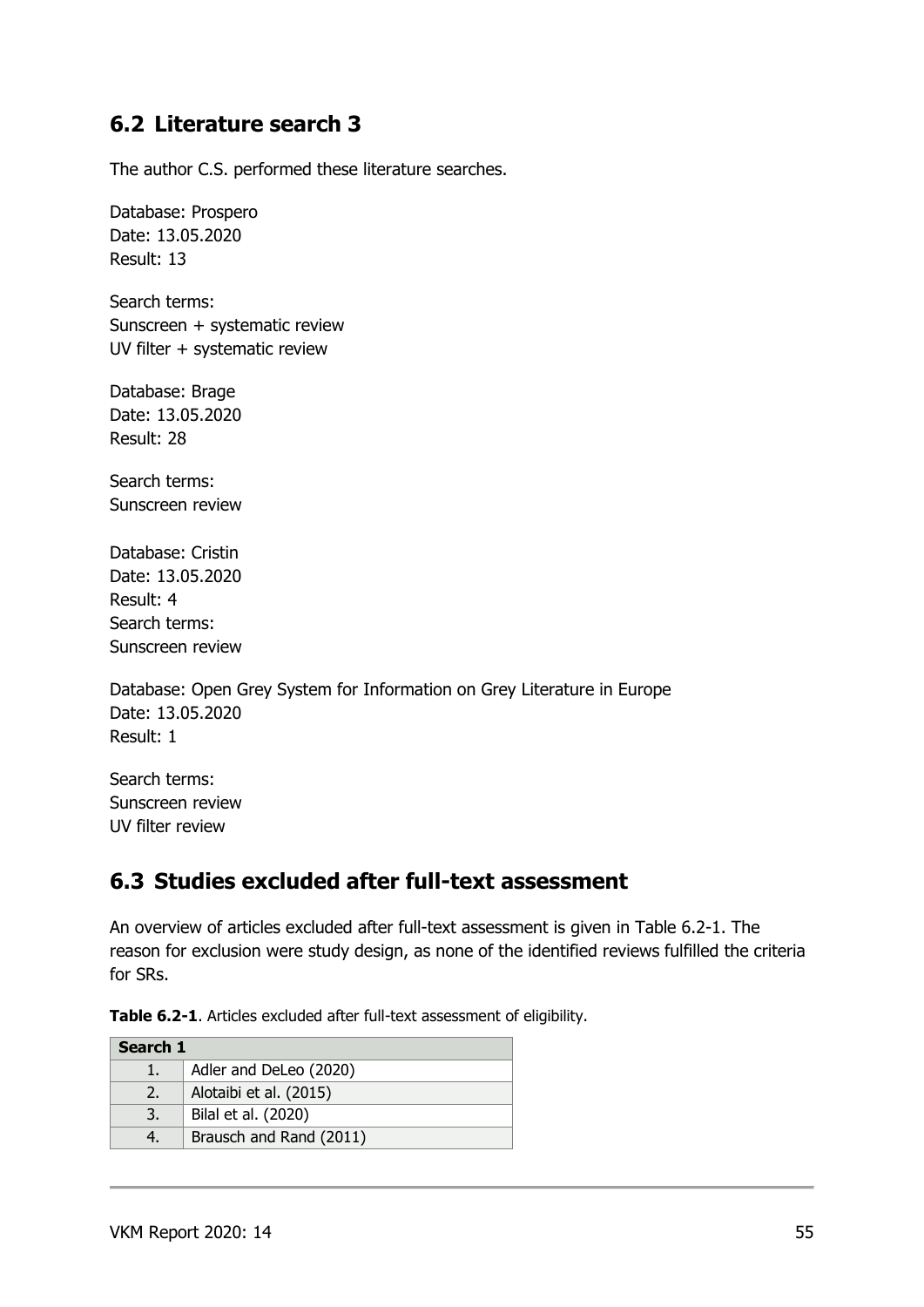| 5.       | Careghini et al. (2015)                 |
|----------|-----------------------------------------|
| 6.       | DiNardo and Downs (2018)                |
| 7.       | Gago-Ferrero et al. (2012)              |
| 8.       | Hopkins and Blaney (2016)               |
| 9.       | Juliano and Magrini (2017)              |
| 10.      | Jurado et al. (2019)                    |
| 11.      | Kar et al. (2020)                       |
| 12.      | Kim and Choi (2014)                     |
| 13.      | Ma et al. (2013)                        |
| 14.      | Maipas and Nicolopoulou-Stamati (2015)  |
| 15.      | Parra-Luna et al. (2020)                |
| 16.      | Raffa et al. (2019)                     |
| 17.      | Rainieri et al. (2017)                  |
| 18.      | Raj et al. (2012)                       |
| 19.      | Rykowska and Wasiak (2015)              |
| 20.      | Sánchez-Quiles and Tovar-Sánchez (2015) |
| 21.      | Schneider and Lim (2019a)               |
| 22.      | Schneider and Lim (2019b)               |
| 23.      | Scown et al. (2010)                     |
| 24.      | Sharifan and Ma (2017)                  |
| 25.      | Sharma et al. (2019)                    |
| 26.      | Shi et al. (2019)                       |
| 27.      | Singer et al. (2019)                    |
| 28.      | Skocaj et al. (2011)                    |
| 29.      | Sruthi et al. (2018)                    |
| 30.      | Stuart et al. (2012)                    |
| 31.      | Ternes et al. (2003)                    |
| 32.      | Tourinho et al. (2012)                  |
| 33.      | Tumova et al. (2019)                    |
| 34.      | Wang et al. (2016)                      |
| 35.      | Wiechers and Musee (2010)               |
| 36.      | Wohlleben et al. (2019)                 |
| 37.      | Zirwas and Andrasik (2018)              |
| Search 2 |                                         |
| 38.      | Haynes et al. (2017)                    |
| 39.      | Minetto et al. (2014)                   |
| 40.      | Sharma (2009)                           |
| 41.      | Wong et al. (2013)                      |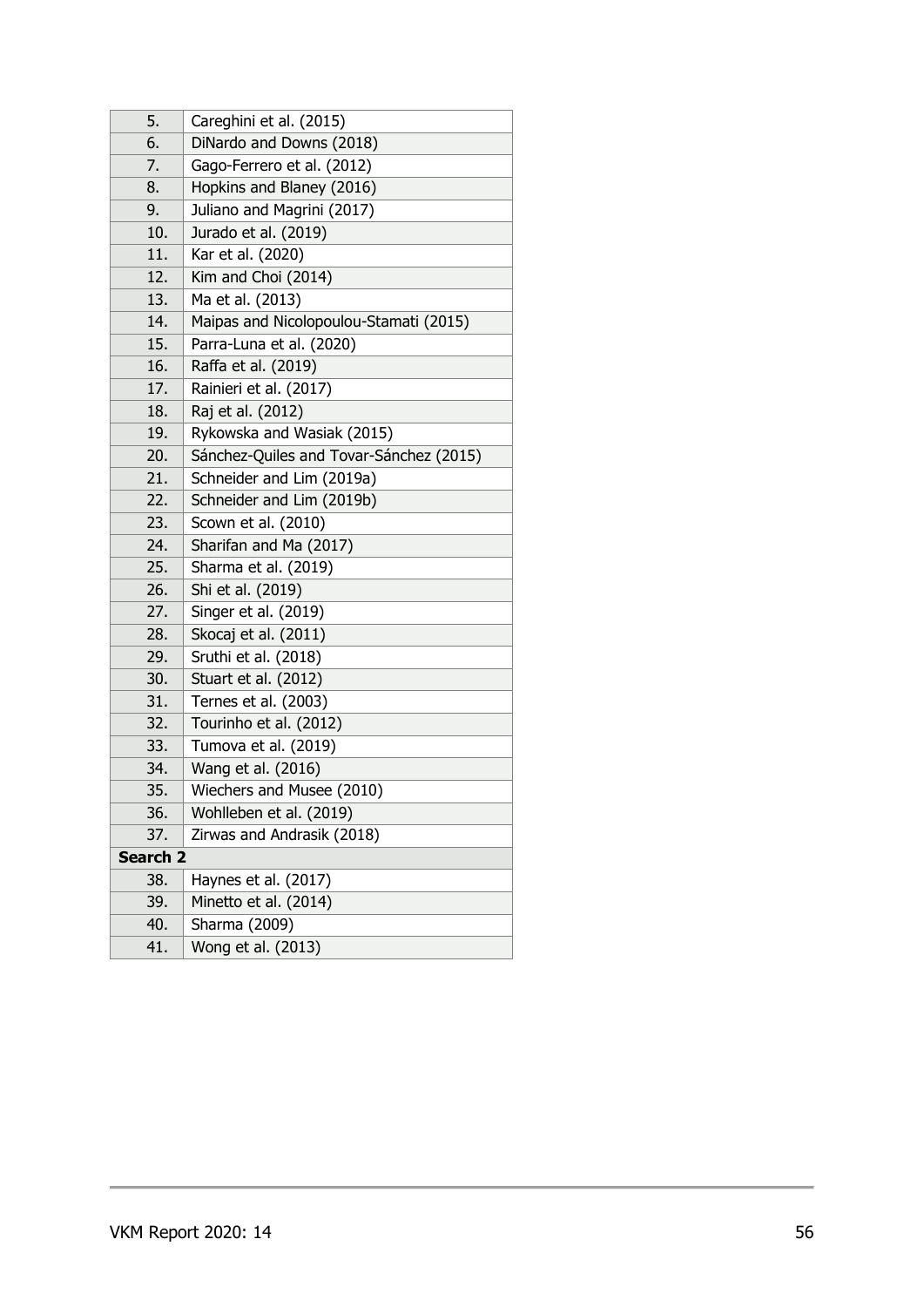# 7 Appendix II Study characteristics

Study characteristics of the reviews are presented in Table 7-1 and 7-2.

### **Table 7-1.** The aim of the reviews.

| <b>Reference</b>           | Aim                                                                                                                                                                                                                                                   |  |  |
|----------------------------|-------------------------------------------------------------------------------------------------------------------------------------------------------------------------------------------------------------------------------------------------------|--|--|
| Adler and DeLeo (2020)     | To provide an up-to-date synopsis of the literature on the safety of sunscreen active ingredients in humans and the                                                                                                                                   |  |  |
|                            | environment.                                                                                                                                                                                                                                          |  |  |
| Bilal et al. (2020)        | To spotlight a current overview of toxic ingredients used in formulating cosmetics.                                                                                                                                                                   |  |  |
| Kar et al. (2020)          | To provide guidance concerning improved and reliable application of computational models for ecotoxicity prediction.                                                                                                                                  |  |  |
| Raffa et al. (2019)        | Review the evidence for claims of a deleterious effect (direct or indirect) of some organic UV filters on coral reef health, the<br>potential for a rise in skin cancer incidence and solutions to the dilemma that are currently being investigated. |  |  |
| Schneider and Lim (2019a)  | Discuss the role of inorganic filters in photoprotection, and evaluate their reported potential environmental impact.                                                                                                                                 |  |  |
| Schneider and Lim (2019b)  | Examine the prevalence of UV filters in water, as well as their proposed environmental impact.                                                                                                                                                        |  |  |
| Sharma et al. (2019)       | Explore the potentially alarming impact that TiO2 can have on aquatic life and on human health.                                                                                                                                                       |  |  |
|                            | Review the occurrence and fate of six selected benzotriazole compounds in different environmental and biological matrices,                                                                                                                            |  |  |
| Shi et al. (2019)          | as well as the transformation and toxicity.                                                                                                                                                                                                           |  |  |
| Tumova et al. (2019)       | Summarise published information on effects of polycyclic musks on aquatic organisms and discuss whether the                                                                                                                                           |  |  |
|                            | experimental design of toxicological studies involving these substances could influence the results obtained.                                                                                                                                         |  |  |
| DiNardo and Downs (2018)   | Examine the scientific evidence related to oxybenzone.                                                                                                                                                                                                |  |  |
| Sruthi et al. (2018)       | Review the toxicity mechanism of ZnO NPs along with its biomedical applications.                                                                                                                                                                      |  |  |
|                            | Review evidence regarding the effects of sunscreen ingredients on corals and provide practical guidance for counselling                                                                                                                               |  |  |
| Zirwas and Andrasik (2018) | patients on how to select sunscreens that minimize the potential for harm to coral reefs.                                                                                                                                                             |  |  |
|                            | Give an overview of some cosmetic ingredients that are considered environmental emerging pollutants of particular                                                                                                                                     |  |  |
| Juliano and Magrini (2017) | concern.                                                                                                                                                                                                                                              |  |  |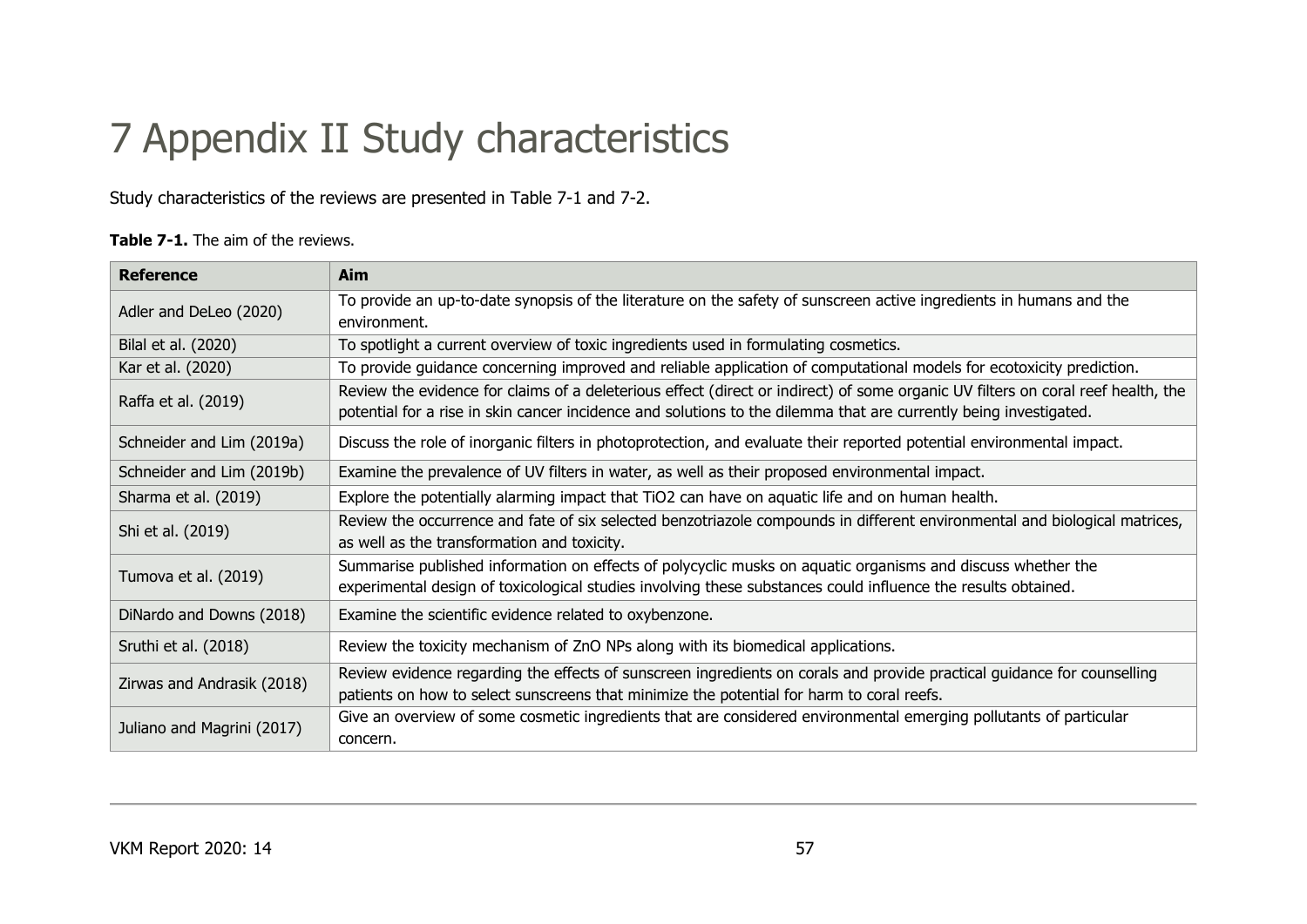| <b>Reference</b>                            | <b>Aim</b>                                                                                                                                                                                                                                          |
|---------------------------------------------|-----------------------------------------------------------------------------------------------------------------------------------------------------------------------------------------------------------------------------------------------------|
| Rainieri et al. (2017)                      | Focus on occurrence of musks and organic UV filters in the marine environment, toxic effects identified so far, and methods<br>used to identify such effects.                                                                                       |
| Haynes et al. (2017)                        | Summarise the current knowledge of the photocatalytic effects of TiO2 nanoparticles on aquatic organisms, discuss<br>limitations of these studies, and outline environmentally relevant factors that need to be considered in future experiments.   |
| Hopkins and Blaney (2016)                   | Aggregate recent literature findings to better understand the environmentally relevant concentration ranges of personal<br>care products in various compartments (e.g., raw wastewater, wastewater effluent, and surface water, among others).      |
| Wang et al. (2016)                          | Summarise the recent advances on the evaluation of the potential endocrine disruptors and the mechanism for many kinds<br>of UV filters such as benzophenones, camphor derivatives and cinnamate derivatives.                                       |
| Alotaibi et al. (2015)                      | Assess contemporary methods to detect benzotriazoles using high-performance liquid chromatography, and provide<br>information regarding their occurrence, degradation and toxicity within the environment.                                          |
| Maipas and Nicolopoulou-<br>Stamati (2015)  | Focus on the ability of UV filter chemicals to cause endocrine and/or reproductive impairments.                                                                                                                                                     |
| Rykowska and Wasiak (2015)                  | Review the types of emerging organic groundwater contaminants, which are found in the natural environment in many<br>countries all around the world.                                                                                                |
| Sánchez-Quiles and Tovar-<br>Sánchez (2015) | Evaluate the environmental implications of commercial sunscreens and their main components as a source of chemicals in<br>the coastal ecosystem.                                                                                                    |
| Kim and Choi (2014)                         | Review available articles regarding the physicochemical properties, toxicokinetics, environmental occurrence, and toxic<br>effects of BP-3 and its suspected metabolites.                                                                           |
| Minetto et al. (2014)                       | Highlight and discuss issues concerning nano TiO <sub>2</sub> toxicity data with saltwater species evidencing (i) the role of testing<br>matrices (ii) the exposure conditions and (iii) the consequent ecotoxicological effects on various models. |
| Ma et al. (2013)                            | Review literature on toxicity of manufactured ZnO nanoparticles to ecological receptors across different taxa: bacteria,<br>algae and plants, aquatic and terrestrial invertebrates and vertebrates.                                                |
| Wong et al. (2013)                          | Provide a comprehensive review on the processes which ultimately govern the toxicity of nanomaterials to aquatic<br>organisms.                                                                                                                      |
| Gago-Ferrero et al. (2012)                  | Summarise scarce and scattered information about the profiles of UV filters in aquatic organisms, analytical methods,<br>bioaccumulation/biomagnification, ecotoxicity, and environmental analysis and risk assessment.                             |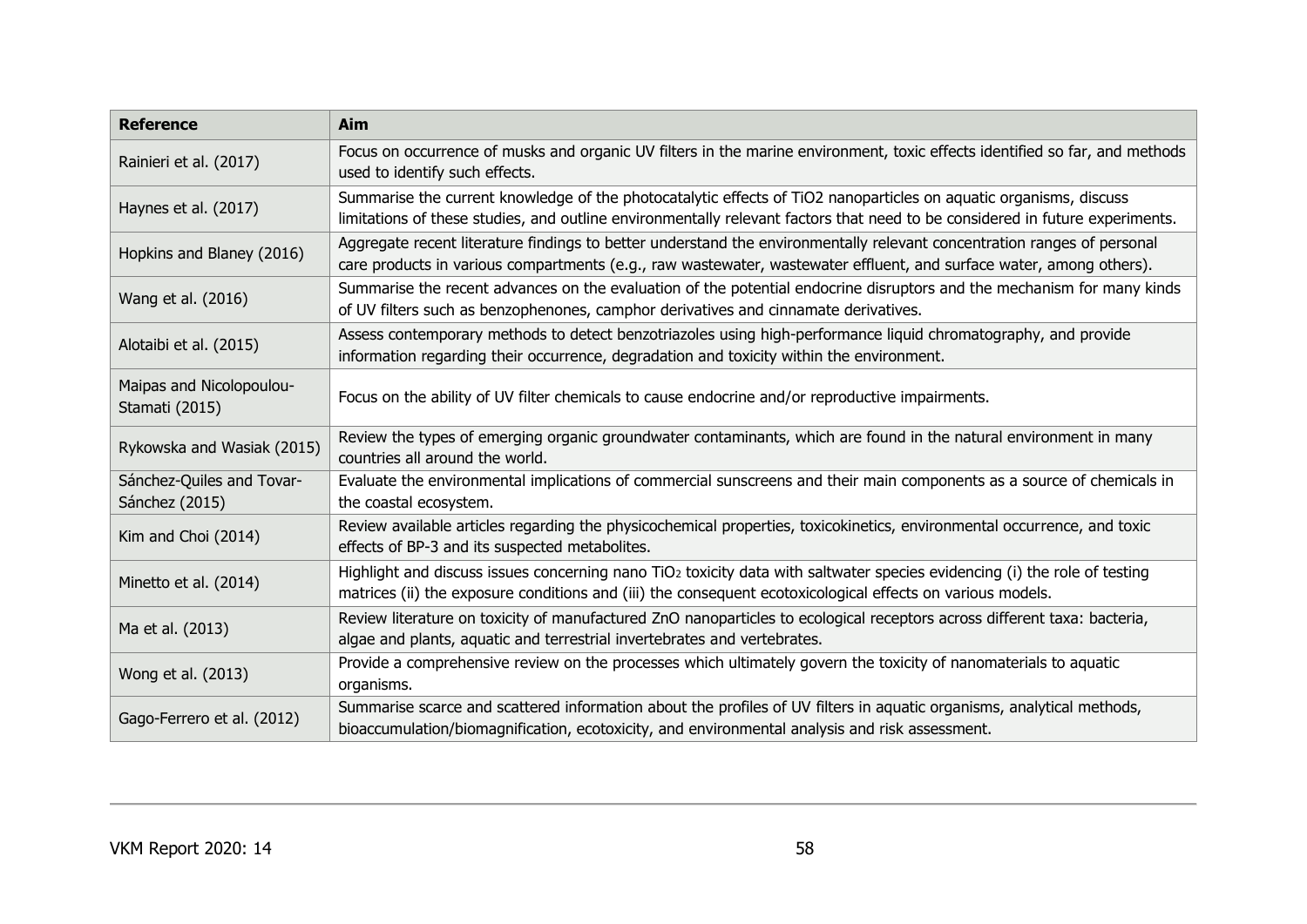| <b>Reference</b>        | Aim                                                                                                                                                                                                                                                                                               |
|-------------------------|---------------------------------------------------------------------------------------------------------------------------------------------------------------------------------------------------------------------------------------------------------------------------------------------------|
| Tourinho et al. (2012)  | Summarise available data and theories related to factors affecting the behavior, fate, and bioavailability of manufactured<br>metal-based nanoparticles in soils, and their toxicity to soil organisms.                                                                                           |
| Brausch and Rand (2011) | Summarise recent publications regarding environmental concentrations (surface water) and aquatic toxicity of personal care<br>products (PCPs) in order to identify research needs and to estimate hazard as a result of release into the aquatic<br>environment.                                  |
| Skocaj et al. (2011)    | Review and discuss the latest findings on potential hazard of exposure to nano-sized TiO <sub>2</sub> for humans and environment<br>with regard to particle size and crystal structure, route of exposure, as well as the effect of ultraviolet irradiation-induced<br>photocatalysis.            |
| Scown et al. (2010)     | Critically evaluate currently knowledge on sources and discharge of engineered nanoparticles to the aquatic environment,<br>how physicochemical characteristics affect their fate and behaviour and availability for uptake into aquatic organisms, and<br>assess reported toxicological effects. |
| Sharma (2009)           | Review the aggregation of nano-TiO <sub>2</sub> under natural conditions, and discuss toxicity in the aquatic environment.                                                                                                                                                                        |

### **Table 7-2**. Study characteristics of the reviews.

| <b>Reference</b>          | <b>Funding</b>                                                    | Institution of the corresponding author                                                                                                                                                                                                   | <b>Conflict of interest</b><br>declared by the authors | <b>Journal</b>                    |
|---------------------------|-------------------------------------------------------------------|-------------------------------------------------------------------------------------------------------------------------------------------------------------------------------------------------------------------------------------------|--------------------------------------------------------|-----------------------------------|
| Adler and<br>DeLeo (2020) | Not reported                                                      | Department of Dermatology, Keck School of<br>Medicine, University of Southern California, USA                                                                                                                                             | No conflict of interest                                | Current<br>Dermatology<br>Reports |
| Bilal et al.<br>(2020)    | This research received no<br>external funding.                    | School of Life Science and Food Engineering,<br>Huaiyin Institute of Technology, China                                                                                                                                                    | No conflict of interest                                | Cosmetics                         |
| Kar et al.<br>(2020)      | The National Science<br>Foundation and the European<br>Commission | Drug Theoretics and Cheminformatics laboratory,<br>Department of Pharmaceutical Technology,<br>Jadavpur University, India; Laboratory of<br>Environmental Chemistry and Toxicology,<br>Department of Environmental Health Sciences, Italy | No conflict of interest                                | Green<br>Chemistry                |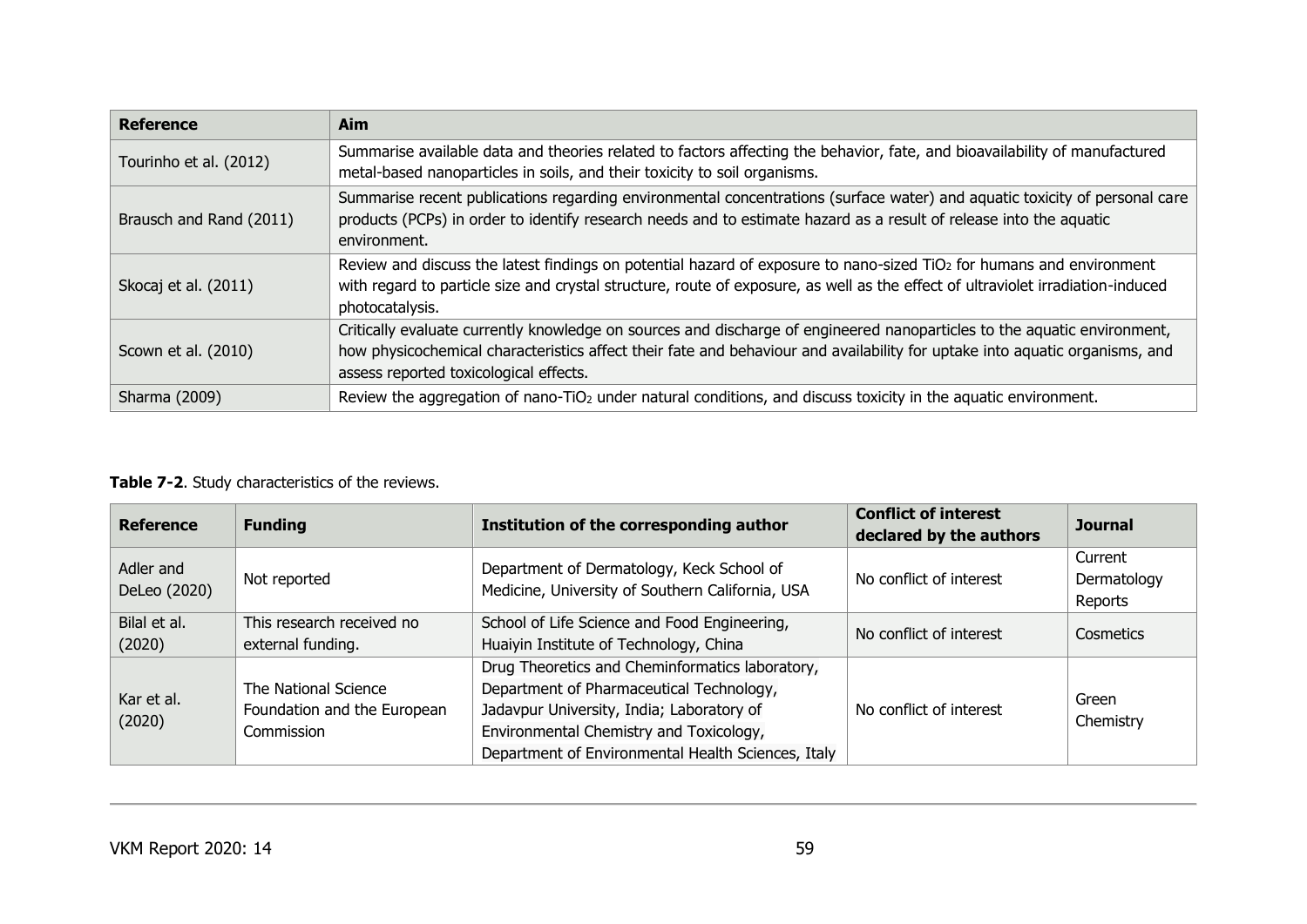| <b>Reference</b>             | <b>Funding</b>                                                                                                                               | Institution of the corresponding author                                                                                                                                                                 | <b>Conflict of interest</b><br>declared by the authors                                                | <b>Journal</b>                                                  |
|------------------------------|----------------------------------------------------------------------------------------------------------------------------------------------|---------------------------------------------------------------------------------------------------------------------------------------------------------------------------------------------------------|-------------------------------------------------------------------------------------------------------|-----------------------------------------------------------------|
| Raffa et al.<br>(2019)       | <b>NR</b>                                                                                                                                    | University of Arizona College of Pharmacy, USA                                                                                                                                                          | <b>NR</b>                                                                                             | Journal of<br>Clinical<br>Pharmacy and<br>Therapeutics          |
| Schneider and<br>Lim (2019a) | None                                                                                                                                         | Department of Dermatology, Henry Ford Medical<br>Center - New Center One, USA                                                                                                                           | One author is an<br>investigator/co-investigator<br>for Ferndale, Estee Lauder,<br>Unigen and Incyte. | Journal of the<br>American<br>Academy of<br>Dermatology         |
| Schneider and<br>Lim (2019b) | <b>NR</b>                                                                                                                                    | Department of Dermatology, Henry Ford Medical<br>Center - New Center One, USA                                                                                                                           | One author is an<br>investigator/co-investigator<br>for Ferndale, Estee Lauder,<br>Unigen and Incyte. | Photodermatolo<br>gy,<br>Photoimmunolo<br>gy &<br>Photomedicine |
| Sharma et al.<br>(2019)      | NIH grant, Grants from the<br>office of the DEGI, NIH RISE<br>grant, and NSF REU grants                                                      | Department of Chemistry, University of Puerto Rico<br>Río Piedras, USA                                                                                                                                  | No conflict of interest                                                                               | <b>Materials</b>                                                |
| Shi et al.<br>(2019)         | The National Natural Science<br>Foundation of China                                                                                          | The Environmental Research Institute, MOE Key<br>Laboratory of Theoretical Chemistry of<br>Environment, South China Normal University, China                                                            | <b>NR</b>                                                                                             | Science of the<br>Total<br>Environment                          |
| Tumova et al.<br>(2019)      | The projects CENAKVA<br>CZ.1.05/2.1.00/01.0024 and<br>CENAKVA II, and a project of<br>the Grant Agency of the<br>University of South Bohemia | University of South Bohemia in České Budějovice,<br>Faculty of Fisheries and Protection of Waters, South<br>Bohemian Research Center of Aquaculture and<br>Biodiversity of Hydrocenoses, Czech Republic | <b>NR</b>                                                                                             | Science of the<br>Total<br>Environment                          |
| DiNardo and<br>Downs (2018)  | <b>NR</b>                                                                                                                                    | Vesuvius, VA, USA                                                                                                                                                                                       | <b>NR</b>                                                                                             | Journal of<br>Cosmetic<br>Dermatology                           |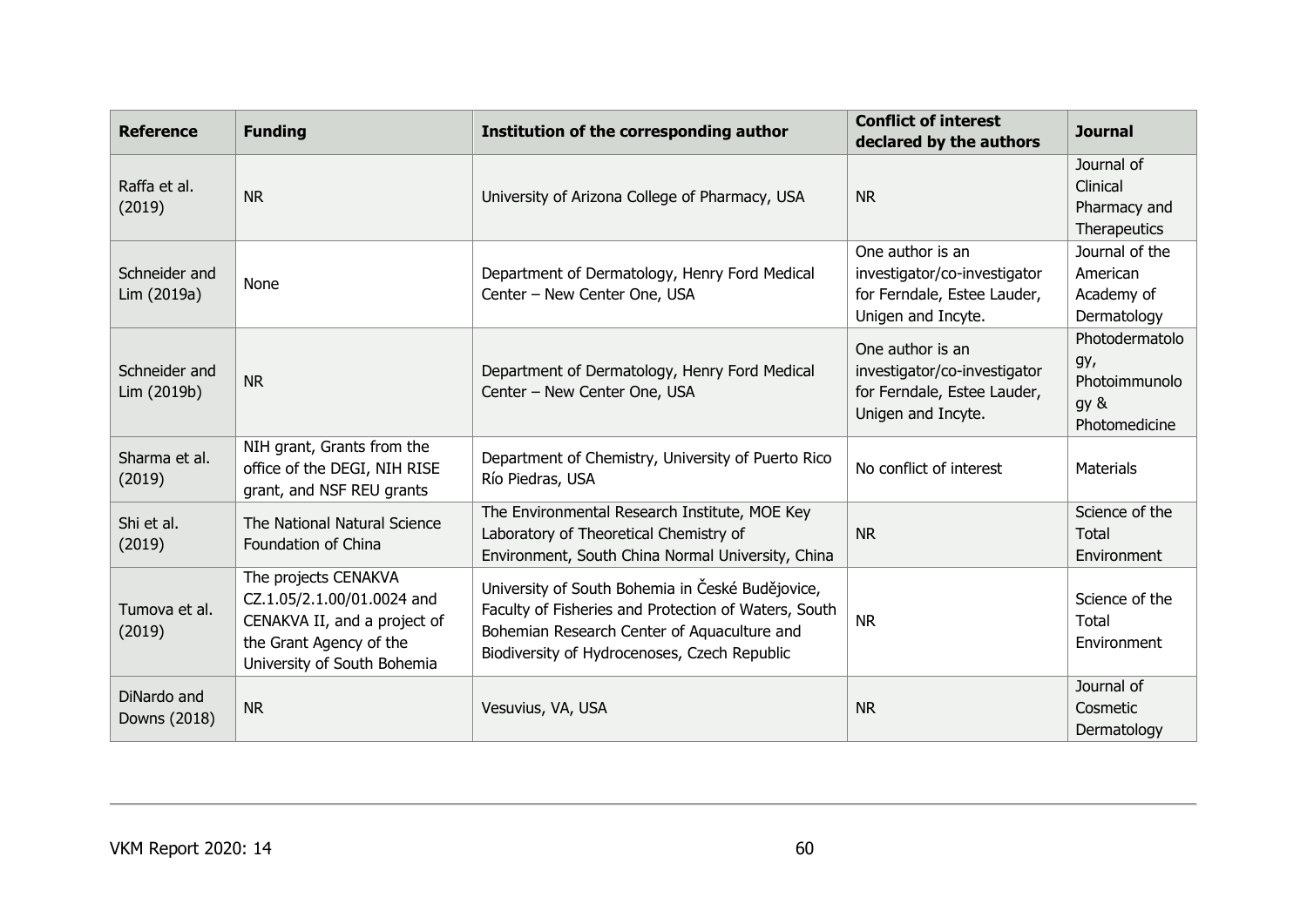| <b>Reference</b>                    | <b>Funding</b>                                                                                                                                                            | Institution of the corresponding author                                                                                         | <b>Conflict of interest</b><br>declared by the authors                                                                                            | <b>Journal</b>                     |
|-------------------------------------|---------------------------------------------------------------------------------------------------------------------------------------------------------------------------|---------------------------------------------------------------------------------------------------------------------------------|---------------------------------------------------------------------------------------------------------------------------------------------------|------------------------------------|
| Sruthi et al.<br>(2018)             | <b>NR</b>                                                                                                                                                                 | Toxicology Division, Biomedical Technology Wing,<br>Sree Chitra Tirunal Institute for Medical Sciences<br>and Technology, India | No conflict of interest                                                                                                                           | Materials Today<br>Chemistry       |
| Zirwas and<br>Andrasik<br>(2018)    | <b>NR</b>                                                                                                                                                                 | Ohio University College of Osteopathic Medicine,<br><b>USA</b>                                                                  | <b>NR</b>                                                                                                                                         | SKINmed                            |
| Juliano and<br>Magrini (2017)       | Ministero dell'Istruzione,<br>dell'Universitàedella Ricerca,<br>Italy                                                                                                     | Department of Chemistry and Pharmacy, University<br>of Sassari, Italy                                                           | No conflict of interest                                                                                                                           | Cosmetics                          |
| Rainieri et al.<br>(2017)           | The European Union Seventh<br>Framework Programme under<br>the ECsafeSEAFOOD project                                                                                      | Faculty of Agriculture and Life Sciences, University<br>of Maribor, Slovenia                                                    | <b>NR</b>                                                                                                                                         | Food and<br>Chemical<br>Toxicology |
| Haynes et al.<br>(2017)             | <b>Grants from National Science</b><br>Foundation's Environmental<br>Nanotechnology program<br>(CBET-1336358) and U.S.<br>Department of Agriculture/NIFA<br>to one author | University of Connecticut, Department of Marine<br>Sciences, USA                                                                | The author's affiliation is as<br>shown on the coverpage.<br>The authors have sole<br>responsibility for the writing<br>and content of the paper. | Aquatic<br>Toxicology              |
| Hopkins and<br><b>Blaney (2016)</b> | The UMBC start up program                                                                                                                                                 | University of Maryland Baltimore County,<br>Department of Chemical, Biochemical and<br>Environmental Engineering, USA           | <b>NR</b>                                                                                                                                         | Environment<br>International       |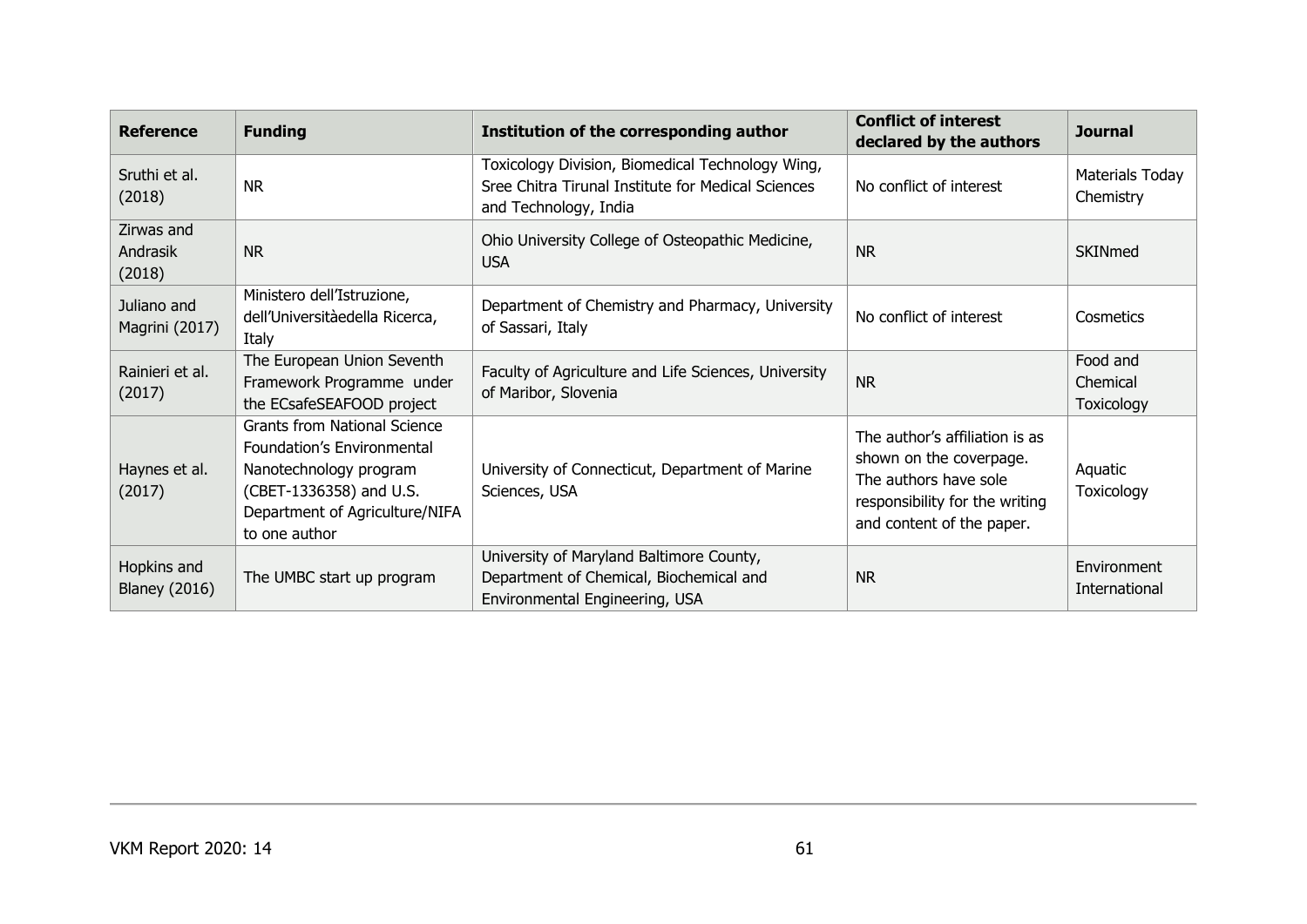| <b>Reference</b>                               | <b>Funding</b>                                                                                                                                                                                                                                                                     | Institution of the corresponding author                                                                                                                                                                                                                                                                                        | <b>Conflict of interest</b><br>declared by the authors | <b>Journal</b>                                                                       |
|------------------------------------------------|------------------------------------------------------------------------------------------------------------------------------------------------------------------------------------------------------------------------------------------------------------------------------------|--------------------------------------------------------------------------------------------------------------------------------------------------------------------------------------------------------------------------------------------------------------------------------------------------------------------------------|--------------------------------------------------------|--------------------------------------------------------------------------------------|
| Wang et al.<br>(2016)                          | The Major Science and<br>Technology Projects of Zhejiang<br>Province, the National Natural<br>Science Foundation of China,<br>the Guangzhou Key Laboratory<br>of Environmental Exposure and<br>Health and the Fundamental<br>Research Funds for the Central<br><b>Universities</b> | Institute of Environmental Science, College of<br>Environmental and Resource Sciences, Zhejiang<br>University, China; Key Laboratory of Health Risk<br>Factors for Seafood of Zhejiang Province, China;<br>Guangzhou Key Laboratory of Environmental<br>Exposure and Health, School of Environment, Jinan<br>University, China | No conflict of interest                                | International<br>Journal of<br>Environmental<br>Research and<br><b>Public Health</b> |
| Alotaibi et al.<br>(2015)                      | The King Abdullah Scholarship<br>Program and King Saud<br>University scholarship program                                                                                                                                                                                           | School of Chemistry and Biochemistry, University of<br>Western Australia, Australia                                                                                                                                                                                                                                            | <b>NR</b>                                              | Water, Air and<br>Soil Pollution                                                     |
| Maipas and<br>Nicolopoulou-<br>Stamati (2015)  | <b>NR</b>                                                                                                                                                                                                                                                                          | National and Kapodistrian University of Athens,<br>School of Medicine, First Department of Pathology<br>and Cytology Unit, 1st Pathology Laboratory,<br>Greece                                                                                                                                                                 | No conflict of interest                                | Hormones                                                                             |
| Rykowska and<br><b>Wasiak (2015)</b>           | <b>NR</b>                                                                                                                                                                                                                                                                          | Faculty of Chemistry, A. Mickiewicz University,<br>Poland                                                                                                                                                                                                                                                                      | <b>NR</b>                                              | Open Chemistry                                                                       |
| Sánchez-Quiles<br>and Tovar-<br>Sánchez (2015) | One author was supported by<br>the JAE-predoc program of the<br>Spanish National Research<br>Council                                                                                                                                                                               | Department of Global Change Research,<br>Mediterranean Institute for Advanced Studies,<br>Spain                                                                                                                                                                                                                                | <b>NR</b>                                              | Environment<br>International                                                         |
| Kim and Choi<br>(2014)                         | The National Research<br>Foundation of Korea                                                                                                                                                                                                                                       | Department of Environmental Health, School of<br>Public Health, Seoul National University, Republic of<br>Korea                                                                                                                                                                                                                | <b>NR</b>                                              | Environment<br><b>International</b>                                                  |
| Minetto et al.<br>(2014)                       | <b>NR</b>                                                                                                                                                                                                                                                                          | Department of Environmental Sciences, Informatics<br>and Statistics, University Ca' Foscari Venice, Italy                                                                                                                                                                                                                      | <b>NR</b>                                              | Environment<br>International                                                         |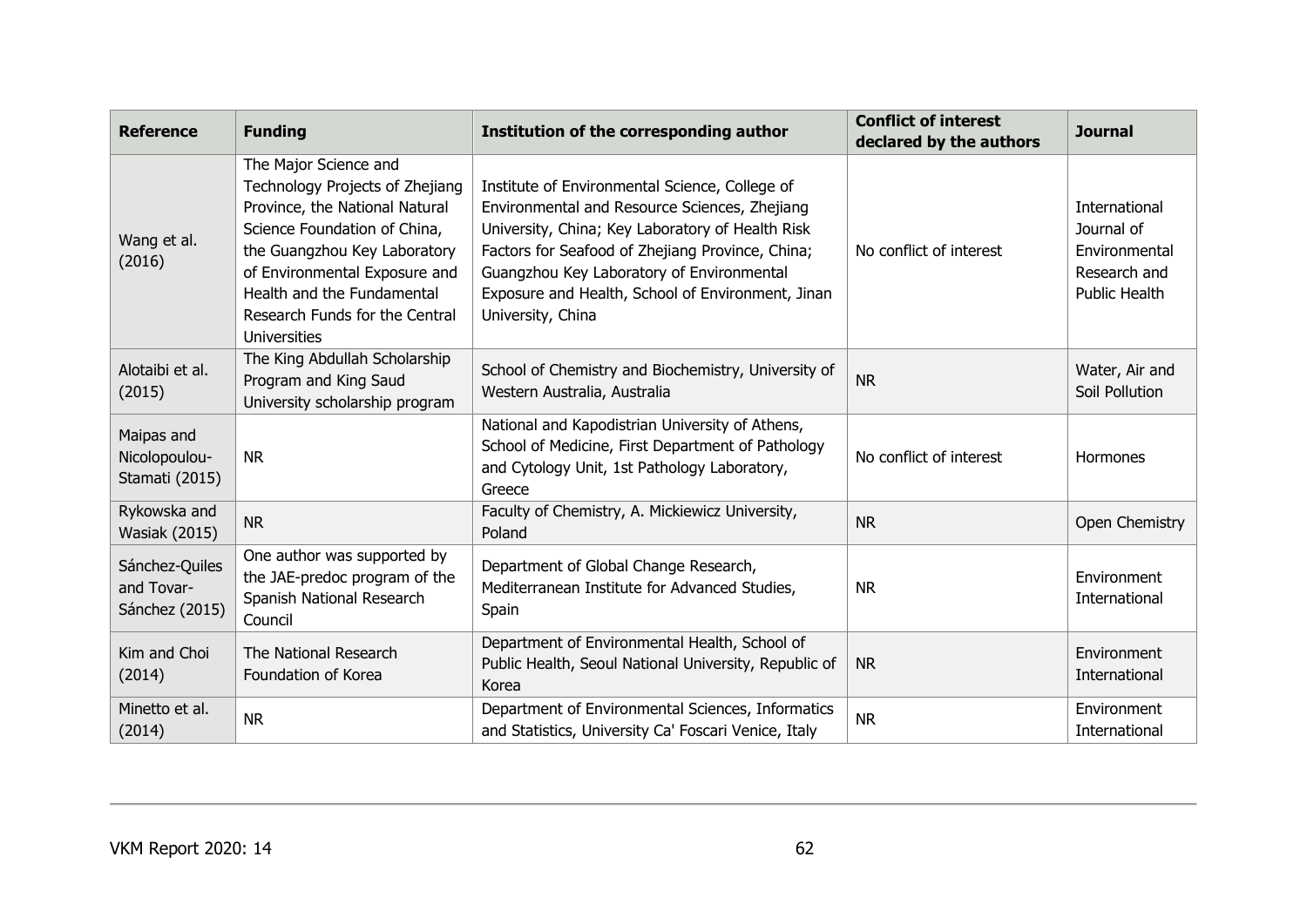| <b>Reference</b>              | <b>Funding</b>                                                                                                                                                                                                           | Institution of the corresponding author                                                                                                                                    | <b>Conflict of interest</b><br>declared by the authors | <b>Journal</b>                                     |
|-------------------------------|--------------------------------------------------------------------------------------------------------------------------------------------------------------------------------------------------------------------------|----------------------------------------------------------------------------------------------------------------------------------------------------------------------------|--------------------------------------------------------|----------------------------------------------------|
| Ma et al.<br>(2013)           | One author held a National<br>Research Council Research<br>Associate ship Award at U.S.<br><b>Environmental Protection</b><br>Agency (Mid-Continent Ecology<br>Division laboratory) while this<br>research was performed | Mid-Continent Ecology Division, National Health and<br>Environmental Effects Research Laboratory, U.S.<br>Environmental Protection Agency, USA                             | <b>NR</b>                                              | Environmental<br>Pollution                         |
| Wong et al.<br>(2013)         | The University Grants<br>Committee of the Hong Kong<br>Special Administration Region,<br>China through the Areaof<br>Excellence Scheme                                                                                   | The Swire Institute of Marine Science and School of<br>Biological Sciences, The University of Hong Kong,<br>China                                                          | <b>NR</b>                                              | Reviews in<br>Nanoscience<br>and<br>Nanotechnology |
| Gago-Ferrero<br>et al. (2012) | The Spanish Ministry of<br>Economy and Competitiveness<br>(the projects SCARCE and<br><b>CEMAGUA</b>                                                                                                                     | Department of Environmental Chemistry, Institute<br>of Environmental Assessment and Water Research,<br>Spanish Council of Scientific Research, Spain                       | <b>NR</b>                                              | Analytical and<br>Bioanalytical<br>Chemistry       |
| Tourinho et al.<br>(2012)     | One author was supported by a<br>PhD grant by the Portuguese<br>Science and Technology<br>Foundation                                                                                                                     | Department of Biology and the Centre for<br>Environmental and Marine Studies, University of<br>Aveiro, Aveiro, Portugal                                                    | <b>NR</b>                                              | Environmental<br>Toxicology and<br>Chemistry       |
| Brausch and<br>Rand (2011)    | <b>NR</b>                                                                                                                                                                                                                | Ecotoxicology and Risk Assessment Laboratory,<br>Southeast Environmental Research Center,<br>Department of Earth and Environment, Florida<br>International University, USA | <b>NR</b>                                              | Chempsphere                                        |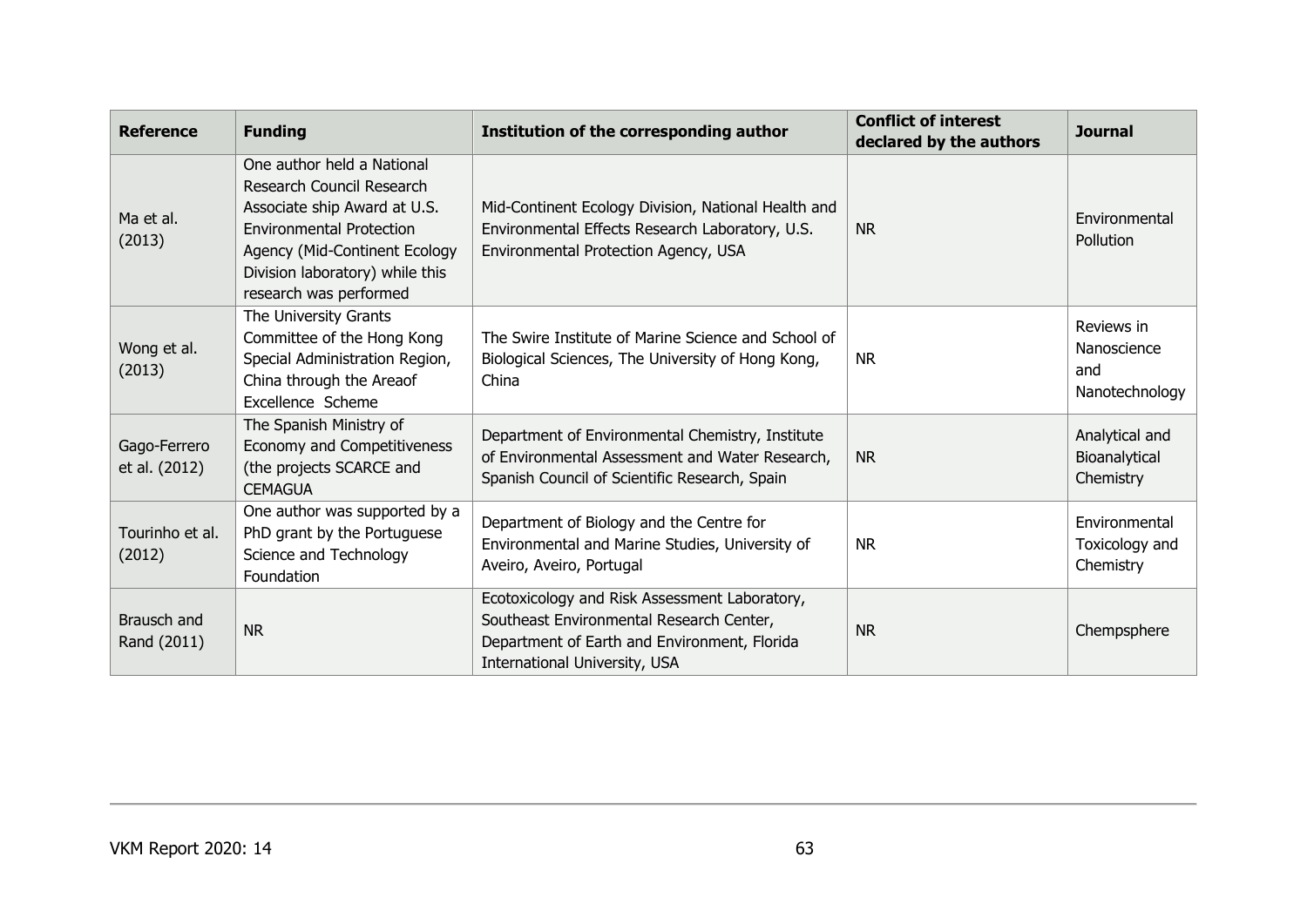| <b>Reference</b>        | <b>Funding</b>                                                                                                                                                              | Institution of the corresponding author                                                              | <b>Conflict of interest</b><br>declared by the authors | <b>Journal</b>                                                     |
|-------------------------|-----------------------------------------------------------------------------------------------------------------------------------------------------------------------------|------------------------------------------------------------------------------------------------------|--------------------------------------------------------|--------------------------------------------------------------------|
| Skocaj et al.<br>(2011) | The Slovenian Research Agency<br>within the research<br>programmes "Nanostructured<br>Materials" and "Ecotoxicology,<br><b>Toxicological Genomics and</b><br>Carcinogenesis | Jožef Stefan Institute, Department for<br>Nanostructured Materials, Slovenia.                        | No conflict of interest                                | Radiology and<br>Oncology                                          |
| Scown et al.<br>(2010)  | The Natural Environment<br>Research Council the<br>Environment Agency, United<br>Kingdom                                                                                    | Ecotoxicology and Aquatic Biology Research Group,<br>Hatherly Laboratories, University of Exeter, UK | <b>NR</b>                                              | <b>Critical Reviews</b><br>in Toxicology                           |
| Sharma (2009)           | <b>NR</b>                                                                                                                                                                   | Chemistry Department, Florida Institute of<br>Technology, USA                                        | <b>NR</b>                                              | Journal of<br>Environmental<br>Science and<br><b>Health Part A</b> |

NR = not reported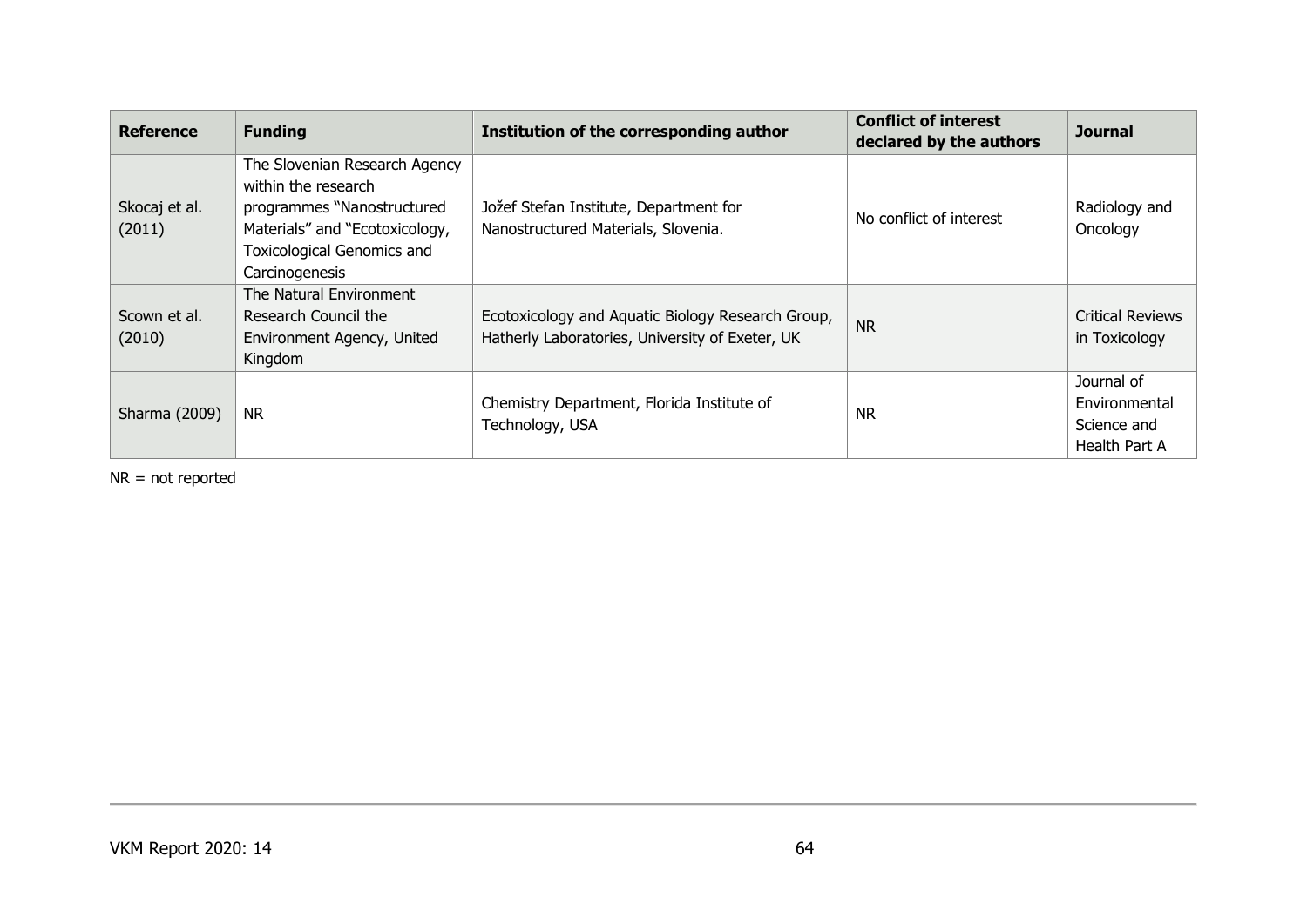# 8 Appendix III Deviations from the protocol

The project group undertook all deviations and presented them to the VKM Panel on the first following meeting for acceptance. Below are deviations from the a priori protocol (VKM et al., 2020) listed.

## **8.1 Literature search**

In addition to the databases listed in the protocol, the databases Prospero, Brage, Cristin and Open Grey System for Information on Grey Literature in Europe were searched.

We scanned the reference lists of the publications obtained by the handsearching.

## **8.2 Study selection and mapping of data**

The protocol described the identification of systematic reviews, however, as none were identified, it was decided to map data from the reviews on sunscreen ingredients and environmental effects excluded due to study design (not applying a systematic approach).

Which data elements that should be mapped were agreed upon by the authors and the members of the VKM Panel. The selection elements differed on several points from the protocol. Mainly the differences were:

Data not extracted: key findings, description of the control group, years of the publication of the studies included (range).

Data elements that were extracted but were not stated in the protocol: test organism, type of research areas addressed in the reviews.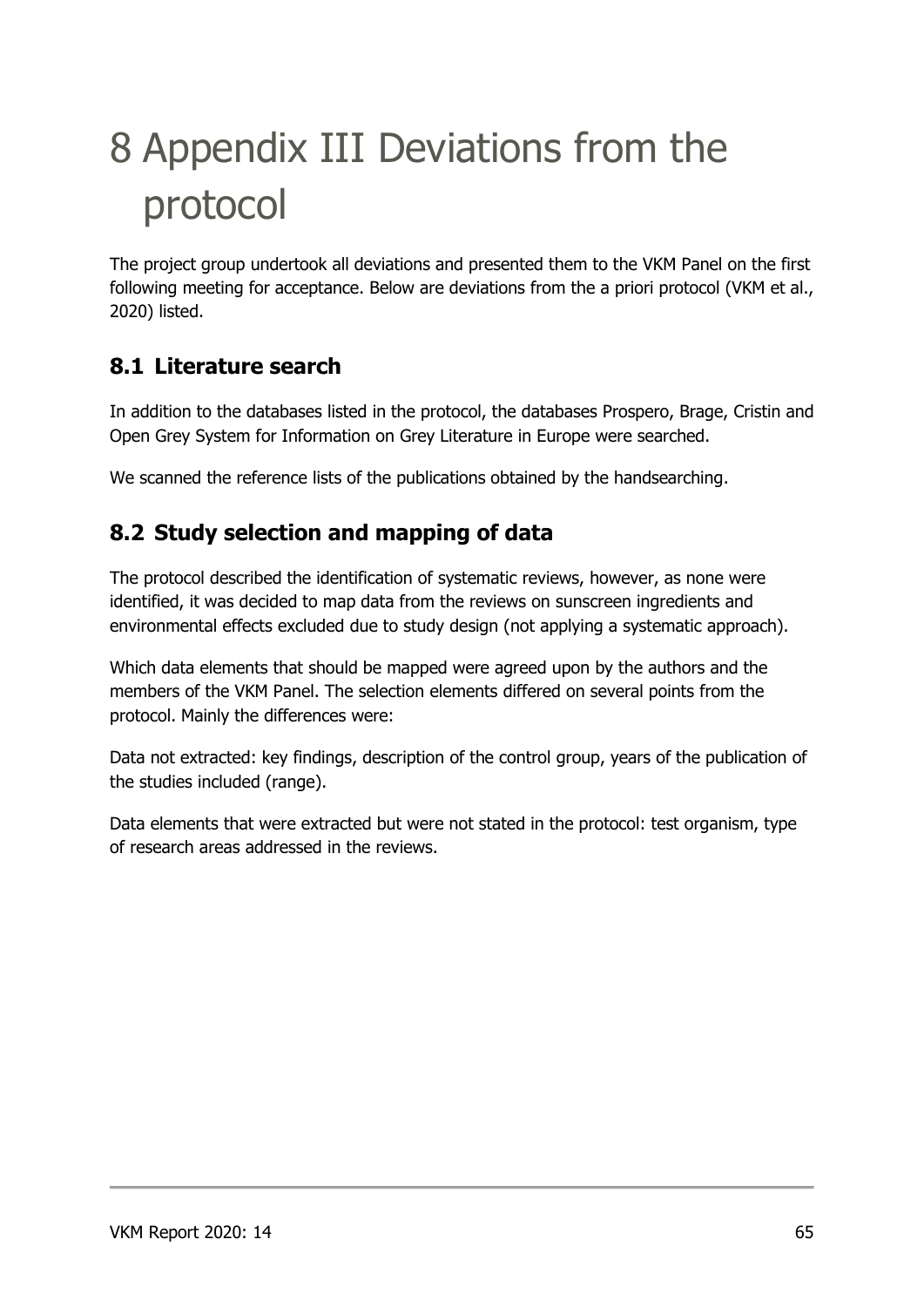# 9 Appendix IV Prisma checklist for scoping reviews

The Preferred Reporting Items for Systematic reviews and Meta-Analyses extension for Scoping Reviews (PRISMA-ScR) Checklist (Tricco et al., 2018) is shown in Table 9-1.

| <b>SECTION</b>                          | <b>ITEM</b>             | PRISMA-ScR CHECKLIST ITEM                                                                                                                                                                                                                                                                | <b>REPORTED</b><br><b>ON PAGE #</b> |  |  |  |  |  |
|-----------------------------------------|-------------------------|------------------------------------------------------------------------------------------------------------------------------------------------------------------------------------------------------------------------------------------------------------------------------------------|-------------------------------------|--|--|--|--|--|
| <b>TITLE</b>                            |                         |                                                                                                                                                                                                                                                                                          |                                     |  |  |  |  |  |
| <b>Title</b>                            | 1                       | Identify the report as a scoping review.                                                                                                                                                                                                                                                 | $\mathbf{1}$                        |  |  |  |  |  |
| <b>ABSTRACT</b>                         |                         |                                                                                                                                                                                                                                                                                          |                                     |  |  |  |  |  |
| Structured<br>summary                   | $\overline{2}$          | Provide a structured summary that includes (as<br>applicable): background, objectives, eligibility<br>criteria, sources of evidence, charting methods,<br>results, and conclusions that relate to the review<br>questions and objectives.                                                | Not included                        |  |  |  |  |  |
| <b>INTRODUCTION</b>                     |                         |                                                                                                                                                                                                                                                                                          |                                     |  |  |  |  |  |
| Rationale                               | 3                       | Describe the rationale for the review in the context<br>of what is already known. Explain why the review<br>questions/objectives lend themselves to a scoping<br>review approach.                                                                                                        | 10                                  |  |  |  |  |  |
| Objectives                              | $\overline{\mathbf{4}}$ | Provide an explicit statement of the questions and<br>objectives being addressed with reference to their<br>key elements (e.g., population or participants,<br>concepts, and context) or other relevant key<br>elements used to conceptualize the review<br>questions and/or objectives. | $10 - 11$                           |  |  |  |  |  |
| <b>METHODS</b>                          |                         |                                                                                                                                                                                                                                                                                          |                                     |  |  |  |  |  |
| Protocol and<br>registration            | 5                       | Indicate whether a review protocol exists; state if<br>and where it can be accessed (e.g., a Web<br>address); and if available, provide registration<br>information, including the registration number.                                                                                  | Yes.<br>Available at<br>www.vkm.no  |  |  |  |  |  |
| Eligibility criteria                    | 6                       | Specify characteristics of the sources of evidence<br>used as eligibility criteria (e.g., years considered,<br>language, and publication status), and provide a<br>rationale.                                                                                                            | 12                                  |  |  |  |  |  |
| Information<br>sources*                 | $\overline{7}$          | Describe all information sources in the search (e.g.,<br>databases with dates of coverage and contact with<br>authors to identify additional sources), as well as<br>the date the most recent search was executed.                                                                       | 12                                  |  |  |  |  |  |
| Search                                  | 8                       | Present the full electronic search strategy for at<br>least 1 database, including any limits used, such<br>that it could be repeated.                                                                                                                                                    | Appendix I:<br>32-54                |  |  |  |  |  |
| Selection of<br>sources of<br>evidencet | 9                       | State the process for selecting sources of evidence<br>(i.e., screening and eligibility) included in the<br>scoping review.                                                                                                                                                              | 12                                  |  |  |  |  |  |
| Data charting<br>process‡               | 10                      | Describe the methods of charting data from the<br>included sources of evidence (e.g., calibrated forms<br>or forms that have been tested by the team before<br>their use, and whether data charting was done                                                                             | $12 - 13$                           |  |  |  |  |  |

|  | <b>Table 9-1.</b> The PRISMA-ScR Checklist. |  |
|--|---------------------------------------------|--|
|  |                                             |  |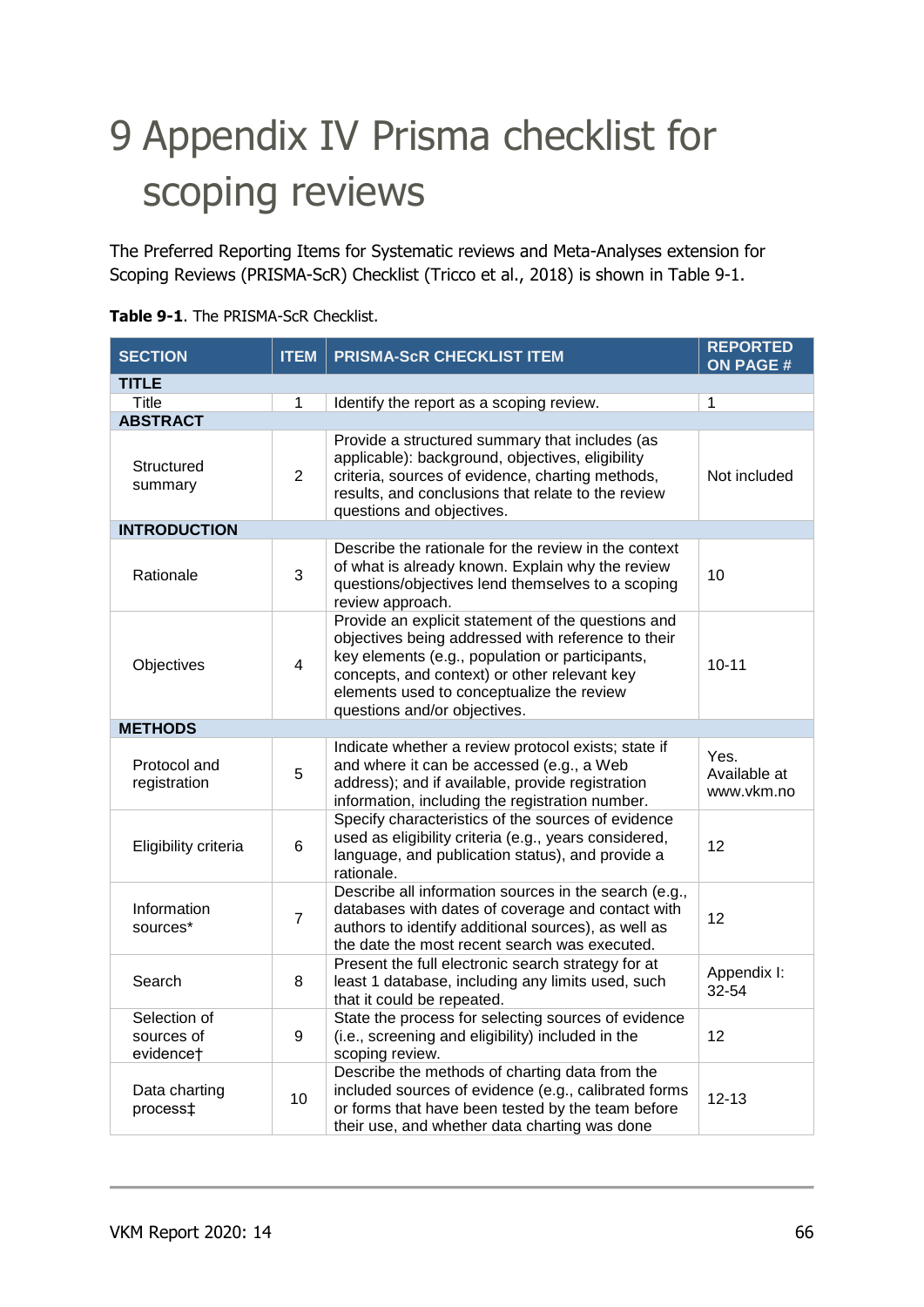| <b>SECTION</b>                                                 | <b>ITEM</b> | <b>PRISMA-ScR CHECKLIST ITEM</b>                                                                                                                                                                               | <b>REPORTED</b><br><b>ON PAGE#</b> |
|----------------------------------------------------------------|-------------|----------------------------------------------------------------------------------------------------------------------------------------------------------------------------------------------------------------|------------------------------------|
|                                                                |             | independently or in duplicate) and any processes<br>for obtaining and confirming data from<br>investigators.                                                                                                   |                                    |
| Data items                                                     | 11          | List and define all variables for which data were<br>sought and any assumptions and simplifications<br>made.                                                                                                   | $12 - 13$                          |
| Critical appraisal<br>of individual<br>sources of<br>evidence§ | 12          | If done, provide a rationale for conducting a critical<br>appraisal of included sources of evidence; describe<br>the methods used and how this information was<br>used in any data synthesis (if appropriate). | <b>Not</b><br>performed            |
| Synthesis of<br>results                                        | 13          | Describe the methods of handling and summarizing<br>the data that were charted.                                                                                                                                | 13                                 |
| <b>RESULTS</b>                                                 |             |                                                                                                                                                                                                                |                                    |
| Selection of<br>sources of<br>evidence                         | 14          | Give numbers of sources of evidence screened,<br>assessed for eligibility, and included in the review,<br>with reasons for exclusions at each stage, ideally<br>using a flow diagram.                          | 14                                 |
| Characteristics of<br>sources of<br>evidence                   | 15          | For each source of evidence, present<br>characteristics for which data were charted and<br>provide the citations.                                                                                              | 15, Appendix<br>$II: 57-64$        |
| Critical appraisal<br>within sources of<br>evidence            | 16          | If done, present data on critical appraisal of<br>included sources of evidence (see item 12).                                                                                                                  | <b>Not</b><br>performed            |
| Results of<br>individual sources<br>of evidence                | 17          | For each included source of evidence, present the<br>relevant data that were charted that relate to the<br>review questions and objectives.                                                                    | $16 - 23$                          |
| Synthesis of<br>results                                        | 18          | Summarize and/or present the charting results as<br>they relate to the review questions and objectives.                                                                                                        | 16-23                              |
| <b>DISCUSSION</b>                                              |             |                                                                                                                                                                                                                |                                    |
| Summary of<br>evidence                                         | 19          | Summarize the main results (including an overview<br>of concepts, themes, and types of evidence<br>available), link to the review questions and<br>objectives, and consider the relevance to key<br>groups.    | 24                                 |
| Limitations                                                    | 20          | Discuss the limitations of the scoping review<br>process.                                                                                                                                                      | 24                                 |
| Conclusions                                                    | 21          | Provide a general interpretation of the results with<br>respect to the review questions and objectives, as<br>well as potential implications and/or next steps.                                                | 24-25                              |
| <b>FUNDING</b>                                                 |             |                                                                                                                                                                                                                |                                    |
| Funding                                                        | 22          | Describe sources of funding for the included<br>sources of evidence, as well as sources of funding<br>for the scoping review. Describe the role of the<br>funders of the scoping review.                       | No external<br>funding             |

PRISMA-ScR = Preferred Reporting Items for Systematic reviews and Meta-Analyses extension for Scoping Reviews.

\* Where sources of evidence (see second footnote) are compiled from, such as bibliographic databases, social media platforms, and Web sites.

† A more inclusive/heterogeneous term used to account for the different types of evidence or data sources (e.g., quantitative and/or qualitative research, expert opinion, and policy documents) that may be eligible in a scoping review as opposed to only studies. This is not to be confused with *information sources* (see first footnote). ‡ The frameworks by Arksey and O'Malley (6) and Levac and colleagues (7) and the JBI guidance (4, 5) refer to